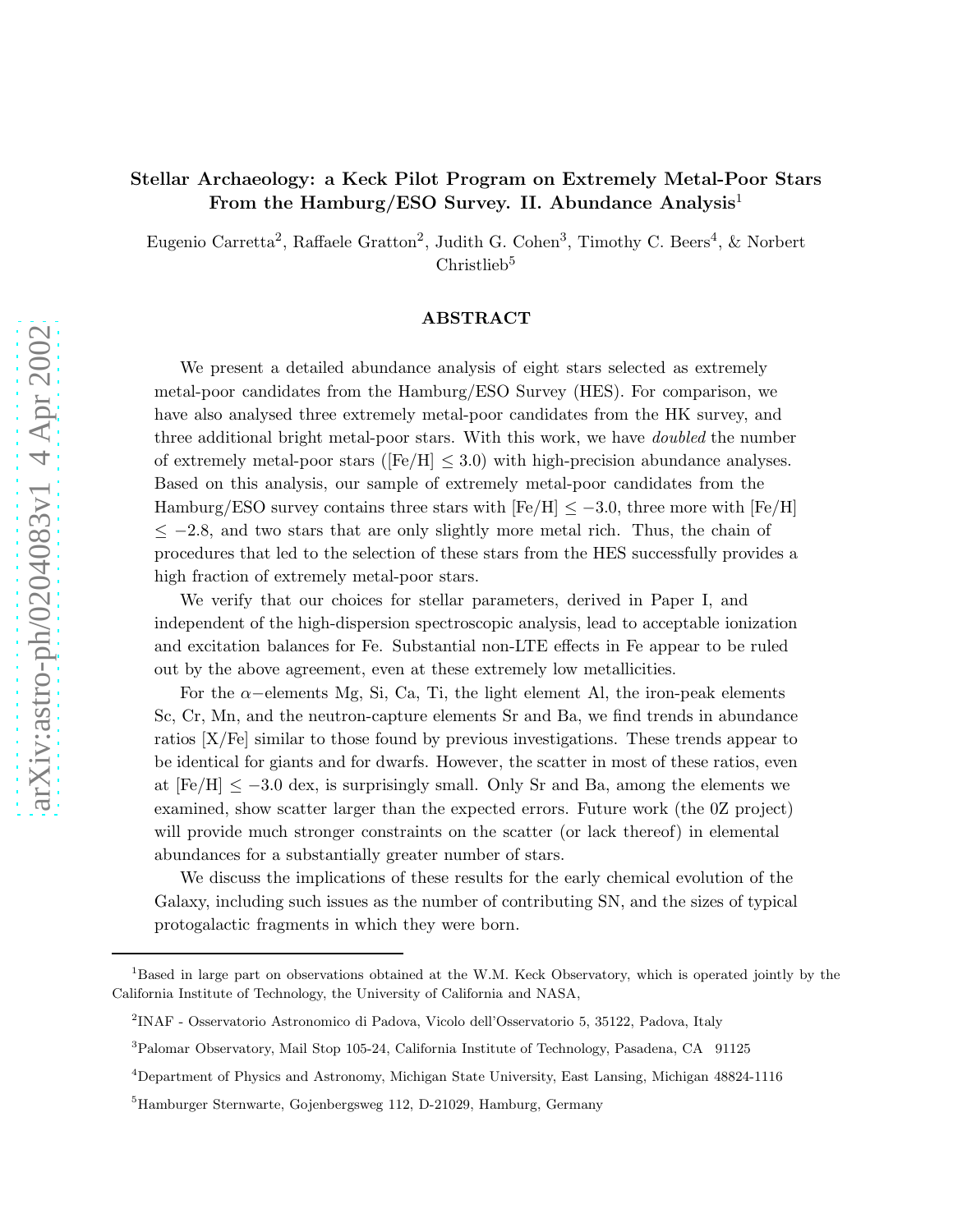In addition, we have identified a very metal-poor star in our sample that appears to represent the result of the s-process chain, operating in a very metal-poor environment, and exhibiting extremely enhanced C, Ba, and Pb, and somewhat enhanced Sr.

*Subject headings:* Galaxy: halo — stars: abundances — Galaxy, evolution

# 1. INTRODUCTION

Stellar archaeology is the study of present stellar generations in order to infer the characteristics of a previous stellar generation that no longer exists. This is one of the primary aims for investigations of the chemical composition of extremely metal-poor Population II stars, as they provide important clues to the properties (e.g., mass, composition) of the very first objects formed in the Galaxy, the so-called Population III stars.

Long-lived, slowly evolving main-sequence dwarfs are quite suitable for this purpose, since they retain in their atmospheres the elements produced by previously born massive stars that exploded as Type-II supernovae (SN). Unlike the stars presently in the giant-branch stage of evolution, main- sequence stars are expected to be unaffected by internal mixing during their lifetime (although, in some cases, they may exhibit the spectral signatures of contamination from material transfered from close, evolved, companions).

Here we adopt the definition given in Cohen *et al.* (2001; hereafter Paper I), and we consider only stars with  $[Fe/H] \le -3$  to be extremely metal poor (hereafter EMP).<sup>6</sup>

This definition seems almost straightforward, since all previous investigations (see the review by McWilliam 1997) revealed that at  $[Fe/H] = -2.4$  many elemental ratios  $[X/Fe]$  (where X is Ba, Sr, Cr, Al, or Mn) display a sudden change in the slope of the relationship of  $[X/Fe]$  versus  $[Fe/H]$ . McWilliam *et al.* (1995; hereafter McW95), and others since, have suggested that the patterns observed at very low metallicity can be explained by assuming that a stochastic mechanism is at work, with only a few supernovae responsible for the observed enrichment patterns. By selecting those stars with  $[Fe/H] \leq -3$  we can be certain that we are sampling a regime where stars were polluted by the very first supernovae, in an environment likely to have been rather different from that in which the bulk of Galactic stars formed.

The literature concerning EMP stars is continously increasing, as ever more efficient spectrographs at large telescopes come on-line, analysis techniques are refined, and laboratory measurements of fundamental atomic parameters required for detailed abundance analyses are

<sup>&</sup>lt;sup>6</sup>We use the usual spectroscopic notation: log  $n(A)$  is the abundance (by number) of the element A in the usual scale where  $log n(H)=12$ , while  $[A/H]$  denotes the logarithmic ratio of the abundances of elements A and H in the star, minus the same quantity in the Sun.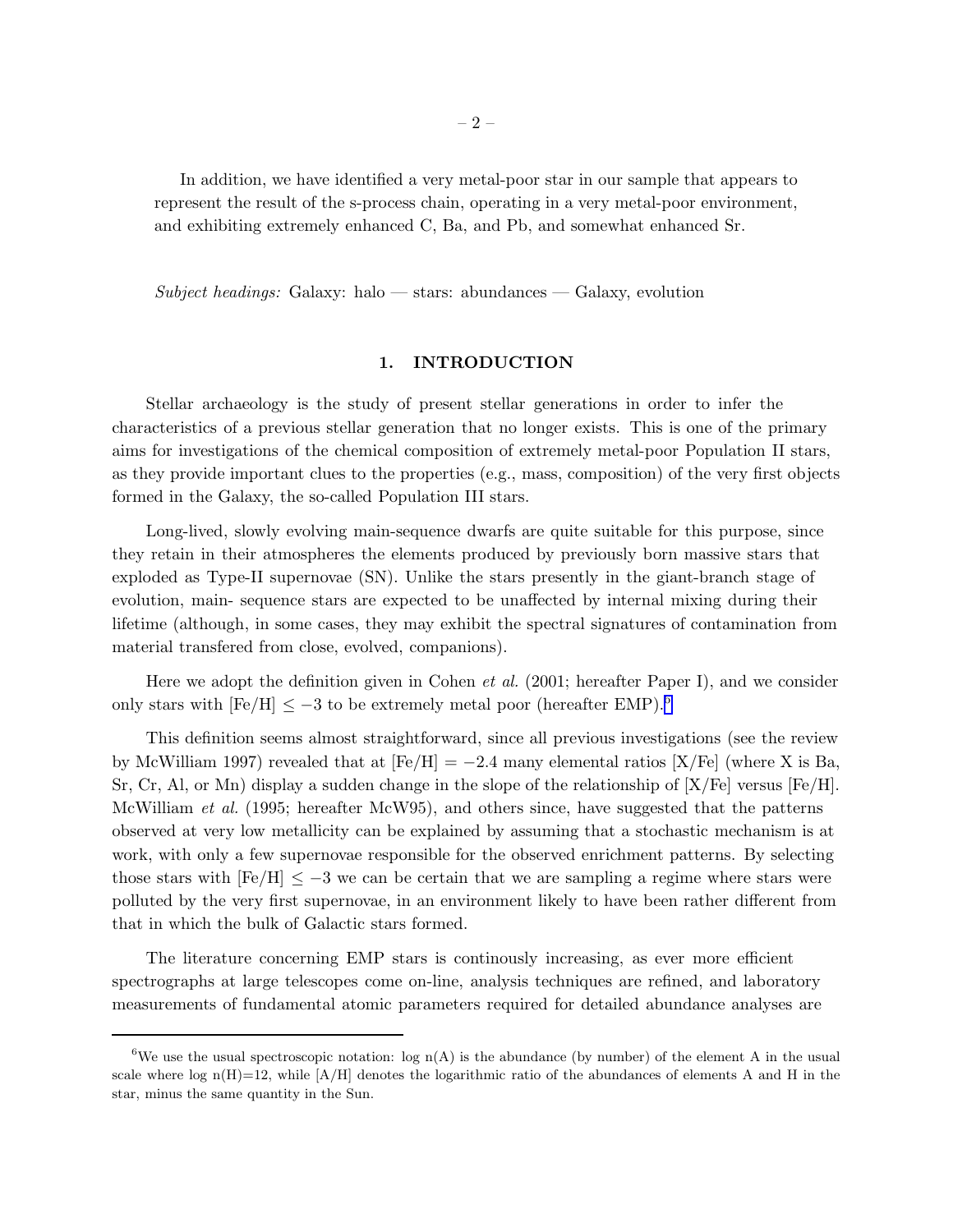carried out. Interest in this area of astrophysics arises for a number of reasons, since the study of these objects provides insights into such relevant issues as the early chemical evolution of the Galaxy, nucleosynthesis by zero-metallicity massive stars, and the role of the *r*-process and the *s*-process in building up the presently observed abundances of neutron-capture elements in stars. Theories of the nucleosynthesis mechanisms themselves benefit from direct comparison with observed abundance ratios in EMP stars, in order to tune model yields. On the other hand, by use of the predicted yields from SN of different masses, one might attempt to decode the observed run of abundances as a function of metallicity, in order to derive the range of numbers and masses of SN contributing to the chemical enrichment in various environments, as well as the epochs of the building up of the Galactic elements (see, e.g., Karlsson & Gustafsson 2001).

Moreover, a direct link to the distant Universe is provided by dating methods that use cosmo-chronology (age estimates based on the radioactive decay of unstable heavy nuclei in EMP stars) to provide independent measurements of the ages of the oldest stars in our Galaxy (Sneden *et al.* 2000, Cayrel *et al.* 2001a,b, Toenjes *et al.* 2001), which can be compared to the ages of other apparently primordial objects such as globular clusters, derived by different methods (see Carretta *et al.* 2000 and references therein).

The shortcoming, up to now, has been the small size of available stellar samples, due to the relative rarity of EMP stars, their faint apparent magnitudes, and the need for high-resolution, high signal-to-noise (hereafter, S/N) spectroscopy to derive their elemental abundances with suitable precision. The presently available sample of such stars is simply too small for statistical studies that might provide strong constraints on the above-mentioned problems. In fact, summing up all previous high-dispersion analyses of very metal-poor stars (those with  $[Fe/H] \le -2.0$ ), the total sample with published detailed analyses hardly reaches 50 objects.

We are mainly interested in studying the mechanisms involved in the early chemical evolution of the Galaxy. The large intrinsic spread in (some) elemental ratios found at extremely low metallicities requires a very large database, not only to properly sample the observed trends, but more importantly, to quantify the scatter in the observed elemental abundance distributions as a function of declining metallicity. An increase of available sample sizes for EMP stars by an *order of magnitude* is required to fully understand the nature of the very first generations of Galactic stars.

In our ongoing study, we intend to exploit the recently completed Hamburg/ESO Survey (HES; Wisotzki *et al.* 1996, Christlieb *et al.* 2001a,b) to significantly increase the number of EMP candidates with available high S/N, high-dispersion spectroscopy. Herein we present the results of the Keck Pilot Program on EMP stars, in which we test the ability of the HES to deliver a large sample of newly identified EMP stars for abundance analysis.

The selection, observations, and data reduction of the present sample are discussed at length in Paper I; the present paper will deal only with the abundance analysis. In §2 there is a brief summary of relevant information given in Paper I. The equivalent width measurements and tests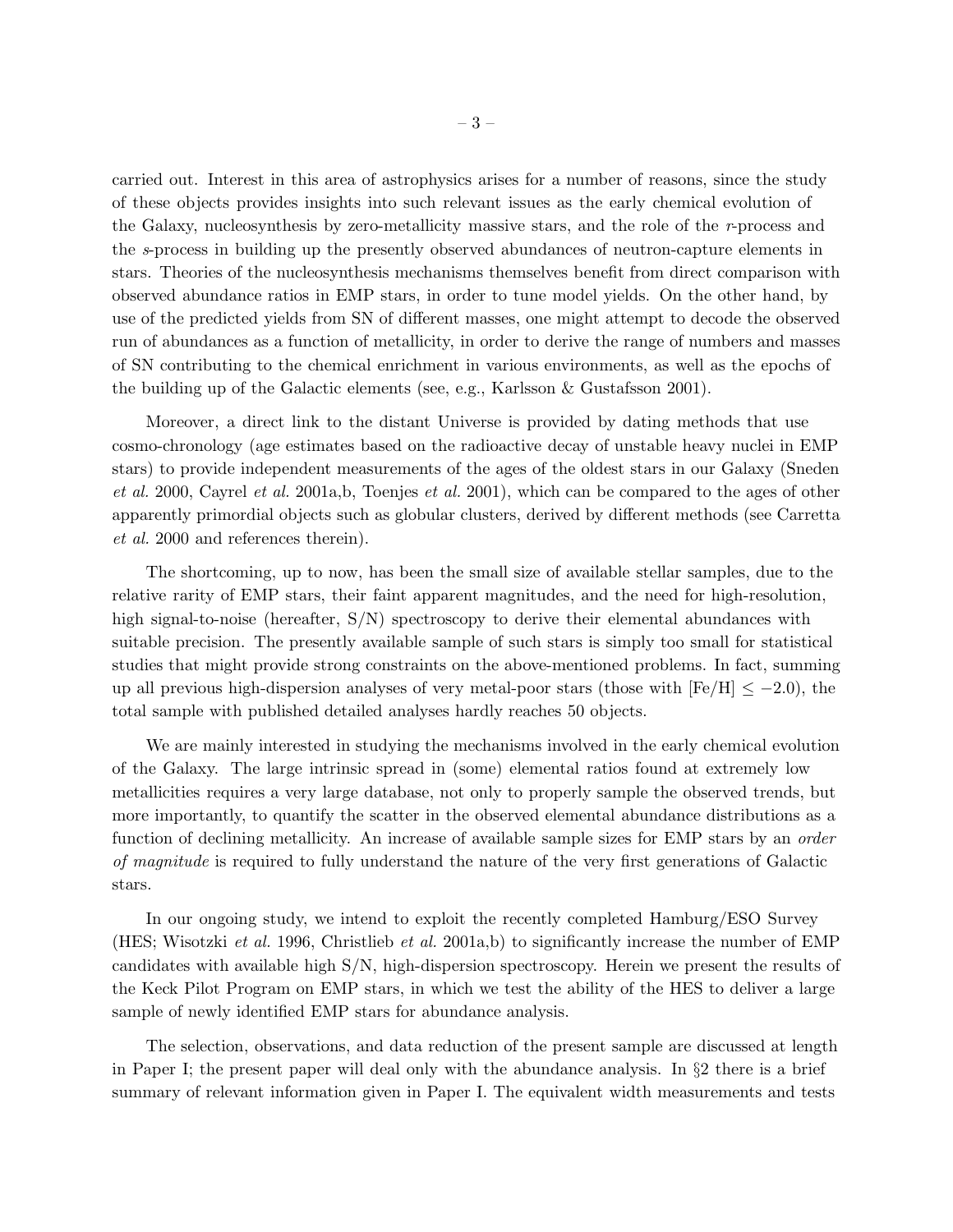of their quality are described in §3. The derived abundances are presented in §4, and discussed in §5. The last section summarizes our present results.

# 2. OBSERVATIONS, DATA REDUCTION, AND ATMOSPHERIC PARAMETERS

The selection, observational details, and the preliminary data reduction of our program stars are discussed in Paper I. Here we briefly summarize the essential information.

Eight candidate EMP stars from the HES were observed with the HIRES spectrograph (Vogt *et al.* 1994) at Keck I on two nights in Semptember 2000. On the same nights we also acquired spectra for three EMP candidates from the HK survey (Beers, Preston & Shectman 1985, 1992), as well as three well-studied bright metal-poor stars as comparisons. One of the HES stars turned out to be a re-discovery of a star from the HK survey (HE  $2344-2800 = CS 22966-045$ ). The relevant parameters of the observations, as well as photometry and the adopted data analysis for all stars in our sample are given in Table 1 of Paper I.

A spectral resolving power of  $R = 45,000$  was used with an 0.86 arcsec slit projecting to 3 pixels in the HIRES focal plane CCD detector, resulting in spectra covering the region from 3870 to 5400 Å, with essentially no gaps. The figure of merit, F, as defined by Norris, Ryan & Beers (2001; NRB2001), is ∼ 600 for the *worst* of our spectra, which guarantees the high quality of our observational material. In this paper, we have *doubled* the sample of high precision  $(F > 600)$ spectra available for stars with  $\text{[Fe/H]} < -3.0$ , including three newly discovered EMP stars.

Some examples of the spectra are shown in Paper I.

## 2.1. Adopted Atmospheric Parameters

The procedure used to derive  $T_{\text{eff}}$  estimates for our program stars is fully explained in §4-6 of Paper I. Very briefly,  $T_{\text{eff}}$  is derived from broad-band colors, taking the mean estimates deduced from the de-reddened  $V - K$  and  $V - J$  colors. We used the grid of predicted broad-band colors and bolometric corrections of Houdashelt, Bell & Sweigart (2000), based on the MARCS stellar atmosphere code (Gustafsson *et al.* 1975), and corrected the colors for reddening by adoption of the extinction maps of Schlegel, Finkbeiner & Davis (1998) (see Table 1 in Paper I).

With  $T_{\text{eff}}$  fixed, the gravity  $\log(g)$  was obtained using the Y<sup>2</sup> isochrones (Yi *et al.* 2001); we adopted the 14 Gyr,  $[Fe/H] = -3.3$  isochrone. For the star HD 140283 we adopted the  $log(q)$ obtained by Korn & Gehren (2000), derived from the Hipparcos parallax.

Holding  $T_{\text{eff}}$  and  $\log(g)$  fixed, the final overall metallicities [A/H] for the stars were obtained iteratively, by matching observed equivalent widths (EWs) with the synthetic ones computed by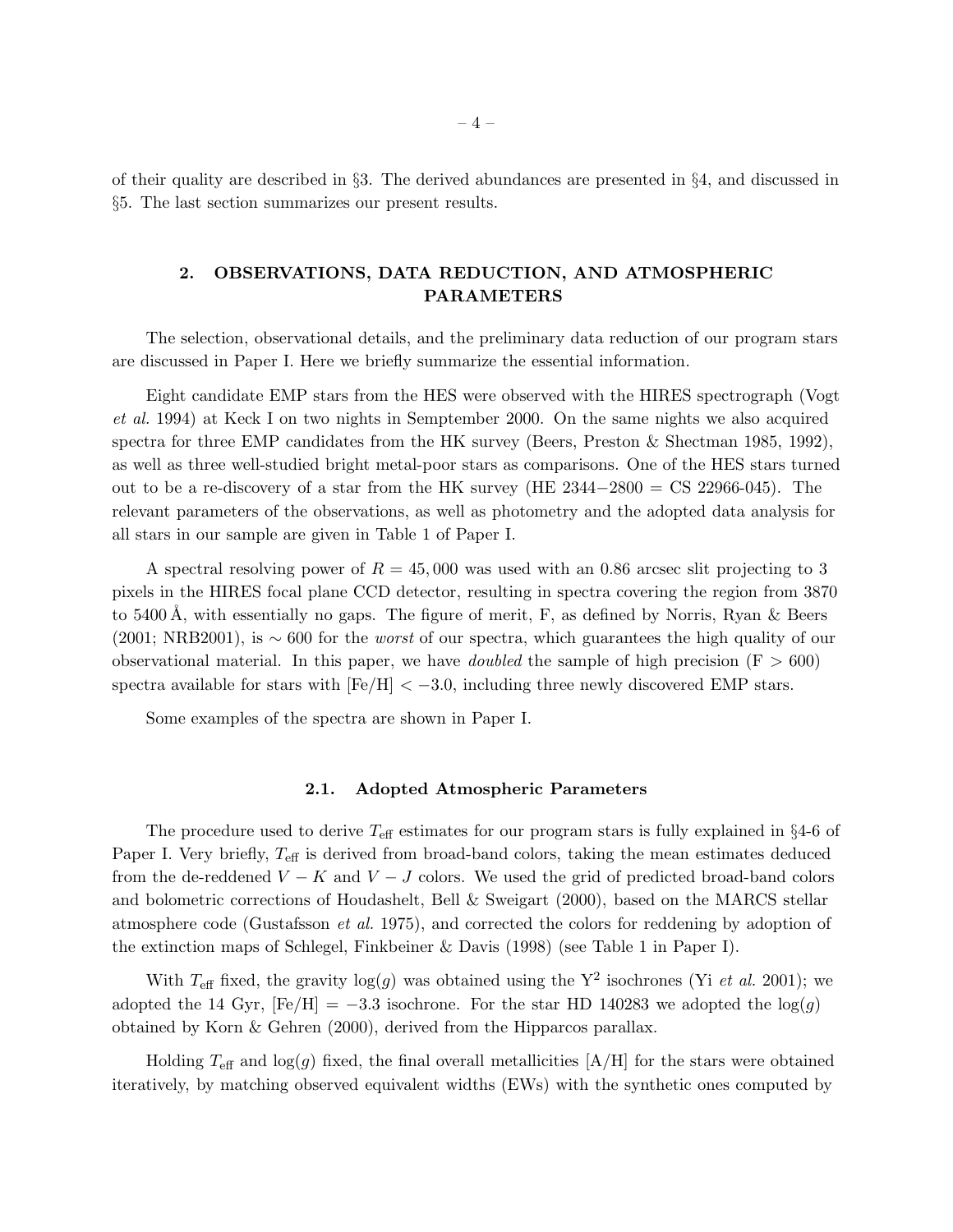integrating the equation of transport at different wavelenghts along each line for the flux, extracted from a model atmosphere in the grid of Kurucz (1995), with no overshooting<sup>7</sup>. In fact, Castelli, Gratton & Kurucz (1997) noted that Kurucz models with the convective overshooting option switched off better reproduce observables in stars other than the Sun. Microturbulent velocities  $v_t$ were derived by eliminating any trend in derived abundances of Fe I lines with the expected EWs (see Magain 1984).

The adopted atmospheric parameters are summarized in Table [1.](#page-36-0)

## 3. EQUIVALENT WIDTHS

Equivalent widths were measured from the one-dimensional, normalized spectra using an automatic routine that determines a local continuum level for each line by an iterative clipping procedure. A fraction  $C$  of the 200 spectral pixels centered on the line to be measured is used; the highest 200C pixels are the initial dataset for this process. After various tests, we adopted  $C = 1$  for the spectra of all stars, except the three very bright stars and the two giants from the HK survey. For these stars  $C = 0.5$  was used.

The lines were then measured by a Gaussian fitting routine using a small spectral region (of width 1.6 times the FWHM) centered on their expected location, based on a preliminary determination of the geocentric radial velocity. A number of lines were discarded at this point based on several criteria (features that were not well centered, that were either too broad or too narrow, etc.). After this first measurement, a relation was set between equivalent width and FWHM for each spectrum, examples of which are shown in Figure [1](#page-53-0). This relation was then used to obtain a better determination for each absorption line, invoking a different Gaussian fitting routine. This second routine has only one free parameter for each line, effectively the central depth of the line profile, because the line center location is fixed by the average radial velocity determined from all the lines measured in the second step. Again, several criteria were used to discard lines at this point in the analysis (e.g., asymmetric error distributions, indicating lines that are not well centered; large residuals compared with expected noise, etc.). These procedures allow us to obtain very stable measures of the EWs, with random errors close to those expected from photon-noise statistics (Cayrel 1989). Of course, systematic errors may still be present, in particular those related to the adopted reference continua and the relation between equivalent width and FWHM.

Table [2](#page-36-0) and Table [3](#page-36-0) list the final values of the EWs, along with the adopted atomic parameters for all lines in our list. Table [8](#page-36-0) in the Appendix summarizes the comparison between our adopted

 $^7$ Models are interpolated linearly in  $T_{\text{eff}}$  and logarithmically in the other quantities. Note that model atmospheres for stars with [Fe/H]< −3 are not interpolated, but extrapolated, since the grid of Kurucz does not have models below this metallicity.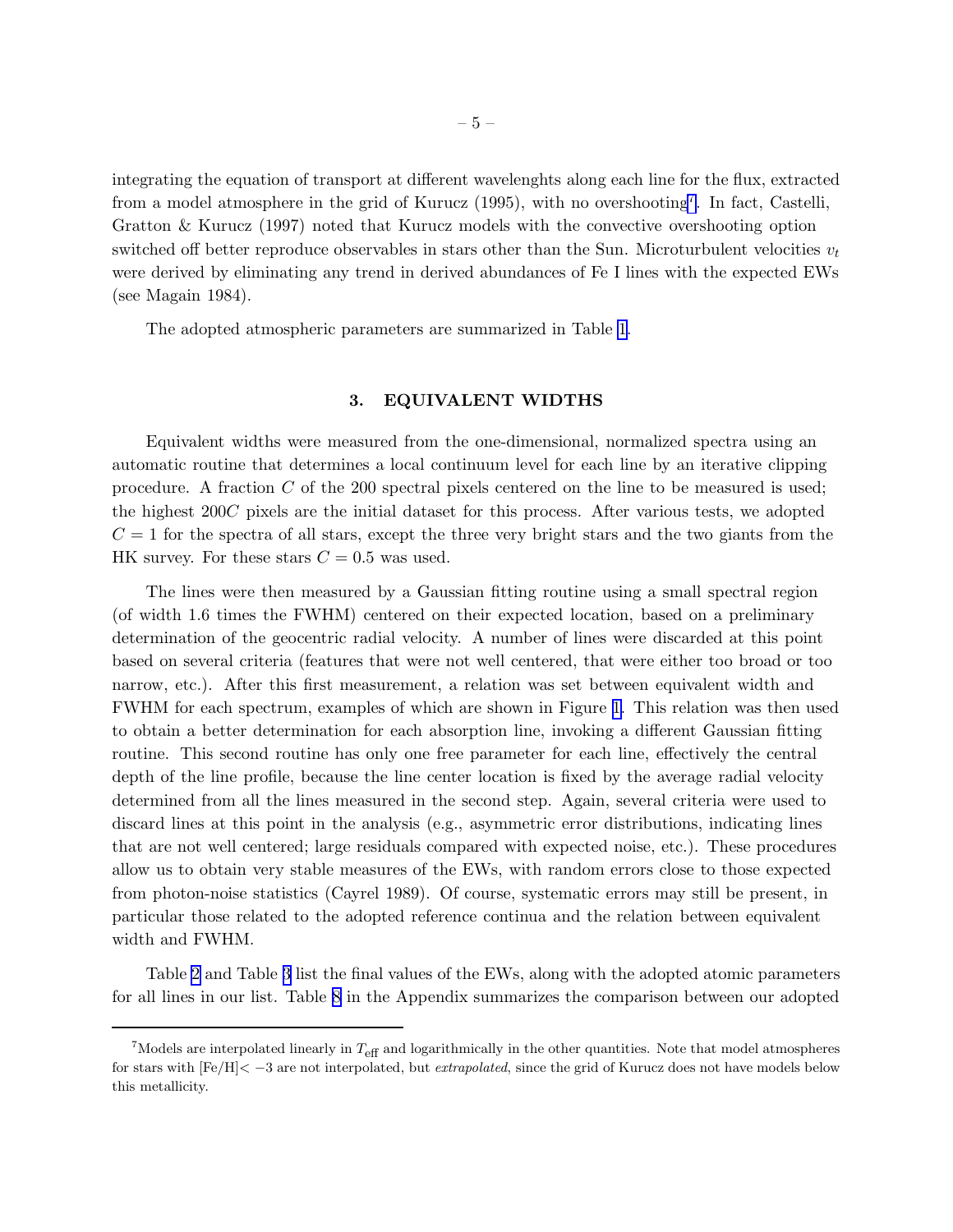gf's and the compilation in the NIST database.

In order to evaluate the internal errors in our measurement of EWs, we compare values obtained for two stars in our sample with similar physical parameters. We performed this comparison using two dwarfs (HE 0130–2303 with  $T_{\text{eff}}$ , log(g), [Fe/H],  $v_t = 6560/4.3/–2.96/1.39$ , and HE 0148–2611 with  $T_{\text{eff}}$ , log(g), [Fe/H],  $v_t = 6550/4.3/-3.07/1.25$ , respectively) and two giants (CS 22950-046:  $T_{\text{eff}}$ , log(g), [Fe/H],  $v_t = 4730/1.3/-3.30/2.02$ , and CS 22878-101:  $T_{\text{eff}}$ ,  $log(g)$ , [Fe/H],  $v_t = 4775/1.3/-3.09/2.01$ .

For the two dwarfs, the r.m.s. scatter about the regression line between the sets of EWs (see Figure [2](#page-54-0), panel (b)) is  $4.5 \text{ mA}$ . If we assume that both sets of EWs have equal errors, we can estimate typical errors of  $3.2 \text{ mA}$  in the EWs. For the giants (Figure [2,](#page-54-0) panel a), the r.m.s. scatter is 7.9 mÅ, corresponding to an error of  $5.6 \text{ mA}$  in the EWs for each star. In both cases, these errors are in good agreement with the predicted errors obtained from the formulae derived by Cayrel (1989), given the spectral resolution and the S/N characteristics of our data. This confirms the high quality of the spectra and suggests that no extra sources of noise were introduced by the EW extraction procedure.

An external comparison of our derived equivalent widths for stars in our sample can be carried out using the bright, well-studied metal-poor stars, as well as the stars selected from HK survey.

HD 140283 is the star with the largest number of entries in the Cayrel de Strobel *et al.* (2001) catalog (note that our data for this star are of higher quality than those for our typical program stars). Among the large list of previous analyses of this star we considered three sets of high quality EWs: Zhao & Magain (1990;  $R \sim 20,000$ ;  $S/N \sim 100$ ), Gratton & Sneden (1994;  $R \sim 50,000$ ;  $S/N \ge 150$ ) and Ryan, Norris, & Beers (1996; hereafter RNB96;  $R \sim 40,000$ ;  $S/N \sim 45$ ). The comparison is shown in the three panels of Figure [3,](#page-55-0) where the one-to-one correspondance lines are also displayed. The linear regression lines are:  $EW_{us} = 0.6 \text{ mA} + 0.94(\pm 0.01) \text{EW}_{ZM90}$ , with  $\sigma = 2.2 \text{ Å}$  from 59 lines in common,  $EW_{us} = -1.4 \text{ mA} + 1.04(\pm 0.01) EW_{GS94}$ , with  $\sigma = 2.3 \text{ mA}$ from 18 lines in common, and  $EW_{us} = 1.22 \text{ mA} + 0.93(\pm 0.01) \text{EW}_{RNB96}$ , with  $\sigma = 2.3 \text{ mA}$  from 74 lines in common. The very small scatter present in these comparisons again agrees well with the theoretically predicted errors, and confirms the error estimates given above.

For the two giants from the HK Survey in common with the McW95 sample, the linear regression between our measurements and their EWs is  $EW_{MeW95} = 1.6$  mÅ  $+ 1.04(\pm 0.03)$  EW<sub>us</sub>, with  $\sigma = 12.0 \,\text{m\AA}$  from 153 lines in the two stars. The McW95 EWs are on average larger than ours (the average offset is  $4.1 \text{ mA}$ ); the difference increases for stronger lines. The rather large scatter is most likely due to their measurement errors, arising from spectra having a lower resolving power ( $R \sim 22{,}000$ ) and a lower average S/N (typically 30–40) than ours.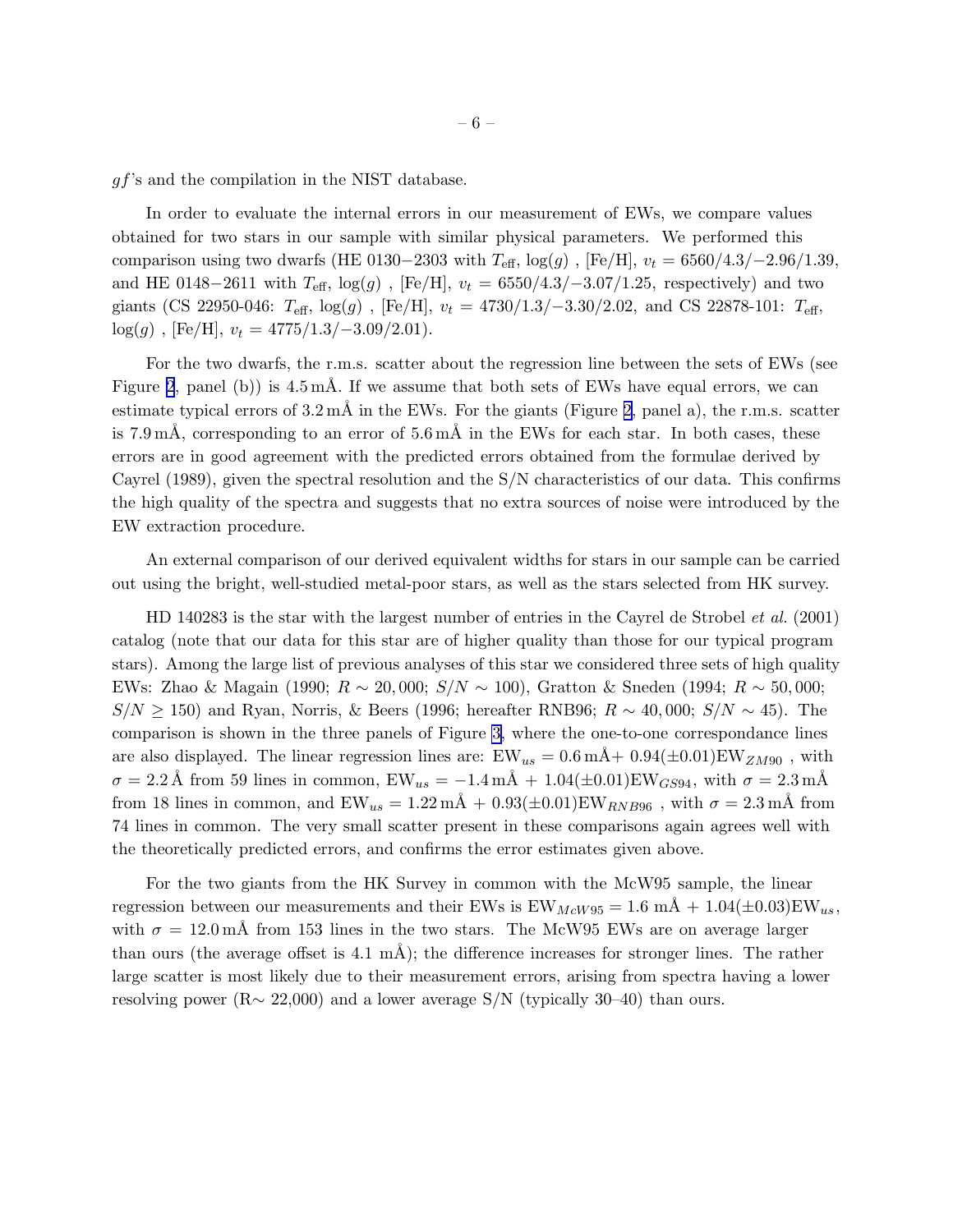## 4. ABUNDANCE ANALYSIS

Model atmospheres with appropriate parameters (see Table [1\)](#page-36-0) were extracted from the grid of Kurucz (1995) with the overshooting option switched off, interpolating among the nearest models in the Kurucz grid. The abundance analysis was performed using measured EWs (Table [2](#page-36-0) and Table [3\)](#page-36-0); the resulting abundances and element ratios for each species in each star are listed in Table [4](#page-36-0) and Table [5](#page-36-0), and are discussed below . In these tables n is the number of lines used in the analysis of a given ion, and  $\sigma$  is the r.m.s. scatter in abundance from individual lines for the set of lines used for a particular ion.

The abundances of neutral species are computed with respect to Fe I, while singly ionized species are compared to Fe II abundances to decrease uncertainties due to the choice of atmospheric parameters.

Table [6](#page-36-0) shows how the choice of a given set of atmospheric parameters might affect the derived abundances. Values in this table are computed by varying, one at a time, the individual atmospheric parameters and comparing the resulting abundances with the original values. The amount of the variation is set by the uncertainties established for each of the parameters. This exercise was carried out for a giant (CS 22950-046) and for a dwarf (HE 2344−2800), in order to span the whole range of  $T_{\text{eff}}$  sampled by program stars. In each case, the first four columns show the sensitivity of abundance ratios to changes in each adopted parameter.

The last column of Table [6](#page-36-0) lists for each star the sums (in quadrature) of contributions due to the individual parameters; this provides an estimate of the overall uncertainty in abundance for each species arising from errors in the adopted atmospheric parameters. From Paper I we derive estimates of our internal errors of about  $\pm 100$  K and  $\pm 0.2 - 0.3$  dex for  $T_{\text{eff}}$  and for  $\log(g)$ respectively. In evaluating the total errors, we took into account the correlation between the error in  $T_{\text{eff}}$  and the error in  $\log(g)$  for each star which arises due to the procedure we adopt to derive surface gravities.

Internal errors in the microturbulent velocity can be checked by using the errors of the relationship between the abundances of Fe I and the expected line strengths. Given the rather large number of measured Fe I lines and the wide range spanned by their intensities, the internal uncertainties in  $v_t$  are quite small  $(\pm 0.12 \text{ km/s})$ , so that the 0.2 km/s adopted in Table [6](#page-36-0) can be viewed as a conservative estimate. Unlike abundance analyses of solar metallicity stars in this range of  $T_{\text{eff}}$ , in these very metal-poor stars the term arising from uncertainties in the microturbulent velocity  $(v_t)$  does not dominate the abundance errors due to the general overall weakness of the lines (save for a few isolated specific cases such as the Mg b and Sr II lines).

In the remaining part of this Section we discuss some relevant features of our analysis.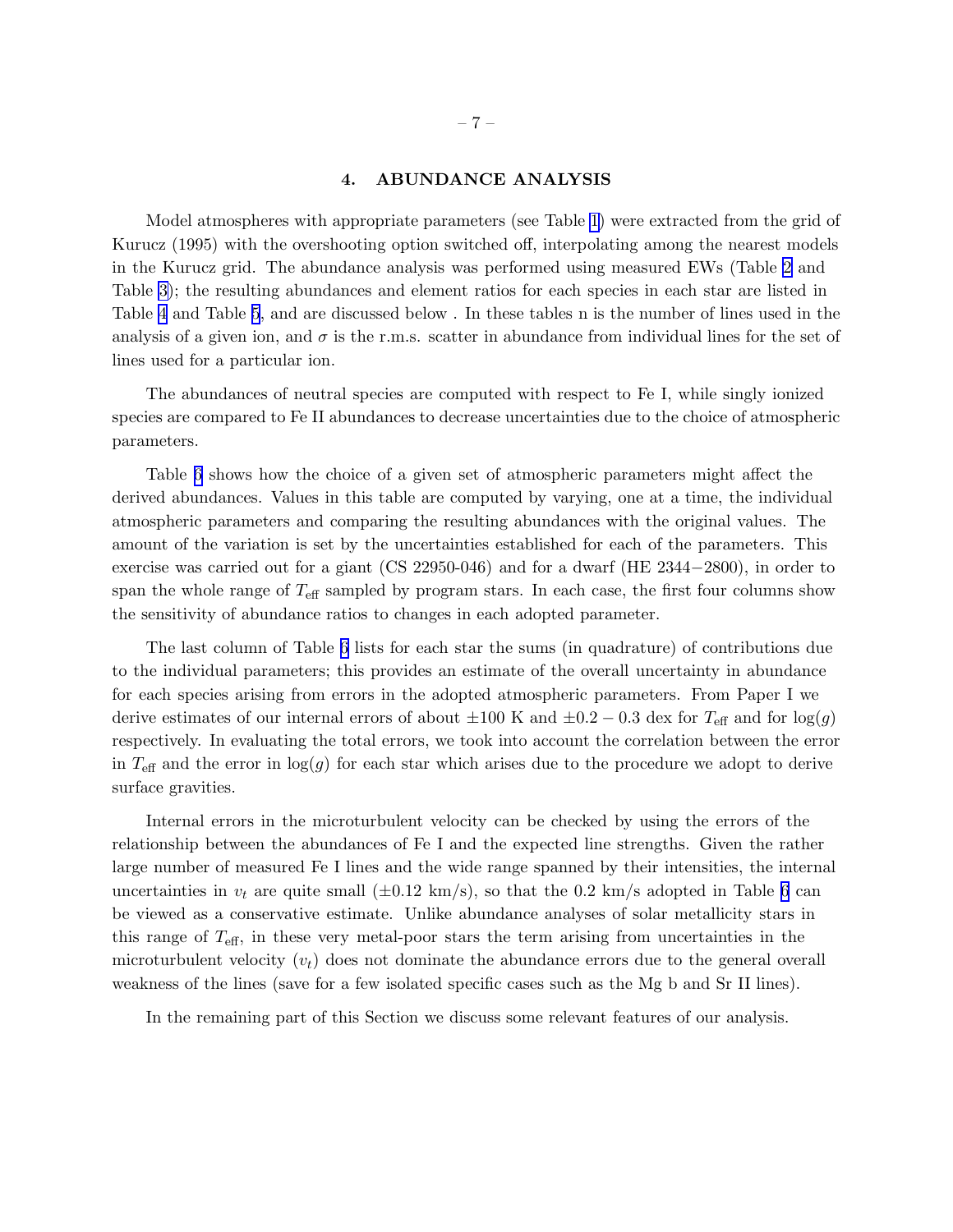### 4.1. Iron

<span id="page-7-0"></span>Iron abundances for our program stars are summarized in Table [4.](#page-36-0) There were no credible detections of any Fe II lines in the spectrum of one dwarf (HE 0218−2738) from the HES sample.

As we will see in the next subsection, the scatter in the differences between abundances derived from Fe I and by Fe II lines is quite small; we then feel justified in assuming a constant offset between the Fe II and Fe I abundances of stars in our sample in order to obtain a value for the [Fe II/H] ratio for the one star with no measured Fe II lines (HE 0218−2738). For this star only, we set Fe II – Fe I =  $-0.06$  dex. Abundance ratios of singly ionized species for this star given in Table [4](#page-36-0) and Table [5](#page-36-0) are then referred to the abundance of Fe II obtained in this way.

According to the strict definition given in Paper I, six stars in the sample can be considered true EMP stars ( $[Fe/H] < -3$ ): the two giants from the HK survey, and four dwarfs from the HES sample. Two other stars, BS 17447-029 and HE 0130−2303, are borderline, following this definition.

# *4.1.1. Uncertainties in Fe Abundances*

Among the various diagnostics that can be used to test our Fe abundances, we considered the differences between the abundances derived from neutral and singly ionized Fe lines (hereinafter  $\Delta$ [Fe/H]<sub>II–I</sub>), and the slopes of the abundances derived from neutral Fe lines with excitation potential (hereafter,  $\Delta(Fe I/\chi)$ ). (See Figure [4](#page-56-0) a,b, where both these quantities, derived for each star, are plotted against effective temperature. Values of these parameters are listed for each stars in the last two columns of Table [1](#page-36-0).) These diagnostics are useful because both temperatures and gravities were derived independently of our line data (note however that we adjusted  $v_t$  in order to reproduce similar abundances from weak and strong lines). Ideally, we expect both  $\Delta [Fe/H]_{II-I}$ and  $\Delta$ (Fe I/ $\chi$ ) to be null. However, there are various reasons why this might not occur in practice: (i) the atomic parameters adopted in our line analysis may themselves contain systematic offsets or trends; (ii) our adopted effective temperature scale, or the theoretical isochrone used to derive gravities, may be incorrect; (iii) the 1-d theoretical constant-flux model atmospheres used throughout this paper may be not an adequate representation of the real stellar atmospheres; (iv) departures from LTE in the formation of Fe lines may significantly affect the derived abundances; and (v) observational errors both in the colors (affecting individual temperatures) and in the equivalent widths may introduce significant scatter. We leave aside here other possibilities, such as binarity of some stars, that might be used to explain individual discrepant points.

Clearly the list of possible concerns is long. It is thus not surprising that both  $\Delta$ [Fe/H]<sub>II−I</sub> and  $\Delta (Fe I/\chi)$  exhibit definite zero-point offsets, and also possible trends with effective temperature (or, equivalently, luminosity). On average we have  $\langle \Delta \text{[Fe/H]}_{II-I} \rangle = -0.07 \text{ dex with}$  $\sigma(\Delta{\rm [Fe/H]_{II-I}}) = 0.11$  dex (in the sense that abundances from neutral Fe lines are larger than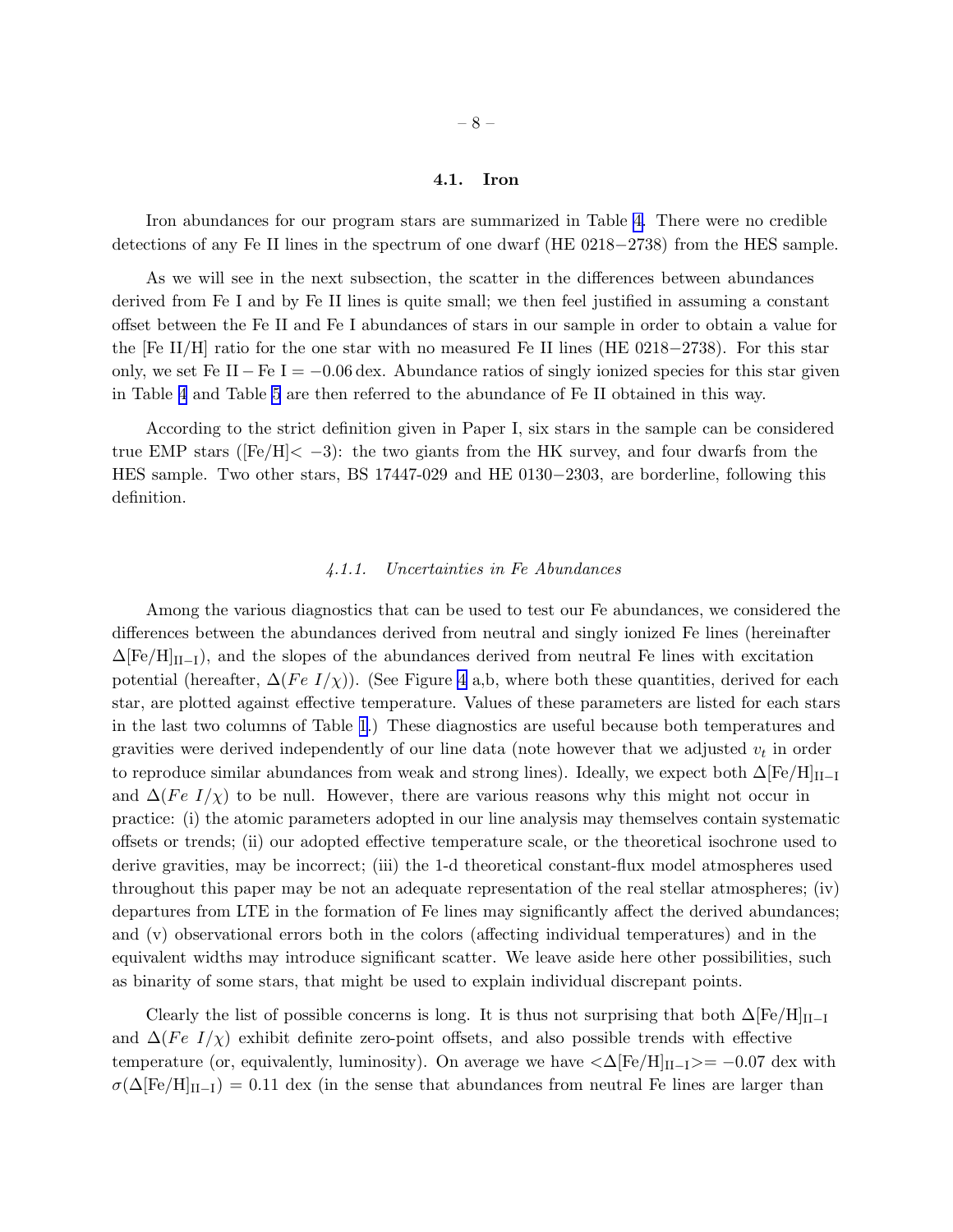those obtained from singly ionized Fe lines; the error value is the r.m.s. scatter of the individual values for each star), and  $\langle \Delta (Fe I/\chi) \rangle = -0.046 \text{ dex/eV}$  with  $\sigma [\Delta (Fe I/\chi)] = 0.025 \text{ dex/eV}$ (where we have excluded HE 0132−2429 and HE 0242−0732, two stars that show obvious large trends of abundances with line excitation, and which will be discussed later). If we exclude the two giants, the average value of  $\Delta$ [Fe/H]<sub>II-I</sub> becomes  $-0.06 \pm 0.03$  dex<sup>8</sup>, with a  $\sigma = 0.11$  dex (11 stars). To quantify these values in terms of uncertainties in the atmospheric parameters, as suggested by the referee, we note that a difference in  $\Delta(Fe~I/\chi)$  of 0.05 dex/eV corresponds to a temperature difference of  $\sim$  250 K, and that a difference of 0.07 dex in the iron abundances derived from Fe I and Fe II implies a difference of about 0.16 dex in  $log(g)$ .

When considering the implication of these tests, several points should be taken into account:

- The Fe oscillator strengths we used throughout this paper are the best determinations we found in the literature; they are discussed at length in a number of papers devoted to the solar Fe abundance (see e.g. Asplund *et al.* 2000, and references therein). The transition probabilities for the Fe I lines were used as published, in spite of the fact that a small offset may exist between values obtained from the absorption experiments of the Oxford group, and those from the selected laser induced excitation experiments by the Hannover group. (A line-to-line comparison shows that these latter values are larger on average by  $\sim 0.03$  dex.) Furthermore, the zero point of Fe II oscillator strengths is not yet firmly established, and possible offsets of several hundredths of a dex are easily possible (see the discussion in Asplund *et al.* 2000).
- Even using the best available oscillator strengths, small offsets in the abundances are present also in a solar analysis done following precepts similar to those adopted for the program stars (LTE, 1-d model atmospheres from the Kurucz CD-ROMs, etc.) and EWs from Rutten and Van der Zalm (1984). In this case we find Fe abundances of  $\log n(Fe) = 7.512 \pm 0.012$ (with an r.m.s. scatter of 0.069 dex for individual lines) from 34 Fe I lines, and  $7.450 \pm 0.016$  $(r.m.s.$  scatter of 0.085 dex) from 27 Fe II lines (only lines with  $EW < 100$  mÅ were considered, to reduce concerns related to the handling of collisional damping<sup>9</sup>). In view of the roughness of the methods used, these abundances compare quite well with the much more sophisticated results obtained by most recent analyses of the solar photospheric spectrum (e.g., Asplund *et al.* 2000). Our solar analysis yields  $\langle \Delta (Fe I/\chi) \rangle = -0.023$ dex/ev with  $\sigma(\Delta(Fe I/\chi)) = 0.009$  dex/eV, which is quite similar to the value we obtain for our very metal-poor program stars. Note, however, that the set of lines used in this solar analysis is disjoint from that used for the stellar analyses, because those lines measurable in extremely metal-poor stars are heavily saturated in the solar spectrum. Line selection is

<sup>&</sup>lt;sup>8</sup>The difference is slightly larger for the two giants, being -0.11 dex.

<sup>9</sup>Throughout this paper, collisional damping was considered by multiplying the Van der Waals broadening by an enhancement factor given by logE=log(1+0.67 E.P.)(Simmons & Blackwell 1982).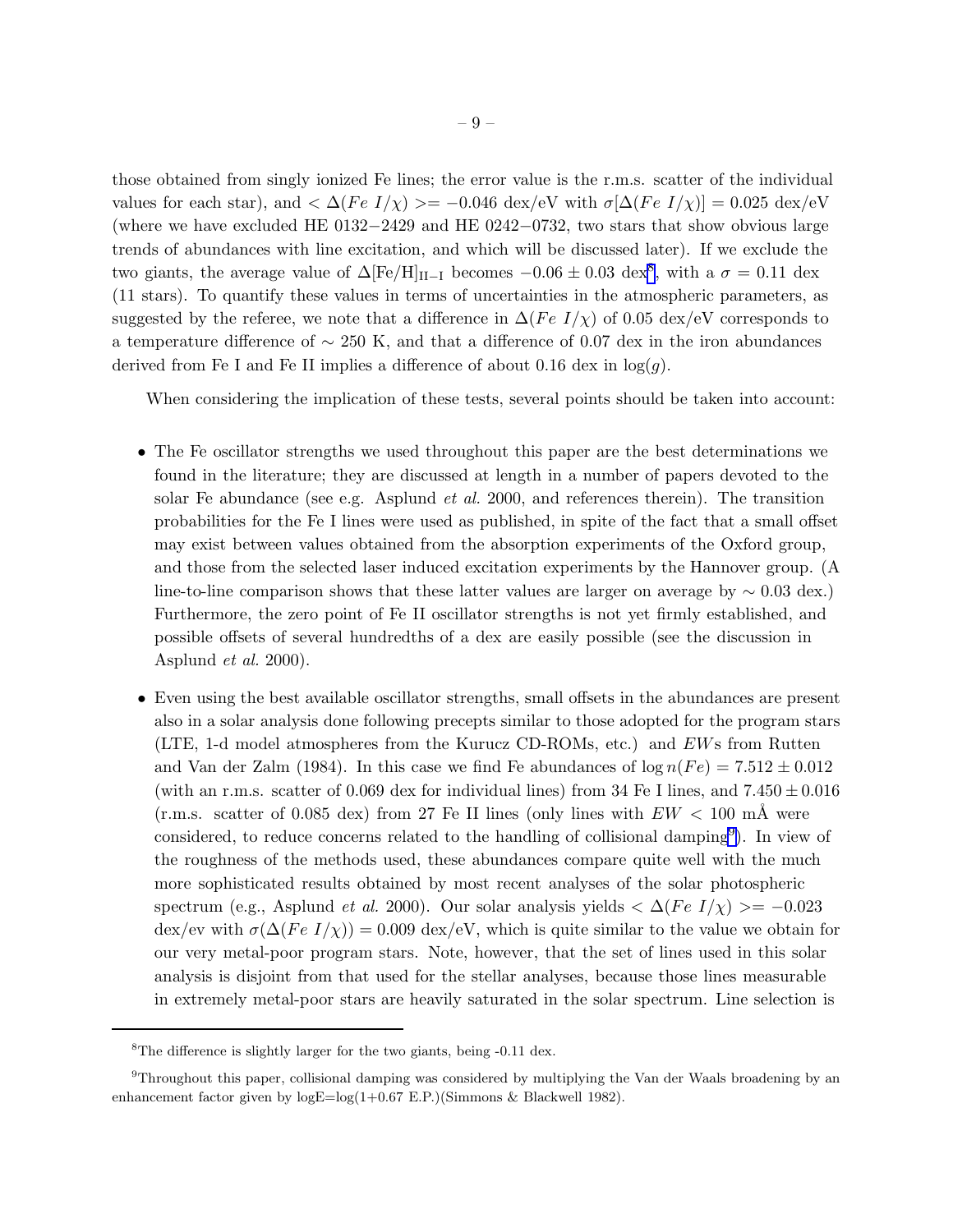of particular importance for the determination of  $\Delta(Fe~I/\chi)$ , which is also sensitive to the value adopted for the microturbulent velocity. On the other hand, trends of abundances with line excitation have been found also in previous, much more accurate analyses of the solar photospheric spectrum (see e.g. Grevesse & Sauval 1999). In this respect, it is interesting to note that such a trend is not present when 3-d models are used to analyse Fe lines in the solar spectrum (Asplund *et al.* 2000). 3-d effects may be expected to have an even larger impact on the analysis of metal-poor stars than in the case of the Sun (see Asplund *et al.* 1999). In fact, due to the lower opacity in the atmospheres, the lines are expected to form deeper in the stars, where the impact of convection is larger, and possibly the granulation contrast larger as well.

- The r.m.s. scatter of the individual values of  $\Delta$ [Fe/H]<sub>II−I</sub> (0.11 dex) roughly agrees with the expected uncertainties. To show this, we assumed that the internal errors in  $T_{\text{eff}}$  are those estimated in Paper I, i.e.  $\pm 75$  K, possibly increasing up to  $\pm 150$  K for turnoff stars only. To estimate the corresponding errors in  $log(g)$ , one needs the slope of the isochrone in the region of interest, namely  $\Delta(\log(g)/T_{\text{eff}}) = \sim 0.003 \text{ dex/K}$  along the RGB and much less (∼0.0005 dex/K) for less-evolved evolutionary stages (subgiants and dwarfs). Below the main-sequence turnoff the slope reverses in sign. Reading from Table [6](#page-36-0) the changes in Fe I and Fe II abundances expected for a 100 K increase in  $T_{\text{eff}}$  (with consequent changes in log(g) and overall metallicity  $[A/H]$ , the resulting value of  $\Delta [Fe/H]_{II-I}$  would be about  $+0.08$  dex for giants and  $-0.04/-0.08$  dex for subgiants/dwarfs. When we sum these values in quadrature with the internal error due to uncertainties in the measured EWs, for our Fe II abundances (typically 0.05 dex for giants and 0.09 dex for dwarfs, where only a few lines were usually observed), we find that the observed scatter in the values of  $\Delta [Fe/H]_{II-I}$ is reproduced.
- An interesting feature of our analysis is that adoption of a systematically incorrect  $T_{\text{eff}}$  scale would, as described above, yield values of  $\Delta$ [Fe/H]<sub>II-I</sub> of opposite signs for dwarfs and giants when the resulting changes in  $log(q)$  are included. However, a larger sample is probably needed to explore this possibility. Again, adoption of realistic 3-d model atmospheres for the program stars might provide better insight into this issue (Asplund *et al.* 1999).

For most of the sample stars, the general trends shown in Figure [4](#page-56-0) can probably be explained by Teff scale errors or model atmosphere uncertainties. However, two stars (HE 0132−2429 and HE 0242–0732) display trends of abundance with excitation potential ( $\Delta (Fe I/\chi) \leq -0.15$ ) that are much larger than can be induced by typical errors in the stellar parameters, primarily in the  $T_{\text{eff}}$ . The trend found for HE 0132−2429 is clearly significant, and does not depend on inclusion or not of one or two lines (see Figure [5\)](#page-57-0). The situation for HE 0242−0732 was less clear since most of the apparent trend obtained when the atmospheric parameters of Paper I were used for this star was due to a single line.

In order to remove these trends,  $T_{\text{eff}}$ 's much lower (by  $\sim 500 \text{ K}$ ) than those given by the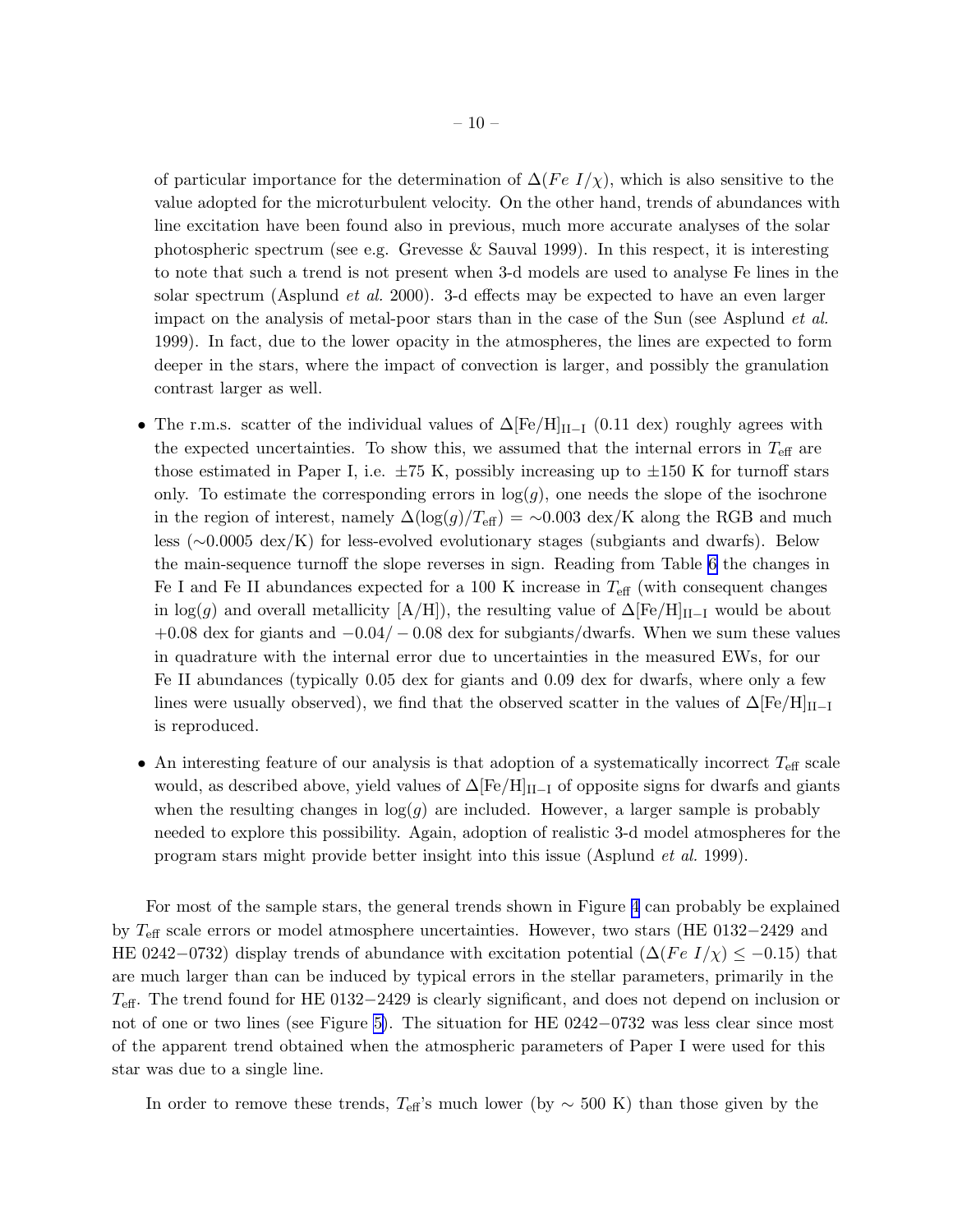colors would be required. Such differences cannot be due to the reddening corrections, because these are too small. Furthermore,  $T_{\text{eff}}$ 's derived from the  $H_{\delta}$  profiles support the high  $T_{\text{eff}}$  values given by colors (see Paper I: however, we note that  $H_{\delta}$  is quite weak for HE 0132−2429, so that precise determination of  $T_{\text{eff}}$  is not easy for this star). Also, it does not seem possible to invoke contamination by a bluer companion such as main-sequence turnoff star (this explanation may obviously only be considered for HE 0132−2429). To demonstrate this, we note that the observed (de-reddened)  $V - K$  color for this star is  $V - K = 1.86$ . This color can be obtained by combining the flux from a star along the RGB (with  $M_V = 1.4$ ,  $V - K = 1.91$ ) and a star at the main-sequence turnoff  $(M_V = 3.8, V - K = 1.05)$ . In the (observed) blue part of the spectrum, the secondary would be about 7 times less luminous than the primary: it would be difficult to detect such a star if the radial velocity difference were small. However, the difference between the color of the primary and that of the whole system would be only 0.05 mag in  $V - K$ , corresponding to less than 100 K in  $T_{\text{eff}}$ . This difference is far too small to explain the trend of Figure [5](#page-57-0).

In the case of HE 0242−0732, the automatic EW measuring routine did not pick up any Fe II lines. Hence we measured the EWs of the four strongest Fe II lines expected to be present in our spectra, at  $4233.16$ ,  $4923.93$ ,  $5018.45$  and  $5169.03$  Å, by hand. All these lines are only a bit stronger than noise, so that their EWs are somewhat uncertain; however, they surely are not much stronger than our estimates. Using these lines, a lower limit for the surface gravity may be obtained by assuming that log n(Fe I) ∼ log n(Fe II).However, the Fe II lines in this star are clearly much weaker than expected on the basis of the atmospheric parameters used thus far  $(T_{\text{eff}}=6455,$  $log(q)=4.2$ ) from Paper I. This forced us to consider both a lower temperature, and a less evolved evolutionary phase for this star. A lower temperature is also suggested by the  $H_{\delta}$  profile.

In Paper I we already noticed that the K magnitude for this star from the 2MASS is quite uncertain (it is the faintest star in the infrared in our sample). On the whole, it might be reasonable to disregard for this star  $T_{\text{eff}}$  from  $V - K$ , and use only the temperature from the more accurate  $V - J$  color, that is to adopt a  $T_{\text{eff}}$  of 6360 K. Also, it may be reasonable to consider a gravity consistent with a MS star at this  $T_{\text{eff}}$  (log(g)=4.4), rather than a star brighter than the turn-off.

We then repeated the analysis with the revised stellar parameters, after adding manual measurements of four more weak Fe I lines, to extend the range of excitation potential sampled. With the same procedure adopted above, we derive the full set of parameters for HE 0242−0732 of 6360/4.4/−3.21/0.40. The abundance from Fe II lines is still lower than that obtained from Fe I lines, although the difference is roughly halved with these parameters with respect to the original discrepancy). We regard this new analysis as quite robust, and we adopt these new parameters for this star.

Using these new parameters and the slightly more extended line list, the discrepancy of star HE 0242−0732 in Figure [4](#page-56-0) is reduced. There is still a trend of abundances with E.P., but it is well within the error bars, which are large, due to the small range in E.P. of available Fe I lines.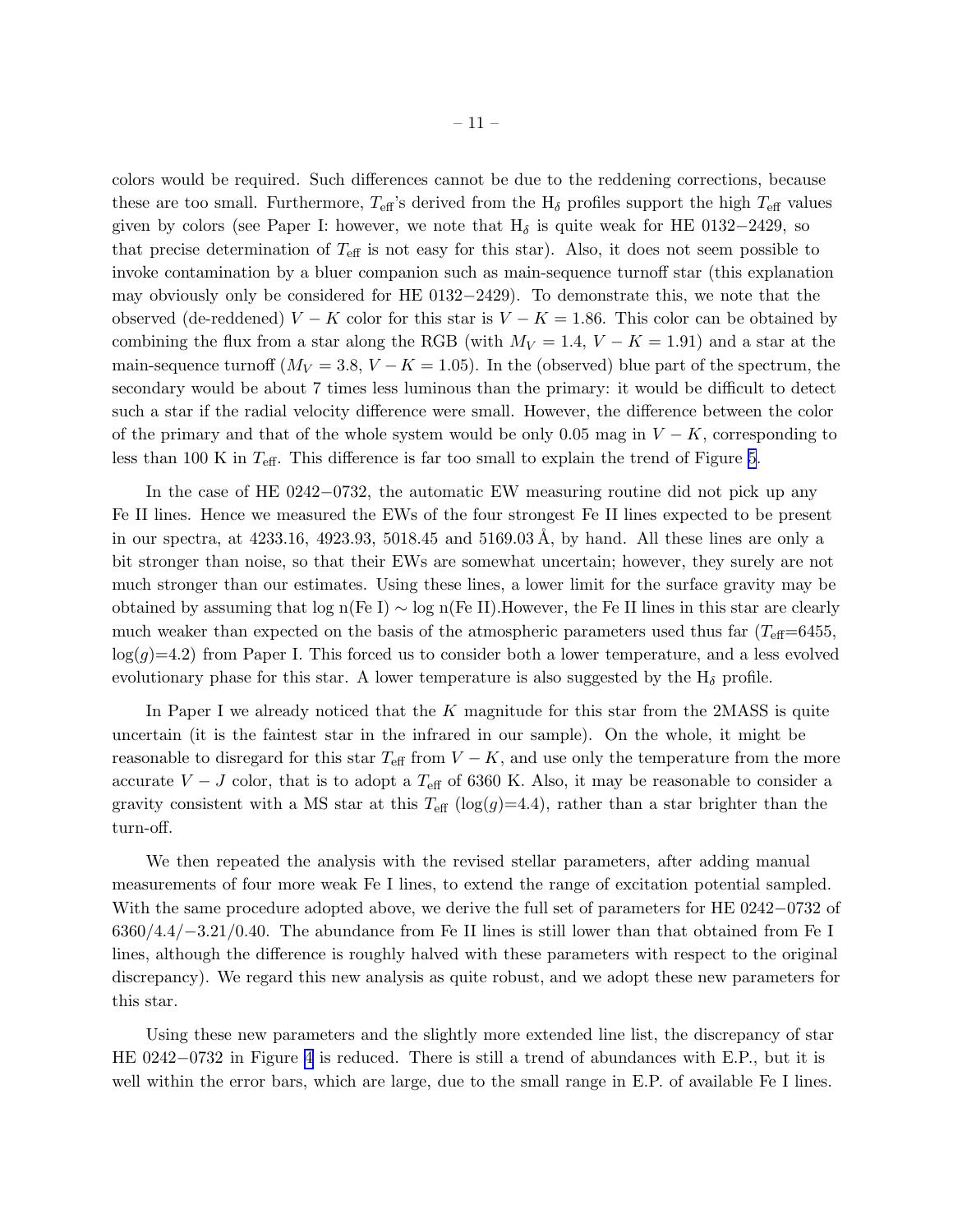The trend is not very different from the trends shown by the other stars in the sample. Another improvement achieved using this set of atmospheric parameters is that the Ti II abundance (that was previously the lowest in the sample) now is raised to  $+0.25$  dex, and does not stand out anymore as outlier in Figure [7](#page-59-0) (see below).

#### *4.1.2. Comparison with results from a purely spectroscopic analysis*

As a further check of our adopted procedure to derive atmospheric parameters, we performed a purely spectroscopic analysis, deriving temperatures, surface gravities, overall metal abundance and microturbulent velocities from the equivalent widths alone. In this process, we ignored the photometry that forms the basis of the assignment of stellar parameters used in Paper I.

We adopted HE 0242−0732 as typical of our program stars (it is neither the best nor the worst case, as far as the quality of observational material is concerned); however it does represent an extreme case of differences between results of our original analysis (with temperatures based on colours, and gravities from the color-magnitude diagram), and those from a purely spectroscopic analysis. The spectroscopic set of parameters in this case is: an effective temperature  $T_{\text{eff}}=5250 \text{ K}$ (obtained by zeroing the slope in the relation of Fe abundances with the excitation potential of lines), a surface gravity  $log(g) = 2.55$  (assuming that Fe I and Fe II lines must give the same iron abundance),  $[A/H] = -4.21$  (given by the abundance of iron) and a microturbulent velocity of 0.45 km/sec (derived eliminating trends of abundances with expected line strength for Fe I lines).

This set of parameters is quite different from that of our original analysis. To estimate the appropriate error bars, we must take into account the covariance among the errors, and hence we performed the following exercise. Using this set as a starting point, we used the same set of Fe lines to repeat the analysis changing the  $v_t$  value until the 1 $\sigma$  value from the slope of the abundance/line strength relation was reached, and optimizing at the same time the other parameters at their best value. The resulting set  $(T_{\text{eff}}$ ,  $\log(g)$ ,  $[A/H]$ ,  $v_t$ ), was: 5480/2.85/-4.07/0.74. Starting then from this second set of parameters, we changed the effective temperature in order to have all parameters optimized when the  $1\sigma$  value from the starting slope of abundances vs E.P. relation was reached (still leaving the trend of abundances with expected line strength off by  $1 \sigma$  from its best value). In this way we get a third set of parameters: 5760/3.45/-3.81/0.78. Finally, we repeated the same exercise, but now achieving a change of  $1\sigma$  in the difference between Fe I and Fe II (again, leaving trends of abundances with expected line strength and excitation off from their best value by  $1 \sigma$ : the resulting final set of parameters was 5780/3.05/-3.79/0.88.

We emphasize here that this last set of parameters is still statistically acceptable: each of the residual trends is not larger than its  $1\sigma$  r.m.s. error.

A simple comparison between this last set and our starting point allows us to give an estimate of  $1\sigma$  internal errors associated with a purely spectroscopic analysis; we consider these values more appropriate than those derived from considering each individual parameter as independent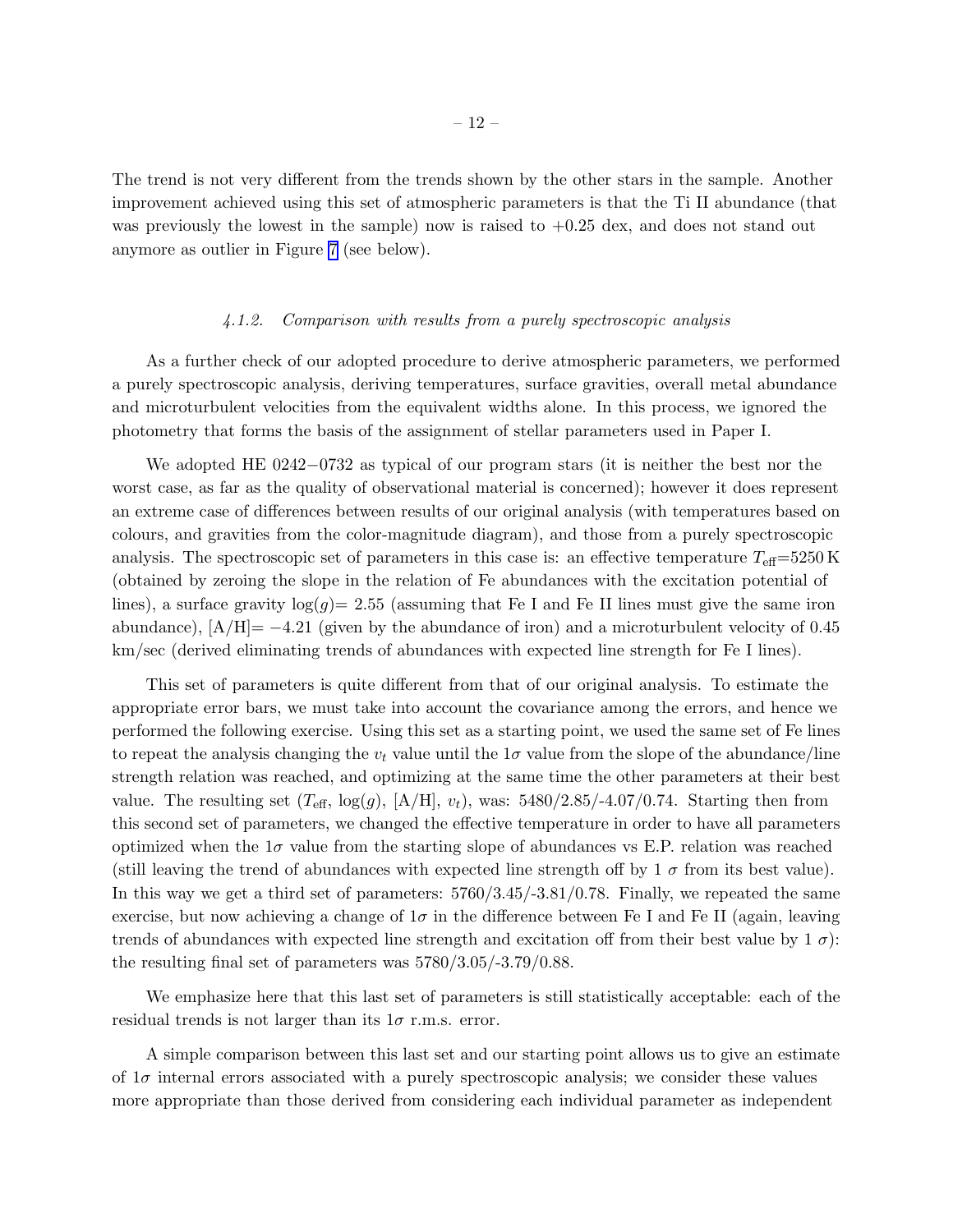from the other. Uncertainties are:  $\pm 530$  K in  $T_{\text{eff}}$ ,  $\pm 0.43$  km/s in  $v_t$  and  $\pm 1.3$  dex in log(g). On the whole, the uncertainty in the overall metal abundance from the purely spectroscopic analysis is  $\pm 0.42$  dex! This very large error bar is more than twice that deduced by assuming that the atmospheric parameters are independent each other. This is mainly due to the correlation existing between excitation potential and line strength for Fe I lines. We conclude that the intrinsic uncertainties in a purely spectroscopic approach are too large to secure a robust result when dealing with extremely metal poor stars, where the number of reliable lines measured is rather small, particularly for Fe II, uncertainties in the EWs of individual lines are not negligible, and the range in excitation potential is limited.

For these reasons, we think that the procedure we have adopted that fixes temperature and gravity by independent means works better in our case. The previous exercise, for example, shows that using only information provided by Fe lines (as it is done in the purely spectroscopic analysis), we could not say if HE  $0242-0732$  is an RGB or HB star (5250/2.55), or a subgiant  $(5780/3.05)$ . Note that both these combinations of  $T_{\text{eff}}$  and  $\log(g)$  are compatible with the same isochrone, and would then appear as plausible solutions.

## *4.1.3. Checks on Departures from LTE for Fe*

Having derived gravities from  $T_{\text{eff}}$  and isochrones only, we can in principle use the ionization balance of Fe in order to check if Fe abundances are affected by departures from Local Thermodynamic Equilibrium (LTE). This issue is the subject of considerable debate, since Thevenin & Idiart (1999) suggested that LTE analyses tend to underestimate the Fe I abundances (by a few tenths of a dex in extremely metal-poor stars), while Gratton *et al.* (1999) pointed out that large (> 0.2 dex) departures from LTE are unlikely, and LTE should instead be a very good assumption for Fe line formation in metal-poor dwarfs. In view of the large uncertainties still present in the collisional cross sections (e.g., Gehren *et al.* 2000), and given the limitations in the adopted model atoms, there is no way at present to decide from first principles which of these analyses is valid.

There is no evidence in our data for a large Fe overionization, judging from the upper panel in Figure [4.](#page-56-0) As discussed above, the average difference in abundances from Fe I and Fe II lines is only marginally different from zero. Moreover, almost all stars show differences which have the wrong sign for overionization. This seems to rule out large departures from LTE in the formation of Fe lines in metal-poor stars.

On the other hand, the discussion of §[4.1.1](#page-7-0) showed that there are so many possible uncertainties still remaining in the temperature scale, in the model atmospheres, and in the oscillator strengths, that small NLTE effects (at a level of 0.1 to 0.2 dex) cannot be firmly excluded from our data.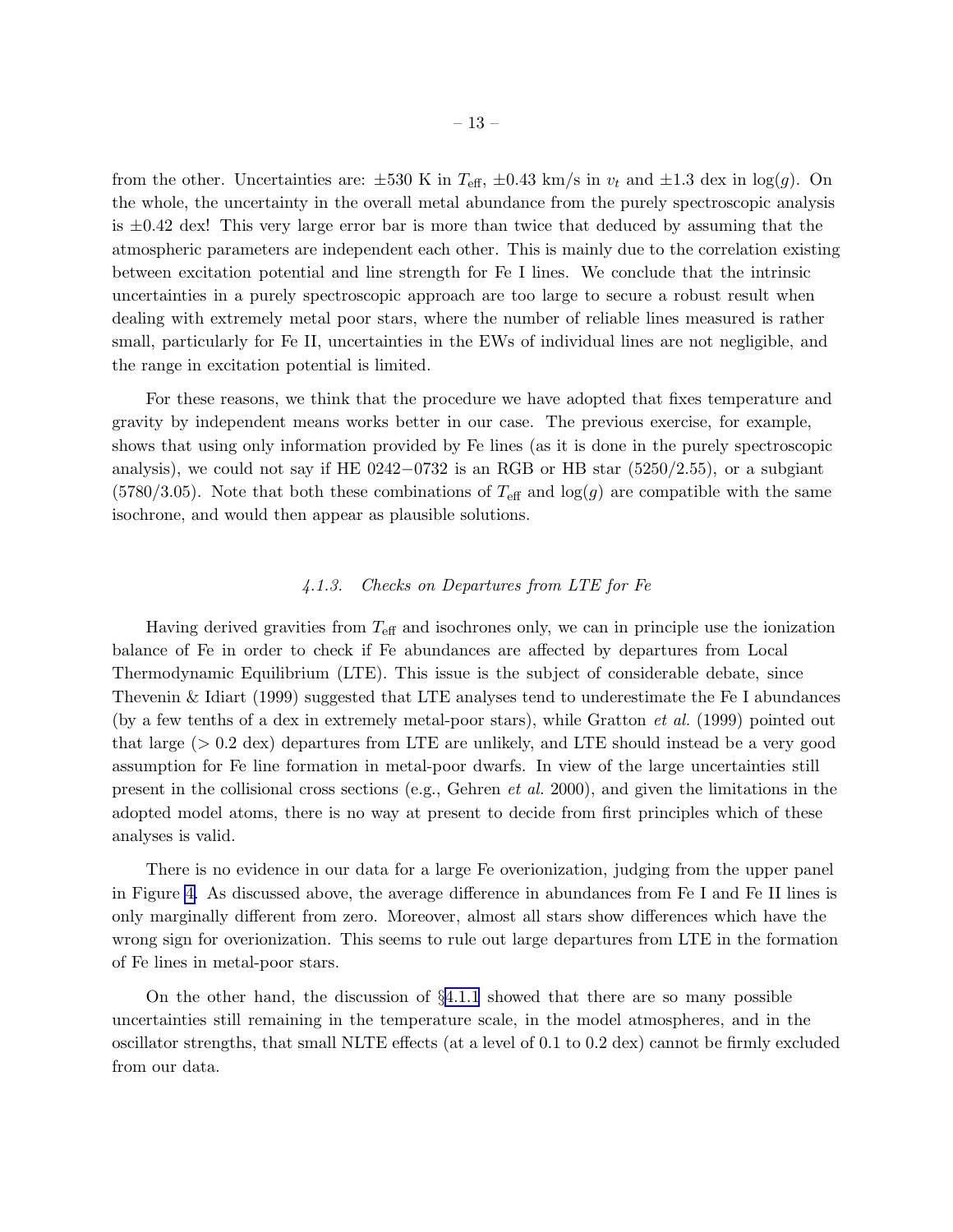## 4.2. The  $\alpha$ −elements

We detected lines arising from two stages of ionization for titanium, hence we can use the ionization equilibrium of this element as an additional clue for the presence of NLTE effects. In fact, given the lower ionization potential of Ti I, it may be expected that this element ought to be even more vulnerable to non-LTE effects than is iron. There is no conclusive evidence for departure from LTE from the Ti I/Ti II abundance. From the data in Table [5](#page-36-0), a trend for decreasing Ti II – Ti I differences as  $T_{\text{eff}}$  increases seems to be present, with the two giants showing somewhat larger (positive, i.e., abundances from Ti II larger than those from neutral Ti) differences. However, even in this case we believe that the safest approach is not to draw any firm conclusions until a larger sample becomes available. We are concerned that there is a possible bias resulting from the rather uncertain Ti I abundances in the warm, metal-poor dwarfs that are clustered around Ti II–Ti I  $\sim -0.2$  to  $-0.3$  dex. Moreover, we are not aware of any computations of NLTE effects for Titanium.

We note in passing that data from McW95, and the few stars from RNB96 with both Ti I and Ti II measured (all giant/subgiant stars) show the same pattern of differences in titanium abundances as a function of metallicity, with an average value of Ti II−Ti I just below zero; values as low as about −0.3 dex can be found.

# 4.3. Aluminum

For Al, the only accessible feature in our HIRES spectra is the resonance doublet at 3944-3961 A. However, a reliable measurement of these lines is somewhat hampered by the proximity of H<sub> $\epsilon$ </sub> to the 3961 Å line. Moreover, the line at 3944 Å is disturbed by CH features in some of our stars (Arpigny & Magain 1983).

Apart from these problems, this doublet is not an ideal abundance indicator in view of the presence of possible large departures from LTE, extensively discussed by Baumüller  $\&$  Gehren (1997). They found that LTE analyses produce a large underestimate of Al abundances; they give NLTE corrections (about 0.6 dex) for the resonance lines in their Table [1](#page-36-0).

Very recently, Gratton *et al.* (2001) found that inclusion of these corrections improves the agreement between Al abundances derived in globular cluster dwarfs from this doublet and from the IR high excitation doublet at  $8772.9 - 8773.9$  Å, which is believed to be less affected by departures from LTE. This provides further support for the calculations of Baumüller  $\&$ Gehren. We therefore interpolated Table 1 of Baumüller  $\&$  Gehren to derive corrections to the Al abundances listed in Table [4](#page-36-0).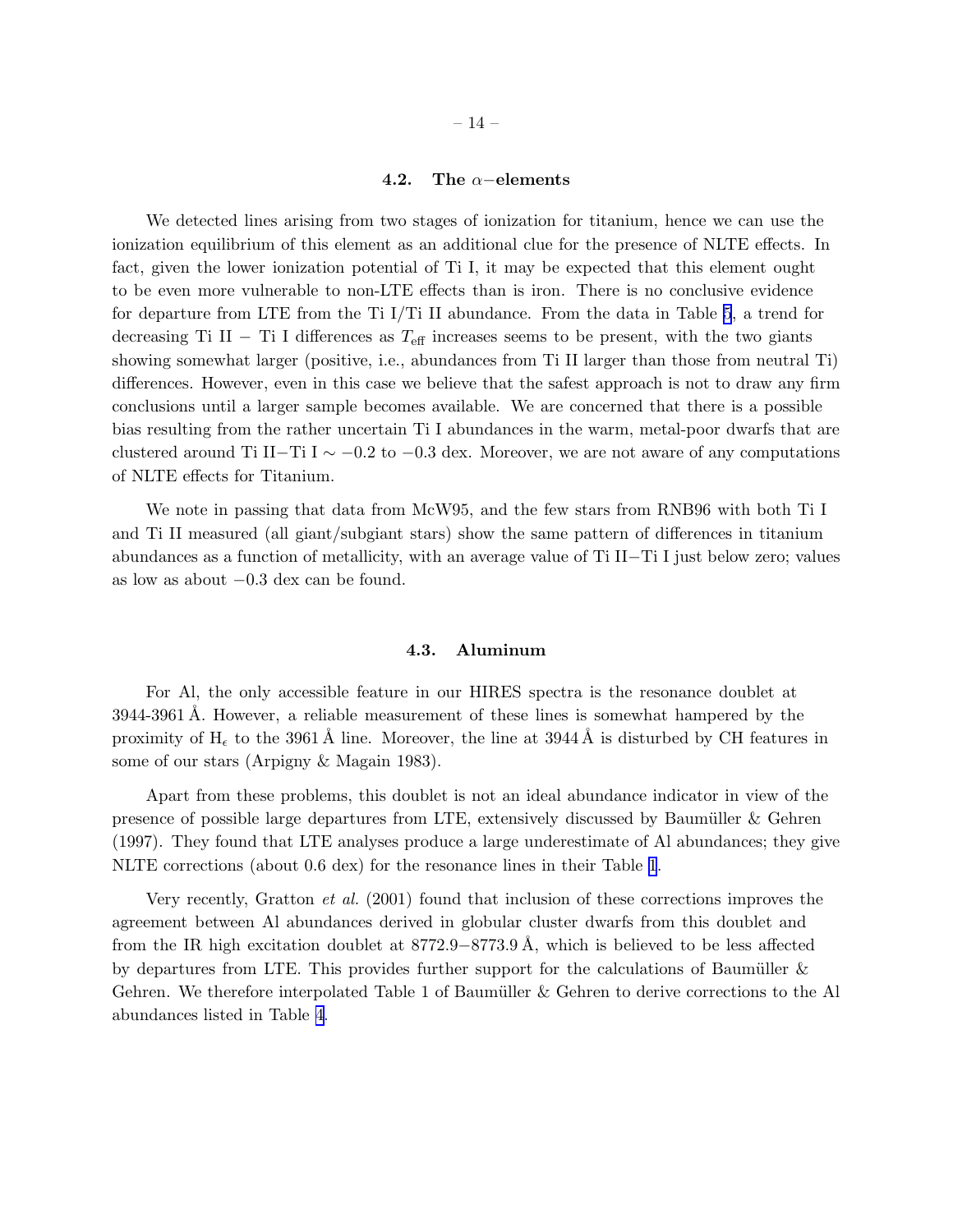#### 4.4. The Fe-peak Elements

Apart from Fe, our spectra provide useful information on the abundances of three additional Fe-peak elements (Sc, Cr, and Mn). Lines of the remaining elements are too weak to be reliably measured, due to the combination of low metal abundance and high temperature of most of our stars.

Lines of Sc and Mn exhibit hyperfine structure (hereafter, HFS), mainly due to their non-zero nuclear magnetic moments. HFS is expected to be rather narrow for the Sc II lines, with small impact on abundances, hence we neglect it. On the other hand, Mn lines exhibit broad HFS: this was taken into account using data from Booth *et al.* (1983).

#### 4.5. The Neutron-Capture Elements

We measured lines for two n-capture elements (Sr and Ba; in both cases we observed the resonance lines of the singly ionized species). The Eu II line at  $4129.7 \text{ Å}$  is within the observed spectral region, but it is too weak to be detectable in any of our spectra. <sup>10</sup> Note that none of our stars belongs to the group of rare stars that exhibit strong overabundances of elements produced by the r-process, which includes CS 22892-052 and CS 31082-001. The classification of BS 17447−029 is somewhat uncertain; this star shows high abundances of Sr and Ba, but does not have detected Eu (nor any strong CH features). This star may be a mildly r-process-enhanced star.

HFS due to both non-zero magnetic moment and isotope splitting is significant for the Ba II line at  $4554.04$  Å. The HFS corrections were evaluated using the data of Steffen (1985); those recently calculated by McWilliam (1998) are very similar. Note, however, that we do not know the relative abundances of the different Ba isotopes: our assumed distribution is the solar one, and may be inappropriate for metal-poor stars.

## 5. DISCUSSION

## 5.1. Results from the Keck Pilot Program

*5.1.1. Comparison for Stars in Common with McWilliam et al. (1995)*

There are two stars in common between our sample and that analyzed by McWilliam *et al.* (1995): the two giants CS 22878-101 and CS 22950-046. The adopted  $T_{\text{eff}}$  are quite similar (ours

<sup>&</sup>lt;sup>10</sup>For a EMP dwarf near the main sequence turnoff with  $[Fe/H] = -3.0$ , an upper limit of 10 mÅ for the EW of the strongest Eu II line corresponds to  $\text{[Eu/Fe]} \lesssim +1.8$  dex, too large to provide any interesting constraints.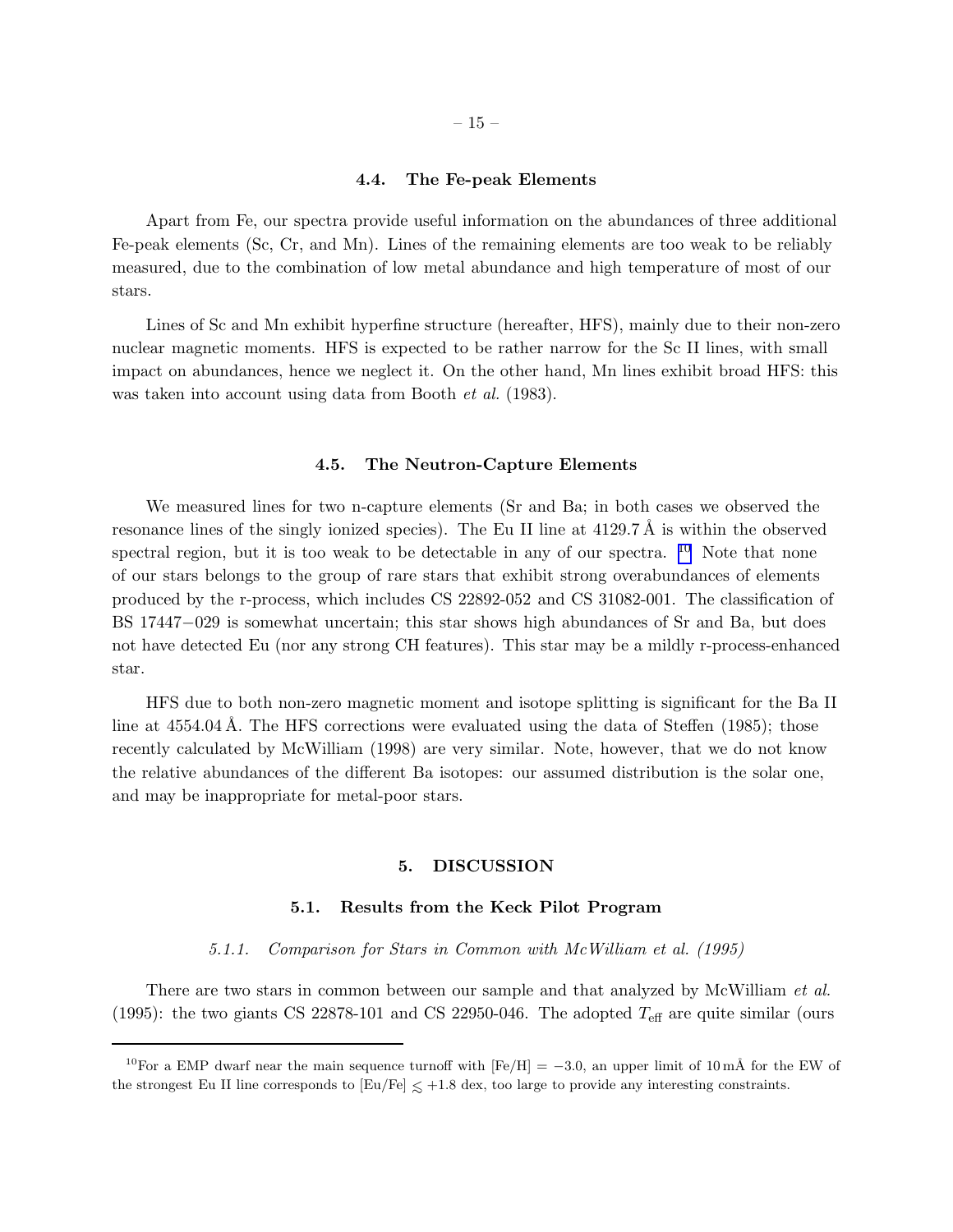being larger on average by 38 K); we adopted larger surface gravities (on average by 0.3 dex), and smaller microturbulent velocities (on average by  $0.52 \text{ km/s}$ ). The effects of these differing choices of  $log(g)$  and of  $v_t$  are in most cases similar in magnitude but of opposite sign, and so somewhat cancel out. The differences between our and the McW95 analysis are as follows (in the sense ours-McW95; in parenthesis we give the difference expected from the atmospheric parameters): Fe +0.09 (0.13); Mg +0.15 (−0.09); Al −0.17 (0.11); Si +0.04 (−0.07); Ca −0.15(−0.09), Sc +0.17 (0.07); Ti I  $-0.24(-0.09)$ ; Ti II  $-0.04$  (0.06); Cr  $+0.02$  (0.01); Mn  $-0.19(0.14)$ ; Sr  $+0.20$  (0.24); Ba  $-0.30(+0.02)$ .

In several cases there is a reasonable agreement between the observed and expected offsets. The large difference for Mg is due to the gf's we adopted; see the Appendix. The differences for Al and Si are discussed elsewhere in the text. Part of the difference for Sc is due to the fact that we neglected the HFS for this element (while it is considered by McW95).

### *5.1.2.* α−*elements*

Abundances for the  $\alpha$ –elements are summarized in Table [4](#page-36-0) and Table [5,](#page-36-0) and shown in the left-hand panels of Figure [6](#page-58-0) and Figure [7.](#page-59-0) We also show, for purpose of comparison, the results from the literature of previous high-dispersion studies: McWilliam *et al.* (1995) for a sample of 33 metal-poor giants, and a compilation of literature data taken from NRB2001. In addition to the five EMP giants they studied, NRB2001 used high-quality data compiled from the literature to discuss the chemical evolution of the Galaxy. In the construction of Figures 5–9, 11, 12 and of Table [7](#page-36-0) we employ three datasets from that paper: (i) the data from the Ryan/Norris/Beers group (collectively RNB hereafter): Ryan, Norris & Bessell (1991); Ryan, Norris & Beers (1996); Norris, Beers & Ryan (2000); NRB2001; (ii) the data from Gratton/Sneden (hereafter GS): Gratton (1989); Gratton & Sneden (1987, 1988, 1991, 1994); and (iii) Stephens (1999).

Following Table [1](#page-36-0) in NRB2001, data from McW95 come from lower quality spectra, but  $\alpha$ –elements have strong lines in metal-poor stars, hence concerns due to somewhat lower resolution and  $S/N$  are limited in this case. The overall patterns for each of the  $\alpha$ -elements are quite similar, even though our sample is mostly composed of dwarfs. Unweighted mean values for [Mg/Fe], [Ca/Fe], [Ti/Fe]I and [Ti/Fe]II are respectively 0.31 ( $\sigma = 0.24$ )<sup>11</sup>, 0.35 ( $\sigma = 0.12$ ), 0.40 ( $\sigma = 0.19$ ), 0.36 ( $\sigma = 0.15$ ) dex, to be compared with 0.40 ( $\sigma = 0.22$ ), 0.44 ( $\sigma = 0.13$ ), 0.32 ( $\sigma = 0.19$ ) and 0.30 ( $\sigma$  = 0.13) in the McW95 sample.

The average difference in the sense  $\alpha/\text{Fe}]_{us} - \alpha/\text{Fe}]_{McW95}$  is only  $-0.01, \sigma = 0.08$  dex, suggesting that there is no significant offset in the mean  $\alpha$ -element abundances between metal-poor dwarfs and giants.

<sup>&</sup>lt;sup>11</sup>Throughout this paper, the symbol  $\sigma$  will indicate the standard deviation of a single measurement, while the value after the symbol  $\pm$  will refer to the standard deviation of the mean.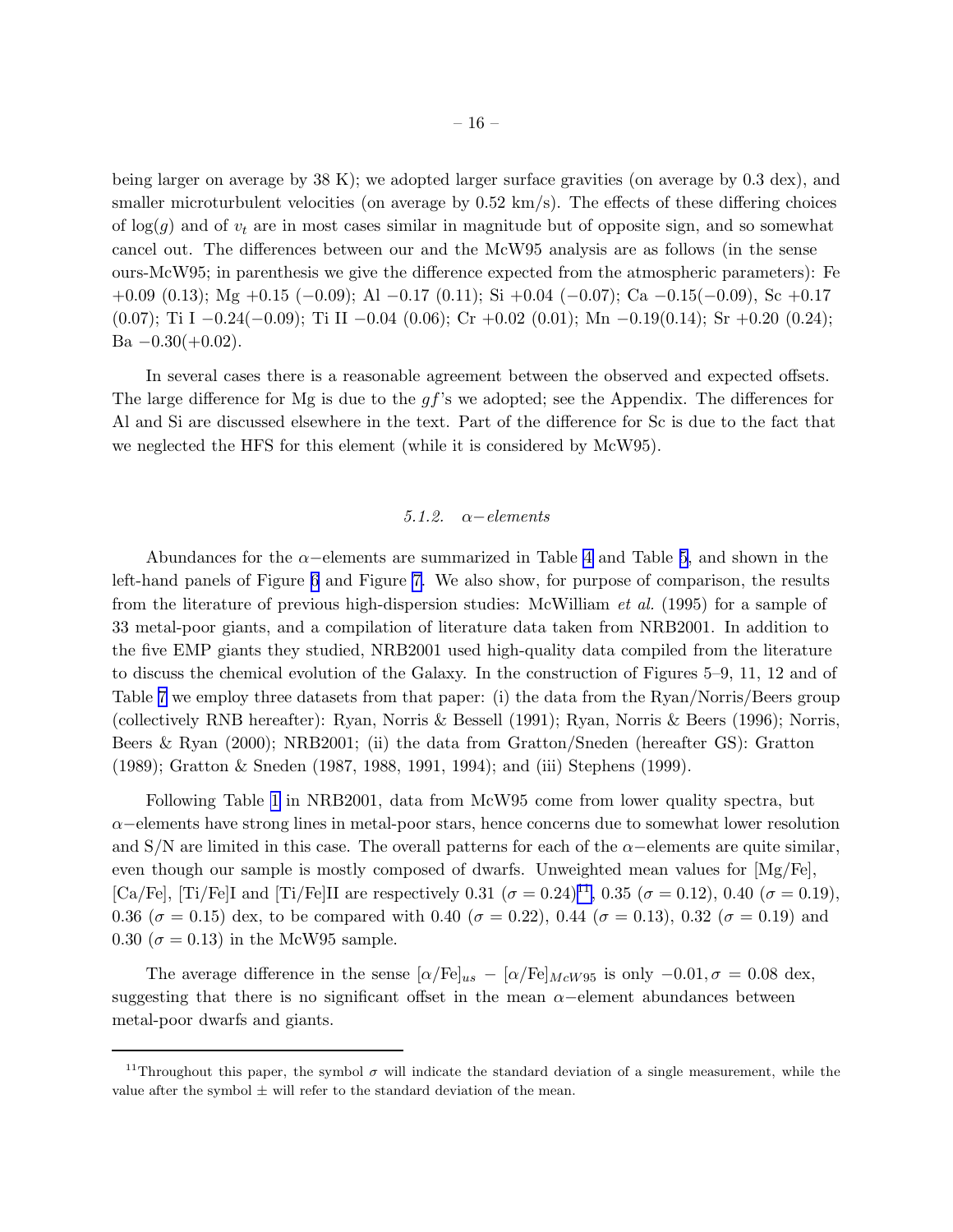The only apparent offset seems to lie in the Si abundances. However, our [Si/Fe] values are based on only one strong line, Si I  $3905 \text{\AA}$ , and this line was disregarded by McW95 since it exceeded their adopted reduced equivalent width limit. Unfortunately, all other Si lines in the spectral region sampled by our spectra are vanishingly weak in these warm metal-poor stars. The large scatter in the plot  $\text{[Si/Fe]}$  vs.  $\text{[Fe/H]}$  is present in all samples of metal-poor stars, but the observational problems suggest that this could be an artifact of the still uncertain abundance analysis for this ion.

We note that 4 out of 14 stars in our sample exhibit distinctly low  $[Mg/Fe]$  ratios, close to the solar ratio. It would be interesting to have more insight into these objects by coupling chemical data with kinematical information. This is deemed important, since more and more stars which show underabundances among the  $\alpha$ -elements are being discovered by several investigators, e.g., stars with  $[Fe/H] < -2$  and  $[Mg/Fe] < 0.1$  in the upper-left panel of Figure [6.](#page-58-0) All our low-Mg stars are dwarfs, but they are equally intermingled with giants in other samples. Often, when orbital parameters can be estimated, these objects are seen to have large apogalacticon distances, suggesting their possible origin in lower mass stellar systems with chemical evolution histories that were distinctly different from that of our Galaxy, and were subsequently accreted into our Galaxy (see King 1997; Nissen & Schuster 1997; Carney *et al.* 1997).

At present we do not have good information about Galactic orbits for all the objects in our sample, but the expected extension of the USNO CCD Astrograph Catalog (Zacharias *et al.* 2000) from the southern sky to the northern sky, as well as the forthcoming release of proper motions from the GSC-II catalog (and other ongoing proper motion programs) should fill the 6-dimensional parameter space, when coupled to the radial velocity information. We thus defer the study of possible correlations of chemistry and kinematics to future works.

The scatter seen in Ca abundances is similar to the one in McW95 stars, if one disregards the star with [Ca/Fe]∼ 0.9 in their sample, and seems to be lower than the scatter observed in the RNB data. Our element ratios [Ca/Fe] seem to be slightly lower, on average, than those from McW95, and more in agreement with data from RNB, even if we do not find stars having very low Ca abundances ( $\text{[Ca/Fe]} < 0.1$ ). Excluding the four most metal-poor stars in the McW95 sample, the other datasets do not show any trend for Ca abundances increasing for decreasing metal abundances.

#### *5.1.3. Aluminum*

The NLTE Al abundances  $(|A|/Fe|_{NLTE})$  for the program stars are shown in Figure [8](#page-60-0) (central panel) as a function of [Fe/H]. Al abundances derived without these corrections are shown in the upper panel of this Figure. In order to make a meaningful comparison, the NLTE corrections from Baumüller  $\&$  Gehren (1997) were applied as well to the abundances in the samples from the literature, also shown in Figure [8,](#page-60-0) with the same symbols as in previous Figures.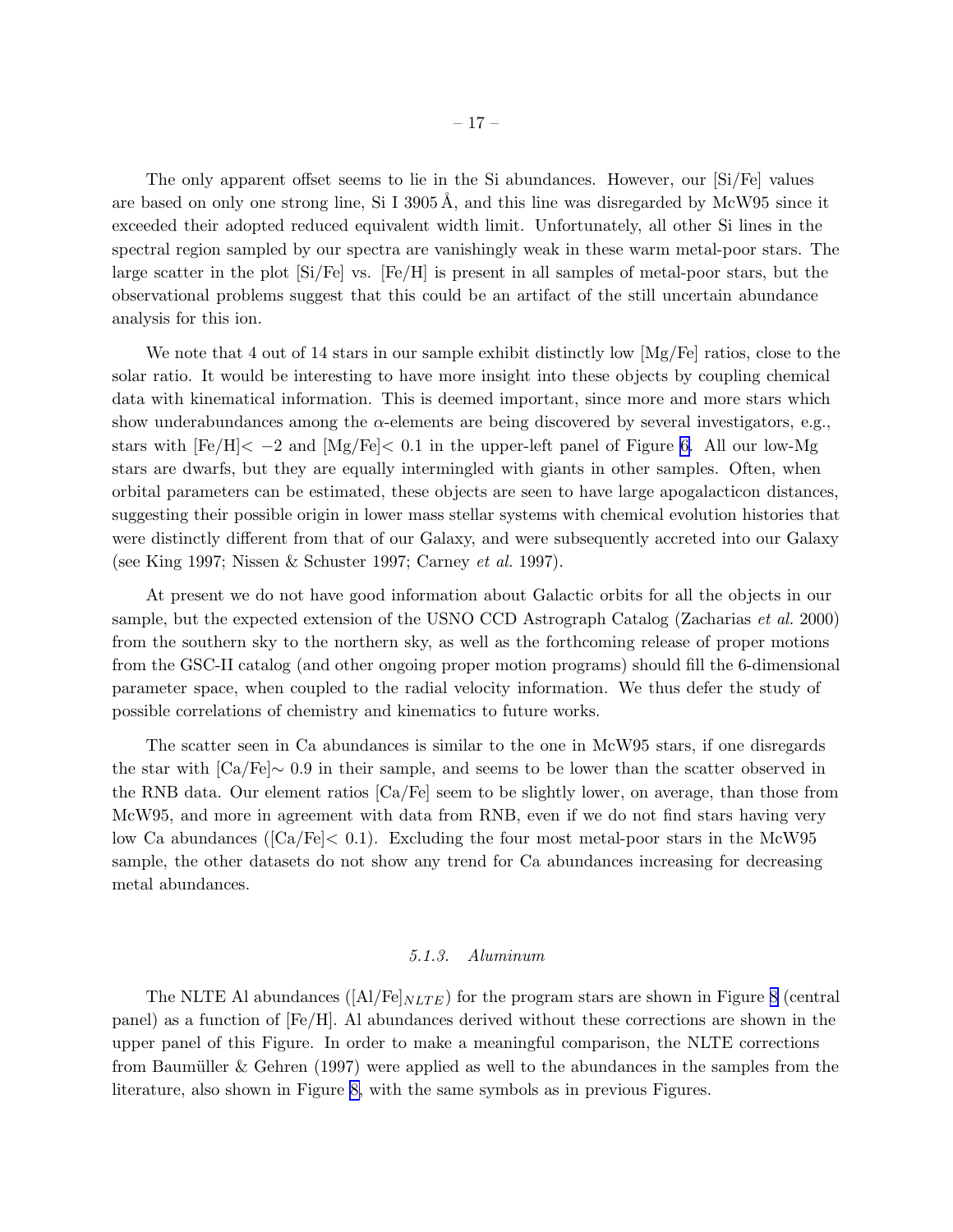Our average [Al/Fe] value without correction for NLTE is  $-0.59(\sigma = 0.15)$  dex, which is not too far from the mean value as defined at [Fe/H]∼ −3 by the robust trend computed in RNB96 (their Figure 3c). This means that as far the EWs of these resonance lines are concerned, the agreement between the two different investigations is quite good. Moreover, an offset in the two metallicity scales is not likely to be present, even if we have only one star in common, the well studied HD 140283. We considered for this star the differences in atmospheric parameters  $T_{\text{eff}}$  $log(g)$  and  $v_t$  (5750/3.40/1.40, RNB96; and 5750/3.67/1.10, this study). Reading from Table 3 of RNB96 the changes in [Fe/H] associated with these differences, the metallicity given by RNB96  $([Fe/H] = -2.54)$  would increase by only 0.03 dex. We can say that part of the difference with our value  $[Fe/H] = -2.44$  can be explained by differences in the EWs and part ( $\sim 0.03$  dex) by a different distribution over excitation potential of the sample of lines used in the analysis.

To compare our results with models of chemical evolution, we adopt, based on theoretical and observational reasons discussed above, the abundances for Al derived with the NLTE corrections included. In this case, our average values  $\text{[Al/Fe]} = +0.10(\sigma = 0.22)$  and  $\text{[Al/Mg]} = -0.21(\sigma = 0.23)$ are not dramatically different from the prediction of models by Timmes *et al.* (1995).

The case for the sample of McW95 looks quite different. A large scatter in Al abundances is seen among their stars at each metallicity, and the reason is not obvious. We note that all stars in that sample are giants, and the derivation of atmospheric parameters is somewhat more uncertain for giants than for dwarfs.

In conclusion, we have to agree with RNB96 that the higher average [Al/Fe] ratio found by McW95 has no obvious explanation.

### *5.1.4. The Iron-Peak Elements: Sc, Cr, Mn*

Our results for the iron peak elements are shown in the left three panels of Figure [9](#page-61-0). In the region  $-2 <$ [Fe/H] $< -1$ , the Cr and Mn abundances show a relatively small scatter as is expected when the contributions from many SN events average over the IMF and yields (see Figure [9\)](#page-61-0). On the other hand, below  $[Fe/H] \sim -2$  the scatter increases, which is characteristic of stochastic models of chemical enrichment. The correlation in the upper panel (Cr increasing as Mn increases) could be explained either if the production of both elements is a function of the mass cut (since they have slightly different atomic number, they are produced in nearby, yet different regions) or if there is a different neutron excess in this metallicity range.

A deeper insight can be obtained looking at Figure [10](#page-62-0), where we plot in the upper panel the ratios [Cr/Fe] vs. the abundance ratios [Mn/Fe] for stars in the collected "big sample", described in §[5.2,](#page-19-0) with  $[Fe/H] < -2$ . In this low-metallicity regime we expect to see the classical signature of Type II SN nucleosynthesis. However, since the neutron excess is known to be a function of metallicity, we can test this hypothesis by removing the trend with metal abundance. To this end, we used two linear regressions to fit the  $\left[\text{Cr/Fe}\right]$  and  $\left[\text{Mn/Fe}\right]$  vs.  $\left[\text{Fe/H}\right]$  distributions (for stars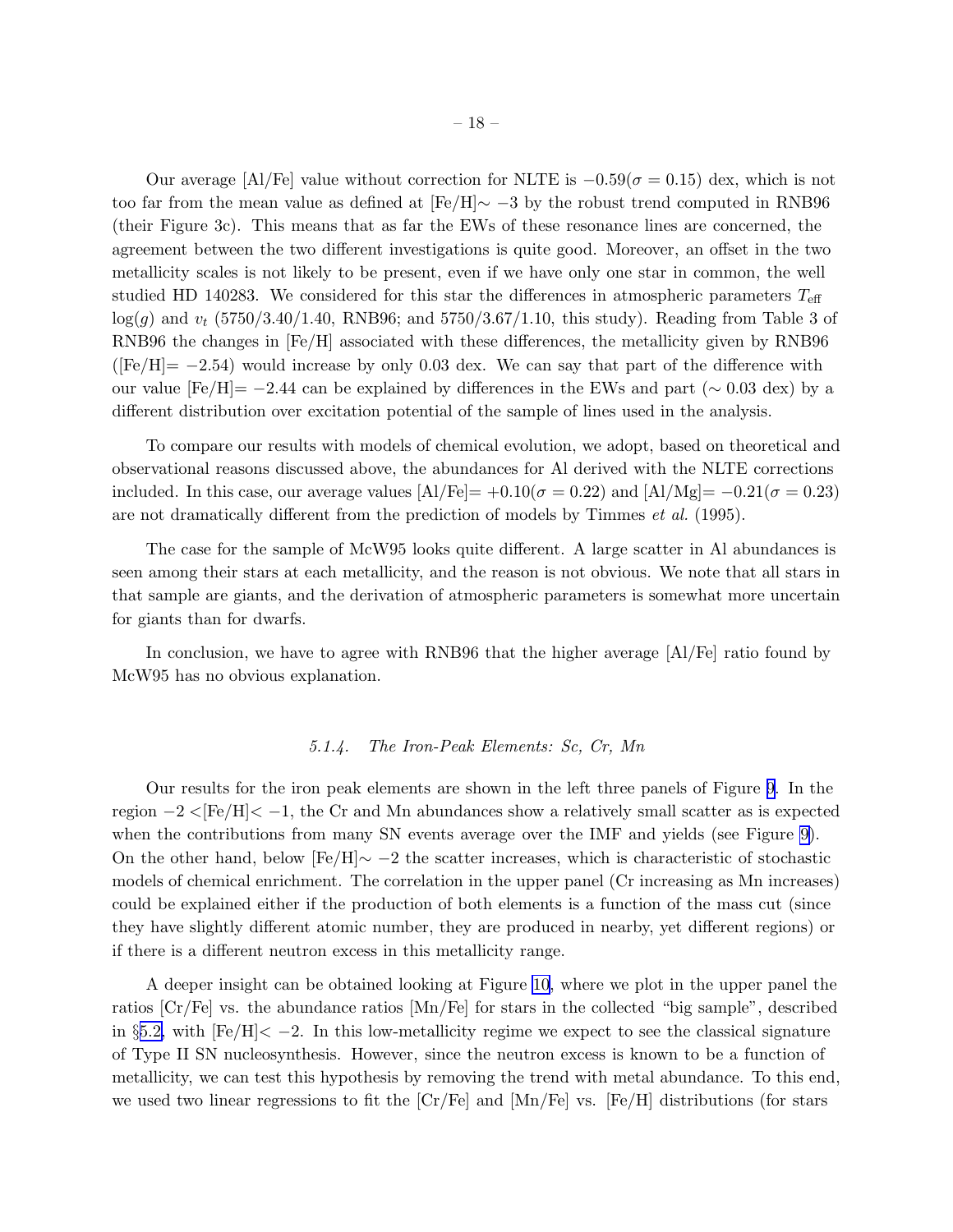with  $\text{[Fe/H]} < -2$ ) and computed the residuals of the abundance ratios with respect to these two fits. The residuals are shown in the lower panel of Figure [10.](#page-62-0)

Again, a correlation is evident for both our program stars and for the stars in other samples from literature. Note that the evidence for a correlation holds even if we disregard the extreme case of HE 2344−2800, with its large Mn I abundance. This star has a high-S/N HIRES spectrum and the high [Mn/Fe] ratio in this star is real beyond any doubt: in Figure [11](#page-63-0) we compare the spectrum of this star in the region around the Mn lines at  $4030-34 \text{ Å}$  with the spectrum of HE 0024−2523, with very similar atmospheric parameters, but no measurable Mn lines.

What do these findings tell us? Following Heger & Woosley (2001) and Qian & Wasserburg (2001a,b,c), very massive stars (VMS) that belong to the Population III explode as pair-instability supernovae and are expected to produce a  $\left[\text{Cr/Fe}\right]$  ratio approximately constant, while  $\left[\text{Mn/Fe}\right]$ should decrease with metallicity, since nuclei having odd nuclear charge are underproduced by VMS. Therefore, the signature of VMS in the iron-peak elements Cr and Mn should be a lack of correlation. Since we do observe such a correlation, our results point toward a likely scenario discussed e.g. by Nakamura *et al.* (1999) who explain the trends of [Cr/Fe] and [Mn/Fe] ratios decreasing with decreasing [Fe/H] as due to a variation of mass cuts in type II SN as a function of the progenitor mass. The trends we observe can be reproduced if the mass cut was smaller for the larger mass progenitor that presumably was the first to evolve and pollute the gas in the early halo.

### *5.1.5. Heavy Elements: The n-capture Elements Sr and Ba*

Strontium abundances were derived from the Sr II resonance lines at  $4077 \text{ Å}$  and  $4215 \text{ Å}$ , the other accessible lines being vanishingly weak in EMP stars. These strong resonance lines are relatively unaffected by blends in very metal-poor stars and can be easily measured for most of our program stars, excepting those with the lowest S/N values. On the other hand, since these are resonance lines, they are saturated in most stars. Hence, the derived [Sr/Fe] ratios are sensitive to the details of the stellar parameters and of the adopted model atmosphere (see Table [6](#page-36-0)). In particular, they are affected by uncertainties in the microturbulent velocity. However, since we derive  $v_t$  values by using a fair number of Fe I lines in each star, this is not a serious issue.

Figure [12](#page-64-0) presents our results as compared to data from the literature. In this Figure we plot in the upper panels the run of [Sr/Fe] as a function of the metallicity [Fe/H] for our program stars and a compilation of previous studies: McWilliam *et al.* (1995) and RNB for very metal-poor dwarfs and giants and Gratton & Sneden (1994; GS94) for somewhat more metal-rich objects. While systematic offsets may be present between different studies (mainly depending on the  $T_{\text{eff}}$ scale adopted and on the set of model atmospheres), the overall agreement is fairly good.

Our data confirm once more that at metallicities  $[Fe/H] \sim -3$  (or below  $-2.4$ , the point where most heavy element patterns show a change in slope, McW95) there is a huge spread in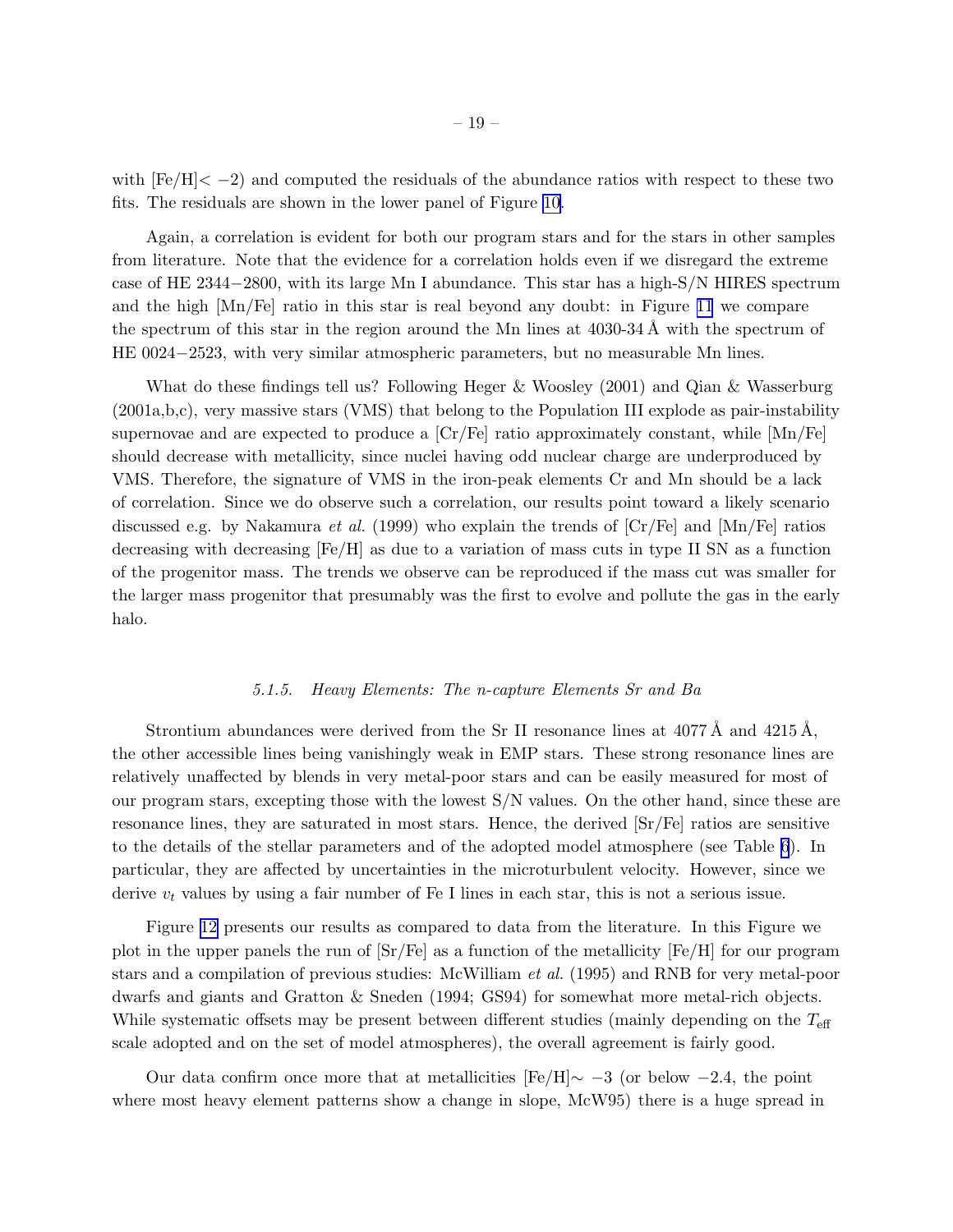<span id="page-19-0"></span>the observed [Sr/Fe] values, reaching almost 3 dex. This scatter is not linked to a particular evolutionary stage, being present among both dwarf and giant stars. The increase in scatter for [Sr/Fe] values for decreasing metallicity is commonly explained by the classical enrichment of r-process elements from explosions of massive Type II SN (above  $12-15 M_{\odot}$ ) in the framework of a stochastic enrichment mechanism (McW95). In this scenario, if only few supernovae contribute to the production of Sr, we expect a strongly asymmetric distribution in the logarithmic plane  $[\text{Sr/Fe}]$  vs.  $[\text{Fe/H}]$ , with more stars with low  $[\text{Sr/Fe}]$  than stars with high Sr.

The r-enhanced region ( $\text{Sr/Fe}\geq 0$  in the upper panels of Figure [12](#page-64-0)) is attributed to the same classical site of r-process production, but restricted in this case to very few SN less massive than  $12-15 M_{\odot}$ . As a consequence of the limited number of objects contributing to the enrichment, the whole process has a strongly stochastic behaviour revealed in a few stars with abnormally high r-process abundances.

Ba abundances were derived from the Ba II resonance line at 4554.0 Å. This line has appreciable HFS, taken into account when computing the abundances of Table [5](#page-36-0) using data from Steffen (1985). Figure [12](#page-64-0) (lower panels) summarizes and compares our results with previous studies. Apart from the few objects above  $\text{[Ba/Fe]} \sim 1$  (whose origin is somewhat different, see below), Ba shows a decrease for  $[Fe/H] < -2$  and less scatter than the lighter n-capture element Sr. The main features of this Figure are commonly explained by the two classical sources of Ba production: the main s-process in intermediate-mass stars  $(4-\overline{7}M_{\odot})$  evolving through the asymptotic giant branch (AGB) phase, plus a contribution by the r-process in SN. As a consequence of the evolutionary stellar timescales involved, what is seen below  $[Fe/H] = -2$  is essentially the enrichment of r-elements from massive Type II SN, whose entire evolution from birth to death is much quicker than the timescale required for lower-mass stars to reach the AGB and for complete mixing of the winds from these stars.

Finally, Figure [13](#page-65-0) shows the relation between the abundances of Sr and Ba – these elements are often chosen to represent the behavior of light and heavy n-capture elements, respectively. This plot is quite instructive, since we can see that, for the majority of the stars, the [Sr/Fe] and [Ba/Fe] ratios lie almost exactly on a line that is simply that of a scaled solar composition. The low-Sr, low-Ba region reflects the classical r-enrichment by massive SN. However, in this Figure we can also see a sort of branch or plume of stars having a high Sr content, and proportionally less Ba. This group of stars seems to lie outside the general trend. If confirmed, this could imply that a unique site of r-process production might not be not sufficient, and we would require an additional nucleosynthesis mechanism able to provide almost exclusively light n-capture elements (such as Sr) with only a small amount of heavier n-capture elements (like Ba). This idea is not new (Wasserburg & Qian 2000), but it will require a much larger sample of stars, analyzed in a consistent and homogeneous manner, in order to be tested.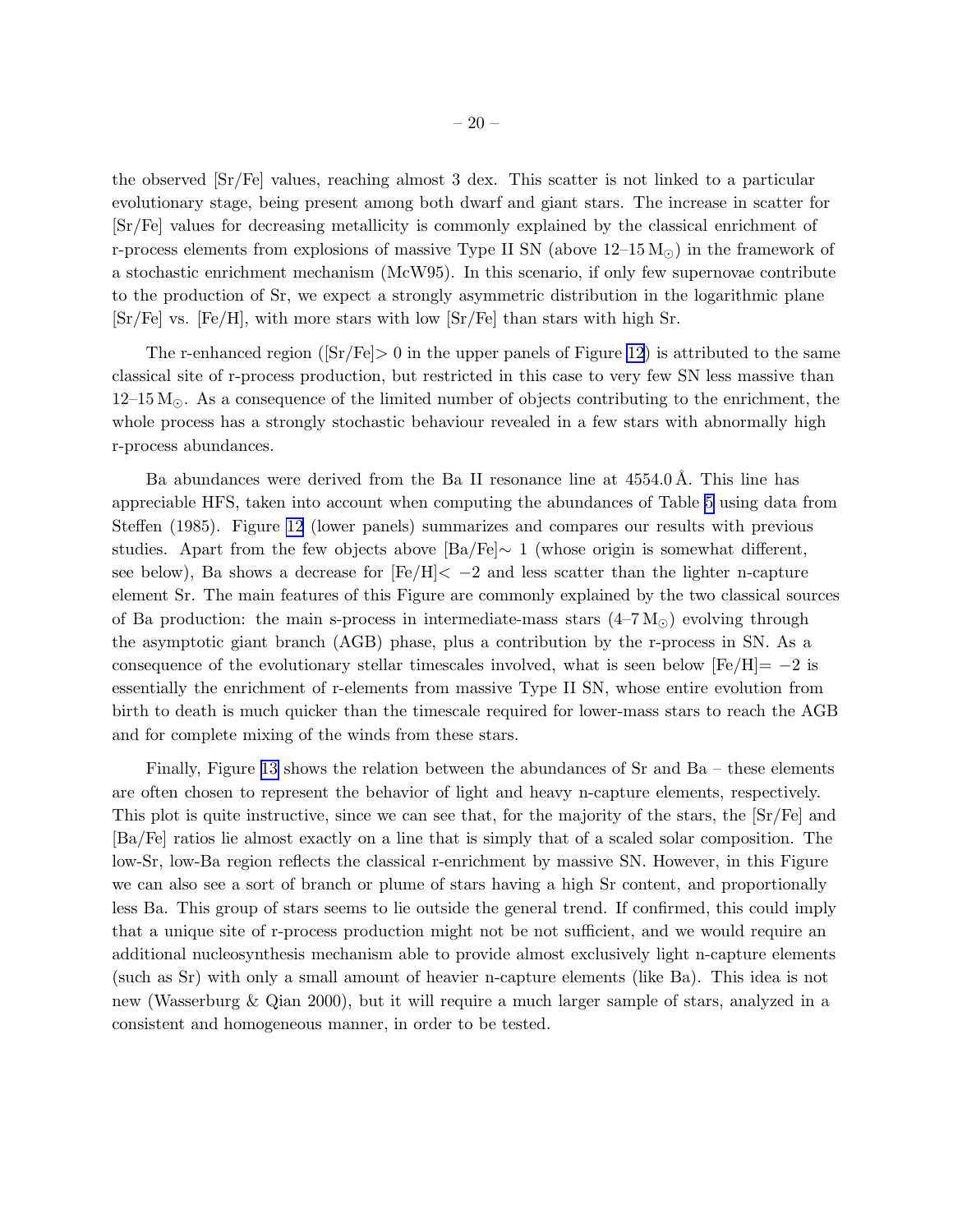# 5.2. A "Big" Sample

The right panels in Figure [6](#page-58-0), Figure [7](#page-59-0), Figure [9](#page-61-0) and Figure [12,](#page-64-0) as well as the lower panel in Figure [8](#page-60-0) show all the data displayed in the left panels as small filled circles, regardless of their source. Also, additional data were added from other studies which were not included in the left panels to maintain the clarity and avoid overcrowding of the latter. Following NRB2001, we add into these right panels data from Gilroy *et al.* (1988), Nissen & Schuster (1997), Carney *et al.*  $(1997)$  and Stephens  $(1999)^{12}$ . Superimposed in these panels are lines indicating abundance trends determined with robust statistical tools. The summary lines in these figures are described in detail in NRB2001; we present a brief description below.

The summary lines are robust locally weighted regression lines (abbreviated as *loess* lines) described by Cleveland  $(1979, 1994)^{13}$ , and determined as follows. First, average values of each abundance ratio were obtained. Next, we obtained three summary lines – the central *loess* line (CLL), the lower *loess* line (LLL), and the upper *loess* line (ULL), as a function of the [Fe/H] values. The CLL is defined as the *loess* line when all the data are considered, and provides our best estimate of the general trend of the elemental ratios at a given [Fe/H]. Next, residuals about the CLL were obtained, and separated into those above (positive residuals) and below (negative residuals) this line. The LLL is defined as the *loess* line for the negative residuals as a function of [Fe/H]. The ULL is defined as the *loess* line for the positive residuals as a function of [Fe/H]. If the data are scattered about the CLL according to a normal distribution, the LLL and ULL are estimates of the true quartiles. The *loess* lines remain sensitive to local variations without being unduly influenced by outliers. Furthermore, they are able to better handle the endpoints of the data sets than the more commonly used median lines. In each subpanel the CLL is flanked by the ULL and CLL.

In order to quantify the abundance scatter in these diagrams we compute the scale<sup>14</sup> of the data for each elemental ratio, making use of the CLL obtained above, and consider the complete set of residuals in the ordinate of each data point about the trend. In Table [7](#page-36-0) we summarize robust estimates of the scale of these residuals over several ranges in [Fe/H], using the biweight estimator of scale,  $S_{BI}$ , described by Beers, Flynn, & Gebhardt (1990). The first column of the table lists the abundance ranges considered. In setting these ranges, we sought to maintain a minimum bin population of  $N = 15 - 20$ . The second column lists the mean [Fe/H] of the stars in the listed

 $12$ NRB2001 made an effort in their paper to bring onto a homogeneous system the previous data from the literature that they used to build up their comparison sample. However, unless the measured EWs are re-analyzed in a same fashion, using the same model atmospheres and the same procedure to derive atmospheric parameters, we cannot exclude the possibility that residual systematic (small) offsets are still present among different samples

 $13$ The source source code for loess regression can be obtained from [http://www.astro.psu/edu/statcodes/sc](http://www.astro.psu/edu/statcodes/sc_correlregr.html) correlregr.html. It is also available as a regression option in many commercially available statistical packages.

 $14$ The scale matches the dispersion for a normal distribution.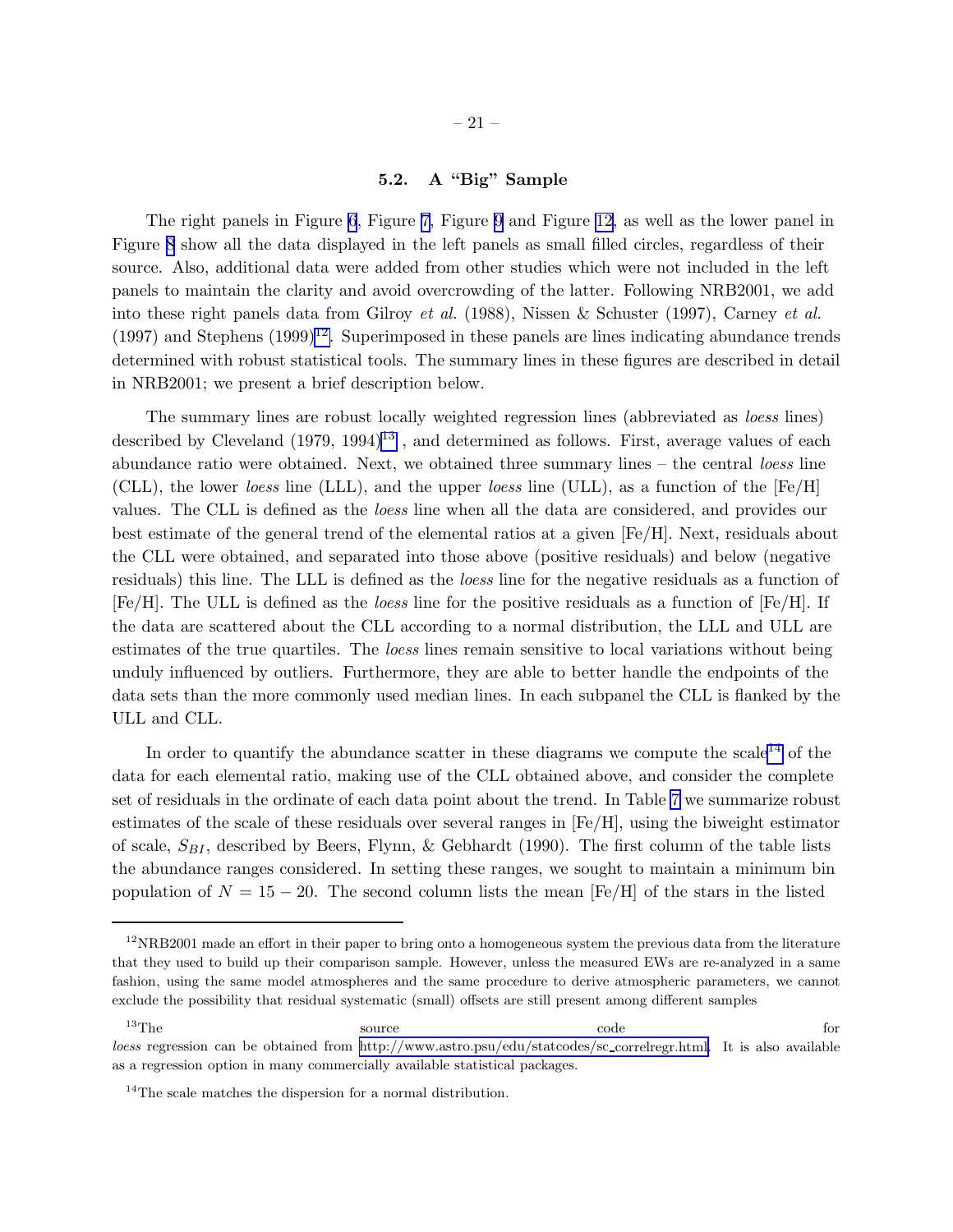abundance interval, and the third lists the numbers of stars contained in that interval. The fourth column lists  $S_{BI}$ , along with error bars obtained by analysis of 1000 bootstrap resamples of the data in the bin. These errors are useful for assessing the significance of the difference between the scales of the data from bin to bin. Note that, with the inclusion of the newly measured data from our present paper, as well as from other recent sources, we are able to provide scatter estimates for a somewhat finer grid, extending to lower metallicities, than was presented by NRB2001.

# 5.3. The Scatter in the [Mg/Fe] Ratio and its Interpretation

The intrinsic scatter in the element-to-element ratios at various metallicities contains valuable information about the typical size of the clouds undergoing independent chemical evolution in the early epochs of halo formation, as well as on the typical number of supernovae (SN) that polluted such clouds. For the purpose of this discussion we assume that only core-collapse SN are important contributors to element production in this early phase of the Galaxy. We will return later to this point, to briefly comment on the possible impact of nucleosynthesis from Very Massive Stars (VMS).

The most interesting elements in the present context are Fe (assumed to be representative of the abundance of Fe-peak elements), and the  $\alpha$ -elements, because the ratio in an EMP star of the abundance of Fe to that of the  $\alpha$ −elements is expected to be quite sensitive to the original mass of the SN. Important information is also provided by other elements (such as those produced by rapid n-capture): these have been considered by other authors (see e.g. McWilliam 1997; Qian & Wasserburg 2001a, 2001b, 2001c). However, it is possible that only SN with progenitors in a restricted mass range have contributed significantly to the production of many of these other elements, and the exact mass ranges are not known at present.

We concentrate here on the Mg/Fe ratio, since this is available for a large number of stars with  $[Fe/H] < -2$ , is not overly sensitive to the details of the abundance analysis (a major concern for O: see e.g. Asplund & Garcia Perez, 2001), and is less sensitive to details of nucleosynthesis than ratios involving other elements, e.g. Ca and Ti. From the numbers given in the previous subsection, we note that the r.m.s. scatter for the ratio [Mg/Fe] over the available sample of EMP stars is  $0.19 \pm 0.03$  near  $[Fe/H] = -3$ , and  $0.16 \pm 0.03$  near  $[Fe/H] = -2$ . Part of this scatter must arise from problems in the observations and analysis, rather than being intrinsic. This is certainly the case for another element of interest, Si, for which the analogous values are  $0.37 \pm 0.05$  and  $0.13\pm0.02$ . The large scatter at very low metallicities of the  $\vert Si/Fe\vert$  ratios can be attributed to the fact that Si abundances in EMP stars are usually derived from a single line (at  $3905 \text{ Å}$ ), and are thus very uncertain. However, in the case of Mg, the observational constraints are less severe as there are several clean lines of Mg I which are strong enough to be detectable in EMP stars. Since we are only interested here in order of magnitude estimates, we will ignore any non-cosmic scatter (e.g. due to use of sub-samples from other studies) in the Fe and Mg abundances as we anticipate that measured values for the Mg/Fe scatter are already quite small with respect to expectations,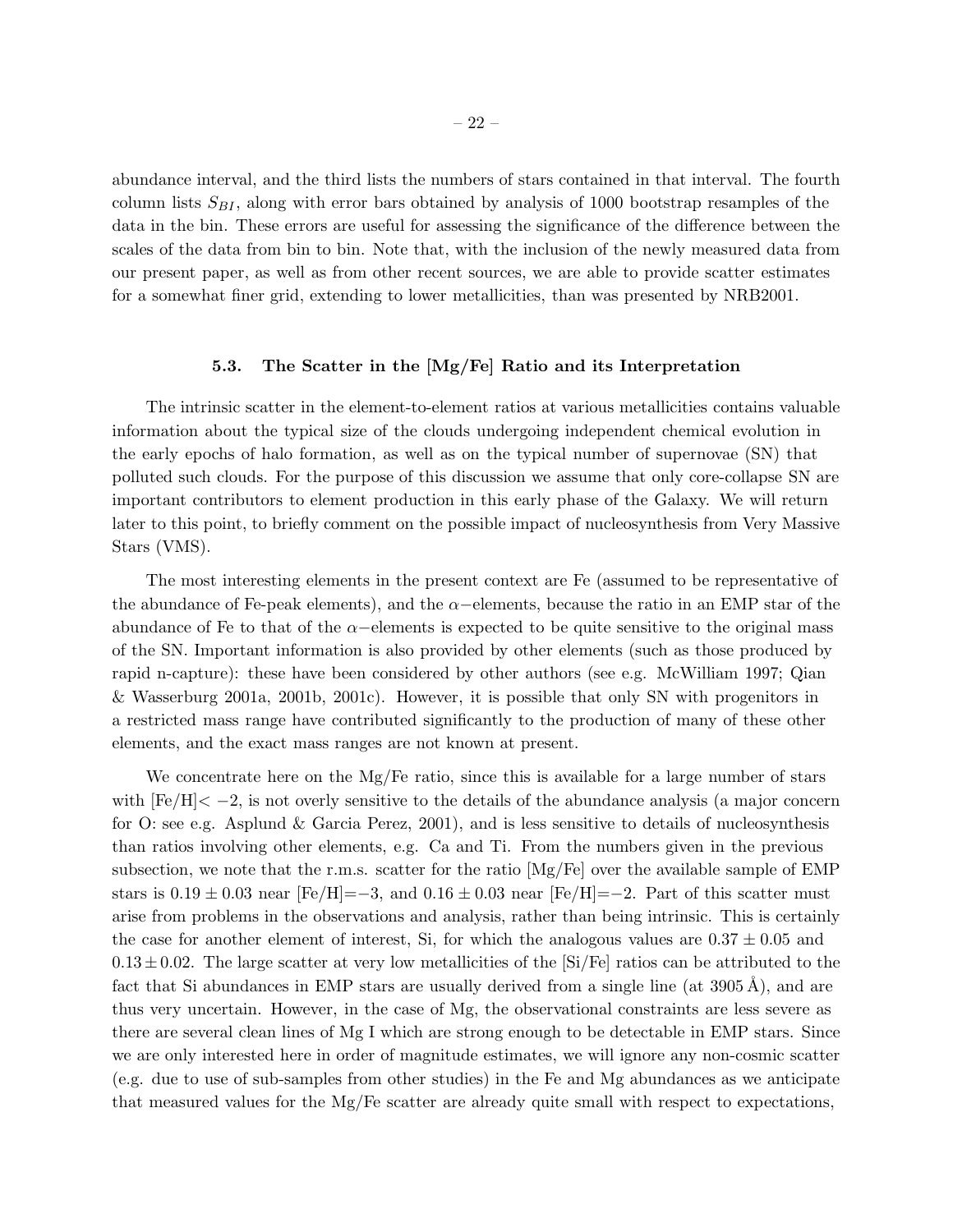so that any further reduction would strengthen our conclusion.

Comprehensive treatments of the scatter in element-to-element abundances among EMP stars have been recently produced by various authors (see, e.g., Argast *et al.* 2000; Karlsson & Gustafsson 2001, and references therein). Models that take into account the stochastic effect of pollution from individual SN, as well as the lifetime of their progenitors, have been developed. Such models allow a detailed description of the interplay between stellar evolutionary times and the time required for a complete mixing of a suitable fragment of the original halo. However, such modelling requires various input quantities (e.g. yields) that are not well known at present, so that conclusions can only be reached at order of magnitude levels. Furthermore, it is not entirely clear that the models adequately reproduce the mechanisms of star formation and mixing within the ISM (e.g., stars are considered to form individually, rather than in clusters). In the following, we offer a much simpler approach, that allows easy insight into some important issues, while still mantaining order of magnitude accuracy. We invite the reader to consider all the following results as very preliminary and model dependent. Once better understanding of the basic physics becomes available, complex models such as those considered by Argast *et al.* (2000) or Karlsson and Gustaffson (2001) must be considered, with possibly an even more elaborate formulation for the star formation process and for mixing within the ISM.

The essential ideas of our approach are to consider the early Galaxy as made of several independent clouds, and treat each cloud as a closed box<sup>15</sup> undergoing its own chemical evolution. We further assume that the ISM of each protogalactic cloud, from which the EMP stars we currently observe formed, was metal enriched by the ejecta of SN produced by a single generation of progenitors. Of course, this is a very schematic approach, but we think still useful; it might correspond to a picture where a small star cluster/association begins forming within a primordial cloud (still with zero metals). The winds and SN-ejecta from its most massive stars pollute the remaining part of the cloud, from which a second generation of stars (those we currently observe) form. Effective mixing due to turbulence is assumed to maintain chemical homogeneity of the cloud (note that relaxing this condition would increase the expected scatter in the element-to-element ratios). In a closed box model, the metal abundance of the ISM is set by the yields and by the fraction of gas still remaining. Hence, once the yields are known (from SN models and from assumption of an initial mass function, IMF), the fraction of gas remaining is unequivocably determined. The next step is to insert discreteness, that is, a finite number of SN. If SN yields for individual elements are not constant, and depend, for example, on the initial stellar mass,

$$
z_i = y_i \ln g,\tag{1}
$$

where  $y_i$  is the yield of the metal i through production in stellar interiors.

 $15$ In chemical evolution models terminology, a "closed box model" is a model where there is no exchange of matter with external components (that is, neither infall or outflow of matter). Closed box models are very simple (see e.g. Pagel 1997). An important property of the closed box models is the simple relation existing between the concentration of metal i in the gas  $z_i$  and the fraction of matter still in gas form g: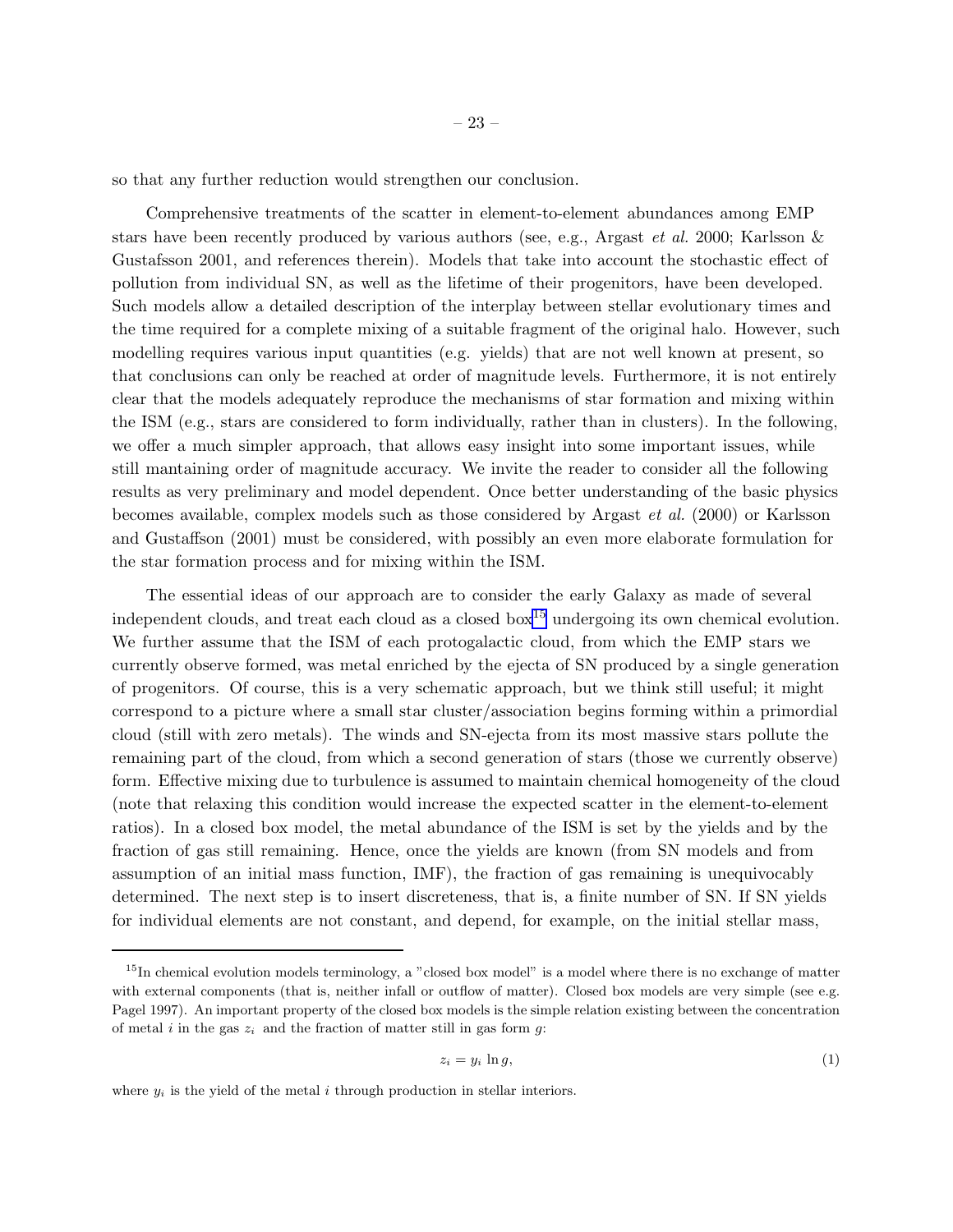we should expect a scatter in element-to-element abundances obtained from different clouds, depending on the particular set of SN that exploded in a given cloud. Due to Poisson statistics, we expect that the scatter will be a function of the actual number of SN contributing to typical clouds. Since the number of SN for a given total mass is fixed by the IMF, it is possible to normalize the total mass in stars, and from the fraction of gas (given by the overall metallicity), to derive the total mass of the cloud.

The above model can easily be simulated by using an appropriate Monte-Carlo code. Essentially, we need to assume an IMF (here, we used the Miller & Scalo 1979 IMF; note that the low mass cutoff of the IMF is not critical here; it only affects the number of low mass stars of the very first generation expected to still exist on the lower main sequence at present), and yields for different elements as a function of mass. These are by far the most uncertain quantities at present; the yield of Fe is particularly uncertain as it strongly depends on the assumed mass cut in the SN model, a poorly known quantity. Current SN models are unable to provide firm values, due to their failure to naturally produce SN explosions (e.g., Woosley & Weaver 1995). The very sparse observational data suggest that the Fe mass produced remains fairly constant with increasing progenitor mass, with considerable scatter (e.g. Iwamoto *et al.* 1998; Turatto *et al.* 1998; see the discussion in Nakamura *et al.* 1999, and in particular their Figure 14, which shows the Fe mass produced in a number of SN as a function of progenitor mass). The Fe yields may even be a function of stellar properties other than the initial mass.

In our model, we use two sets of SN yields, those adopted by Tsujimoto *et al.* (1995) and those given by case c of Woosley & Weaver (1995). These particular yield predictions were selected because they provide rather small changes of the abundance ratio Fe/Mg in the SN ejecta with stellar masses (and thus would be expected to agree fairly well with the observational results mentioned above); they then predict a smaller cloud-to-cloud scatter in the expected abundances for a given number of polluting SN, with respect to other yield predictions (like e.g. case a and b of Woosley & Weaver). These models thus permit a smaller number of SN to match the observed scatter than do other nucleosynthesis predictions: adoption of different recipes would, in general, lead to a larger predicted number of SN contributing, strengthening our conclusions.

According to Tsujimoto *et al.* the Fe yield decreases by only a factor of two over a progenitor mass range from 13 to 70  $M_{\odot}$  (we adopted an upper mass limit of 100  $M_{\odot}$  in this case). According to Woosley & Weaver case c, it rises by about a factor of five between 11 and 40  $M_{\odot}$  (in this case the upper mass limit was set at 50  $M_{\odot}$ ). These two predictions roughly bracket the available data (see Nakamura *et al.* 1999). Using these yield predictions, the scatter in the yield ratios between Fe and  $\alpha$ –elements is mainly due to the large increase in the production of the latter with masses over the same range (a factor between 50 and 100 for O and Mg), a reasonably sound prediction of the pre-supernova models. Hence, according to these models, a large fraction of O and Mg are produced by few SN with very massive progenitors, while Fe is mainly produced by the less massive SN (because they are much more numerous). A random extraction over a small number of SN may then easily produce a large scatter in the O/Fe and Mg/Fe ratios.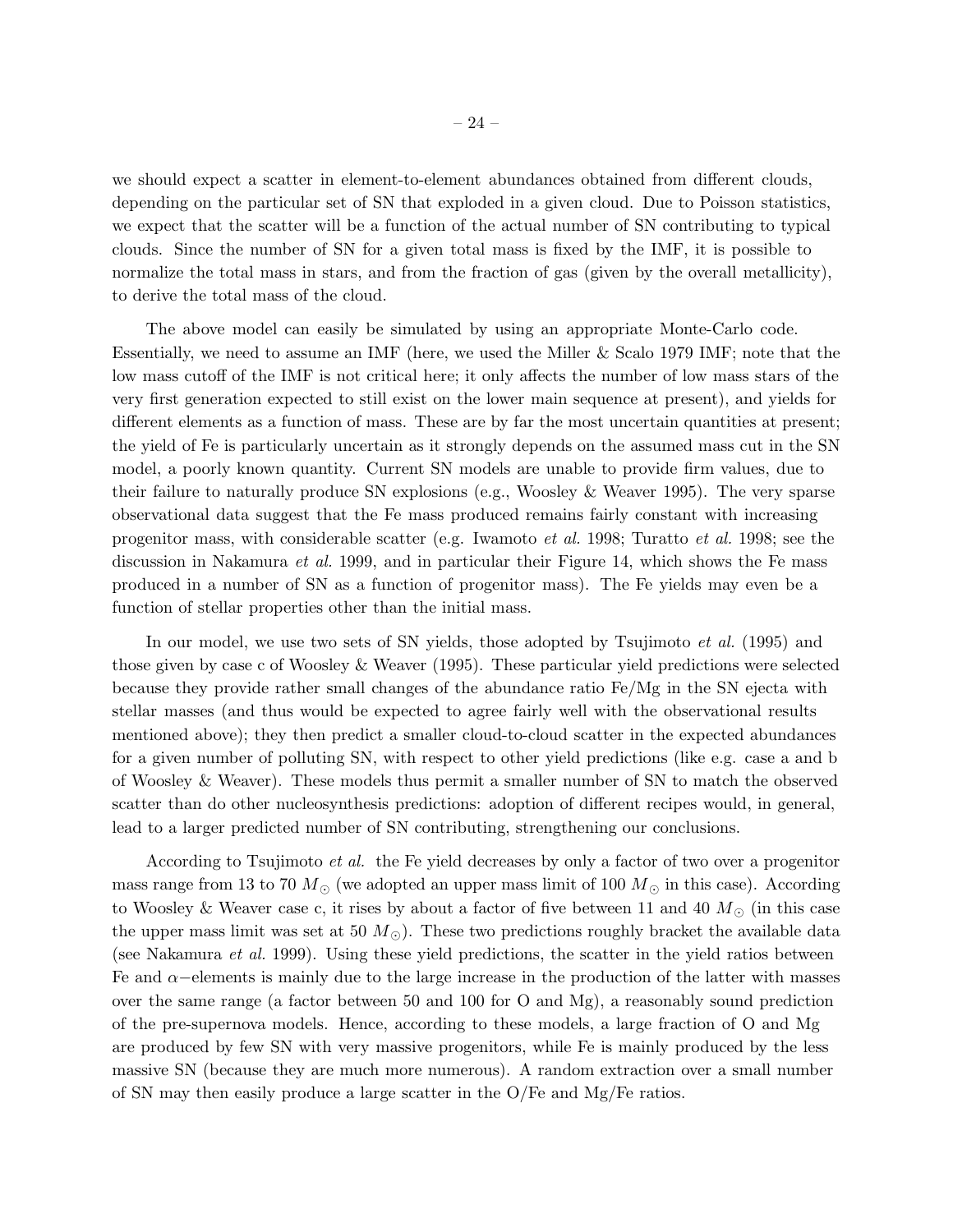In our simulations we considered cases with initial masses in stars of  $10^3$  and  $10^4$  M<sub>☉</sub> respectively (these may be interpreted as the masses of the first forming cluster/association)<sup>16</sup>. Assuming that all stars with masses larger than 10  $M_{\odot}$  explode as SN, we expect respectively 3.4 and 34 SN in the two cases, with our choice of IMF. We then carried out  $10^5$  and  $10^4$  trials respectively for the two cases of SN distributed according to the Scalo IMF, and computed the total masses of Fe and Mg produced by these SN for each trial. The rms scatter of the [Mg/Fe] ratios from these sets are 0.43 and 0.14 dex respectively in the two cases when the Tsujimoto *et al.* yields were used (the scaling between these two values agrees well with the larger number of SN of the second case). As expected, the scatter is smaller when the Woosley & Weaver case c yields are used: in these cases, we obtain r.m.s. values of 0.29 and 0.08 dex, respectively.

When we compare the predictions of this simple model with observations, we derive the typical number of SN contributing to the ISM from which the observed stars formed as ∼ 18 at [Fe/H]=−3, and ∼ 26 at [Fe/H]=−2, when the Tsujimoto *et al.* yields are used. The corresponding values when Woosley & Weaver case c yields are used are 7 and 10. The mass in Fe produced by ∼ 20 SN randomly extracted using the Scalo IMF and the Tsujimoto *et al.* yields is ∼ 2 M⊙; in the case of 7 SN with Woosley & Weaver case c models, it is ~ 0.2  $M_{\odot}$ . If the SN ejecta are used to raise the metallicity of a cloud up to [Fe/H]=−3, the total original (baryonic) mass of each of the clouds is  $\sim 10^6$  M<sub>☉</sub> in the first case, and ten times less in the second one. These values agree fairly well with the expected Jeans mass at this epoch, and with typical values for (present day) dwarf spheroidals and globular clusters. We intend to explore the connection between globular clusters and field stars in a future paper. With the caveats discussed above kept in mind, the value we have derived might be considered to be the characteristic mass of protogalactic fragments. Note that the typical mass of the hypothetical primordial clusters/associations are in all cases of the order of a few thousand  $M_{\odot}$ ; it is difficult for such small objects (if they really existed) to have remained bound after the violent mass loss that probably occurred during their early phases.

The typical number of SN contributing to metal enrichment of EMP stars we obtain seems quite large, with respect to the usual assumption that metals in these stars were produced out of material polluted by ejecta from very few, possibly only one SN. Note that the requirement of a very small number of SN (the basic ingredient of stochastic models of metal enrichment) mainly comes from the large observed scatter in elements produced by neutron-capture processes. Our result is a consequence of the relatively small scatter observed for the [Mg/Fe] ratio, and of the assumptions about the SN yields and the IMF. A considerable reduction in the scatter predicted by these models could probably be obtained by limiting the mass range of the IMF, because SN models predict a dependence of the Mg/Fe ratio on progenitor mass. A smaller mass range could in principle be understood if e.g. star formation in the remaining part of the cloud was very fast, and only the most massive stars of the first generation could evolve rapidly enough to contribute to

<sup>&</sup>lt;sup>16</sup>These values were considered because the resulting expected r.m.s. scatter brackets the observed values for Mg/Fe.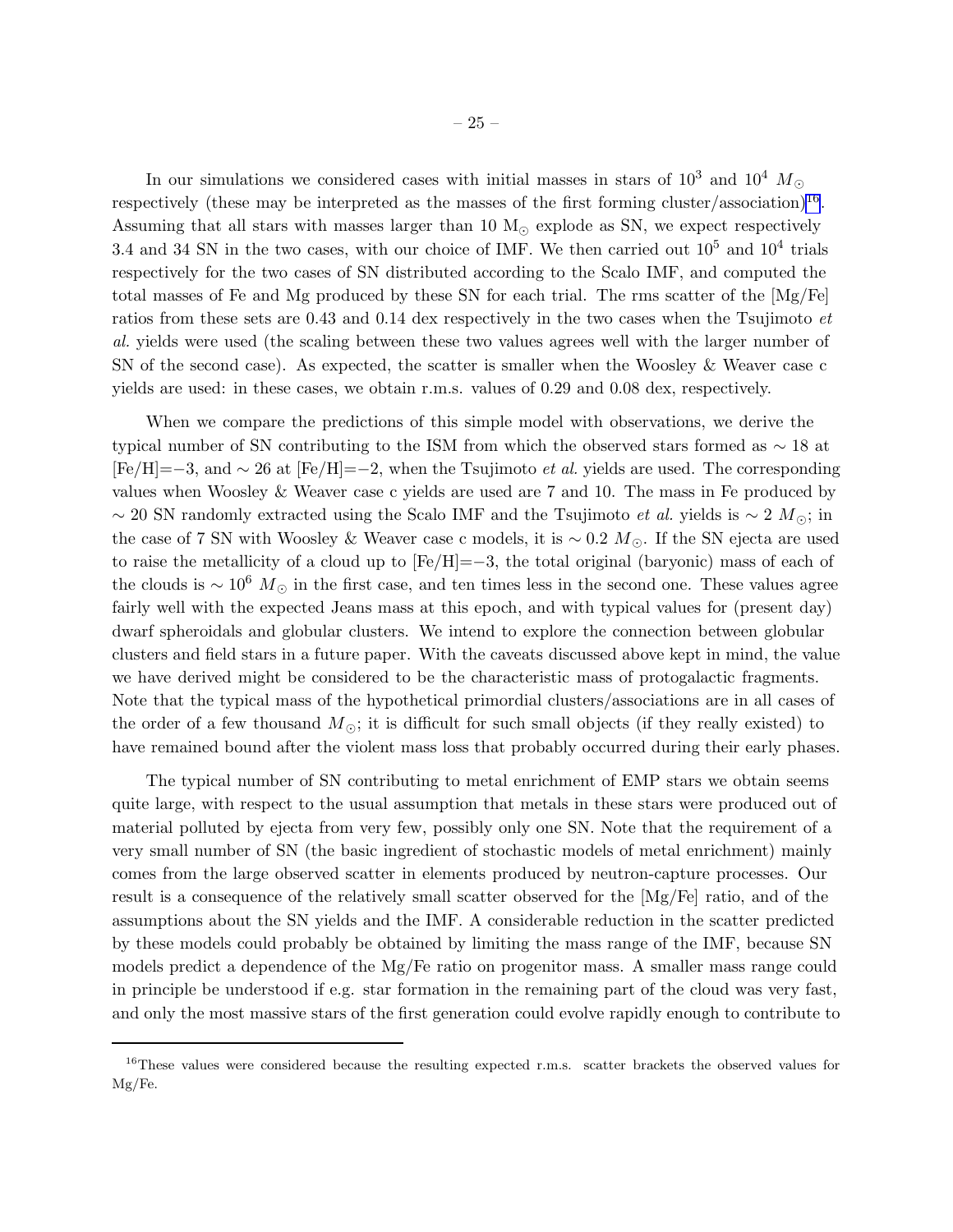the pollution of the ISM. However, this does not seem a palatable explanation for various reasons:

- The naive expectation is that the mass range should be limited to the most massive SN. On the basis of nucleosyntheis predictions, we expect that these SN would produce a  $Mg/Fe$ much larger than the average over the entire relevant mass range. This average value should be more appropriate for the most metal-rich halo and thick disk stars. We would then expect to observe in EMP stars a Mg/Fe ratio much larger than in most metal-rich halo stars: however, Figure [6](#page-58-0) shows that the Mg/Fe ratio in EMP stars is similar to that observed in more metal-rich objects.
- The previous consideration forces us to limit the mass range to those SN that produce [Mg/Fe] values close to the average, that is SN of about 20  $M_{\odot}$ . We are not aware of any simple physical explanation favoring this mass range.
- In order not to further increase the predicted scatter, masses for different clouds should be assumed to be similar. This might possibly be justified because the mass of these clouds is indeed of the order of magnitude of the Jeans mass; however it should be recalled that for the adopted IMF the number of SN predicted for a typical Jeans mass is  $> 10$ .
- Finally, even more detailed models such as those of Argast *et al.* (2000) show a scatter in the [Mg/Fe] ratios much larger than given by observations. This demonstrates that our result is robust, and is not due to the way we modeled the early process of chemical enrichment, but rather to the assumptions made about the details of the closed boxes, yields, and the IMF.

There are at least two alternative scenarios to explain the surprisingly small observed scatter in the [Mg/Fe] ratio among EMP stars, without invoking changes in the yields, and still saving the basic concept of the stochastic model. First, it might be assumed that a generation of very massive (>  $100M_{\odot}$ ) stars (VMS) polluted the medium before the formation of the EMP stars (Qian & Wasserburg 2001a,b). Abel, Bryan & Norman (2002) present a fully self-consistent 3-d hydrodynamical simulation of the formation of one of the first stars in the Universe. This is an interesting hypothesis, because the introduction of a new actor only playing at very low metallicities (and without a corresponding low mass population, given the peculiar top-heavy IMF that should be appropriate at zero metals; Oh *et al.* 2001) might help to explain the changes of trend/scatter in several abundance ratios observed in EMP stars, without perhaps violating other observational contraints. A full discussion is beyond the present paper; however, we wish to note here a few difficulties within this scenario that should be resolved before this hypothesis can be definitively adopted:

• Current nucleosynthesis predictions for pair instability SN resulting from the evolution of VMS (Heger & Woosley 2001) do not match well the observed abundance patterns in EMP stars (see also Umeda & Nomoto 2002). Leaving aside the more uncertain aspects, such as the normalization of the production of Fe-peak to  $\alpha$ –elements, the main difficulties concern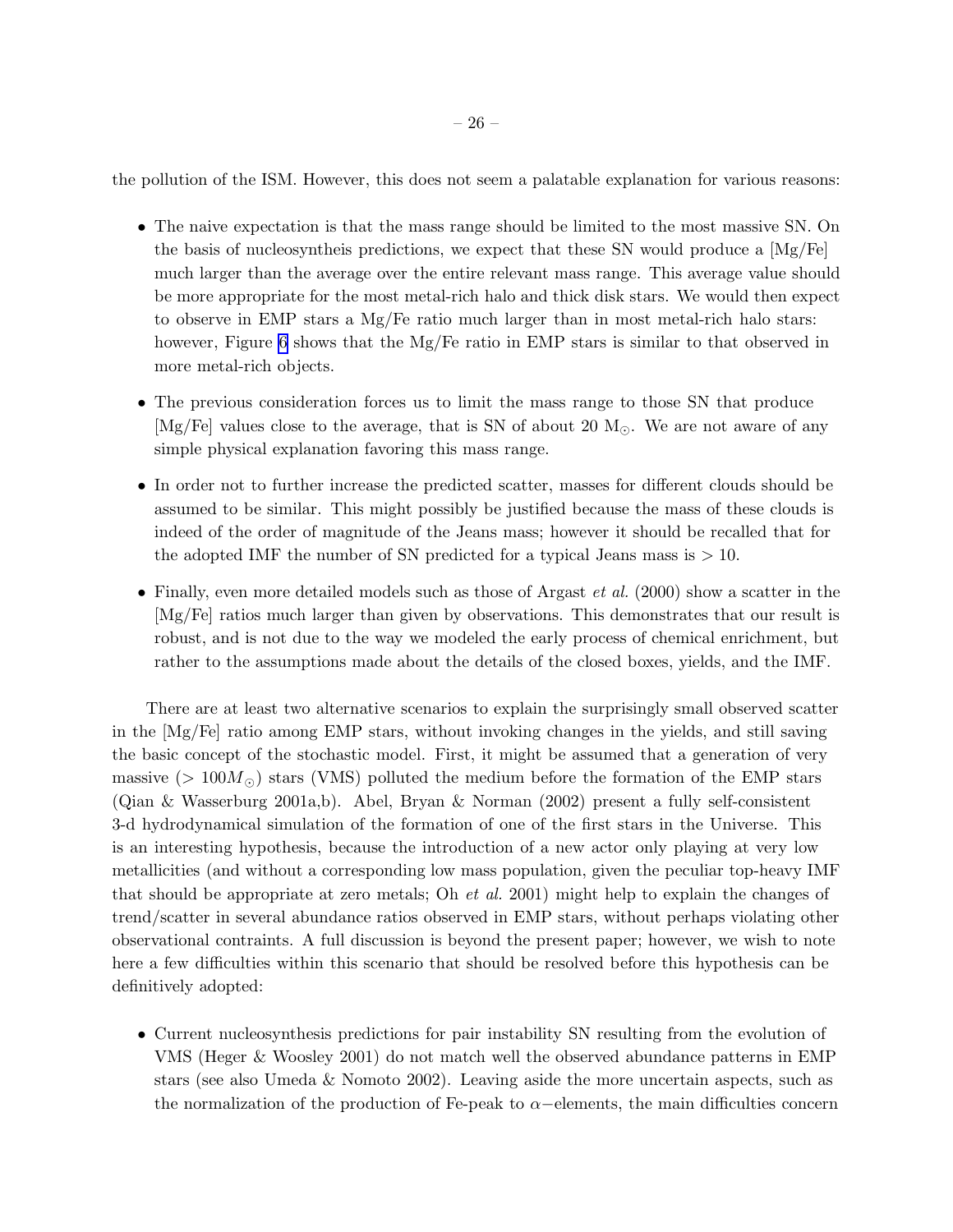the large predicted overproduction of Mg and Si with respect to O, the odd-even pattern for Fe-peak elements (e.g., we expect a solar Cr/Fe ratio, at variance with observations), and the absence of production of elements heavier than Ni (such as Zn, which is clearly overabundant in most metal-poor stars). As discussed by Umeda & Nomoto, observations concerning all these features are better explained by nucleosynthesis by the most massive core collapse SN. These difficulties lead Qian & Wasserburg to abandon theoretical predictions for nucleosynthesis yields for VMS, and to rely instead on empirical estimates, based on the observed abundance pattern in EMP stars themselves (Qian & Wasserburg, 2001c).

• As noticed by Qian & Wasserburg (2001c), the concern about the small observed scatter in some abundance ratios is even larger when this scenario is adopted. In order to overcome it, either a very narrow mass range must be adopted for VMS, or the number of VMS required should be large (the same conclusion we were forced to when considering type II SNe). Given the much larger yields per explosion in the case of VMS, this last solution would create difficulties with the total observed amount of Mg and Si observed in EMP stars: in fact a single VMS should produce enough Mg and Si to justify the total mass of Mg and Si present in EMP stars over the whole Galaxy (if the yields by Heger and Woosley 2001 are used), and it seems difficult to conceive that this material could be distributed over such a large volume (see however Abel, Bryan & Norman 2002).

Alternatively, we may relax the closed box approximation. In fact, there probably was some mass exchange between different fragments; in particular, we should expect selective mass-loss through metal-rich winds from each fragment (probably the fragments were not able to retain within themselves all the ejecta of the SN). Furthermore, different fragments might have formed stars at different epochs. It is then easy to imagine that a fraction of the very metal-poor fragments was probably polluted not by the ejecta of SN explosions of massive stars (or even VMS) that formed within the fragments, but rather from material coming from other (probably much more massive) fragments that had a faster evolution. It is also possible to speculate that these larger fragments having a faster evolution do not properly belong to the halo, but rather to the material that subsequently formed the bulge or even part of the thick disk. The low metallicity of some of the EMP stars would in this case be simply the result of dilution.

Another way of stating the above is that the number of SN we deduce represents some average over a wide distribution of values: in some cases only one SN contributed (this is required to produce e.g. the stars with very large abundances of r-process elements), while in other cases there were many of them  $(> 10$ , and possibly even  $> 100$ ). This substantially modifies the distribution of [Mg/Fe] values from that given by a population of clouds all of which have same size.

If a large enough number of stars are observed with sufficiently high-quality data (and treated with a uniform abundance analysis), we might even try to verify this scenario. The distribution of [Mg/Fe] predicted from this scenario should be very different from that given by one composed of closed boxes: there should be a compact core, due to stars formed either in very massive clouds,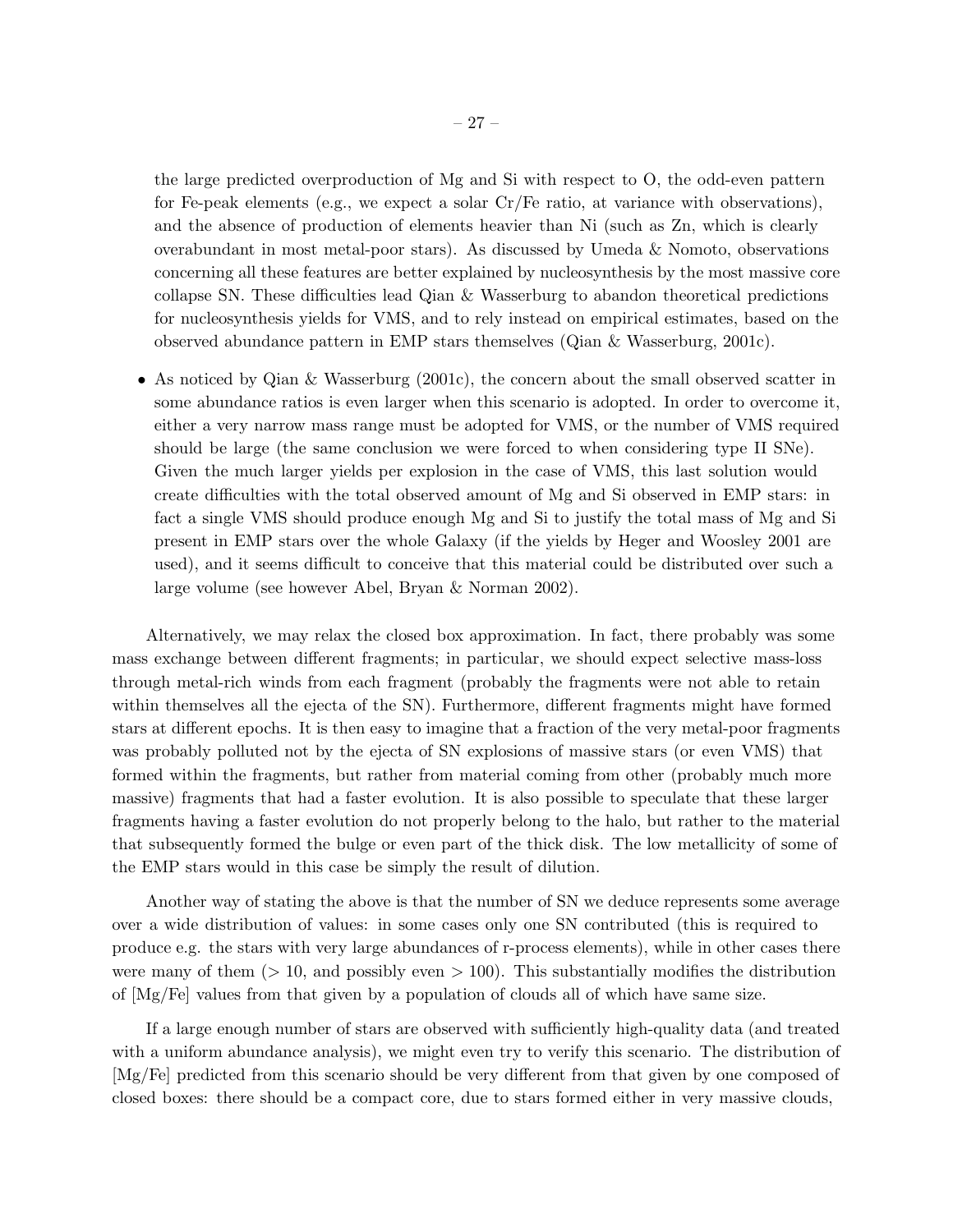or in clouds that received their metals from outside, and a much broader "haze" due to those stars formed in smaller self-polluted clouds. Clearly, much larger samples of EMP stars and better calculations of SN yields are needed for significant progress in constraining these ideas.

#### 5.4. The CH-star HE 0024−2523: A Very Peculiar Object

One of the stars in our sample falls in the region of the  $[\text{Ba}/\text{Fe}]$  vs.  $[\text{Fe}/\text{H}]$  plane populated by objects with very high Ba abundances. We note that this star (HE 0024−2523) clearly shows a G-band of CH between  $4300$  and  $4325 \text{\AA}$  (Q-branch). The G-band is much more intense than expected, given the rather low metallicity of this star ( $[Fe/H] = -2.63$ ) and its relatively high  $T_{\text{eff}}$ . A preliminary comparison with synthetic spectra for the region around the band-head supports a value of the  $\langle C/Fe \rangle$  ratio of about  $+2.2$ . This may be another case of the so-called CH-stars (or Ba-stars), often found to be in binary systems (see McClure 1997 and McClure & Woodsworth 1990). In these systems, the companion evolves faster and passes through the thermal pulsing AGB phase, producing a large amount of C and s-elements. In the subsequent evolution of the system, this enriched material is ejected onto the star we presently observe. CH stars are expected to occur frequently among metal-poor dwarfs (and subgiants), given the small amount of material, processed within the thermally pulsing star, required to significantly pollute the outer convective envelope of metal-poor turn-off stars.

In HE 0024−2523, europium (an almost totally r-process element) is not observed (we checked the 4129.7 Å line), Sr is enhanced ([Sr/Fe]∼ 0.5), while Ba is very strong ([Ba/Fe]∼ 1.7): this supports the identification of this star as a CH star.

Moreover, in very metal-poor stars (such as the one under scrutiny) there is a paucity of seeds able to capture neutrons along the s-chain. As a consequence, the neutrons accumulate, and heavier and heavier elements are built, so that the whole synthesis is shifted toward the heaviest nuclei compared to solar abundances. We can then expect a large abundance of lead in this star (Travaglio *et al.* 2001).

The only Pb line available in our spectrum is the line at  $4057.815 \text{ Å}$ . This line is heavily contaminated by a nearby CH-line (see also Aoki *et al.* 2000). We thus compared the observed profile with the result of a full spectral synethesis (see Figure [14\)](#page-66-0). The line list used in these computations was originally taken from Kurucz (1995) and adjusted in order to get a good fit to the solar flux spectrum of Kurucz *et al.* (1984). To improve the S/N, the observed spectrum was smoothed with a Gaussian having  $FWHM=0.06 \text{ Å}$ ; this is much less than the intrinsic line width in the spectrum of this star, since the lines are significantly broadened by rotation (see Paper I). The lead line appears to be detected, supporting an enormous Pb abundance ( $[Pb/Fe] \sim 3.2$ ).

There is no doubt that this is a very interesting object, and we have already re-observed this star to confirm the peculiar abundance pattern shown by this class of stars (and in particular the enormous Pb abundance) and to search for the expected radial velocity variations associated with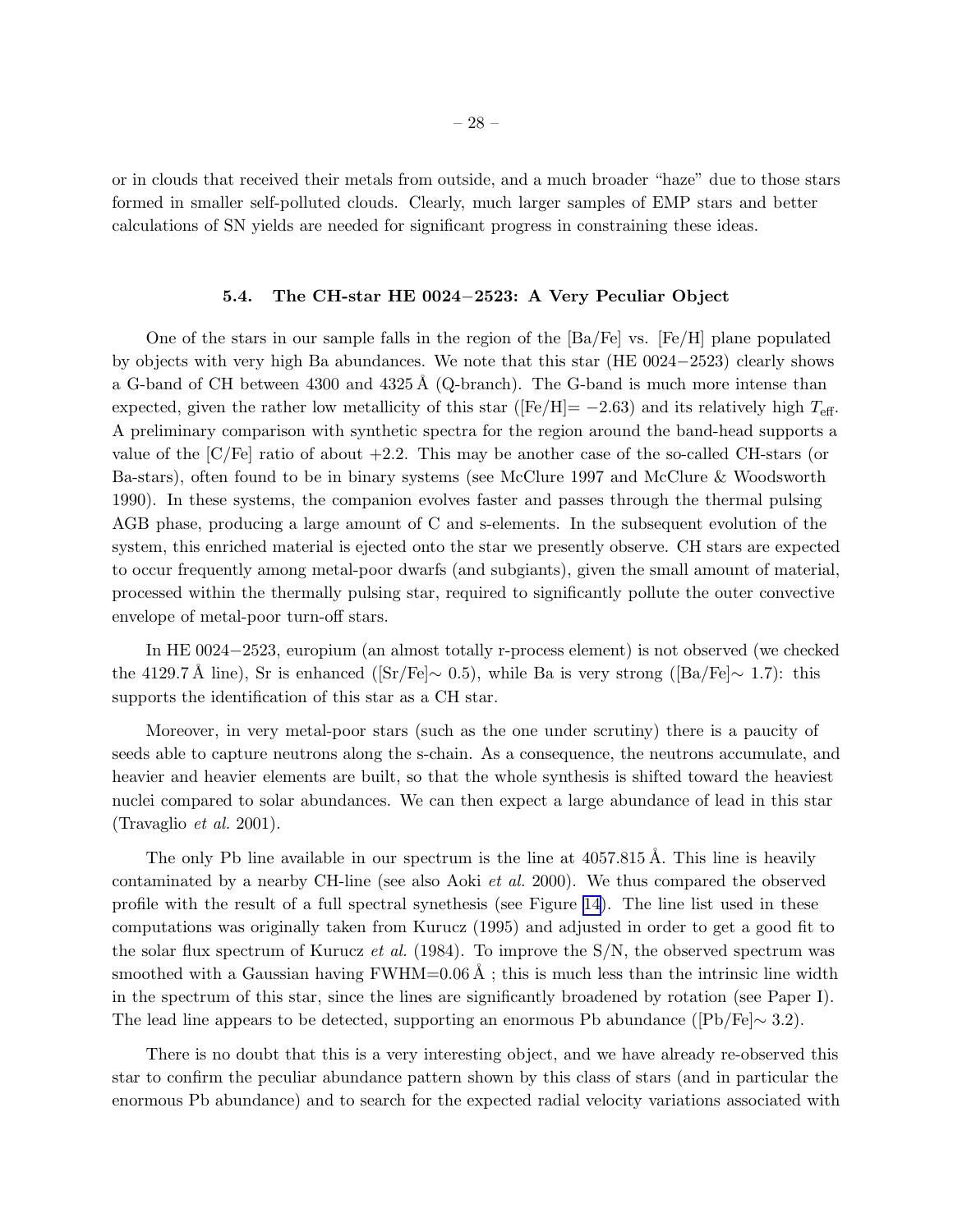binarity. A detailed analysis of this star will be discussed in a separate paper (Gratton *et al.*, in preparation).

#### 6. Summary

We have presented a detailed abundance analysis for eight stars (seven expected to be near the main sequence turnoff, and one probable giant) selected as extremely metal-poor candidates from the Hamburg/ESO Survey. For comparison, we analyzed also three stars (two giants and one dwarf) from the HK survey, and three additional very bright metal-poor stars. With this work, we have doubled the number of extremely metal poor stars ( $[Fe/H] \le -3.0$  dex) with abundance analyses based on high precision, high-spectral-resolution data.

Since we have utilized stellar parameters determined independently of the spectra, the analyses of the spectra themselves yield parameters that can be used as diagnostics to test the validity of the atmospheric parameters assigned in Paper I; these appear to be valid to within the uncertainties given in Paper I. We looked for evidence of departures from LTE for Fe, and did not find any, with upper limits at a level of 0.1 to 0.2 dex.

We studied the  $\alpha$ –elements Mg, Si, Ca, Ti; the light element Al; the iron-peak elements Sc, Cr, Mn; and the neutron-capture elements Sr and Ba. The first key result is that our sample of HES EMP candidates contains three stars with precision Fe abundances from the present high-dispersion analysis with  $[Fe/H] \le -3.0$  dex, three more with  $[Fe/H] \le -2.8$  dex, and the remaining two stars are only slightly more metal rich. Thus the chain of procedures that led to the selection of these stars successfully produces a high fraction of extremely metal poor stars.

In general, when we combine our sample with data from the literature, our results support the trends of element variation  $[X/Fe]$  with decreasing  $[Fe/H]$  found by previous investigators. These trends appear to be the same for dwarfs and for giants, extending even to the low metallicities studied here.

However, we are struck by the *lack of scatter* in abundance ratios among most elements in these EMP stars. While it is well known that among stars with solar metallicity, abundance ratios are essentially constant, showing only small trends with time, we naively expected stochastic effects of small numbers of SN to have become imporant at the extremely low abundances we are exploring. Much to our surpise, we find that most elements have quite a small scatter ( $\leq 0.1$  dex, some of which undoubtly arises from experimental errors) in abundance  $[X/Fe]$  even at  $[Fe/H]$  $\leq$  -3.0 dex. Among the elements studied, only Sr and Ba show large scatter at a fixed (very low) Fe/H, and perhaps we have begun to discern genuine scatter for Mn and Cr.

We discuss the implications of these results, and suggest that we are almost at the point of having samples large enough to be able to constrain nucleosynthesis in the early evolution of the Galaxy, and in particular, the size of independent clouds at the time these EMP stars were formed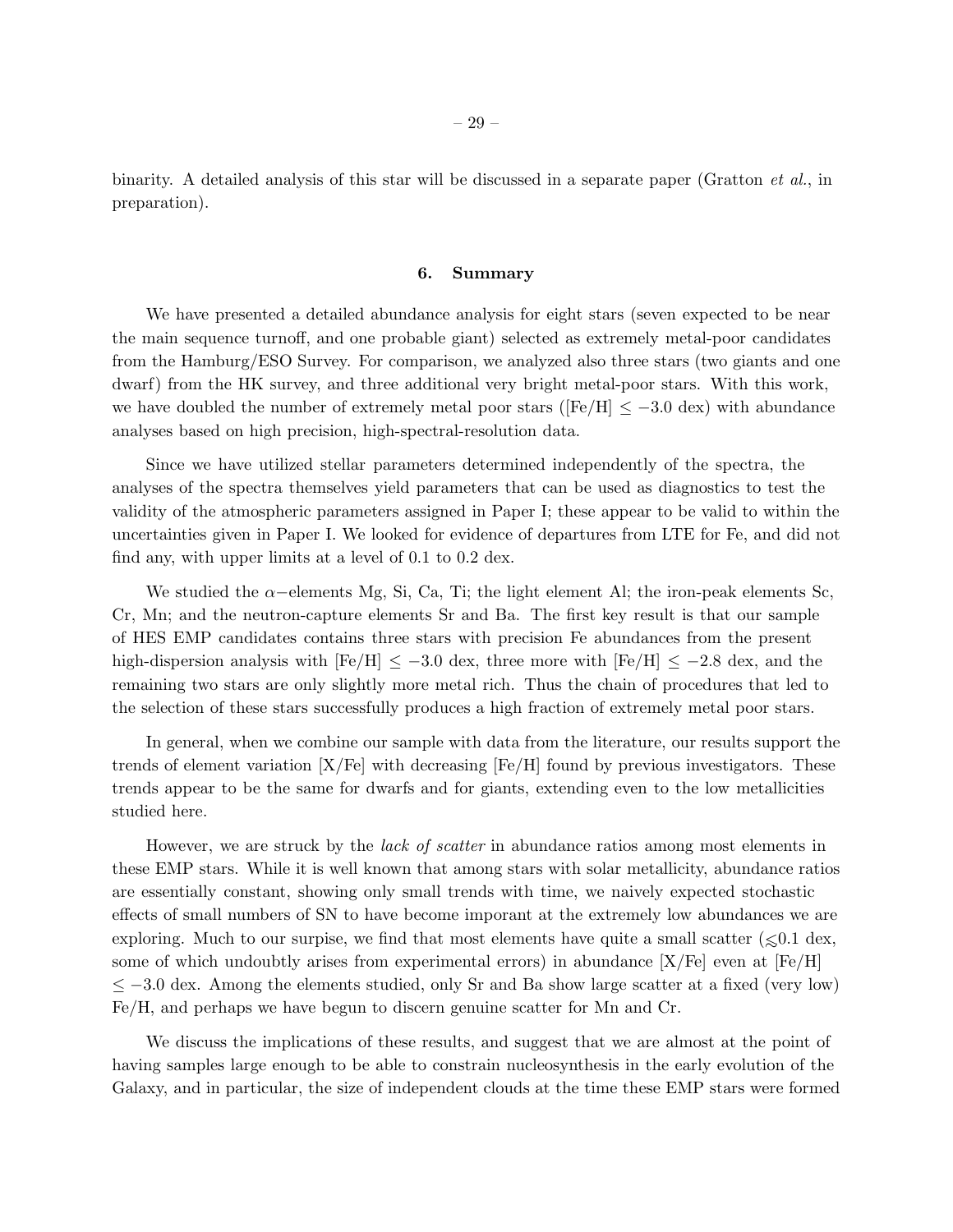in the Galactic halo. The preliminary value for the characteristic mass of protogalactic fragments that we deduce is tantalizingly close to that of the expected Jeans mass at this epoch, and to typical values for (present day) dwarf spheroidals and globular clusters.

As the work of the 0Z project advances over the next few years, we may look forward to much larger samples of EMP stars with accurate abundance determinations becoming available. The confrontation with the theory raised by the small scatter in [X/Fe] seen thus far at extremely low metallicity will become much sharper. If these small scatters persist, the assumptions normally adopted for the early chemical evolution of the Galaxy will have to be re-examined, requiring improved calculations of nuclear yields, the possibility of a previous generation of very massive stars, or mixing between "independent" primordial clouds.

Among such extremely metal poor stars, the pollution of a stellar atmosphere with a relatively small amount of some heavy element (perhaps from a binary companion) will tend to produce a detectable abundance enhancement. As a preview of the "zoo" of peculiar stars we may thus expect to find in our future work, we note that one of the stars in our small initial sample, HE 0024−2523, was found to be a CH star, with extremely enhanced Ba and somewhat enhanced Sr. This main-sequence star also shows a very large overabundance of lead, and appears to represent the result of the s-process chain operating in a very metal poor environment.

#### A. Comparison of Our Adopted gf Values with Those of NIST

We compare the  $gf$  values we have adopted in the present work, which have been assembled from the sources listed at the end of Table [2](#page-36-0), with those of NIST. The NIST Atomic Spectra Database Version 2.0 (release date March 1999) (NIST Standard Reference Database No. 78, URL [http://physics.nist.gov/cgi-bin/AtData/main](http://physics.nist.gov/cgi-bin/AtData/main_asd)\_asd) provides access to critically evaluated data on atomic energy levels, wavelengths, and transition probabilities that are reasonably up to date.

For each ion we consider, Table [8](#page-36-0) gives the number of lines in common with the NIST database from the set given in Table [2](#page-36-0) and Table [3](#page-36-0), then the mean of the values of  $\Delta[gf(NIST)]$  $-qf($ us)], as well as the dispersion of the differences about the mean.

In general, the results are quite satisfactory. The mean difference ranges from −0.02 dex to 0.00 dex. For most of the ions considered here, the dispersion of the differences is small. However, in a few cases (Mg I, Ti II, and Fe II) the dispersions are larger and are discussed below.

Table [8](#page-36-0) serves to remind us that gf values are still uncertain and that systematic errors of normalization exist between the results of different teams at the level of ∼0.1 dex, with smaller internal uncertainties within each dataset.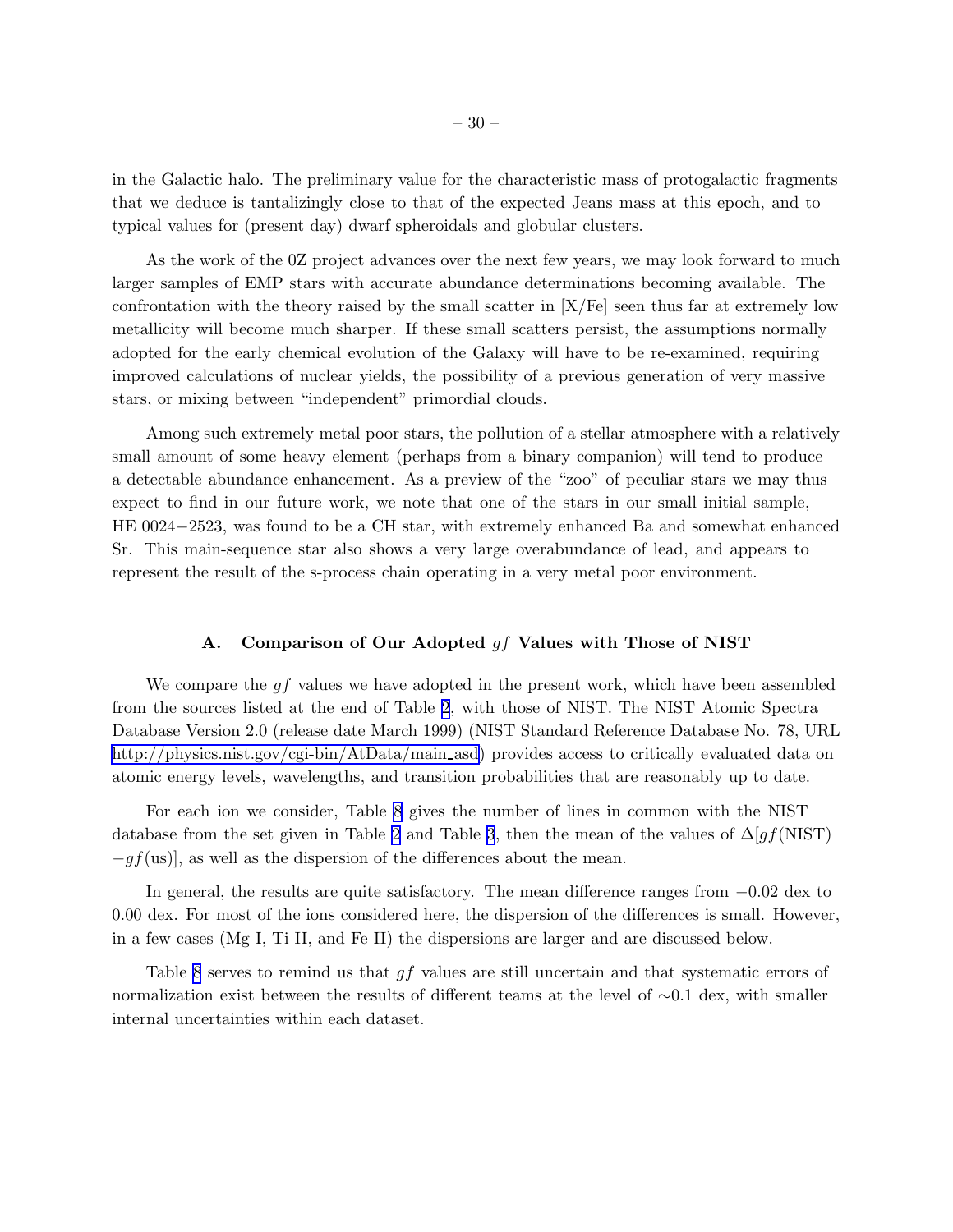# A.1. Mg I

The present status of the oscillator strengths for Mg I is not very good, and oscillator strengths for Mg I lines are generally derived from theoretical calculations. Those used by most authors are from Froese-Fischer (1975), and are used in the solar analysis of Lambert & Luck (1978) as well. However, these are not the most recent ones. The latest updated computations are given by Mendoza & Zeippen (1987), and by the Opacity Project group (=TOP, results available through CDS). Since the opacity project group includes Mendoza, we view the TOP  $gf$  values for Mg I as updates of the Mendoza & Zeippen calculations. Values from the TOP group agree fairly well with those from Froese-Fischer. The VALD database uses data from the Kurucz CD-ROM18.

A comparison between different sources for the relevant transitions of Mg I is given below in Table [9.](#page-36-0) Kurucz  $qf$ 's agree well with the TOP calculations for the triplet lines, while they are lower by 0.2 to 0.3 dex for the singlet lines.

The reason we prefer to use Kurucz  $qf$ 's (those in the VALD database) is that (in other parallel studies currently in progress) with these  $gf$ 's we get better agreement among the Mg I lines in well studied moderately metal-poor stars  $(-2<|Fe/H|< -0.5)$  with weaker Mg I lines (at  $6318$  Å, etc.), those generaly used in solar abundance analyses.

#### A.2. Ti II

For Ti II, whenever possible we adopted experimental gf's from Bizzarri *et al.* (1993). These were obtained by combining branching ratios from hollow cathode measurements with lifetimes from selective induced laser excitation. For most lines they are accurate within about 10%. For the remaining lines, they were taken from Magain (1985), who discussed literature values available at that epoch. When neither of these were available, we adopted those from Kurucz CD-ROM18 (1995).

When compared with values from the NIST database, these  $gf$ 's show significant scatter (although the average values agree). The NIST  $gf$ 's for Ti II are mostly from the Martin, Wiese & Fuhr (1983) compilation, with a few additions from Kurucz's CD-ROM18. They do not include the most recent experimental values. When used in our abundance analysis for the three bright comparison stars, they produced a somewhat larger line-to-line scatter in the abundances.

Very recently (after our analysis was completed), Pickering, Thorne & Perez (2001) presented a new set of experimental gf's, based on new branching ratios from hollow cathode measurements coupled with experimental lifetimes. Their line list is more extensive, but the individual values are less accurate than those of Bizzarri *et al.*, with typical accuracies of 10 to 20%. When compared to the set of gf's adopted in our paper, the mean difference is  $-0.02 \pm 0.03$ , with a r.m.s. value of 0.12 dex from 18 lines. The scatter is definitely larger when comparison is made with  $gf$ 's from those lines in the NIST database included in our list  $(-0.05 \pm 0.04, \text{ with an r.m.s. of } 0.16 \text{ dex}).$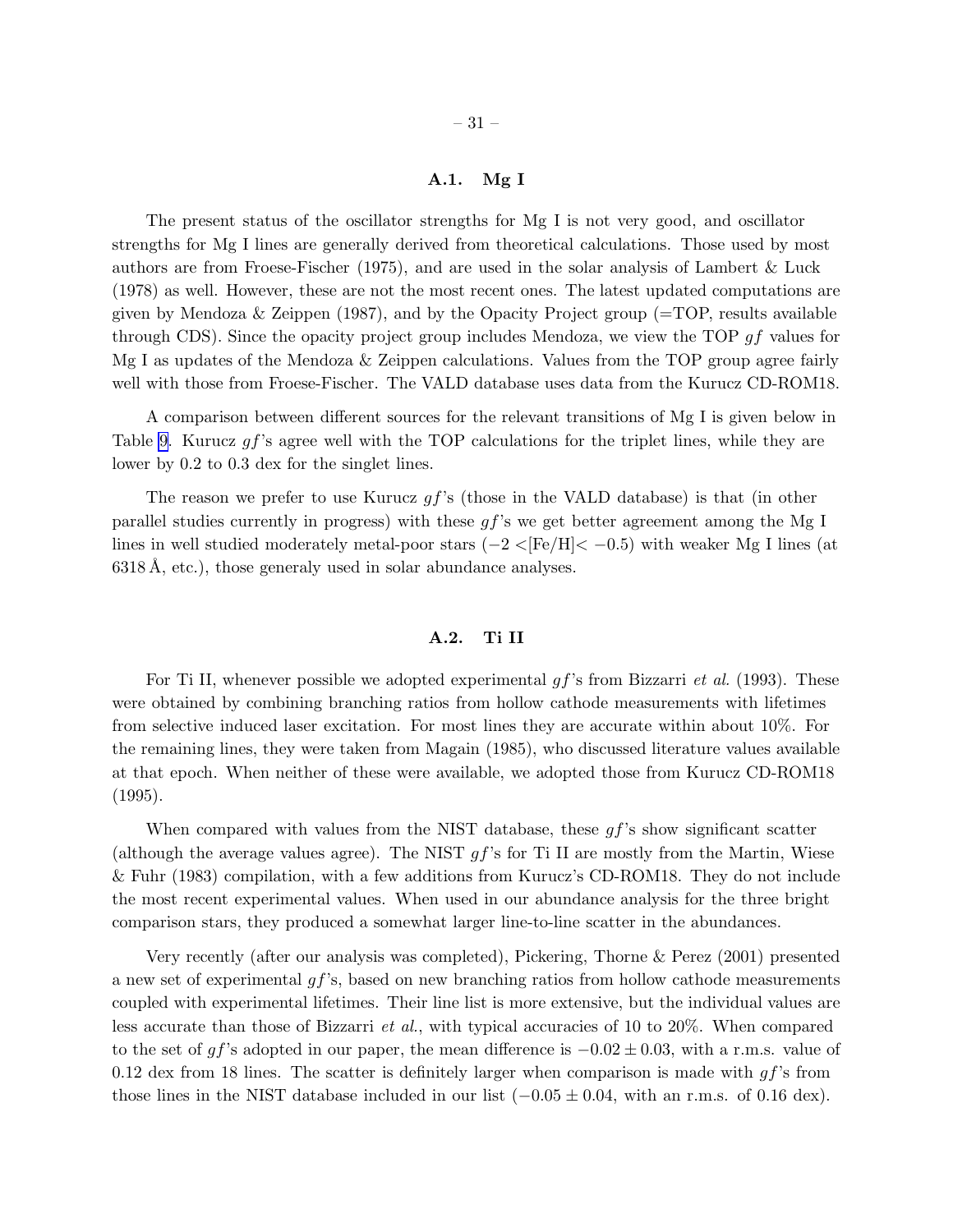We conclude that the adopted  $gf$ 's are to be preferred to those of the NIST database.

## A.3. Fe II

The line-to-line comparison shows quite a large scatter (but no zero-point offset) between our adopted  $gf$ 's for Fe II and those from NIST. These last are those from Kurucz CD-ROM18, which are from semi-empirical calculations. Our Fe II  $qf$ 's are the average of the experimental values by Heise & Kock (1990) and Hannaford *et al.* (1992), of the theoretical ones by Biémont *et al.* (1991), and of solar gf's from Blackwell *et al.* (1980) (these last were increased by 0.19 dex to put them on the same scale as given by the three other sources), save for four lines missing these data for which the Kurucz  $gf$ 's were adopted. For those lines where the two values disagree, our adopted gf's are most likely more accurate that those listed in NIST.

After completing our analysis, we become aware that two more recent papers have been published with Fe II  $gf$ 's: the theoretical calculations by Raassen & Uylings (1998), and the experimental ones by Schnabel *et al.* (1999). These two sources agree very well with previous determinations, but with a systematic offset of 0.10 dex in the  $qf$ 's by Raassen & Uylings. Since differences between our adopted  $gf$ 's and those from these two last sources are very small  $\ll 0.05$  dex, once Raassen & Uylings q s are put on the same scale as those from the other authors) save for one  $\text{line}^{17}$ , it was not deemed necessary to repeat our analysis.

The entire Keck/HIRES user community owes a huge debt to Jerry Nelson, Gerry Smith, Steve Vogt, and many other people who have worked to make the Keck Telescope and HIRES a reality, and who continue to operate and maintain the Keck Observatory. We are grateful to the W. M. Keck Foundation for the vision to fund the construction of the W. M. Keck Observatory. The authors wish to extend special thanks to those of Hawaiian ancestry on whose sacred mountain we are privileged to be guests. Without their generous hospitality, none of the observations presented herein would have been possible.

We thank the referee, Bruce Carney, for a very careful reading of the paper, and for his constructive comments.

T.C.B acknowledges partial support for this work from grants AST 00-98508 and AST 00-98549 from the National Science Foundation.

This research has made use of the SIMBAD database, operated at CDS, Strasbourg, France.

<sup>&</sup>lt;sup>17</sup>For the Fe I line at 4233.17 Å, Kurucz gives  $gf = -2.00$ , which we adopt in our analysis, while the value given by Schnabel et al. is  $-1.81$ .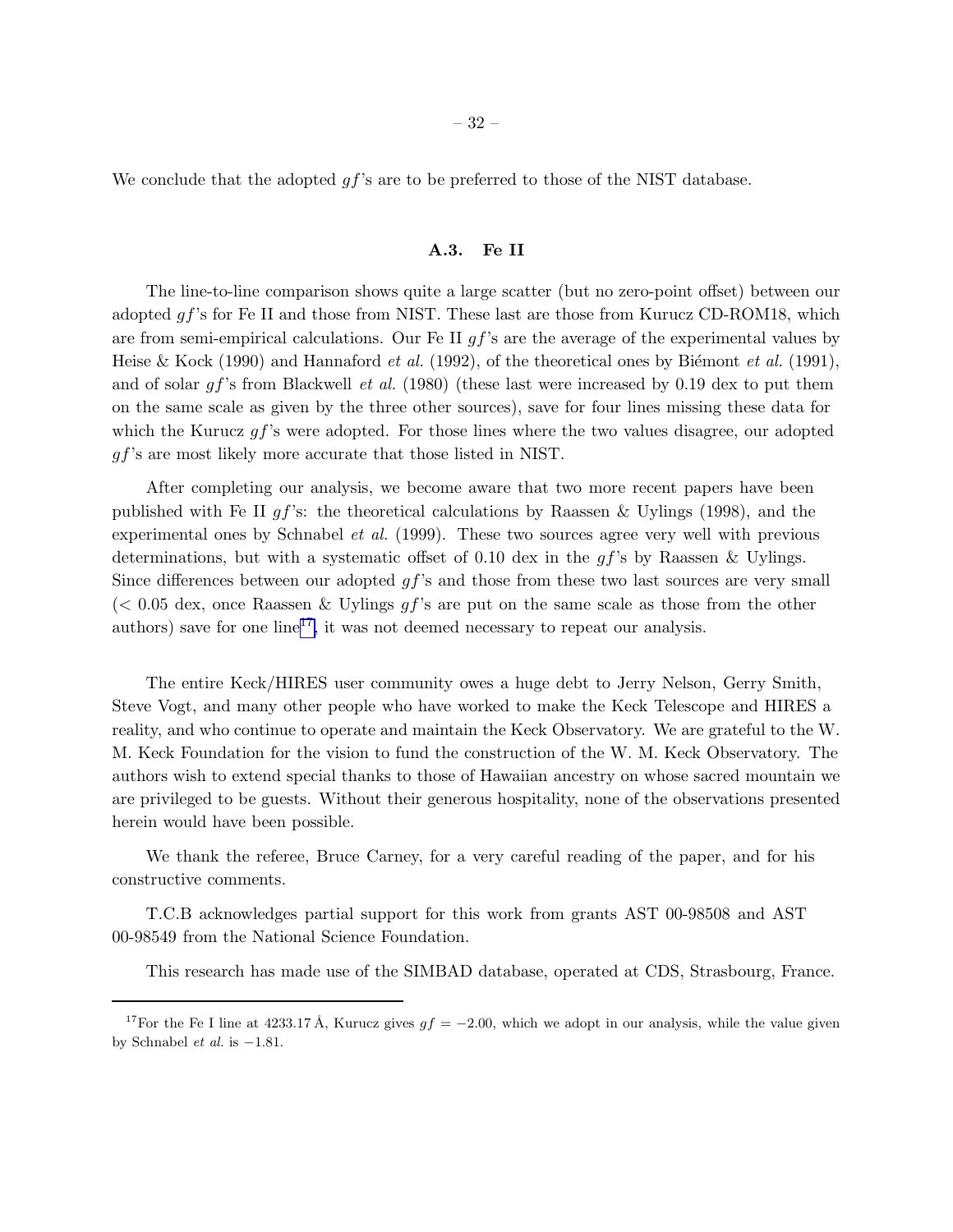## REFERENCES

- Abel, T., Bryan, G. L. & Norman, M. L., 2002, Science, 295, 93
- Aoki, W., Norris, J.E., Ryan, S.G., Beers, T.C., & Ando, H., 2000, ApJ, 536, L97
- Argast, D., Samland, M., Gerhard, O.E., & Thielemann, F.-K., 2000, A&A, 356, 873
- Arpigny, C. & Magain, P. 1983, A&A, 127, L7
- Asplund, M., & Garcia-Perez, A.E. 2001, A&A, 372, 601
- Asplund, M., Nordlund, Å., Trampedach, R., Stein, R.F. 1999, A&A, 346, L17
- Asplund, M., Nordlund, A., Trampedach, R., Stein, R.F. 2000,  $A&A$ , 359, 729
- Baumüller, D. & Gehren, T., 1997, A&A, 325, 1088
- Beers, T.C., Flynn, K. & Gebhardt, K. 1990, AJ, 100, 32
- Beers, T.C., Preston, G.W. & Shectman, S., 1985, AJ, 90, 2089
- Beers, T.C., Preston, G.W. & Shectman, S., 1992, AJ, 103, 1987
- Biémont, E., Badoux, M., Kurucz, R.L., Ansbacher, W., Pinnington, E.H., 1991, A&A, 249, 539
- Bizzarri, A., Huber, M.C.E., Noels, A., Grevesse, N., Bergeson, S.D., Tsekeris, P., Lawler, J.E. 1993, A&A, 273, 707
- Blackwell, D.E., Shallis, M.J., Simmons, G.J. 1980, A&A, 81, 340
- Booth, A.J., Shallis, M.J., Wells, M. 1983, MNRAS, 205, 191
- Carney, B.W., Wright, J.S., Sneden, C., Laird, J.B., Aguilar, L.A., & Latham, D.W. 1997, AJ, 114, 363
- Carretta, E., Gratton, R.G., Clementini, G. & Fusi Pecci, F., 2000, ApJ, 533, 215
- Cayrel, R., 1989, in "The impact of very high S/N Spectroscopy on stellar physics", IAU Symp. 132, eds. G. Cayrel de Strobel & M. Spite, (Kluwer), p. 345
- Cayrel, R. *et al.* 2001a, Nature, 409, 691
- Cayrel, R., *et al.* 2001b, in "Astrophysical Ages and Time Scales", Hilo, ASP Conf. Ser., vol. 245, 244
- Cayrel de Strobel, G., Soubiran, C., Ralite, N., 2001, A&A, 373, 159
- Christlieb, N., Wisotzki, L., Reimers, D., Homeier, D., Koester, D. & Heber, U., 2001a, A&A, 366, 898
- Christlieb, N., Green, P. J., Wisotzki, L. & Reimers, D., 2001b, A&A, 375, 366
- Cleveland, W.S., 1979, Journal of American Statistical Association, 74, 829
- Cleveland, W.S. 1994, *The Elements of Graphing Data* (Revised Edition), ( Summit, NJ: Hobart Press)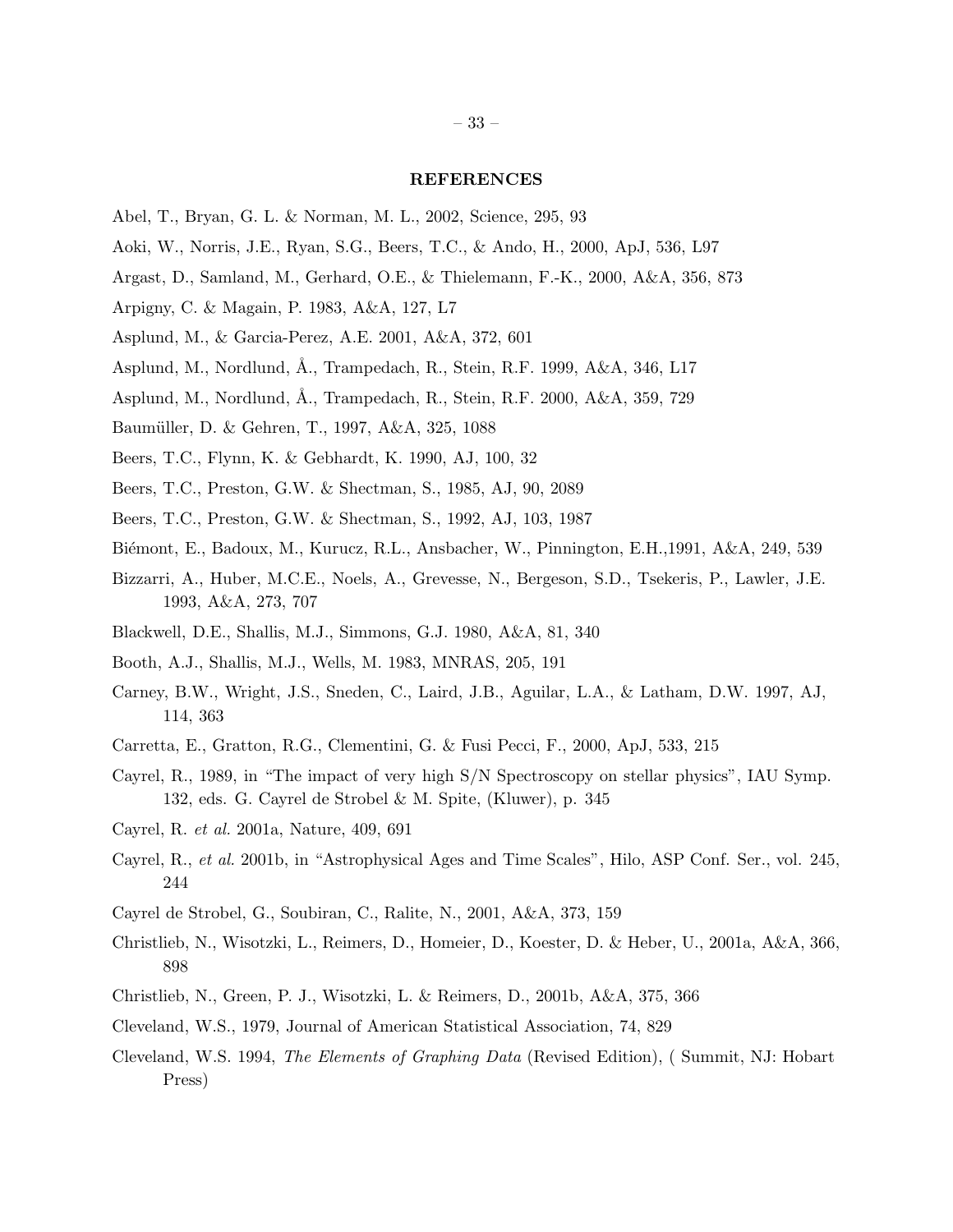- Cohen, J.G., Christlieb, N., Beers, T.C., Gratton, R.G., & Carretta, E., 2001, submitted to AJ (Paper I)
- Froese-Fischer, C., 1975, Canadian J. Phys., 53, 184
- Gehren, T., Butler, K., Mashonkina, L., Reetz, J., Shi, J. 2001, A&A, 366, 981
- Gilroy, K.K., Sneden, C., Pilachowski, C.A., & Cowan, J.J. 1988, ApJ, 327, 298
- Gratton, R.G., 1989, A&A, 208, 171
- Gratton *et al.* 2001, A&A, 369, 87
- Gratton, R. G., Carretta, E., Eriksson, K., & Gustafsson, B., 1999, A&A, 350, 955
- Gratton, R.G. & Sneden, C. 1987, A&A, 178, 179
- Gratton, R.G. & Sneden, C. 1988, A&A, 204, 193
- Gratton, R.G. & Sneden, C. 1991, A&A, 241, 501
- Gratton, R.G. & Sneden, C. 1994, A&A, 287, 927
- Grevesse, N., Sauval, A.J. 1999, A&A, 347, 348
- Gustafsson, B., Bell, R.A., Eriksson, K. & Nordlund, Å., 1975, A&A, 42, 407
- Hannaford, P. Lowe, R.M., Grevesse, N., Noels, A., 1992, A&A, 259, 301
- Heger, A., & Woosley, S.E. 2001, [astro-ph/0110532](http://arxiv.org/abs/astro-ph/0110532)
- Heise, C. & Kock, M., 1990, A&A, 230, 244
- Houdashelt, M. L., Bell, R. A. & Sweigart, A. V., 2000, AJ, 119, 1448
- Iwamoto *et al.* 1998, Nature, 395, 672
- Karlsson, T., Gustafsson, B. 2001, A&A, 379, 461
- King, J.R. 1997, AJ, 113, 2302
- Korn A.J. & Gehren T., 2001, in *Dynamics of Star Clusters and the Milky Way*, ed. Deiters S., Fuchs B., Just A., Spurzem R., Wielen R., (ASP, San Francisco), 228, 494
- Kurucz, R. L., 1992, CD-ROM 13
- Kurucz, R. L., 1995, CD-ROM 18
- Kurucz, R. L., Furenlid, I., & Brault, J., 1984, Solar Flux Atlas from 296 to 1300 nm, National Solar Observatory.
- Lambert, D.L. & Luck, R.E., 1978, MNRAS, 183, 79
- Magain, P., 1984, A&A, 134, 189
- Magain, P., 1985, A&A, 146, 95
- Martin, G.A., Wiese, W.L., & Fuhr, 1983, NBS
- McClure, R.D., 1997, PASP, 109, 536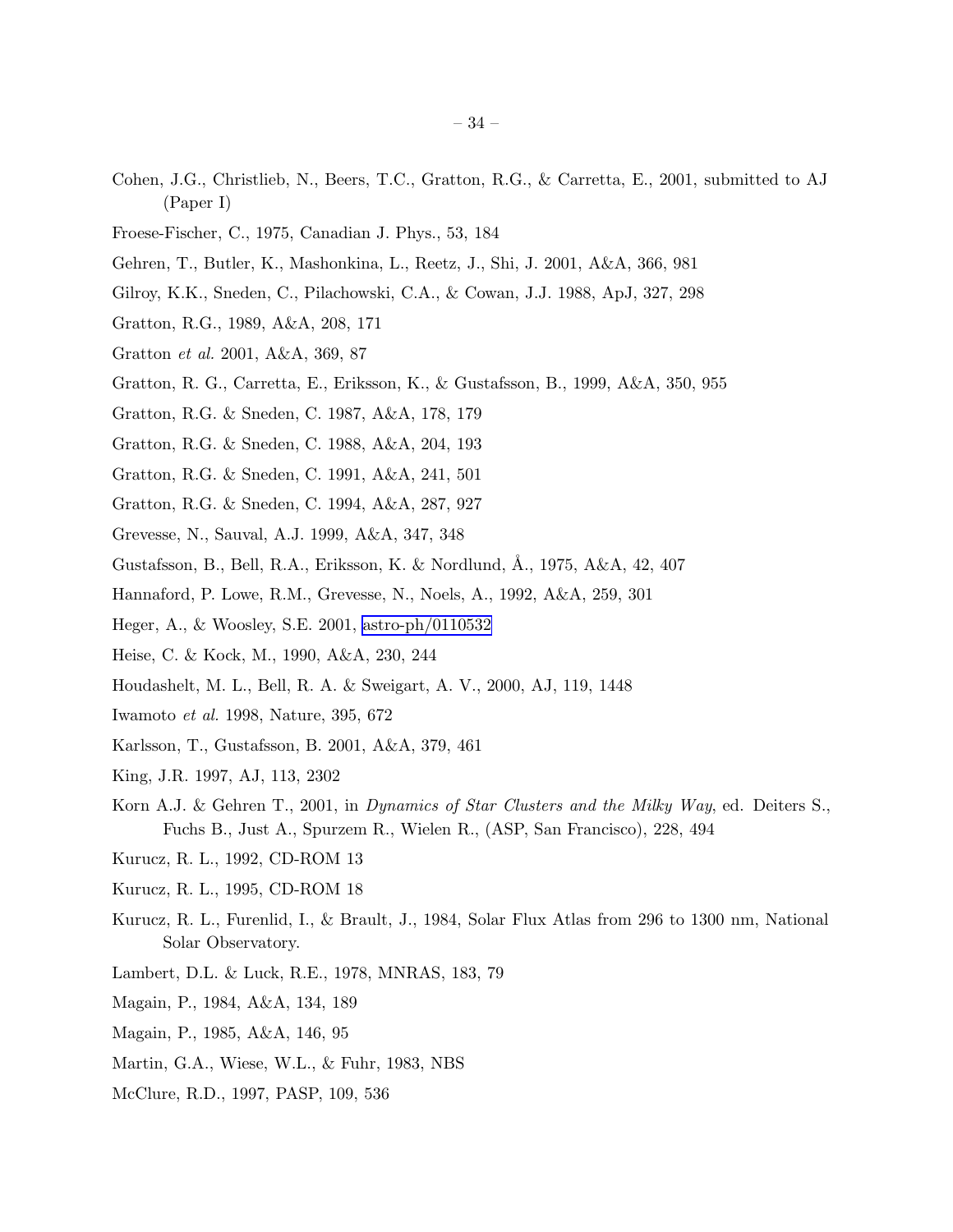- McClure, R.D., & Woodsworth, A.W., 1990, ApJ, 352, 708
- McWilliam, 1997, Ann Revs Astron Astrophys, 35, 503
- McWilliam, A. 1998, AJ, 115, 1640
- McWilliam, A., Preston, G. W., Sneden, C. & Searle, L., 1995, AJ, 109, 2757
- Mendoza, C. & Zeippen, C.J., 1987, A&A, 179, 339
- Miller, G.E., Scalo, J.M. 1979, ApJS, 41, 513
- Nakamura, T., Umeda, H., Nomoto, K., Thieleman, F.-K., Burrows, A., 1999, ApJ, 517, 193
- Nissen, P.E. & Schuster, W.J. 1997, A&A, 326, 751
- Norris, J.E., Beers, T.C. & Ryan, S.G. 2000, ApJ, 540, 456
- Norris, J.E., Ryan, S.G. & Beers, T.C., 2001, ApJ, 561, 1034
- Oh, S.P., Nollet, K.M., Madau, P., Wasserburg, G.J. 2001, ApJ, 561, L1
- Pagel, B.E.J., 1997, "Nucleosynthesis and Chemical Evolution of Galaxies", Cambridge Univ. Press, Cambridge
- Pickering, J.C., Thorne, A,.P. & Perez, R. 2001, ApJS, 132, 403
- Preston, G.W., Shectman, S. & Beers, T.C., 1991, ApJS, 76, 1001
- Qian, Y.-Z. & Wasserburg, G.J., 2001a, ApJ, 549, 337
- Qian, Y.-Z. & Wasserburg, G.J., 2001b, ApJ, 559, 925
- Qian, Y.-Z. & Wasserburg, G.J., 2001c, [astro-ph/0110532](http://arxiv.org/abs/astro-ph/0110532)
- Raassen, A.J.J., Uylings, P.H.M. 1998, A&A, 340, 300
- Ryan, S. G., Norris, J.E. & Beers, T. C., 1991, AJ, 102, 303
- Ryan, S. G., Norris, J.E. & Beers, T. C., 1996, ApJ, 471, 254 (RNB96)
- Ryan, S. G., Norris, J.E. & Beers, T. C., 2000, ApJ, 523, 654
- Rutten, R.J. & van der Zalm, E.B.J. 1984, A&AS, 55, 143
- Schlegel, D. J., Finkbeiner, D. P. & Davis, M., 1998, ApJ, 500, 525
- Schnabel, R., Kock, M., Holweger, H., 1999, A&A, 342, 610
- Simmons, J., & Blackwell, D.E. 1982, A&A, 112, 209
- Sneden, C., Cowan, J.J., Ivans, I.I., Fuller, G.M., Burles, S., Beers, T.C., & Lawler, J.E., 2000, ApJ, 533, L139
- Steffen, M. 1985, A&AS, 59, 403
- Stephens, A. 1999, AJ, 117, 1771
- Thévenin, F. & Idiart, T. P., 1999, ApJ, 521, 753
- Timmes, F.X., Woosley, S.E., & Weaver, T.A., 1995, ApJS, 98, 617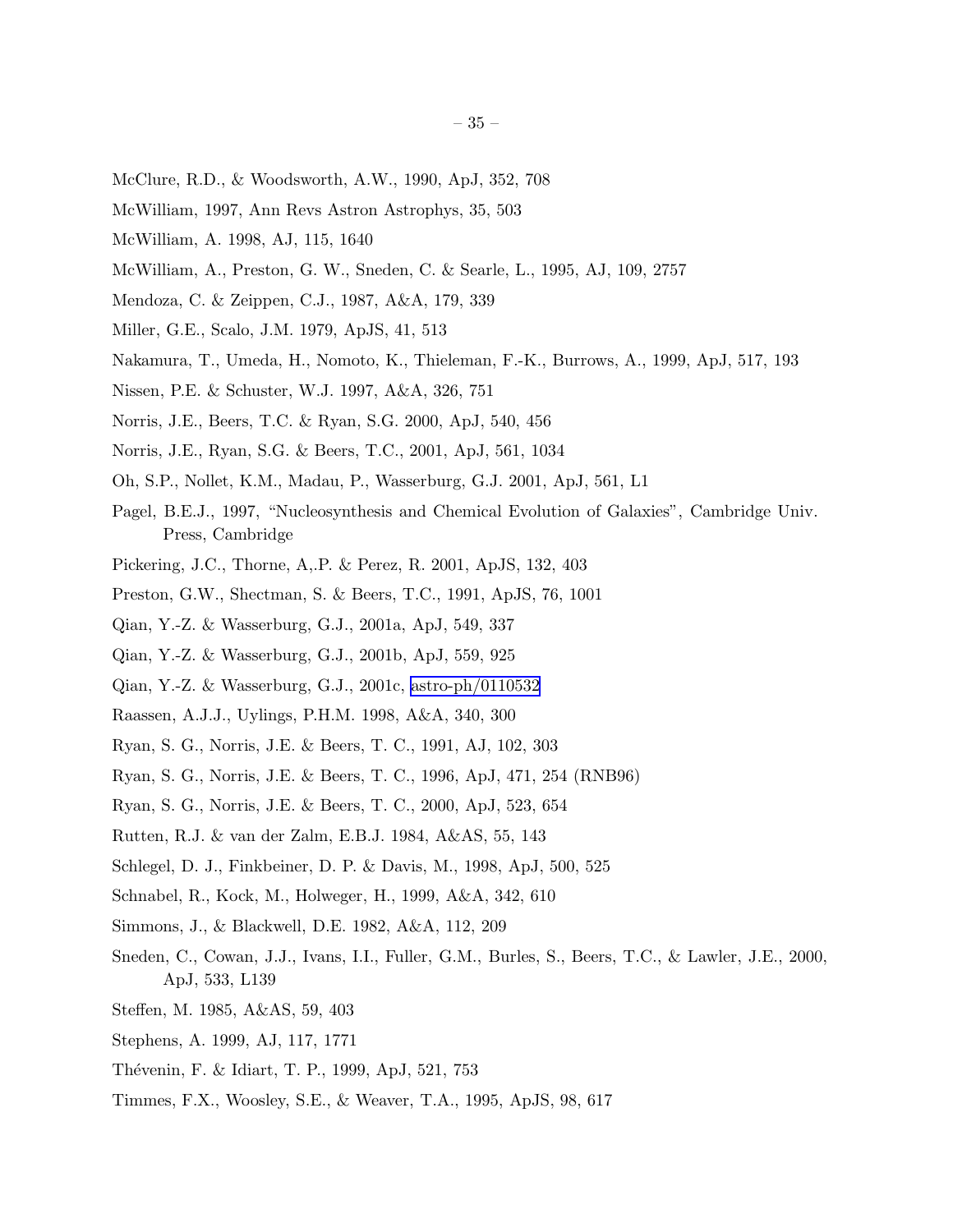- Toenjes, R., Schatz, H., Kratz, K.-L., Pfeiffer, B., Beers, T.C., Cowan, J., & Hill, V., 2001, in "Astrophysical Ages and Time Scales", Hilo, ASP Conf. Ser., vol. 245, 376
- Travaglio, C., Gallino, R., Busso, M., & Gratton, R., 2001, ApJ, 549, 346
- Tsujimoto, T., Nomoto, K., Yoshii, Y., Hashimoto, M., Yanagida, S., Thielemann, F.-K. 1995, MNRAS, 277, 945
- Turatto, M. *et al.* 1998, ApJL, 498, L129
- Umeda, H., & Nomoto, K. 2002, ApJ, 565, 385
- Vogt, S.E., Allen, S., Bigelow, B., Bresee, L., Brown, B., Cantrall, T., Conrad, A., Couture, M., Delaney, C., Epps, H., Hilyard, D., Hilyard, D., Horn, E., Jern, N., Kanto, D., Keane, M., Kibrick, R., Lewis, J., Osborne, C., Osborne, J., Pardeilhan, G., Pfister, T., Ricketts, T., Robinson, L., Stover, R., Tucker, D., Ward, J. & Wei, M., 1994, SPIE, 2198, 362
- Wasserburg, G.J. & Qian, Y.-Z., 2000, ApJ, 529, 21
- Wisotzki, L., Köhler, T., Groote, D. & Reimers, D., 1996, A&AS, 115, 227
- Yi, S., Demarque, P., Kim, Y.-C., Lee, Y.-W., Ree, C., Lejeune, Th. & Barnes, S., 2001, ApJS, 136, 417
- Weise, W.L., Smith, M.W. & Miles, B.M., 1966, NSRDS-NBS 22 Vol 2
- Woosley, S.E., Weaver, T.A. 1995, ApJS, 101, 181
- Zacharias, N. *et al.* 2000, AJ, 120, 2131
- Zhao, G., Magain, P. 1990, A&AS, 86, 85

This preprint was prepared with the AAS IATEX macros v4.0.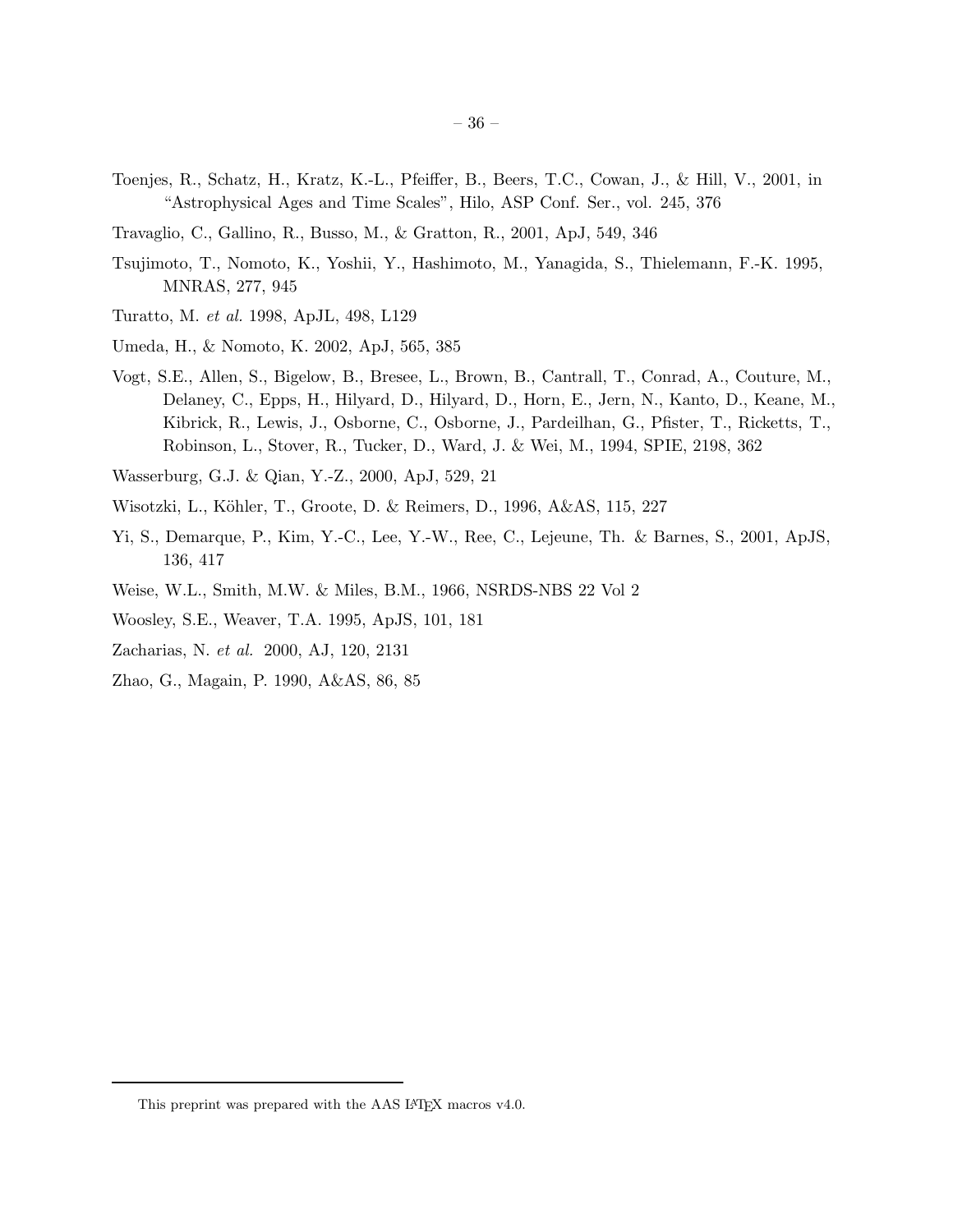<span id="page-36-0"></span>Table 1. Adopted Model Atmosphere Parameters

| Star ID      | $T_{\text{eff}}$<br>(K) | log(g)<br>$(\text{dex})$ | [A/H]<br>$(\text{dex})$ | $v_t$<br>$(km s^{-1})$ | $\Delta$ [Fe/H] <sub>II-I</sub><br>$(\text{dex})$ | $\Delta(Fe~I/\chi)$<br>$(\text{dex}/\text{eV})$ |
|--------------|-------------------------|--------------------------|-------------------------|------------------------|---------------------------------------------------|-------------------------------------------------|
| HD 140283    | 5750                    | 3.67                     | $-2.44$                 | 1.10                   | $-0.025$                                          | $-0.064$                                        |
| BD 3-740     | 6355                    | 4.00                     | $-2.70$                 | 1.42                   | $-0.005$                                          | $-0.063$                                        |
| $G139-8$     | 6200                    | 4.50                     | $-2.06$                 | 1.02                   | $-0.116$                                          | $-0.074$                                        |
| BS 17447-029 | 6530                    | 4.40                     | $-2.93$                 | 1.94                   | $-0.268$                                          | $-0.041$                                        |
| CS 22950-046 | 4730                    | 1.30                     | $-3.30$                 | 2.02                   | $-0.170$                                          | $-0.072$                                        |
| CS 22878-101 | 4775                    | 1.30                     | $-3.09$                 | 2.01                   | $-0.053$                                          | $-0.058$                                        |
| HE 2133-1426 | 6300                    | 4.10                     | $-2.83$                 | 1.31                   | $-0.138$                                          | $-0.045$                                        |
| HE 2344-2800 | 6625                    | 4.30                     | $-2.56$                 | 1.42                   | 0.036                                             | $-0.043$                                        |
| HE 0024-2523 | 6625                    | 4.30                     | $-2.65$                 | 0.58                   | $-0.005$                                          | $-0.013$                                        |
| HE 0130-2303 | 6560                    | 4.30                     | $-2.96$                 | 1.32                   | $-0.087$                                          | $-0.017$                                        |
| HE 0132-2429 | 5310                    | 3.40                     | $-3.59$                 | 1.28                   | $-0.217$                                          | $-0.146$                                        |
| HE 0148-2611 | 6550                    | 4.30                     | $-2.98$                 | 0.78                   | $-0.309$                                          | 0.002                                           |
| HE 0218-2738 | 6550                    | 4.30                     | $-3.54$                 | 0.84                   | .                                                 | $-0.077$                                        |
| HE 0242-0732 | $6360^{\mathrm{a}}$     | $4.40^{\rm a}$           | $-3.21$                 | 0.40                   | $-0.212$                                          | $-0.150$                                        |
|              |                         |                          |                         |                        |                                                   |                                                 |

<sup>a</sup>Values slightly modified from those of Paper I, see text for details.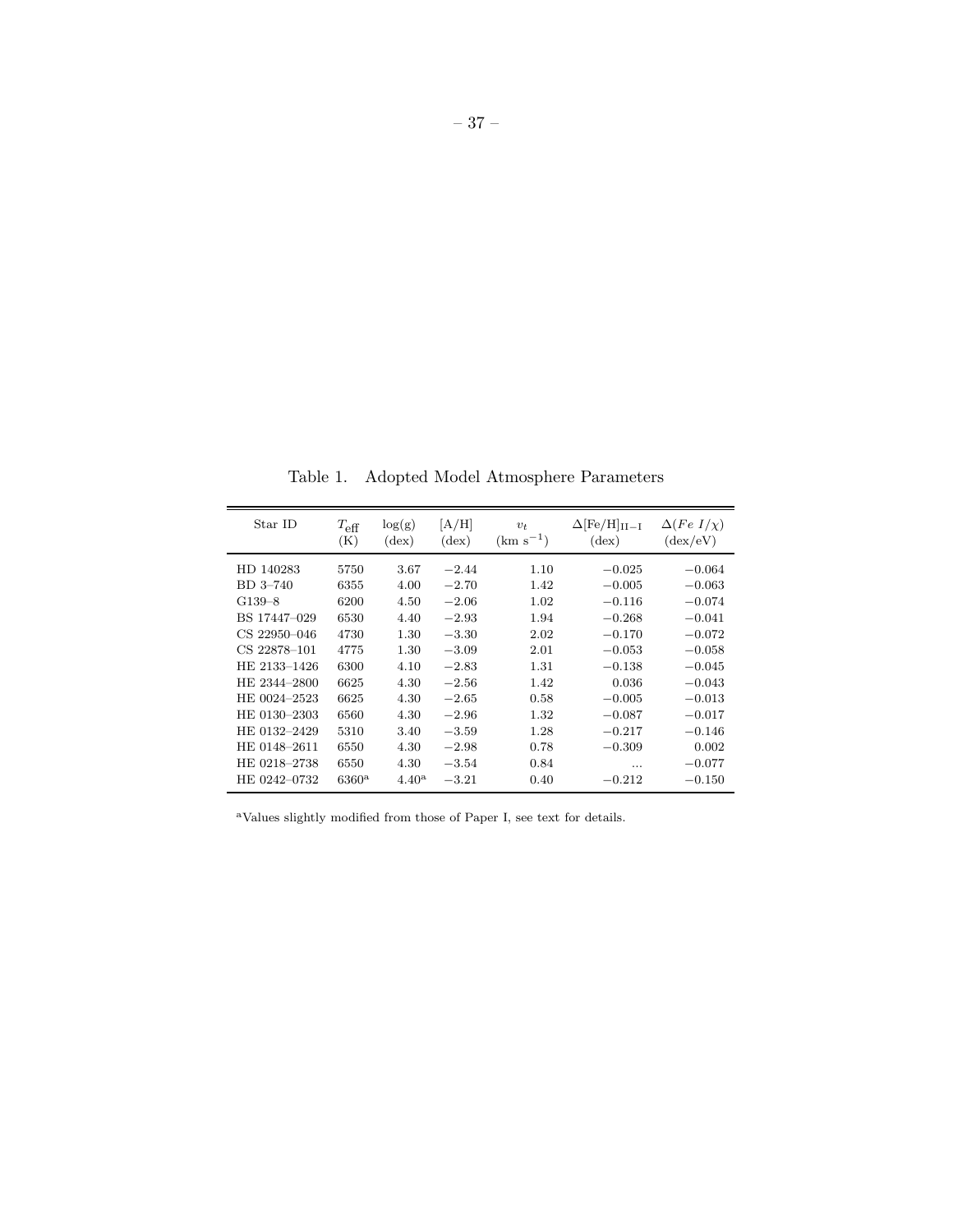| Ion             |             |      |         |                         | $(m\AA)$ | $(m\AA)$   | $(m\AA)$ | $(m\AA)$        | $\lambda$ (Å) $\chi$ (eV) log(gf) Source <sup>a</sup> HD 140283 BD 3-740 G139-8 BS 17447-029 CS 22950-046 CS 22878-101<br>$(m\AA)$ | $(m\AA)$           |
|-----------------|-------------|------|---------|-------------------------|----------|------------|----------|-----------------|------------------------------------------------------------------------------------------------------------------------------------|--------------------|
| Mg I            | 4057.52     | 4.34 | $-1.20$ | $\mathbf{1}$            | 18.0     | $\ddotsc$  | $13.3\,$ |                 | 11.2                                                                                                                               | $21.2\,$           |
| Mg I            | 4167.28     | 4.34 | $-1.00$ | $\mathbf 1$             | 28.1     | 11.5       | 16.7     | .               | 15.8                                                                                                                               | $30.6\,$           |
| Mg I            | 4703.00     | 4.34 | $-0.67$ | $\mathbf 1$             | 41.2     | 19.6       | $30.1\,$ |                 | $22.8\,$                                                                                                                           | 47.0               |
| Mg I            | 5172.70     | 2.71 | $-0.38$ | $\mathbf{1}$            | 139.0    | 101.2      | 126.0    | 81.3            | 130.2                                                                                                                              | 150.0              |
| Mg I            | 5183.62     | 2.72 | $-0.16$ | $\,1$                   | 156.3    | $115.2\,$  | 138.0    | 93.7            | 145.5                                                                                                                              | 187.0              |
| Al I            | 3944.01     | 0.00 | $-0.64$ | $\bf 5$                 | 64.7     | 33.2       | 54.3     | 27.2            | $\ldots$                                                                                                                           | 83.2               |
| Al I            | 3961.52     | 0.00 | $-0.34$ | 5                       | $71.5\,$ | 40.5       | 57.0     | 28.7            | 87.1                                                                                                                               | 91.6               |
| Si <sub>I</sub> | 3905.53     | 1.91 | $-1.04$ | 3                       | 125.0    | $\ddotsc$  | 116.6    | .               | 136.9                                                                                                                              | 143.9              |
| Ca <sub>I</sub> | 4226.74     | 0.00 | 0.24    | $\,4\,$                 | 132.7    | 108.6      | 142.5    | $\cdots$        | 130.9                                                                                                                              | 146.0              |
| Ca <sub>I</sub> | 4289.37     | 1.88 | $-0.30$ | $22\,$                  | $24.6\,$ | 13.0       | 24.8     | $\ldots$        | 13.3                                                                                                                               | 17.6               |
| Ca <sub>I</sub> | 4302.54     | 1.90 | 0.28    | $\overline{\mathbf{4}}$ | 47.2     | 30.5       | 47.6     | 14.2            | $35.4\,$                                                                                                                           | $\hphantom{0}49.4$ |
| Ca <sub>I</sub> | 4318.66     | 1.90 | $-0.21$ | 4                       | $28.6\,$ | 16.7       | 31.4     |                 | 19.8                                                                                                                               | 30.6               |
| Ca I            | 4425.44     | 1.88 | $-0.36$ | $\overline{4}$          | $22.2\,$ | 11.2       | 24.8     | .               | 14.3                                                                                                                               | 23.0               |
| Ca I            | 4435.69     | 1.89 | $-0.52$ | 4                       | 18.2     | 8.4        | 17.3     | $\ldots$        | 10.6                                                                                                                               | $17.6\,$           |
| Ca <sub>I</sub> | 4454.79     | 1.90 | 0.26    | $\bf 5$                 | 48.1     | 32.5       | $52.0\,$ | 12.1            | 34.8                                                                                                                               | 53.4               |
| $\rm Sc\ II$    | 4246.82     | 0.32 | 0.32    | $22\,$                  | $65.0\,$ | 42.1       | 66.9     | 13.7            | $90.2\,$                                                                                                                           | 105.6              |
| Sc II           | 4314.08     | 0.62 | $-0.10$ | $22\,$                  | 38.2     | 16.9       | 37.4     |                 | 64.4                                                                                                                               | 81.4               |
| $\rm Sc\ II$    | 4320.73     | 0.60 | $-0.26$ | $22\,$                  | 27.2     | 9.8        | $27.3\,$ | .               | $52.1\,$                                                                                                                           | 62.4               |
| $\rm Sc\ II$    | 4670.41     | 1.36 | $-0.37$ | 22                      | 4.0      | $\ldots$   | $\ldots$ | .               | 10.8                                                                                                                               | $\ldots$           |
| $\rm Ti~I$      | 3924.53     | 0.02 | $-0.94$ | $\,6$                   | 4.9      | $\ldots$   | $\cdots$ | .               | $\ldots$                                                                                                                           | $\ddots$           |
| Ti I            | 3958.22     | 0.05 | $-0.16$ | $\,6$                   | 20.4     | 9.7        | 19.4     | .               | 27.2                                                                                                                               | 46.4               |
| Ti I            | 3998.64     | 0.05 | $-0.05$ | 6                       | $24.8\,$ | 13.6       | 25.4     | .               | .                                                                                                                                  | $39.9\,$           |
| Ti I            | 4512.74     | 0.84 | $-0.48$ | 7                       | $\ldots$ | $\ldots$   | $\ldots$ |                 |                                                                                                                                    | $5.5\,$            |
| $\rm Ti~I$      | 4518.03     | 0.83 | $-0.23$ | $\overline{7}$          | $\ldots$ | $\ldots$   | $5.6\,$  | .               | .                                                                                                                                  | $\ldots$           |
| Ti I            | 4533.25     | 0.85 | 0.48    | 7                       | 16.6     | 9.6        | $20.7\,$ | .               |                                                                                                                                    | 32.9               |
| Ti I            | 4534.78     | 0.84 | 0.28    | 7                       | 12.2     | 5.8        | 12.8     |                 | 11.6                                                                                                                               | 17.4               |
| Ti I            | 4548.77     | 0.83 | $-0.35$ | 7                       | $\ldots$ | $\ldots$   | $\ldots$ |                 |                                                                                                                                    | $8.7\,$            |
| Ti I            | 4555.49     | 0.85 | $-0.49$ | 7                       | $\ldots$ | $\ddotsc$  | $\ldots$ |                 |                                                                                                                                    | $6.6\,$            |
| Ti I            | 4681.92     | 0.05 | $-1.07$ | 6                       | $\ldots$ | $\ddotsc$  | $4.3\,$  | .               | $\ldots$                                                                                                                           | $\ldots$           |
| Ti I            | 4981.74     | 0.85 | 0.50    | 7                       | 19.5     | 10.6       | 18.5     | .               | 22.8                                                                                                                               | 37.5               |
| Ti I            | 4999.51     | 0.83 | 0.25    | 7                       | 13.0     | 7.1        | 15.1     | $\ddotsc$       | 17.4                                                                                                                               | $25.6\,$           |
| Ti I            | 5022.87     | 0.83 | $-0.43$ | $\scriptstyle{7}$       | $\ldots$ | $\ldots$   | $\ldots$ | .               |                                                                                                                                    | $6.2\,$            |
| Ti I            | 5039.96     | 0.02 | $-1.13$ | 22                      | $\ldots$ | $\ldots$   | $\ldots$ | .               | $\ldots$                                                                                                                           | $10.5\,$           |
| Ti I            | 5173.75     | 0.00 | $-1.12$ | $\,6$                   | $4.3\,$  | $\cdots$   | $\ldots$ | .               | $7.3\,$                                                                                                                            | $9.4\,$            |
| Ti I            | 5210.39     | 0.05 | $-0.88$ | $\,6$                   | $7.2\,$  | $\ldots$   | 6.9      |                 | 10.1                                                                                                                               | 13.4               |
| Ti II           | 3900.54     | 1.13 | $-0.45$ | $22\,$                  | 68.9     | 58.6       | 66.7     | 23.7            | 78.6                                                                                                                               | $81.3\,$           |
| $\rm Ti~II$     | 3987.61     | 0.61 | $-2.73$ | $22\,$                  | $5.7\,$  | $\ddotsc$  | $5.5\,$  |                 | 16.5                                                                                                                               | $21.6\,$           |
| $\rm Ti~II$     | 4012.39     | 0.57 | $-1.61$ | $\bf 22$                | $35.3\,$ | 19.1       | 29.8     | $5.5\,$         | 59.9                                                                                                                               | $70.5\,$           |
| $\rm Ti~II$     | 4028.35     | 1.89 | $-0.87$ | 9                       | 14.0     | $\ \, 9.2$ | $\ldots$ | $\ldots$        | .                                                                                                                                  |                    |
| Ti II           | 4300.05     | 1.18 | $-0.49$ | 8                       | $63.7\,$ | $50.3\,$   | 64.4     | 16.2            |                                                                                                                                    |                    |
| Ti II           | 4301.93     | 1.16 | $-1.20$ | 8                       | 31.2     | 16.4       | 29.0     | $\ldots$        | $\cdots$                                                                                                                           | $\cdots$           |
| Ti II           | $4312.86\,$ | 1.18 | $-1.16$ | $22\,$                  | 39.8     | $19.2\,$   | $34.8\,$ | $\ldots$        | $\cdots$                                                                                                                           | $\ldots$           |
| $\rm Ti~II$     | 4395.03     | 1.08 | $-0.51$ | $\,8\,$                 | 66.3     | 55.3       | 63.9     | 19.8            | 87.3                                                                                                                               | $\ldots$           |
| $\rm Ti~II$     | 4399.77     | 1.24 | $-1.29$ | 9                       | $30.4\,$ | $16.2\,$   | 32.8     | $\sim$ . $\sim$ | $39.7\,$                                                                                                                           | 62.3               |
| $\rm Ti~II$     | 4417.72     | 1.16 | $-1.16$ | 9                       | $32.6\,$ | 19.0       | 31.8     | $6.2\,$         | 51.3                                                                                                                               | 69.9               |
| Ti II           | 4443.81     | 1.08 | $-0.70$ | 8                       | 62.5     | 44.5       | 59.7     | 16.5            | $76.4\,$                                                                                                                           | 98.6               |
| $\rm Ti~II$     | 4468.51     | 1.13 | $-0.60$ | 8                       | 63.0     | 48.5       | 63.4     | $15.0\,$        | 77.7                                                                                                                               | 97.7               |
| $\rm Ti~II$     | 4501.28     | 1.12 | $-0.76$ | 8                       | 58.4     | 42.1       | 58.5     | 15.1            | $71.0\,$                                                                                                                           | 93.0               |
| $\rm Ti~II$     | 4533.97     | 1.24 | $-0.64$ | 9                       | 58.4     | 44.3       | 57.6     | 12.5            | $72.3\,$                                                                                                                           | 91.4               |
| $\rm Ti~II$     | 4563.77     | 1.22 | $-0.82$ | 9                       | 50.2     | 36.0       | $50.5\,$ | $7.2\,$         | 64.8                                                                                                                               | $\cdots$           |
| $\rm Ti~II$     | 4571.98     | 1.57 | $-0.34$ | 9                       | $53.8\,$ | 43.1       | 50.3     | 12.7            | 63.5                                                                                                                               | 81.2               |

Table 2. Equivalent Widths for Bright Stars and HK Stars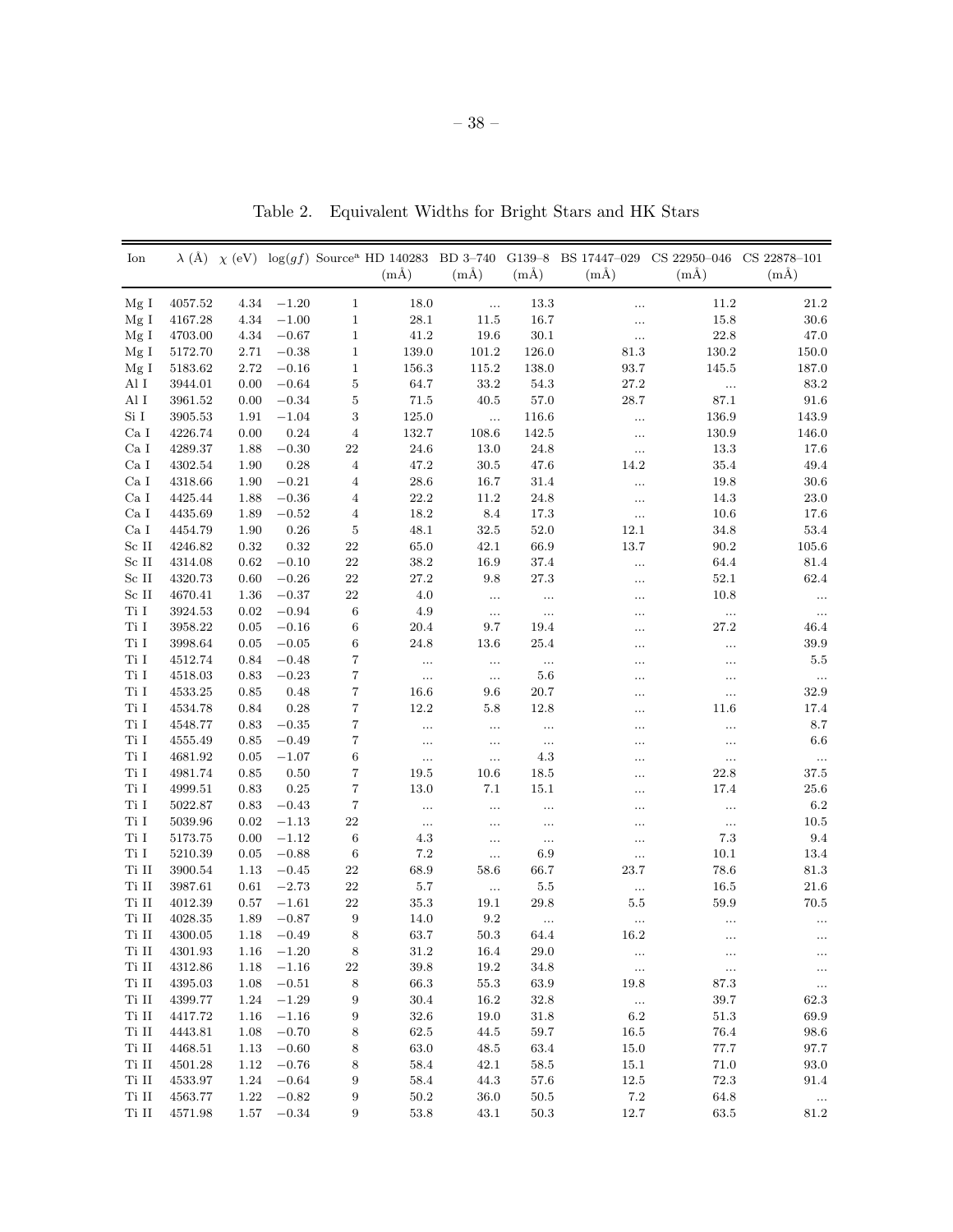Table 2—Continued

| Ion             |         |      |         |             | $(m\AA)$        | $(m\AA)$             | $(m\AA)$         | $\lambda$ (Å) $\chi$ (eV) $\log(gf)$ Source <sup>a</sup> HD 140283 BD 3-740 G139-8 BS 17447-029<br>$(m\AA)$ | CS 22950-046 CS 22878-101<br>$(m\AA)$ | $(m\AA)$         |
|-----------------|---------|------|---------|-------------|-----------------|----------------------|------------------|-------------------------------------------------------------------------------------------------------------|---------------------------------------|------------------|
|                 |         |      |         |             |                 |                      |                  |                                                                                                             |                                       |                  |
| Ti II           | 4583.41 | 1.16 | $-2.87$ | $\,$ 8 $\,$ | $\ldots$        | $\ldots$             | $\cdots$         | $\cdots$                                                                                                    | $\ldots$                              | $\ \, 9.2$       |
| Ti II           | 4589.95 | 1.24 | $-1.65$ | 9           | 14.9            | $8.2\,$              | 16.1             |                                                                                                             | 25.7                                  | 40.5             |
| Ti II           | 4657.20 | 1.24 | $-2.32$ | 8           | $\ldots$        | $\ldots$             |                  |                                                                                                             | $\ddotsc$                             | 16.0             |
| Ti II           | 4708.67 | 1.24 | $-2.37$ | $\,8\,$     | .               | $\cdots$             | .                | .                                                                                                           | 9.7                                   | 15.4             |
| Ti II           | 4762.78 | 1.08 | $-2.71$ | $22\,$      | .               | $\ldots$             | $\ldots$         | .                                                                                                           | $\ldots$                              | 8.9              |
| Ti II           | 4798.54 | 1.08 | $-2.67$ | 8           | .               | $\cdots$             | $\cdots$         | .                                                                                                           | 11.4                                  | 16.4             |
| Ti II           | 4865.62 | 1.12 | $-2.81$ | 8           | .               | $\cdots$             | $\cdots$         | .                                                                                                           | $\ldots$                              | 11.3             |
| Ti II           | 4911.20 | 3.12 | $-0.34$ | 22          | $\ldots$        |                      | .                | .                                                                                                           | $\ddotsc$                             | 6.4              |
| Ti II           | 5185.91 | 1.89 | $-1.34$ | $\bf 22$    | 6.0             | $\ldots$             |                  |                                                                                                             | 13.0                                  | 16.1             |
| Ti II           | 5336.79 | 1.58 | $-1.63$ | 8           | 8.0             | $\ldots$             | $\ddotsc$        | $\ldots$                                                                                                    | 13.7                                  | 30.5             |
| Cr <sub>I</sub> | 4254.33 | 0.00 | $-0.11$ | 10          | 65.9            | 39.9                 | 66.7             | 21.4                                                                                                        | 65.8                                  | 81.7             |
| Cr <sub>I</sub> | 4274.79 | 0.00 | $-0.23$ | 10          | $59.2\,$        | 33.8                 | $58.5\,$         | 15.8                                                                                                        | 64.6                                  | 67.0             |
| Cr <sub>I</sub> | 4545.96 | 0.94 | $-1.38$ | 10          | $\ldots$        | $\ldots$             | 4.9              | $\ldots$                                                                                                    | $\ldots$                              | $\ldots$         |
| Cr <sub>I</sub> | 4600.76 | 1.00 | $-1.28$ | 10          | 3.5             | $\ldots$             | 5.8              |                                                                                                             |                                       | $\ldots$         |
| Cr <sub>I</sub> | 4613.37 | 0.96 | $-1.67$ | 10          | $\ldots$        | $\ldots$             | 1.5              |                                                                                                             |                                       | $\ldots$         |
| Cr <sub>I</sub> | 4616.13 | 0.98 | $-1.21$ | 10          | 3.6             | $\cdots$             | 6.8              | .                                                                                                           |                                       | 7.6              |
| Cr <sub>I</sub> | 4626.18 | 0.97 | $-1.34$ | 10          | 2.3             | $\ldots$             | $\ldots$         | .                                                                                                           | .                                     | 6.4              |
| Cr I            | 4652.17 | 1.00 | $-1.03$ | 22          | 5.6             | $\ldots$             | 6.4              | .                                                                                                           |                                       | 6.9              |
| Cr <sub>I</sub> | 4789.34 | 2.54 | $-0.37$ | 11          | $\ddotsc$       | $\ldots$             | 1.6              | .                                                                                                           |                                       | $\ldots$         |
| Cr <sub>I</sub> | 5206.04 | 0.94 | 0.03    | 10          | 32.6            | 16.5                 | 40.2             | .                                                                                                           | 37.0                                  | 46.1             |
| Cr <sub>I</sub> | 5298.28 | 0.98 | $-1.17$ | 10          | $\ldots$        | $\ldots$             | 7.0              | .                                                                                                           | $\ldots$                              | 10.2             |
| Cr <sub>I</sub> | 5345.81 | 1.00 | $-0.97$ | 10          | 10.1            | $2.2\,$              | 10.8             | .                                                                                                           | 5.0                                   | 11.3             |
| CrI             | 5348.33 | 1.00 | $-1.29$ | 10          |                 | $\ldots$             | 4.0              |                                                                                                             |                                       | 7.1              |
| Cr <sub>I</sub> | 5409.80 | 1.03 | $-0.71$ | 10          | $\ldots$<br>8.7 |                      | 10.6             | .                                                                                                           | $\ldots$                              |                  |
| Mn I            | 4030.75 | 0.00 | $-0.47$ | 12          | 66.8            | $\ldots$<br>18.6     | 58.6             | $\ldots$<br>9.4                                                                                             | $\ddotsc$<br>77.3                     | $\ldots$<br>73.8 |
| Mn I            | 4033.06 | 0.00 | $-0.62$ | 12          | 53.0            | 14.3                 | 50.4             | 3.7                                                                                                         | 57.9                                  | 74.4             |
|                 |         |      |         |             |                 |                      |                  |                                                                                                             |                                       |                  |
| Mn I            | 4034.48 | 0.00 | $-0.81$ | 12          | 46.0            | 11.0                 | 34.0             | .                                                                                                           | 47.4                                  | 51.1             |
| Mn I            | 4451.59 | 2.89 | 0.28    | 12          | $2.9\,$         | $\ldots$             | $\ldots$         |                                                                                                             |                                       | $\ldots$         |
| Mn I            | 4754.04 | 2.28 | $-0.09$ | 12          | 4.3             | $\ldots$             | $\ldots$         |                                                                                                             | $\ldots$                              |                  |
| Mn I            | 4823.51 | 2.32 | 0.14    | 12          | 6.1             | $\ldots$             | $\ldots$         |                                                                                                             | $\ldots$                              |                  |
| $\rm Fe~I$      | 3865.52 | 1.01 | $-0.98$ | 14          |                 | $\ldots$             |                  | .                                                                                                           | 90.8                                  | $\cdots$         |
| Fe I            | 3886.29 | 0.05 | $-1.08$ | 13          | $\ldots$        | $\ldots$             | $\ldots$         | $\ldots$                                                                                                    | 135.8                                 |                  |
| Fe I            | 3887.06 | 0.91 | $-1.14$ | 14          | $\ldots$        |                      | $\ldots$         | $\cdots$                                                                                                    | 90.8                                  | $\ldots$         |
| Fe I            | 3891.93 | 3.41 | $-0.73$ | 19          | 8.2             | $\ldots$             | $\ddotsc$        | $\cdots$                                                                                                    | .                                     | $\ldots$         |
| Fe I            | 3895.67 | 0.11 | $-1.67$ | 13          |                 | $\cdots$             | 86.2             | 56.2                                                                                                        | .                                     | 127.8            |
| Fe I            | 3899.72 | 0.09 | $-1.53$ | 13          |                 | $\ldots$             | $\ldots$         | 55.0                                                                                                        | $\ldots$                              | $\ldots$         |
| Fe I            | 3902.96 | 1.56 | $-0.47$ | 15          | .               | $\ldots$             | $\ldots$         | $\cdots$                                                                                                    | 94.6                                  | 96.9             |
| Fe I            | 3906.49 | 0.11 | $-2.24$ | 13          | $\ldots$        | 40.1                 | 68.1             | 28.6                                                                                                        |                                       | $\ldots$         |
| Fe I            | 3916.74 | 3.24 | $-0.56$ | 18          | 12.4            | 4.9                  | 15.2             | $\ldots$                                                                                                    | .                                     | $\ddotsc$        |
| Fe I            | 3920.27 | 0.12 | $-1.75$ | 13          | 84.7            | 67.2                 | 85.4             | 49.5                                                                                                        |                                       |                  |
| Fe I            | 3922.92 | 0.05 | $-1.65$ | 13          | 95.3            | 73.4                 | 91.8             | 57.8                                                                                                        | 125.8                                 | 131.2            |
| $\rm Fe~I$      | 3930.31 | 0.09 | $-1.59$ | $22\,$      | 98.5            | $\ldots$             | 96.8             | 61.6                                                                                                        | 122.9                                 | 127.1            |
| $\rm Fe~I$      | 3949.96 | 2.18 | $-1.16$ | $22\,$      |                 | 9.4                  | $\ldots$         | $\ldots$                                                                                                    | 33.8                                  | $41.6\,$         |
| Fe I            | 4005.24 | 1.56 | $-0.61$ | 15          |                 | $\ldots$             | $\ldots$         | $\ldots$                                                                                                    | $91.3\,$                              | $\ldots$         |
| Fe I            | 4045.81 | 1.49 | 0.28    | 15          |                 | $\ldots$             | $\ldots$         | $\ldots$                                                                                                    | 130.9                                 | $\ldots$         |
| $\rm Fe~I$      | 4063.59 | 1.56 | 0.06    | 19          |                 | $\ldots$             | $\cdots$         | $\ldots$                                                                                                    | $\ldots$                              | $\ldots$         |
| Fe I            | 4071.74 | 1.61 | $-0.02$ | 15          |                 | $\ldots$             | $\ldots$         | $\ldots$                                                                                                    | 109.8                                 | $\ldots$         |
| Fe I            | 4118.55 | 3.57 | 0.14    | 19          | $\cdots$        | $\ldots$             | 32.5             |                                                                                                             | 22.7                                  | 33.4             |
| $\rm Fe~I$      | 4132.06 | 1.61 | $-0.82$ | 19          | $\ldots$        |                      |                  | $\cdots$                                                                                                    | $\ldots$                              | 100.4            |
| $\rm Fe~I$      | 4143.87 | 1.56 | $-0.62$ | 19          | 84.1            | $\ldots$<br>$\ldots$ | $\ldots$<br>84.0 | $\cdots$                                                                                                    | 92.6                                  | 107.1            |
| Fe I            | 4147.67 | 1.49 | $-2.10$ | 15          | 22.3            | $\ldots$             | 23.0             | $\ldots$<br>$\ddotsc$                                                                                       | $32.9\,$                              | $40.2\,$         |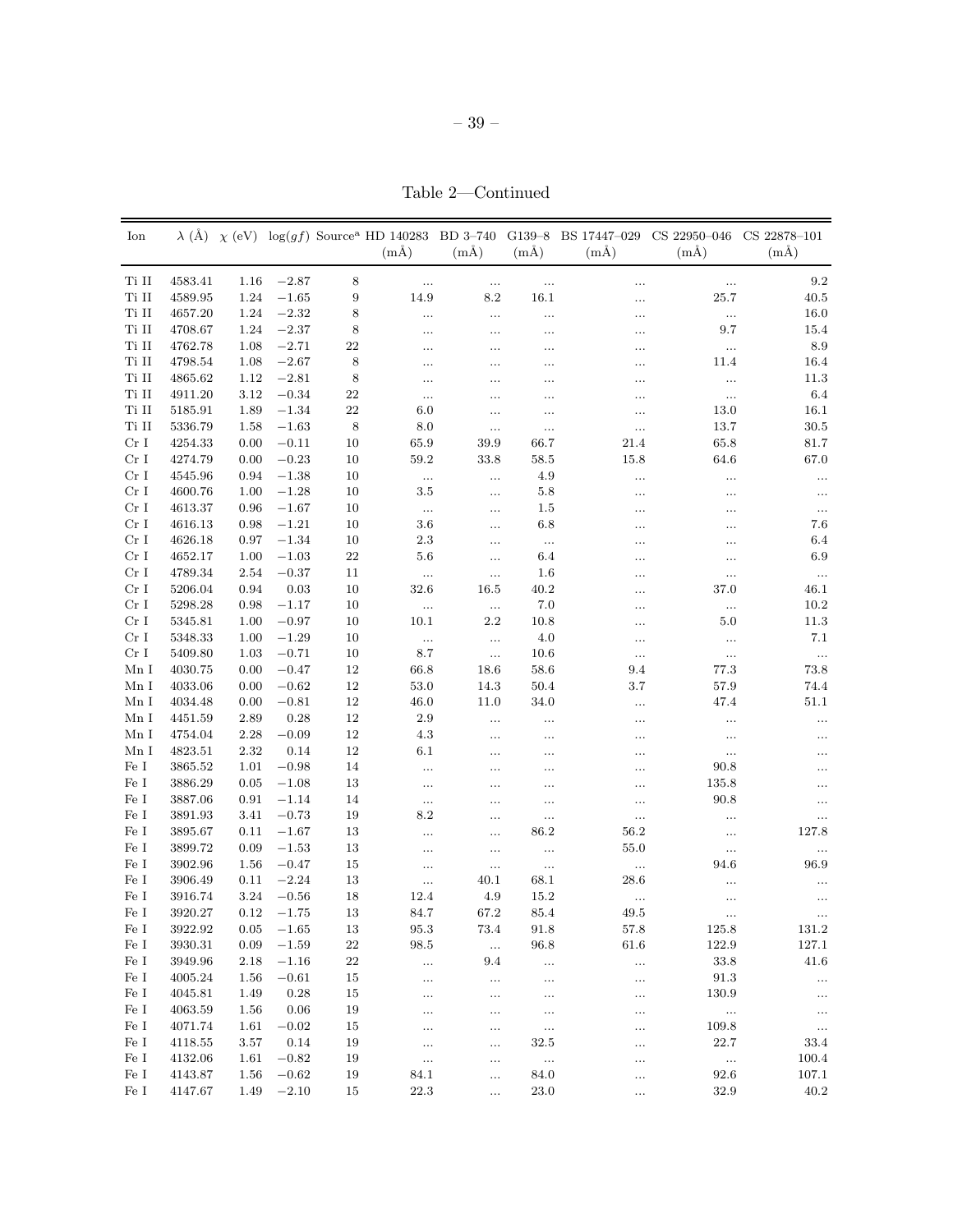Table 2—Continued

| Fe I<br>4152.18<br>$-3.23$<br>14<br>9.5<br>$23.6\,$<br>0.96<br>$\ldots$<br><br><br>$\ldots$<br>Fe I<br>4172.76<br>0.96<br>$-3.07$<br>14<br>14.1<br>$31.6\,$<br>$\ldots$<br>$\ldots$<br><br><br>Fe I<br>$-2.97$<br>$13.3\,$<br>$30.2\,$<br>$32.5\,$<br>4174.92<br>0.91<br>14<br>$\ldots$<br>.<br><br>Fe I<br>$-0.37$<br>$19\,$<br>$18.1\,$<br>4181.75<br>2.83<br>$\ldots$<br>$\ldots$<br>.<br>$\ldots$<br><br>Fe I<br>16<br>50.3<br>4187.05<br>2.45<br>$-0.55$<br>21.6<br>$\ddotsc$<br><br>$\ldots$<br><br>50.3<br>49.5<br>Fe I<br>4187.81<br>2.43<br>$-0.55$<br>16<br>20.0<br>46.8<br>$\cdots$<br>$\cdots$<br>Fe I<br>$16\,$<br>4198.33<br>2.40<br>$-0.72$<br>$\ldots$<br>$\ldots$<br>$\ldots$<br><br>$\ldots$<br><br>Fe I<br>$0.16\,$<br>19<br>43.9<br>4199.10<br>3.05<br>25.6<br>51.8<br>$\cdots$<br>$\cdots$<br>$\cdots$<br>Fe I<br>$-0.71$<br>$15\,$<br>96.0<br>4202.04<br>1.49<br>99.9<br>$\cdots$<br>$\ldots$<br>$\cdots$<br><br>Fe I<br>$-3.36$<br>$13\,$<br>37.4<br>8.3<br>4216.19<br>0.00<br>33.8<br>$\cdots$<br>$\dots$<br><br>Fe I<br>$16\,$<br>29.2<br>$31.1\,$<br>4222.22<br>2.45<br>$-0.97$<br>8.4<br>30.3<br>38.9<br>.<br>0.27<br>19<br>$35.3\,$<br>Fe I<br>4227.44<br>3.33<br>21.4<br>45.9<br>$\ldots$<br>$\ldots$<br>.<br>Fe I<br>$-0.60$<br>$16\,$<br>44.1<br>$45.6\,$<br>$55.2\,$<br>4233.61<br>2.48<br>17.5<br>47.6<br><br>58.8<br>$58.3\,$<br>Fe I<br>4235.95<br>2.43<br>$-0.34$<br>16<br>29.5<br>61.5<br>71.1<br><br>Fe I<br>$-0.41$<br>$16\,$<br>$52.3\,$<br>54.2<br>58.4<br>4250.13<br>2.47<br>24.5<br>$\ldots$<br><br>Fe I<br>$-0.38$<br>19<br>$76.7\,$<br>4250.80<br>1.56<br>47.9<br>75.5<br>$\ldots$<br>$\ldots$<br><br>Fe I<br>$-4.32$<br>$13\,$<br>$7.0\,$<br>$21.3\,$<br>4258.32<br>0.09<br>$\ldots$<br><br><br>$\ldots$<br>Fe I<br>74.3<br>4260.49<br>2.40<br>0.14<br>18<br>48.8<br>80.5<br>89.4<br><br>$\ldots$<br>Fe I<br>$-0.35$<br>$16\,$<br>4271.16<br>2.45<br>57.8<br>$29.9\,$<br>67.5<br><br><br>$\ldots$<br>Fe I<br>4271.77<br>1.49<br>$-0.16$<br>15<br>$\ldots$<br>$\ldots$<br>$\ldots$<br><br><br><br>Fe I<br>$-0.78$<br>$19\,$<br>4282.41<br>2.18<br>$\ldots$<br>$\ldots$<br>$\ldots$<br><br>$\ldots$<br><br>Fe I<br>4294.14<br>$-0.97$<br>17<br>1.49<br>$\ldots$<br>$\cdots$<br>$\ldots$<br>.<br>.<br><br>Fe I<br>$-0.35$<br>18<br>$63.1\,$<br>4299.25<br>2.43<br>$26.2\,$<br>72.0<br>.<br>.<br><br>Fe I<br>$-0.07$<br>19<br>132.6<br>4307.91<br>1.56<br>122.5<br>$\ldots$<br>.<br>.<br><br>Fe I<br>0.01<br>19<br>113.1<br>126.8<br>4325.77<br>1.61<br>$\ldots$<br>$\ldots$<br><br><br>42.6<br>Fe I<br>4337.05<br>$-1.69$<br>15<br>53.4<br>57.6<br>1.56<br>40.6<br>$\ldots$<br><br>Fe I<br>$-3.03$<br>$13\,$<br>$54.2\,$<br>17.0<br>48.1<br>4375.94<br>0.00<br>$\ldots$<br>$\ldots$<br>.<br>Fe I<br>$0.20\,$<br>$15\,$<br>120.0<br>$\!383.56$<br>1.49<br>91.7<br>126.8<br>$\ddotsc$<br>$\ldots$<br>.<br>Fe I<br>$-0.14$<br>$15\,$<br>100.7<br>74.7<br>4404.76<br>1.56<br>105.1<br>116.5<br>123.0<br>.<br>Fe I<br>$-0.61$<br>$15\,$<br>$81.5\,$<br>$53.5\,$<br>97.2<br>102.0<br>4415.13<br>1.61<br>83.5<br><br>Fe I<br>4427.32<br>$-3.04$<br>$13\,$<br>$54.2\,$<br>$15.5\,$<br>48.4<br>0.05<br>$\ldots$<br>$\ldots$<br><br>Fe I<br>4430.62<br>2.22<br>$-1.66$<br>$16\,$<br>14.9<br>16.0<br>23.9<br>$\ldots$<br>$\ddotsc$<br><br>Fe I<br>2.20<br>$-1.25$<br>$16\,$<br>$30.5\,$<br>7.1<br>$31.8\,$<br>4442.35<br>30.5<br>40.0<br><br>Fe I<br>$16\,$<br>24.3<br>$30.6\,$<br>4447.73<br>2.22<br>$-1.34$<br>8.6<br>26.0<br>$\ldots$<br><br>Fe I<br>$16\,$<br>$38.4\,$<br>4459.14<br>2.18<br>$-1.28$<br>9.1<br>40.3<br>$\ldots$<br>$\ldots$<br><br>Fe I<br>$-3.21$<br>$13\,$<br>41.7<br>$9.3\,$<br>$36.2\,$<br>$61.2\,$<br>4461.66<br>0.09<br>$\ldots$<br><br>Fe I<br>$-3.50$<br>$13\,$<br>4482.17<br>0.11<br>$\ddotsc$<br>$\ldots$<br>$\ldots$<br>$\ldots$<br>$\ldots$<br><br>Fe I<br>$13\,$<br>$13.2\,$<br>4489.75<br>0.12<br>$-3.97$<br>8.9<br>31.7<br>31.6<br>$\ldots$<br>.<br>16<br>Fe I<br>4494.57<br>2.20<br>$-1.14$<br>34.9<br>12.2<br>37.9<br>$39.5\,$<br>45.3<br>.<br>$1.49\phantom{00}-2.15$<br>7.4<br>Fe I<br>4531.16<br>15<br>4592.66<br>$-2.45$<br>13.1<br>23.5<br>Fe I<br>$1.56\,$<br>15<br>13.4<br>$\ldots$<br>$\cdots$<br>$\ldots$<br>$\rm Fe~I$<br>$-2.22$<br>$20.3\,$<br>4602.95<br>1.49<br>15<br>6.0<br>20.6<br>38.9<br><br>$\ldots$<br>$\rm Fe~I$<br>4654.50<br>$-2.78$<br>15<br>18.3<br>1.56<br>$\sim$ $\sim$<br>$\ldots$<br>$\sim$<br><br>$\cdots$<br>$\rm Fe~I$<br>4871.33<br>2.86<br>$-0.36$<br>19<br>$\sim$ 100<br>$\ldots$<br>$\dots$<br>$\ldots$<br><br>$\cdots$<br>$\phantom{0}29.5$<br>Fe I<br>4872.14<br>2.88<br>$-0.57$<br>19<br>9.3<br>30.7<br>$\ldots$<br>$\ldots$<br>$\ldots$<br>$-0.11$<br>12.2<br>Fe I<br>4891.50<br>2.85<br>19<br>53.8<br>$\sim$<br>$\sim$<br>$\ldots$<br>$\ldots$<br>$\rm Fe~I$<br>39.0<br>4919.00<br>2.86<br>$-0.34$<br>19<br>16.1<br>41.9<br>$\dots$<br>$\ldots$<br>$\ldots$<br>Fe I<br>2.83<br>0.15<br>19<br>61.3<br>31.5<br>64.2<br>20.0<br>4920.51<br>$\ldots$<br>$\ldots$<br>$\rm 0.23$<br>$71.7\,$<br>Fe I<br>4957.61<br>2.81<br>18<br>39.0<br>$\sim$<br>24.5<br>80.5<br>$\ldots$<br>$\rm Fe~I$<br>5083.34<br>$-2.96$<br>14<br>0.96<br>16.0<br>16.2<br>33.5<br>37.4<br>$\ddotsc$<br>$\ldots$<br>$\rm Fe~I$<br>$-4.20$<br>5166.28<br>0.00<br>13<br>10.5<br>8.5<br>31.9<br>37.0<br>$\sim$<br>$\ldots$ | Ion |  |  | $(m\AA)$ | $(m\AA)$ | $(m\AA)$ | $(m\AA)$ | $\lambda$ (Å) $\chi$ (eV) log(gf) Source <sup>a</sup> HD 140283 BD 3-740 G139-8 BS 17447-029 CS 22950-046<br>$(m\AA)$ | CS 22878-101<br>$(m\AA)$ |
|-------------------------------------------------------------------------------------------------------------------------------------------------------------------------------------------------------------------------------------------------------------------------------------------------------------------------------------------------------------------------------------------------------------------------------------------------------------------------------------------------------------------------------------------------------------------------------------------------------------------------------------------------------------------------------------------------------------------------------------------------------------------------------------------------------------------------------------------------------------------------------------------------------------------------------------------------------------------------------------------------------------------------------------------------------------------------------------------------------------------------------------------------------------------------------------------------------------------------------------------------------------------------------------------------------------------------------------------------------------------------------------------------------------------------------------------------------------------------------------------------------------------------------------------------------------------------------------------------------------------------------------------------------------------------------------------------------------------------------------------------------------------------------------------------------------------------------------------------------------------------------------------------------------------------------------------------------------------------------------------------------------------------------------------------------------------------------------------------------------------------------------------------------------------------------------------------------------------------------------------------------------------------------------------------------------------------------------------------------------------------------------------------------------------------------------------------------------------------------------------------------------------------------------------------------------------------------------------------------------------------------------------------------------------------------------------------------------------------------------------------------------------------------------------------------------------------------------------------------------------------------------------------------------------------------------------------------------------------------------------------------------------------------------------------------------------------------------------------------------------------------------------------------------------------------------------------------------------------------------------------------------------------------------------------------------------------------------------------------------------------------------------------------------------------------------------------------------------------------------------------------------------------------------------------------------------------------------------------------------------------------------------------------------------------------------------------------------------------------------------------------------------------------------------------------------------------------------------------------------------------------------------------------------------------------------------------------------------------------------------------------------------------------------------------------------------------------------------------------------------------------------------------------------------------------------------------------------------------------------------------------------------------------------------------------------------------------------------------------------------------------------------------------------------------------------------------------------------------------------------------------------------------------------------------------------------------------------------------------------------------------------------------------------------------------------------------------------------------------------------------------------------------------------------------------------------------------------------------------------------------------------------------------------------------------------------------------------------------------------------------------------------------------------------------------------------------------------------------------------------------------------------------------------------------------------------------------------------------------------------------------------------------------------------------------|-----|--|--|----------|----------|----------|----------|-----------------------------------------------------------------------------------------------------------------------|--------------------------|
|                                                                                                                                                                                                                                                                                                                                                                                                                                                                                                                                                                                                                                                                                                                                                                                                                                                                                                                                                                                                                                                                                                                                                                                                                                                                                                                                                                                                                                                                                                                                                                                                                                                                                                                                                                                                                                                                                                                                                                                                                                                                                                                                                                                                                                                                                                                                                                                                                                                                                                                                                                                                                                                                                                                                                                                                                                                                                                                                                                                                                                                                                                                                                                                                                                                                                                                                                                                                                                                                                                                                                                                                                                                                                                                                                                                                                                                                                                                                                                                                                                                                                                                                                                                                                                                                                                                                                                                                                                                                                                                                                                                                                                                                                                                                                                                                                                                                                                                                                                                                                                                                                                                                                                                                                                                                                                       |     |  |  |          |          |          |          |                                                                                                                       |                          |
|                                                                                                                                                                                                                                                                                                                                                                                                                                                                                                                                                                                                                                                                                                                                                                                                                                                                                                                                                                                                                                                                                                                                                                                                                                                                                                                                                                                                                                                                                                                                                                                                                                                                                                                                                                                                                                                                                                                                                                                                                                                                                                                                                                                                                                                                                                                                                                                                                                                                                                                                                                                                                                                                                                                                                                                                                                                                                                                                                                                                                                                                                                                                                                                                                                                                                                                                                                                                                                                                                                                                                                                                                                                                                                                                                                                                                                                                                                                                                                                                                                                                                                                                                                                                                                                                                                                                                                                                                                                                                                                                                                                                                                                                                                                                                                                                                                                                                                                                                                                                                                                                                                                                                                                                                                                                                                       |     |  |  |          |          |          |          |                                                                                                                       |                          |
|                                                                                                                                                                                                                                                                                                                                                                                                                                                                                                                                                                                                                                                                                                                                                                                                                                                                                                                                                                                                                                                                                                                                                                                                                                                                                                                                                                                                                                                                                                                                                                                                                                                                                                                                                                                                                                                                                                                                                                                                                                                                                                                                                                                                                                                                                                                                                                                                                                                                                                                                                                                                                                                                                                                                                                                                                                                                                                                                                                                                                                                                                                                                                                                                                                                                                                                                                                                                                                                                                                                                                                                                                                                                                                                                                                                                                                                                                                                                                                                                                                                                                                                                                                                                                                                                                                                                                                                                                                                                                                                                                                                                                                                                                                                                                                                                                                                                                                                                                                                                                                                                                                                                                                                                                                                                                                       |     |  |  |          |          |          |          |                                                                                                                       |                          |
|                                                                                                                                                                                                                                                                                                                                                                                                                                                                                                                                                                                                                                                                                                                                                                                                                                                                                                                                                                                                                                                                                                                                                                                                                                                                                                                                                                                                                                                                                                                                                                                                                                                                                                                                                                                                                                                                                                                                                                                                                                                                                                                                                                                                                                                                                                                                                                                                                                                                                                                                                                                                                                                                                                                                                                                                                                                                                                                                                                                                                                                                                                                                                                                                                                                                                                                                                                                                                                                                                                                                                                                                                                                                                                                                                                                                                                                                                                                                                                                                                                                                                                                                                                                                                                                                                                                                                                                                                                                                                                                                                                                                                                                                                                                                                                                                                                                                                                                                                                                                                                                                                                                                                                                                                                                                                                       |     |  |  |          |          |          |          |                                                                                                                       |                          |
|                                                                                                                                                                                                                                                                                                                                                                                                                                                                                                                                                                                                                                                                                                                                                                                                                                                                                                                                                                                                                                                                                                                                                                                                                                                                                                                                                                                                                                                                                                                                                                                                                                                                                                                                                                                                                                                                                                                                                                                                                                                                                                                                                                                                                                                                                                                                                                                                                                                                                                                                                                                                                                                                                                                                                                                                                                                                                                                                                                                                                                                                                                                                                                                                                                                                                                                                                                                                                                                                                                                                                                                                                                                                                                                                                                                                                                                                                                                                                                                                                                                                                                                                                                                                                                                                                                                                                                                                                                                                                                                                                                                                                                                                                                                                                                                                                                                                                                                                                                                                                                                                                                                                                                                                                                                                                                       |     |  |  |          |          |          |          |                                                                                                                       |                          |
|                                                                                                                                                                                                                                                                                                                                                                                                                                                                                                                                                                                                                                                                                                                                                                                                                                                                                                                                                                                                                                                                                                                                                                                                                                                                                                                                                                                                                                                                                                                                                                                                                                                                                                                                                                                                                                                                                                                                                                                                                                                                                                                                                                                                                                                                                                                                                                                                                                                                                                                                                                                                                                                                                                                                                                                                                                                                                                                                                                                                                                                                                                                                                                                                                                                                                                                                                                                                                                                                                                                                                                                                                                                                                                                                                                                                                                                                                                                                                                                                                                                                                                                                                                                                                                                                                                                                                                                                                                                                                                                                                                                                                                                                                                                                                                                                                                                                                                                                                                                                                                                                                                                                                                                                                                                                                                       |     |  |  |          |          |          |          |                                                                                                                       |                          |
|                                                                                                                                                                                                                                                                                                                                                                                                                                                                                                                                                                                                                                                                                                                                                                                                                                                                                                                                                                                                                                                                                                                                                                                                                                                                                                                                                                                                                                                                                                                                                                                                                                                                                                                                                                                                                                                                                                                                                                                                                                                                                                                                                                                                                                                                                                                                                                                                                                                                                                                                                                                                                                                                                                                                                                                                                                                                                                                                                                                                                                                                                                                                                                                                                                                                                                                                                                                                                                                                                                                                                                                                                                                                                                                                                                                                                                                                                                                                                                                                                                                                                                                                                                                                                                                                                                                                                                                                                                                                                                                                                                                                                                                                                                                                                                                                                                                                                                                                                                                                                                                                                                                                                                                                                                                                                                       |     |  |  |          |          |          |          |                                                                                                                       |                          |
|                                                                                                                                                                                                                                                                                                                                                                                                                                                                                                                                                                                                                                                                                                                                                                                                                                                                                                                                                                                                                                                                                                                                                                                                                                                                                                                                                                                                                                                                                                                                                                                                                                                                                                                                                                                                                                                                                                                                                                                                                                                                                                                                                                                                                                                                                                                                                                                                                                                                                                                                                                                                                                                                                                                                                                                                                                                                                                                                                                                                                                                                                                                                                                                                                                                                                                                                                                                                                                                                                                                                                                                                                                                                                                                                                                                                                                                                                                                                                                                                                                                                                                                                                                                                                                                                                                                                                                                                                                                                                                                                                                                                                                                                                                                                                                                                                                                                                                                                                                                                                                                                                                                                                                                                                                                                                                       |     |  |  |          |          |          |          |                                                                                                                       |                          |
|                                                                                                                                                                                                                                                                                                                                                                                                                                                                                                                                                                                                                                                                                                                                                                                                                                                                                                                                                                                                                                                                                                                                                                                                                                                                                                                                                                                                                                                                                                                                                                                                                                                                                                                                                                                                                                                                                                                                                                                                                                                                                                                                                                                                                                                                                                                                                                                                                                                                                                                                                                                                                                                                                                                                                                                                                                                                                                                                                                                                                                                                                                                                                                                                                                                                                                                                                                                                                                                                                                                                                                                                                                                                                                                                                                                                                                                                                                                                                                                                                                                                                                                                                                                                                                                                                                                                                                                                                                                                                                                                                                                                                                                                                                                                                                                                                                                                                                                                                                                                                                                                                                                                                                                                                                                                                                       |     |  |  |          |          |          |          |                                                                                                                       |                          |
|                                                                                                                                                                                                                                                                                                                                                                                                                                                                                                                                                                                                                                                                                                                                                                                                                                                                                                                                                                                                                                                                                                                                                                                                                                                                                                                                                                                                                                                                                                                                                                                                                                                                                                                                                                                                                                                                                                                                                                                                                                                                                                                                                                                                                                                                                                                                                                                                                                                                                                                                                                                                                                                                                                                                                                                                                                                                                                                                                                                                                                                                                                                                                                                                                                                                                                                                                                                                                                                                                                                                                                                                                                                                                                                                                                                                                                                                                                                                                                                                                                                                                                                                                                                                                                                                                                                                                                                                                                                                                                                                                                                                                                                                                                                                                                                                                                                                                                                                                                                                                                                                                                                                                                                                                                                                                                       |     |  |  |          |          |          |          |                                                                                                                       |                          |
|                                                                                                                                                                                                                                                                                                                                                                                                                                                                                                                                                                                                                                                                                                                                                                                                                                                                                                                                                                                                                                                                                                                                                                                                                                                                                                                                                                                                                                                                                                                                                                                                                                                                                                                                                                                                                                                                                                                                                                                                                                                                                                                                                                                                                                                                                                                                                                                                                                                                                                                                                                                                                                                                                                                                                                                                                                                                                                                                                                                                                                                                                                                                                                                                                                                                                                                                                                                                                                                                                                                                                                                                                                                                                                                                                                                                                                                                                                                                                                                                                                                                                                                                                                                                                                                                                                                                                                                                                                                                                                                                                                                                                                                                                                                                                                                                                                                                                                                                                                                                                                                                                                                                                                                                                                                                                                       |     |  |  |          |          |          |          |                                                                                                                       |                          |
|                                                                                                                                                                                                                                                                                                                                                                                                                                                                                                                                                                                                                                                                                                                                                                                                                                                                                                                                                                                                                                                                                                                                                                                                                                                                                                                                                                                                                                                                                                                                                                                                                                                                                                                                                                                                                                                                                                                                                                                                                                                                                                                                                                                                                                                                                                                                                                                                                                                                                                                                                                                                                                                                                                                                                                                                                                                                                                                                                                                                                                                                                                                                                                                                                                                                                                                                                                                                                                                                                                                                                                                                                                                                                                                                                                                                                                                                                                                                                                                                                                                                                                                                                                                                                                                                                                                                                                                                                                                                                                                                                                                                                                                                                                                                                                                                                                                                                                                                                                                                                                                                                                                                                                                                                                                                                                       |     |  |  |          |          |          |          |                                                                                                                       |                          |
|                                                                                                                                                                                                                                                                                                                                                                                                                                                                                                                                                                                                                                                                                                                                                                                                                                                                                                                                                                                                                                                                                                                                                                                                                                                                                                                                                                                                                                                                                                                                                                                                                                                                                                                                                                                                                                                                                                                                                                                                                                                                                                                                                                                                                                                                                                                                                                                                                                                                                                                                                                                                                                                                                                                                                                                                                                                                                                                                                                                                                                                                                                                                                                                                                                                                                                                                                                                                                                                                                                                                                                                                                                                                                                                                                                                                                                                                                                                                                                                                                                                                                                                                                                                                                                                                                                                                                                                                                                                                                                                                                                                                                                                                                                                                                                                                                                                                                                                                                                                                                                                                                                                                                                                                                                                                                                       |     |  |  |          |          |          |          |                                                                                                                       |                          |
|                                                                                                                                                                                                                                                                                                                                                                                                                                                                                                                                                                                                                                                                                                                                                                                                                                                                                                                                                                                                                                                                                                                                                                                                                                                                                                                                                                                                                                                                                                                                                                                                                                                                                                                                                                                                                                                                                                                                                                                                                                                                                                                                                                                                                                                                                                                                                                                                                                                                                                                                                                                                                                                                                                                                                                                                                                                                                                                                                                                                                                                                                                                                                                                                                                                                                                                                                                                                                                                                                                                                                                                                                                                                                                                                                                                                                                                                                                                                                                                                                                                                                                                                                                                                                                                                                                                                                                                                                                                                                                                                                                                                                                                                                                                                                                                                                                                                                                                                                                                                                                                                                                                                                                                                                                                                                                       |     |  |  |          |          |          |          |                                                                                                                       |                          |
|                                                                                                                                                                                                                                                                                                                                                                                                                                                                                                                                                                                                                                                                                                                                                                                                                                                                                                                                                                                                                                                                                                                                                                                                                                                                                                                                                                                                                                                                                                                                                                                                                                                                                                                                                                                                                                                                                                                                                                                                                                                                                                                                                                                                                                                                                                                                                                                                                                                                                                                                                                                                                                                                                                                                                                                                                                                                                                                                                                                                                                                                                                                                                                                                                                                                                                                                                                                                                                                                                                                                                                                                                                                                                                                                                                                                                                                                                                                                                                                                                                                                                                                                                                                                                                                                                                                                                                                                                                                                                                                                                                                                                                                                                                                                                                                                                                                                                                                                                                                                                                                                                                                                                                                                                                                                                                       |     |  |  |          |          |          |          |                                                                                                                       |                          |
|                                                                                                                                                                                                                                                                                                                                                                                                                                                                                                                                                                                                                                                                                                                                                                                                                                                                                                                                                                                                                                                                                                                                                                                                                                                                                                                                                                                                                                                                                                                                                                                                                                                                                                                                                                                                                                                                                                                                                                                                                                                                                                                                                                                                                                                                                                                                                                                                                                                                                                                                                                                                                                                                                                                                                                                                                                                                                                                                                                                                                                                                                                                                                                                                                                                                                                                                                                                                                                                                                                                                                                                                                                                                                                                                                                                                                                                                                                                                                                                                                                                                                                                                                                                                                                                                                                                                                                                                                                                                                                                                                                                                                                                                                                                                                                                                                                                                                                                                                                                                                                                                                                                                                                                                                                                                                                       |     |  |  |          |          |          |          |                                                                                                                       |                          |
|                                                                                                                                                                                                                                                                                                                                                                                                                                                                                                                                                                                                                                                                                                                                                                                                                                                                                                                                                                                                                                                                                                                                                                                                                                                                                                                                                                                                                                                                                                                                                                                                                                                                                                                                                                                                                                                                                                                                                                                                                                                                                                                                                                                                                                                                                                                                                                                                                                                                                                                                                                                                                                                                                                                                                                                                                                                                                                                                                                                                                                                                                                                                                                                                                                                                                                                                                                                                                                                                                                                                                                                                                                                                                                                                                                                                                                                                                                                                                                                                                                                                                                                                                                                                                                                                                                                                                                                                                                                                                                                                                                                                                                                                                                                                                                                                                                                                                                                                                                                                                                                                                                                                                                                                                                                                                                       |     |  |  |          |          |          |          |                                                                                                                       |                          |
|                                                                                                                                                                                                                                                                                                                                                                                                                                                                                                                                                                                                                                                                                                                                                                                                                                                                                                                                                                                                                                                                                                                                                                                                                                                                                                                                                                                                                                                                                                                                                                                                                                                                                                                                                                                                                                                                                                                                                                                                                                                                                                                                                                                                                                                                                                                                                                                                                                                                                                                                                                                                                                                                                                                                                                                                                                                                                                                                                                                                                                                                                                                                                                                                                                                                                                                                                                                                                                                                                                                                                                                                                                                                                                                                                                                                                                                                                                                                                                                                                                                                                                                                                                                                                                                                                                                                                                                                                                                                                                                                                                                                                                                                                                                                                                                                                                                                                                                                                                                                                                                                                                                                                                                                                                                                                                       |     |  |  |          |          |          |          |                                                                                                                       |                          |
|                                                                                                                                                                                                                                                                                                                                                                                                                                                                                                                                                                                                                                                                                                                                                                                                                                                                                                                                                                                                                                                                                                                                                                                                                                                                                                                                                                                                                                                                                                                                                                                                                                                                                                                                                                                                                                                                                                                                                                                                                                                                                                                                                                                                                                                                                                                                                                                                                                                                                                                                                                                                                                                                                                                                                                                                                                                                                                                                                                                                                                                                                                                                                                                                                                                                                                                                                                                                                                                                                                                                                                                                                                                                                                                                                                                                                                                                                                                                                                                                                                                                                                                                                                                                                                                                                                                                                                                                                                                                                                                                                                                                                                                                                                                                                                                                                                                                                                                                                                                                                                                                                                                                                                                                                                                                                                       |     |  |  |          |          |          |          |                                                                                                                       |                          |
|                                                                                                                                                                                                                                                                                                                                                                                                                                                                                                                                                                                                                                                                                                                                                                                                                                                                                                                                                                                                                                                                                                                                                                                                                                                                                                                                                                                                                                                                                                                                                                                                                                                                                                                                                                                                                                                                                                                                                                                                                                                                                                                                                                                                                                                                                                                                                                                                                                                                                                                                                                                                                                                                                                                                                                                                                                                                                                                                                                                                                                                                                                                                                                                                                                                                                                                                                                                                                                                                                                                                                                                                                                                                                                                                                                                                                                                                                                                                                                                                                                                                                                                                                                                                                                                                                                                                                                                                                                                                                                                                                                                                                                                                                                                                                                                                                                                                                                                                                                                                                                                                                                                                                                                                                                                                                                       |     |  |  |          |          |          |          |                                                                                                                       |                          |
|                                                                                                                                                                                                                                                                                                                                                                                                                                                                                                                                                                                                                                                                                                                                                                                                                                                                                                                                                                                                                                                                                                                                                                                                                                                                                                                                                                                                                                                                                                                                                                                                                                                                                                                                                                                                                                                                                                                                                                                                                                                                                                                                                                                                                                                                                                                                                                                                                                                                                                                                                                                                                                                                                                                                                                                                                                                                                                                                                                                                                                                                                                                                                                                                                                                                                                                                                                                                                                                                                                                                                                                                                                                                                                                                                                                                                                                                                                                                                                                                                                                                                                                                                                                                                                                                                                                                                                                                                                                                                                                                                                                                                                                                                                                                                                                                                                                                                                                                                                                                                                                                                                                                                                                                                                                                                                       |     |  |  |          |          |          |          |                                                                                                                       |                          |
|                                                                                                                                                                                                                                                                                                                                                                                                                                                                                                                                                                                                                                                                                                                                                                                                                                                                                                                                                                                                                                                                                                                                                                                                                                                                                                                                                                                                                                                                                                                                                                                                                                                                                                                                                                                                                                                                                                                                                                                                                                                                                                                                                                                                                                                                                                                                                                                                                                                                                                                                                                                                                                                                                                                                                                                                                                                                                                                                                                                                                                                                                                                                                                                                                                                                                                                                                                                                                                                                                                                                                                                                                                                                                                                                                                                                                                                                                                                                                                                                                                                                                                                                                                                                                                                                                                                                                                                                                                                                                                                                                                                                                                                                                                                                                                                                                                                                                                                                                                                                                                                                                                                                                                                                                                                                                                       |     |  |  |          |          |          |          |                                                                                                                       |                          |
|                                                                                                                                                                                                                                                                                                                                                                                                                                                                                                                                                                                                                                                                                                                                                                                                                                                                                                                                                                                                                                                                                                                                                                                                                                                                                                                                                                                                                                                                                                                                                                                                                                                                                                                                                                                                                                                                                                                                                                                                                                                                                                                                                                                                                                                                                                                                                                                                                                                                                                                                                                                                                                                                                                                                                                                                                                                                                                                                                                                                                                                                                                                                                                                                                                                                                                                                                                                                                                                                                                                                                                                                                                                                                                                                                                                                                                                                                                                                                                                                                                                                                                                                                                                                                                                                                                                                                                                                                                                                                                                                                                                                                                                                                                                                                                                                                                                                                                                                                                                                                                                                                                                                                                                                                                                                                                       |     |  |  |          |          |          |          |                                                                                                                       |                          |
|                                                                                                                                                                                                                                                                                                                                                                                                                                                                                                                                                                                                                                                                                                                                                                                                                                                                                                                                                                                                                                                                                                                                                                                                                                                                                                                                                                                                                                                                                                                                                                                                                                                                                                                                                                                                                                                                                                                                                                                                                                                                                                                                                                                                                                                                                                                                                                                                                                                                                                                                                                                                                                                                                                                                                                                                                                                                                                                                                                                                                                                                                                                                                                                                                                                                                                                                                                                                                                                                                                                                                                                                                                                                                                                                                                                                                                                                                                                                                                                                                                                                                                                                                                                                                                                                                                                                                                                                                                                                                                                                                                                                                                                                                                                                                                                                                                                                                                                                                                                                                                                                                                                                                                                                                                                                                                       |     |  |  |          |          |          |          |                                                                                                                       |                          |
|                                                                                                                                                                                                                                                                                                                                                                                                                                                                                                                                                                                                                                                                                                                                                                                                                                                                                                                                                                                                                                                                                                                                                                                                                                                                                                                                                                                                                                                                                                                                                                                                                                                                                                                                                                                                                                                                                                                                                                                                                                                                                                                                                                                                                                                                                                                                                                                                                                                                                                                                                                                                                                                                                                                                                                                                                                                                                                                                                                                                                                                                                                                                                                                                                                                                                                                                                                                                                                                                                                                                                                                                                                                                                                                                                                                                                                                                                                                                                                                                                                                                                                                                                                                                                                                                                                                                                                                                                                                                                                                                                                                                                                                                                                                                                                                                                                                                                                                                                                                                                                                                                                                                                                                                                                                                                                       |     |  |  |          |          |          |          |                                                                                                                       |                          |
|                                                                                                                                                                                                                                                                                                                                                                                                                                                                                                                                                                                                                                                                                                                                                                                                                                                                                                                                                                                                                                                                                                                                                                                                                                                                                                                                                                                                                                                                                                                                                                                                                                                                                                                                                                                                                                                                                                                                                                                                                                                                                                                                                                                                                                                                                                                                                                                                                                                                                                                                                                                                                                                                                                                                                                                                                                                                                                                                                                                                                                                                                                                                                                                                                                                                                                                                                                                                                                                                                                                                                                                                                                                                                                                                                                                                                                                                                                                                                                                                                                                                                                                                                                                                                                                                                                                                                                                                                                                                                                                                                                                                                                                                                                                                                                                                                                                                                                                                                                                                                                                                                                                                                                                                                                                                                                       |     |  |  |          |          |          |          |                                                                                                                       |                          |
|                                                                                                                                                                                                                                                                                                                                                                                                                                                                                                                                                                                                                                                                                                                                                                                                                                                                                                                                                                                                                                                                                                                                                                                                                                                                                                                                                                                                                                                                                                                                                                                                                                                                                                                                                                                                                                                                                                                                                                                                                                                                                                                                                                                                                                                                                                                                                                                                                                                                                                                                                                                                                                                                                                                                                                                                                                                                                                                                                                                                                                                                                                                                                                                                                                                                                                                                                                                                                                                                                                                                                                                                                                                                                                                                                                                                                                                                                                                                                                                                                                                                                                                                                                                                                                                                                                                                                                                                                                                                                                                                                                                                                                                                                                                                                                                                                                                                                                                                                                                                                                                                                                                                                                                                                                                                                                       |     |  |  |          |          |          |          |                                                                                                                       |                          |
|                                                                                                                                                                                                                                                                                                                                                                                                                                                                                                                                                                                                                                                                                                                                                                                                                                                                                                                                                                                                                                                                                                                                                                                                                                                                                                                                                                                                                                                                                                                                                                                                                                                                                                                                                                                                                                                                                                                                                                                                                                                                                                                                                                                                                                                                                                                                                                                                                                                                                                                                                                                                                                                                                                                                                                                                                                                                                                                                                                                                                                                                                                                                                                                                                                                                                                                                                                                                                                                                                                                                                                                                                                                                                                                                                                                                                                                                                                                                                                                                                                                                                                                                                                                                                                                                                                                                                                                                                                                                                                                                                                                                                                                                                                                                                                                                                                                                                                                                                                                                                                                                                                                                                                                                                                                                                                       |     |  |  |          |          |          |          |                                                                                                                       |                          |
|                                                                                                                                                                                                                                                                                                                                                                                                                                                                                                                                                                                                                                                                                                                                                                                                                                                                                                                                                                                                                                                                                                                                                                                                                                                                                                                                                                                                                                                                                                                                                                                                                                                                                                                                                                                                                                                                                                                                                                                                                                                                                                                                                                                                                                                                                                                                                                                                                                                                                                                                                                                                                                                                                                                                                                                                                                                                                                                                                                                                                                                                                                                                                                                                                                                                                                                                                                                                                                                                                                                                                                                                                                                                                                                                                                                                                                                                                                                                                                                                                                                                                                                                                                                                                                                                                                                                                                                                                                                                                                                                                                                                                                                                                                                                                                                                                                                                                                                                                                                                                                                                                                                                                                                                                                                                                                       |     |  |  |          |          |          |          |                                                                                                                       |                          |
|                                                                                                                                                                                                                                                                                                                                                                                                                                                                                                                                                                                                                                                                                                                                                                                                                                                                                                                                                                                                                                                                                                                                                                                                                                                                                                                                                                                                                                                                                                                                                                                                                                                                                                                                                                                                                                                                                                                                                                                                                                                                                                                                                                                                                                                                                                                                                                                                                                                                                                                                                                                                                                                                                                                                                                                                                                                                                                                                                                                                                                                                                                                                                                                                                                                                                                                                                                                                                                                                                                                                                                                                                                                                                                                                                                                                                                                                                                                                                                                                                                                                                                                                                                                                                                                                                                                                                                                                                                                                                                                                                                                                                                                                                                                                                                                                                                                                                                                                                                                                                                                                                                                                                                                                                                                                                                       |     |  |  |          |          |          |          |                                                                                                                       |                          |
|                                                                                                                                                                                                                                                                                                                                                                                                                                                                                                                                                                                                                                                                                                                                                                                                                                                                                                                                                                                                                                                                                                                                                                                                                                                                                                                                                                                                                                                                                                                                                                                                                                                                                                                                                                                                                                                                                                                                                                                                                                                                                                                                                                                                                                                                                                                                                                                                                                                                                                                                                                                                                                                                                                                                                                                                                                                                                                                                                                                                                                                                                                                                                                                                                                                                                                                                                                                                                                                                                                                                                                                                                                                                                                                                                                                                                                                                                                                                                                                                                                                                                                                                                                                                                                                                                                                                                                                                                                                                                                                                                                                                                                                                                                                                                                                                                                                                                                                                                                                                                                                                                                                                                                                                                                                                                                       |     |  |  |          |          |          |          |                                                                                                                       |                          |
|                                                                                                                                                                                                                                                                                                                                                                                                                                                                                                                                                                                                                                                                                                                                                                                                                                                                                                                                                                                                                                                                                                                                                                                                                                                                                                                                                                                                                                                                                                                                                                                                                                                                                                                                                                                                                                                                                                                                                                                                                                                                                                                                                                                                                                                                                                                                                                                                                                                                                                                                                                                                                                                                                                                                                                                                                                                                                                                                                                                                                                                                                                                                                                                                                                                                                                                                                                                                                                                                                                                                                                                                                                                                                                                                                                                                                                                                                                                                                                                                                                                                                                                                                                                                                                                                                                                                                                                                                                                                                                                                                                                                                                                                                                                                                                                                                                                                                                                                                                                                                                                                                                                                                                                                                                                                                                       |     |  |  |          |          |          |          |                                                                                                                       |                          |
|                                                                                                                                                                                                                                                                                                                                                                                                                                                                                                                                                                                                                                                                                                                                                                                                                                                                                                                                                                                                                                                                                                                                                                                                                                                                                                                                                                                                                                                                                                                                                                                                                                                                                                                                                                                                                                                                                                                                                                                                                                                                                                                                                                                                                                                                                                                                                                                                                                                                                                                                                                                                                                                                                                                                                                                                                                                                                                                                                                                                                                                                                                                                                                                                                                                                                                                                                                                                                                                                                                                                                                                                                                                                                                                                                                                                                                                                                                                                                                                                                                                                                                                                                                                                                                                                                                                                                                                                                                                                                                                                                                                                                                                                                                                                                                                                                                                                                                                                                                                                                                                                                                                                                                                                                                                                                                       |     |  |  |          |          |          |          |                                                                                                                       |                          |
|                                                                                                                                                                                                                                                                                                                                                                                                                                                                                                                                                                                                                                                                                                                                                                                                                                                                                                                                                                                                                                                                                                                                                                                                                                                                                                                                                                                                                                                                                                                                                                                                                                                                                                                                                                                                                                                                                                                                                                                                                                                                                                                                                                                                                                                                                                                                                                                                                                                                                                                                                                                                                                                                                                                                                                                                                                                                                                                                                                                                                                                                                                                                                                                                                                                                                                                                                                                                                                                                                                                                                                                                                                                                                                                                                                                                                                                                                                                                                                                                                                                                                                                                                                                                                                                                                                                                                                                                                                                                                                                                                                                                                                                                                                                                                                                                                                                                                                                                                                                                                                                                                                                                                                                                                                                                                                       |     |  |  |          |          |          |          |                                                                                                                       |                          |
|                                                                                                                                                                                                                                                                                                                                                                                                                                                                                                                                                                                                                                                                                                                                                                                                                                                                                                                                                                                                                                                                                                                                                                                                                                                                                                                                                                                                                                                                                                                                                                                                                                                                                                                                                                                                                                                                                                                                                                                                                                                                                                                                                                                                                                                                                                                                                                                                                                                                                                                                                                                                                                                                                                                                                                                                                                                                                                                                                                                                                                                                                                                                                                                                                                                                                                                                                                                                                                                                                                                                                                                                                                                                                                                                                                                                                                                                                                                                                                                                                                                                                                                                                                                                                                                                                                                                                                                                                                                                                                                                                                                                                                                                                                                                                                                                                                                                                                                                                                                                                                                                                                                                                                                                                                                                                                       |     |  |  |          |          |          |          |                                                                                                                       |                          |
|                                                                                                                                                                                                                                                                                                                                                                                                                                                                                                                                                                                                                                                                                                                                                                                                                                                                                                                                                                                                                                                                                                                                                                                                                                                                                                                                                                                                                                                                                                                                                                                                                                                                                                                                                                                                                                                                                                                                                                                                                                                                                                                                                                                                                                                                                                                                                                                                                                                                                                                                                                                                                                                                                                                                                                                                                                                                                                                                                                                                                                                                                                                                                                                                                                                                                                                                                                                                                                                                                                                                                                                                                                                                                                                                                                                                                                                                                                                                                                                                                                                                                                                                                                                                                                                                                                                                                                                                                                                                                                                                                                                                                                                                                                                                                                                                                                                                                                                                                                                                                                                                                                                                                                                                                                                                                                       |     |  |  |          |          |          |          |                                                                                                                       |                          |
|                                                                                                                                                                                                                                                                                                                                                                                                                                                                                                                                                                                                                                                                                                                                                                                                                                                                                                                                                                                                                                                                                                                                                                                                                                                                                                                                                                                                                                                                                                                                                                                                                                                                                                                                                                                                                                                                                                                                                                                                                                                                                                                                                                                                                                                                                                                                                                                                                                                                                                                                                                                                                                                                                                                                                                                                                                                                                                                                                                                                                                                                                                                                                                                                                                                                                                                                                                                                                                                                                                                                                                                                                                                                                                                                                                                                                                                                                                                                                                                                                                                                                                                                                                                                                                                                                                                                                                                                                                                                                                                                                                                                                                                                                                                                                                                                                                                                                                                                                                                                                                                                                                                                                                                                                                                                                                       |     |  |  |          |          |          |          |                                                                                                                       |                          |
|                                                                                                                                                                                                                                                                                                                                                                                                                                                                                                                                                                                                                                                                                                                                                                                                                                                                                                                                                                                                                                                                                                                                                                                                                                                                                                                                                                                                                                                                                                                                                                                                                                                                                                                                                                                                                                                                                                                                                                                                                                                                                                                                                                                                                                                                                                                                                                                                                                                                                                                                                                                                                                                                                                                                                                                                                                                                                                                                                                                                                                                                                                                                                                                                                                                                                                                                                                                                                                                                                                                                                                                                                                                                                                                                                                                                                                                                                                                                                                                                                                                                                                                                                                                                                                                                                                                                                                                                                                                                                                                                                                                                                                                                                                                                                                                                                                                                                                                                                                                                                                                                                                                                                                                                                                                                                                       |     |  |  |          |          |          |          |                                                                                                                       |                          |
|                                                                                                                                                                                                                                                                                                                                                                                                                                                                                                                                                                                                                                                                                                                                                                                                                                                                                                                                                                                                                                                                                                                                                                                                                                                                                                                                                                                                                                                                                                                                                                                                                                                                                                                                                                                                                                                                                                                                                                                                                                                                                                                                                                                                                                                                                                                                                                                                                                                                                                                                                                                                                                                                                                                                                                                                                                                                                                                                                                                                                                                                                                                                                                                                                                                                                                                                                                                                                                                                                                                                                                                                                                                                                                                                                                                                                                                                                                                                                                                                                                                                                                                                                                                                                                                                                                                                                                                                                                                                                                                                                                                                                                                                                                                                                                                                                                                                                                                                                                                                                                                                                                                                                                                                                                                                                                       |     |  |  |          |          |          |          |                                                                                                                       |                          |
|                                                                                                                                                                                                                                                                                                                                                                                                                                                                                                                                                                                                                                                                                                                                                                                                                                                                                                                                                                                                                                                                                                                                                                                                                                                                                                                                                                                                                                                                                                                                                                                                                                                                                                                                                                                                                                                                                                                                                                                                                                                                                                                                                                                                                                                                                                                                                                                                                                                                                                                                                                                                                                                                                                                                                                                                                                                                                                                                                                                                                                                                                                                                                                                                                                                                                                                                                                                                                                                                                                                                                                                                                                                                                                                                                                                                                                                                                                                                                                                                                                                                                                                                                                                                                                                                                                                                                                                                                                                                                                                                                                                                                                                                                                                                                                                                                                                                                                                                                                                                                                                                                                                                                                                                                                                                                                       |     |  |  |          |          |          |          |                                                                                                                       |                          |
|                                                                                                                                                                                                                                                                                                                                                                                                                                                                                                                                                                                                                                                                                                                                                                                                                                                                                                                                                                                                                                                                                                                                                                                                                                                                                                                                                                                                                                                                                                                                                                                                                                                                                                                                                                                                                                                                                                                                                                                                                                                                                                                                                                                                                                                                                                                                                                                                                                                                                                                                                                                                                                                                                                                                                                                                                                                                                                                                                                                                                                                                                                                                                                                                                                                                                                                                                                                                                                                                                                                                                                                                                                                                                                                                                                                                                                                                                                                                                                                                                                                                                                                                                                                                                                                                                                                                                                                                                                                                                                                                                                                                                                                                                                                                                                                                                                                                                                                                                                                                                                                                                                                                                                                                                                                                                                       |     |  |  |          |          |          |          |                                                                                                                       |                          |
|                                                                                                                                                                                                                                                                                                                                                                                                                                                                                                                                                                                                                                                                                                                                                                                                                                                                                                                                                                                                                                                                                                                                                                                                                                                                                                                                                                                                                                                                                                                                                                                                                                                                                                                                                                                                                                                                                                                                                                                                                                                                                                                                                                                                                                                                                                                                                                                                                                                                                                                                                                                                                                                                                                                                                                                                                                                                                                                                                                                                                                                                                                                                                                                                                                                                                                                                                                                                                                                                                                                                                                                                                                                                                                                                                                                                                                                                                                                                                                                                                                                                                                                                                                                                                                                                                                                                                                                                                                                                                                                                                                                                                                                                                                                                                                                                                                                                                                                                                                                                                                                                                                                                                                                                                                                                                                       |     |  |  |          |          |          |          |                                                                                                                       |                          |
|                                                                                                                                                                                                                                                                                                                                                                                                                                                                                                                                                                                                                                                                                                                                                                                                                                                                                                                                                                                                                                                                                                                                                                                                                                                                                                                                                                                                                                                                                                                                                                                                                                                                                                                                                                                                                                                                                                                                                                                                                                                                                                                                                                                                                                                                                                                                                                                                                                                                                                                                                                                                                                                                                                                                                                                                                                                                                                                                                                                                                                                                                                                                                                                                                                                                                                                                                                                                                                                                                                                                                                                                                                                                                                                                                                                                                                                                                                                                                                                                                                                                                                                                                                                                                                                                                                                                                                                                                                                                                                                                                                                                                                                                                                                                                                                                                                                                                                                                                                                                                                                                                                                                                                                                                                                                                                       |     |  |  |          |          |          |          |                                                                                                                       |                          |
|                                                                                                                                                                                                                                                                                                                                                                                                                                                                                                                                                                                                                                                                                                                                                                                                                                                                                                                                                                                                                                                                                                                                                                                                                                                                                                                                                                                                                                                                                                                                                                                                                                                                                                                                                                                                                                                                                                                                                                                                                                                                                                                                                                                                                                                                                                                                                                                                                                                                                                                                                                                                                                                                                                                                                                                                                                                                                                                                                                                                                                                                                                                                                                                                                                                                                                                                                                                                                                                                                                                                                                                                                                                                                                                                                                                                                                                                                                                                                                                                                                                                                                                                                                                                                                                                                                                                                                                                                                                                                                                                                                                                                                                                                                                                                                                                                                                                                                                                                                                                                                                                                                                                                                                                                                                                                                       |     |  |  |          |          |          |          |                                                                                                                       |                          |
|                                                                                                                                                                                                                                                                                                                                                                                                                                                                                                                                                                                                                                                                                                                                                                                                                                                                                                                                                                                                                                                                                                                                                                                                                                                                                                                                                                                                                                                                                                                                                                                                                                                                                                                                                                                                                                                                                                                                                                                                                                                                                                                                                                                                                                                                                                                                                                                                                                                                                                                                                                                                                                                                                                                                                                                                                                                                                                                                                                                                                                                                                                                                                                                                                                                                                                                                                                                                                                                                                                                                                                                                                                                                                                                                                                                                                                                                                                                                                                                                                                                                                                                                                                                                                                                                                                                                                                                                                                                                                                                                                                                                                                                                                                                                                                                                                                                                                                                                                                                                                                                                                                                                                                                                                                                                                                       |     |  |  |          |          |          |          |                                                                                                                       |                          |
|                                                                                                                                                                                                                                                                                                                                                                                                                                                                                                                                                                                                                                                                                                                                                                                                                                                                                                                                                                                                                                                                                                                                                                                                                                                                                                                                                                                                                                                                                                                                                                                                                                                                                                                                                                                                                                                                                                                                                                                                                                                                                                                                                                                                                                                                                                                                                                                                                                                                                                                                                                                                                                                                                                                                                                                                                                                                                                                                                                                                                                                                                                                                                                                                                                                                                                                                                                                                                                                                                                                                                                                                                                                                                                                                                                                                                                                                                                                                                                                                                                                                                                                                                                                                                                                                                                                                                                                                                                                                                                                                                                                                                                                                                                                                                                                                                                                                                                                                                                                                                                                                                                                                                                                                                                                                                                       |     |  |  |          |          |          |          |                                                                                                                       |                          |
|                                                                                                                                                                                                                                                                                                                                                                                                                                                                                                                                                                                                                                                                                                                                                                                                                                                                                                                                                                                                                                                                                                                                                                                                                                                                                                                                                                                                                                                                                                                                                                                                                                                                                                                                                                                                                                                                                                                                                                                                                                                                                                                                                                                                                                                                                                                                                                                                                                                                                                                                                                                                                                                                                                                                                                                                                                                                                                                                                                                                                                                                                                                                                                                                                                                                                                                                                                                                                                                                                                                                                                                                                                                                                                                                                                                                                                                                                                                                                                                                                                                                                                                                                                                                                                                                                                                                                                                                                                                                                                                                                                                                                                                                                                                                                                                                                                                                                                                                                                                                                                                                                                                                                                                                                                                                                                       |     |  |  |          |          |          |          |                                                                                                                       |                          |
|                                                                                                                                                                                                                                                                                                                                                                                                                                                                                                                                                                                                                                                                                                                                                                                                                                                                                                                                                                                                                                                                                                                                                                                                                                                                                                                                                                                                                                                                                                                                                                                                                                                                                                                                                                                                                                                                                                                                                                                                                                                                                                                                                                                                                                                                                                                                                                                                                                                                                                                                                                                                                                                                                                                                                                                                                                                                                                                                                                                                                                                                                                                                                                                                                                                                                                                                                                                                                                                                                                                                                                                                                                                                                                                                                                                                                                                                                                                                                                                                                                                                                                                                                                                                                                                                                                                                                                                                                                                                                                                                                                                                                                                                                                                                                                                                                                                                                                                                                                                                                                                                                                                                                                                                                                                                                                       |     |  |  |          |          |          |          |                                                                                                                       |                          |
|                                                                                                                                                                                                                                                                                                                                                                                                                                                                                                                                                                                                                                                                                                                                                                                                                                                                                                                                                                                                                                                                                                                                                                                                                                                                                                                                                                                                                                                                                                                                                                                                                                                                                                                                                                                                                                                                                                                                                                                                                                                                                                                                                                                                                                                                                                                                                                                                                                                                                                                                                                                                                                                                                                                                                                                                                                                                                                                                                                                                                                                                                                                                                                                                                                                                                                                                                                                                                                                                                                                                                                                                                                                                                                                                                                                                                                                                                                                                                                                                                                                                                                                                                                                                                                                                                                                                                                                                                                                                                                                                                                                                                                                                                                                                                                                                                                                                                                                                                                                                                                                                                                                                                                                                                                                                                                       |     |  |  |          |          |          |          |                                                                                                                       |                          |
|                                                                                                                                                                                                                                                                                                                                                                                                                                                                                                                                                                                                                                                                                                                                                                                                                                                                                                                                                                                                                                                                                                                                                                                                                                                                                                                                                                                                                                                                                                                                                                                                                                                                                                                                                                                                                                                                                                                                                                                                                                                                                                                                                                                                                                                                                                                                                                                                                                                                                                                                                                                                                                                                                                                                                                                                                                                                                                                                                                                                                                                                                                                                                                                                                                                                                                                                                                                                                                                                                                                                                                                                                                                                                                                                                                                                                                                                                                                                                                                                                                                                                                                                                                                                                                                                                                                                                                                                                                                                                                                                                                                                                                                                                                                                                                                                                                                                                                                                                                                                                                                                                                                                                                                                                                                                                                       |     |  |  |          |          |          |          |                                                                                                                       |                          |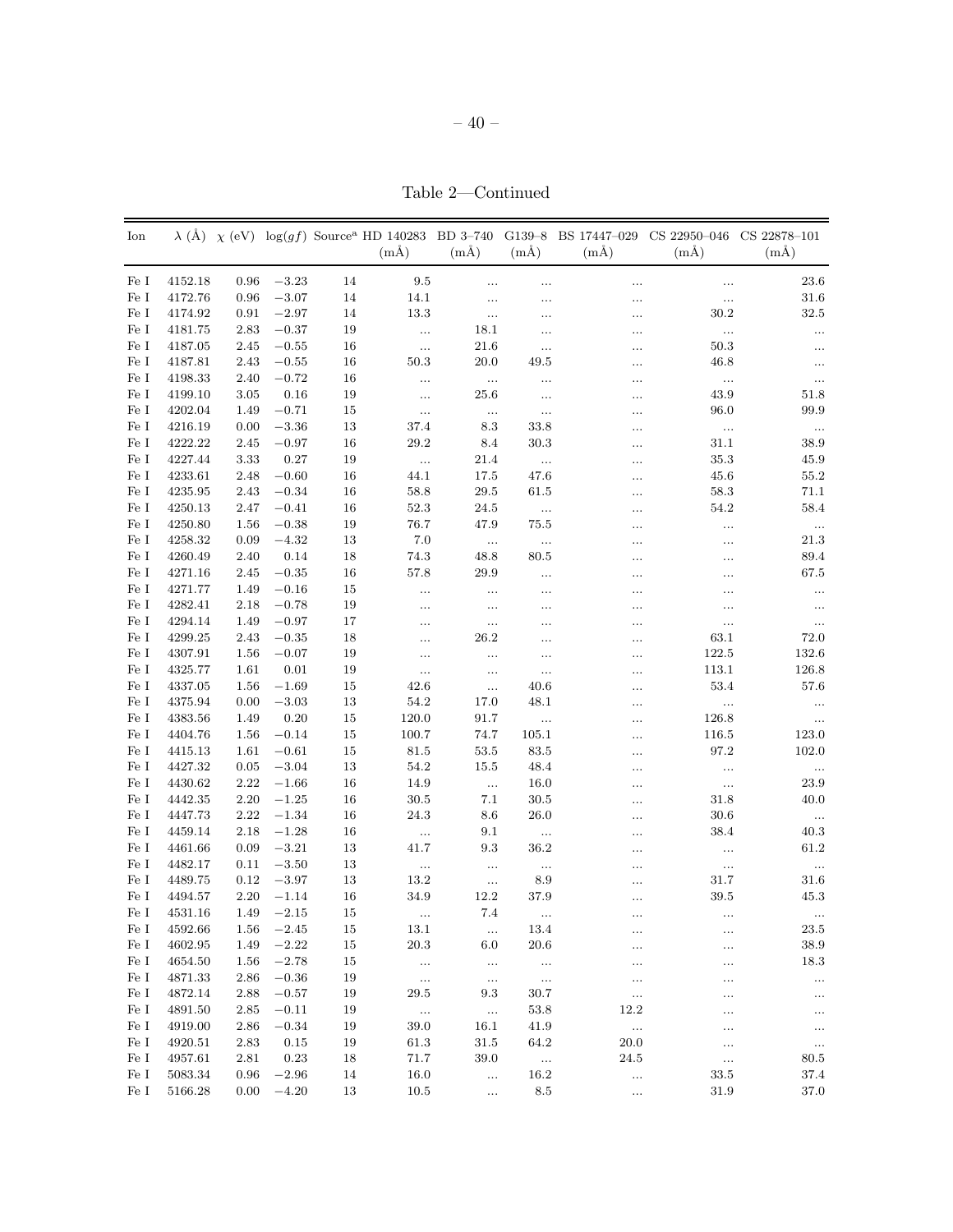Table 2—Continued

| Ion         |         | $\lambda$ (Å) $\chi$ (eV) |         |           | $log(gf)$ Source <sup>a</sup> HD 140283<br>$(m\AA)$ | BD 3-740<br>$(m\AA)$ | $G139-8$<br>$(m\AA)$ | BS 17447-029<br>$(m\AA)$ | CS 22950-046<br>$(m\AA)$ | CS 22878-101<br>$(m\AA)$ |
|-------------|---------|---------------------------|---------|-----------|-----------------------------------------------------|----------------------|----------------------|--------------------------|--------------------------|--------------------------|
| Fe I        | 5171.61 | 1.48                      | $-1.79$ | 15        | 40.9                                                | 12.4                 | 38.1                 | .                        | 59.6                     | 66.9                     |
| Fe I        | 5192.35 | 3.00                      | $-0.42$ | 19        | 29.2                                                | 10.4                 | 31.8                 | .                        | 32.4                     | $\ldots$                 |
| Fe I        | 5194.95 | 1.56                      | $-2.09$ | 15        | 26.0                                                | 6.4                  | 26.0                 | .                        | 43.5                     | $\cdots$                 |
| Fe I        | 5198.72 | 2.22                      | $-2.14$ | 16        | 7.8                                                 | $\ldots$             | $\ldots$             |                          | $\ldots$                 | $\cdots$                 |
| $\rm Fe~I$  | 5216.28 | 1.61                      | $-2.15$ | 15        | 20.4                                                | $\ldots$             | 17.4                 |                          | 33.7                     | 42.0                     |
| $\rm Fe~I$  | 5217.40 | 3.21                      | $-1.07$ | 17        | 6.6                                                 | $\ldots$             | $\ldots$             | .                        | $\ldots$                 | $\ldots$                 |
| $\rm Fe~I$  | 5227.19 | 1.56                      | $-1.35$ | 18        | $\ddots$                                            | 28.0                 | .                    | 16.2                     | $\cdots$                 | $\ldots$                 |
| Fe I        | 5232.95 | 2.94                      | $-0.10$ | 18        | 48.7                                                | 22.5                 | $\cdots$             | 12.8                     | 48.0                     | 61.0                     |
| Fe I        | 5269.55 | 0.86                      | $-1.32$ | 14        | $\ldots$                                            | $\ldots$             | $\cdots$             | 41.5                     | $\cdots$                 | $\ldots$                 |
| $\rm Fe~I$  | 5324.19 | 3.21                      | $-0.10$ | 17        | 34.8                                                | 12.9                 | 39.1                 | $\cdots$                 | $\cdots$                 | $\ldots$                 |
| Fe I        | 5393.18 | 3.24                      | $-0.72$ | 17        | 12.7                                                | $\ldots$             | 15.1                 | .                        | $\ldots$                 | 20.1                     |
| Fe I        | 5405.78 | 0.99                      | $-1.84$ | 14        | $\ldots$                                            | $\ldots$             | $\cdots$             | .                        | $\ldots$                 | $\cdots$                 |
| Fe II       | 4178.86 | 2.57                      | $-2.53$ | 20        | 20.4                                                | 8.9                  | 17.6                 | $\ddotsc$                | 18.9                     | 30.3                     |
| Fe II       | 4233.17 | 2.57                      | $-2.00$ | 22        | 42.7                                                | 23.9                 | 39.4                 | .                        | 46.2                     | $\ldots$                 |
| Fe II       | 4416.82 | 2.77                      | $-2.43$ | 20        | 11.4                                                | $\ddotsc$            | 10.0                 |                          | $\ddotsc$                | 19.7                     |
| Fe II       | 4491.40 | 2.84                      | $-2.60$ | 20        | 7.0                                                 | $\ldots$             | 6.6                  |                          | $\cdots$                 | 18.2                     |
| Fe II       | 4508.30 | 2.84                      | $-2.28$ | 20        | $\ddotsc$                                           | 7.5                  | $\ddots$             | .                        | $\cdots$                 | 29.6                     |
| Fe II       | 4555.89 | 2.82                      | $-2.17$ | 20        | 18.3                                                | 7.3                  | 15.3                 |                          | $\cdots$                 | $\ldots$                 |
| Fe II       | 4576.34 | 2.83                      | $-2.90$ | 20        | 6.3                                                 | $\ldots$             | 6.6                  | .                        | $\ldots$                 | $\ddotsc$                |
| Fe II       | 4583.84 | 2.81                      | $-2.02$ | 22        | 37.4                                                | 20.6                 | 34.1                 | .                        | 38.4                     | $\ddotsc$                |
| Fe II       | 4923.93 | 2.88                      | $-1.32$ | $\bf{22}$ | 58.7                                                | 37.5                 | 55.0                 | 17.1                     | 56.3                     | $\cdots$                 |
| $\rm Fe~II$ | 5018.45 | 2.89                      | $-1.22$ | 22        | 67.6                                                | 47.1                 | 65.2                 | 18.6                     | 71.2                     | $\cdots$                 |
| Fe II       | 5169.05 | 2.89                      | $-0.87$ | 22        | $\ldots$                                            | $\ldots$             | $\ldots$             | $\cdots$                 | $\cdots$                 | $\cdots$                 |
| Fe II       | 5197.58 | 3.23                      | $-2.23$ | 20        | 11.8                                                | $\ldots$             | 10.6                 | $\cdots$                 | $\ldots$                 | 19.7                     |
| Fe II       | 5234.63 | 3.22                      | $-2.22$ | 20        | 14.1                                                | 7.6                  | 10.9                 | $\ddots$                 | $\ldots$                 | 19.5                     |
| $Sr$ II     | 4077.71 | 0.00                      | 0.17    | 5         | 73.1                                                | 60.5                 | 41.2                 | 54.9                     | 105.6                    | 126.7                    |
| Sr II       | 4215.52 | 0.00                      | $-0.14$ | 5         | 71.6                                                | 48.7                 | 25.3                 | 44.2                     | 100.7                    | 100.2                    |
| Ba II       | 4554.04 | 0.00                      | 0.17    | 21        | 21.1                                                | 9.9                  | 19.6                 | 24.5                     | 36.1                     | 83.2                     |

<sup>a</sup>Sources of  $qf$  values are as follows:

- 1. VALD database (as of August 2001)
- 2. Lambert, D.L. & Warner, B. 1968, MNRAS, 138, 181
- 3. O'Brian, T.R. & Lawler, J.E., 1991, Phys. Rev. A, 44, 7134
- 4. Smith, G., Raggett, D.S.J. 1981, J. Phys. B, 14, 4015
- 5. Wiese, W.L., & Martin, G.A. 1980, NSRDS-NBS-68
- 6. Blackwell, D.E., Petford, A.D., Shallis, M.J., Leggett, S., 1982, MNRAS, 199, 21
- 7. Blackwell, D.E., Menon, S.L.R., Petford, A.D., Shallis, M.J., 1982, MNRAS, 201, 611
- 8. Bizzarri, A., Huber, M.C.E., Noels, A., Grevesse, N., Bergeson, S.D., Tsekeris, P., Lawler, J.E. 1993, A&A, 273, 707
- 9 Magain, P. 1985, A&A,146, 95; Zhao, G. & Magain, P. 1990, A&AS, 86, 85
- 10. Blackwell, D.E., Menon, S.L.R., Petford, A.D. 1984, MNRAS, 207, 533
- 11. Blackwell, D.E., Booth, A.J., Menon, S.L.R., Petford, A.D. 1986, MNRAS, 220, 303
- 12. Booth, A.J., Blackwell, D.E., Petford, A.D., Shallis, M.J. 1984, MNRAS, 208, 147
- 13. Blackwell, D.E., Ibbetson, P.A., Petford, A.D., Shallis, M.J. 1979, MNRAS, 186, 633
- 14. Blackwell, D.E. Petford, A.D., Shallis, M.J. 1979, MNRAS, 186, 657
- 15. Blackwell, D.E. Petford, A.D., Shallis, M.J., Simmons, G.J. 1980, MNRAS, 191, 445
- 16. Blackwell, D.E. Petford, A.D., Shallis, M.J., Simmons, G.J. 1982, MNRAS, 199, 43
- 17. Bard, A., Kock, A., Kock, M. 1991, A&A, 248, 315
- 18. Bard, A., Kock, M. 1994, A&A, 282, 1014
- 19. O'Brian, T.R., Wickliffe, M.E., Lawler, J.E., Whaling, M., Brault, J.W. 1991, JOSA B, 8, 1185
- 20. Average of Holweger, H. Heise, C. Kock, M. 1990, A&A, 232, 510, Hannaford, P. Lowe, R.M., Grevesse, N., Noels, A. 1992, A&A, 259, 301 Biemont, E., Badoux, M., Kurucz, R.L., Ansbacher, W., Pinnington, E.H., 1991, A&A, 249, 539,
- Blackwell, D.E., Shallis, M.J., Simmons, G.J. 1980, A&A, 81, 340 (corrected downward by 0.19 dex)
- 21. Holweger, H., Müller, E.A. 1974, Solar Phys. 39, 19
- 22. Kurucz CD-ROM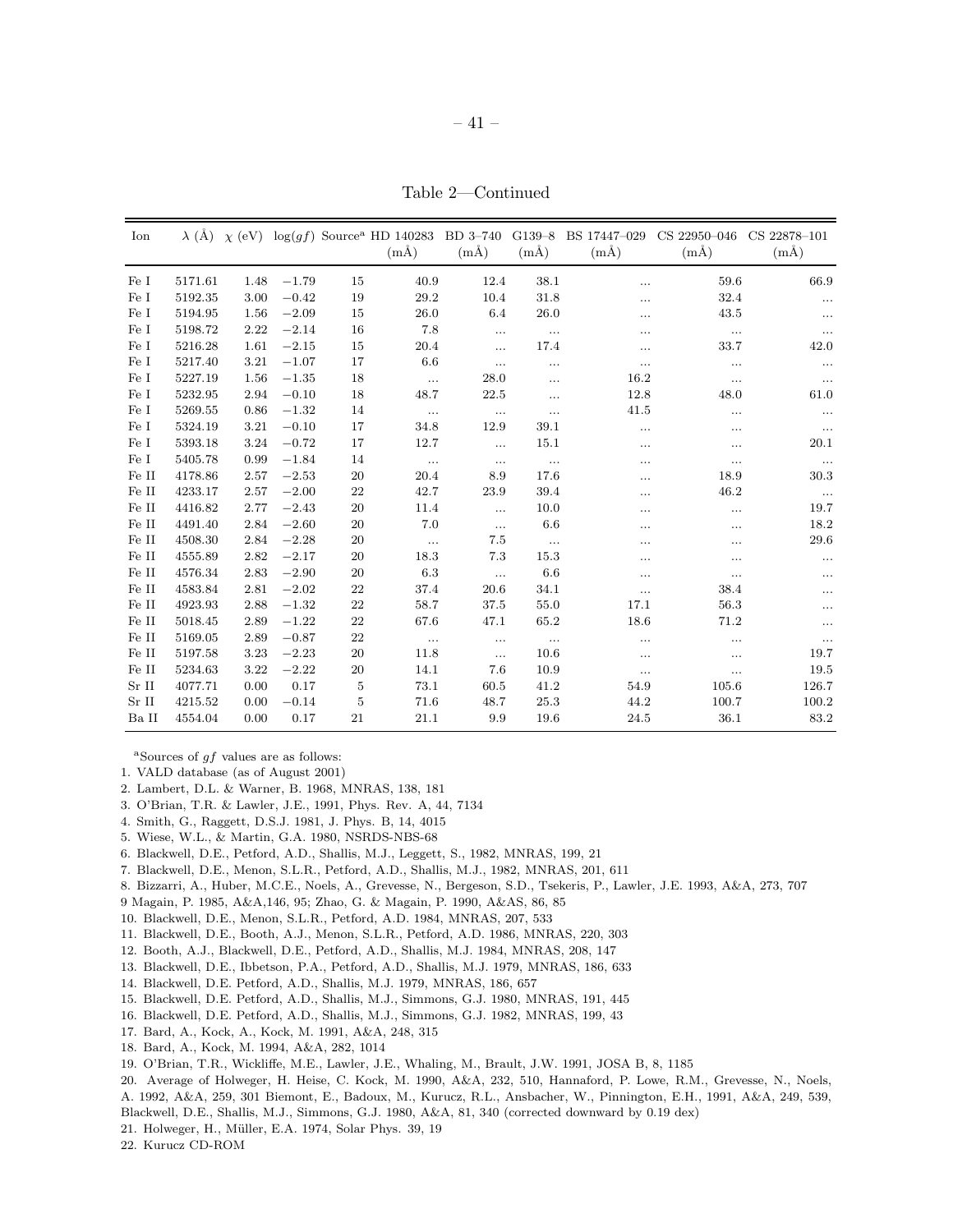| Ion          | $\lambda$ (Å)        |              |                    |                | HE               | HE               | HE               | HE              | HE                    | HE              | HE<br>$\chi$ (eV) log(gf) Source <sup>a</sup> 2133-1426 2344-2800 0024-2523 0130-2303 0132-2429 0148-2611 0218-2738 0242-0732 | HE              |
|--------------|----------------------|--------------|--------------------|----------------|------------------|------------------|------------------|-----------------|-----------------------|-----------------|-------------------------------------------------------------------------------------------------------------------------------|-----------------|
|              |                      |              |                    |                | $(m\AA)$         | $(m\AA)$         | $(m\AA)$         | $(m\AA)$        | $(m\AA)$              | $(m\AA)$        | $(m\AA)$                                                                                                                      | $(m\AA)$        |
|              |                      |              |                    |                |                  |                  |                  |                 |                       |                 |                                                                                                                               |                 |
|              | Mg I 4057.52         | 4.34         | $-1.20$            | $\mathbf{1}$   | $\ldots$         | $\ldots$         | $\ldots$         | $\ldots$        | $\ldots$              | $\ddotsc$       | $\ddotsc$                                                                                                                     | $\cdots$        |
|              | Mg I 4167.28         | 4.34         | $-1.00$            | $\mathbf{1}$   | 8.1              | 10.2             | 8.9              | 6.7             | 7.0                   |                 | $\ldots$                                                                                                                      | 11.0            |
|              | Mg I 4703.00         | 4.34         | $-0.67$            | 1              | 21.6             | 17.4             | 20.2             | 9.8             | 11.1                  | $\ldots$        | $\ldots$                                                                                                                      | $\ldots$        |
|              | Mg I 5172.70         | 2.71         | $-0.38$            | $\mathbf{1}$   | 103.2            | 91.8             | 114.1            | 79.7            | 93.8                  | 67.1            | 38.0                                                                                                                          | 81.2            |
|              | Mg I 5183.62         | 2.72         | $-0.16$            | $\mathbf{1}$   | 119.5            | 102.5            | 134.3            | 85.3            | 97.8                  | 69.9            | 51.2                                                                                                                          | 83.8            |
|              | Al I 3944.01         | 0.00         | $-0.64$            | 5              | 41.1             | 35.2             | $\ldots$         | 15.7            | 40.0                  | 10.0            | $\ldots$                                                                                                                      | $\ldots$        |
| Al I         | 3961.52              | 0.00         | $-0.34$            | $\bf 5$        | 43.2             | 40.8             | 46.8             | $26.6\,$        | $\ldots$              | 20.3            | 13.1                                                                                                                          | 19.0            |
| Si I         | 3905.53              | 1.91         | $-1.04$            | 3              | $\ldots$         | $\ldots$         | $\ldots$         | 51.0            | 92.8                  | $\ldots$        | 26.9                                                                                                                          | 57.5            |
|              | Ca I 4226.74         | 0.00         | 0.24               | $\overline{4}$ | 108.2            | 98.1             | 98.5             | 88.0            | 100.3                 | 76.1            | 52.9                                                                                                                          | 73.7            |
|              | Ca I 4289.37         | 1.88         | $-0.30$            | $22\,$         | 6.7              | 7.2              |                  | $\ldots$        | $\ldots$              | $\cdots$        | $\cdots$                                                                                                                      | $\ldots$        |
|              | Ca I 4302.54         | 1.90         | 0.28               | $\overline{4}$ | 26.2             | 21.4             | $\ldots$         | 14.1            | 12.8                  | 11.6            |                                                                                                                               | 7.7             |
|              | Ca I 4318.66         | 1.90         | $-0.21$            | 4              | 9.5              | $\ldots$         | $\ldots$         | 9.0             | $\ldots$              | $\ldots$        | $\cdots$                                                                                                                      | $5.0\,$         |
|              | Ca I 4425.44         | 1.88         | $-0.36$            | 4              | 9.8              | $\ldots$         | $\ldots$         | 4.0             | $\ldots$              | $\ldots$        | $\cdots$                                                                                                                      | 7.0             |
|              | Ca I 4435.69         | 1.89         | $-0.52$            | 4              | $\ldots$         | 6.2              | 6.8              | 4.2             | $\ldots$              | $\ldots$        | $\cdots$                                                                                                                      | $\ldots$        |
|              | Ca I 4454.79         | 1.90         | 0.26               | 5              | 22.4             | 19.9             | 25.2             | 14.1            | 19.3                  | 8.4             |                                                                                                                               | 6.7             |
|              | Sc II 4246.82        | 0.32         | 0.32               | 22             | 29.4             | 25.1             | 29.5             | 17.4            | 105.2                 | 13.3            | 11.8                                                                                                                          | 11.4            |
|              | Sc II 4314.08        | 0.62         | $-0.10$            | 22             | 8.7              | 10.4             | $\ldots$         | 7.7             | 41.5                  | 6.1             | $\ldots$                                                                                                                      | $\ldots$        |
|              | Sc II 4320.73        | 0.60         | $-0.26$            | 22             | 12.6             | 10.6             | 10.4             | $\ldots$        | 31.7                  | $\ldots$        |                                                                                                                               | $\ldots$        |
|              | Sc II 4670.41        | 1.36         | $-0.37$            | 22             | $\ldots$         | $\ldots$         | $\ldots$         | $\ldots$        | $\ldots$              |                 |                                                                                                                               | $\ldots$        |
| Ti I         | 3924.53              | 0.02         | $-0.94$            | 6              | $\ldots$         | $\ldots$         | $\ldots$         | $\ldots$        | $\ldots$              | $\ddotsc$       | $\ddotsc$                                                                                                                     | $\ldots$        |
| Ti I         | 3958.22              | 0.05         | $-0.16$            | 6              | 8.6              | 9.4              | 7.2              |                 | 13.0                  | $\ddotsc$       | $\ddotsc$                                                                                                                     | .               |
| $\rm Ti~I$   | 3998.64              | 0.05         | $-0.05$            | 6              | $\cdots$         | 11.5             | .                | $\ldots$        | 16.8                  | $\ddotsc$       | $\ddotsc$                                                                                                                     | $\ddots$        |
| Ti I         | 4512.74              | 0.84         | $-0.48$            | 7              | $\ldots$         | $\ldots$         | .                | $\ldots$        | $\ldots$              |                 |                                                                                                                               | $\cdots$        |
| Ti I         | 4518.03              | 0.83         | $-0.23$            | 7              | $\cdots$         | $\ldots$         | $\ldots$         | $\ldots$        | $\ldots$              | $\ddotsc$       |                                                                                                                               | $\cdots$        |
| Ti I         | 4533.25              | 0.85         | 0.48               | 7              | $\cdots$         | 9.9              | 4.7              | $\ldots$        | $\ldots$              | $\ddotsc$       |                                                                                                                               | $\cdots$        |
| Ti I         | 4534.78              | 0.84         | 0.28               | 7              | $\cdots$         | 6.2              | .                | $\ldots$        | 4.9                   | $\ddotsc$       |                                                                                                                               | $\cdots$        |
| Ti I         | 4548.77              | 0.83         | $-0.35$            | 7              | $\cdots$         | $\ldots$         |                  | $\ldots$        |                       |                 |                                                                                                                               | $\cdots$        |
| Ti I         | 4555.49              | $_{0.85}$    | $-0.49$            | 7              | $\cdots$         | $\ldots$         |                  | $\ldots$        | $\ldots$              | $\ddotsc$       |                                                                                                                               | $\ldots$        |
| Ti I         | 4681.92              | 0.05         | $-1.07$            | 6              | $\cdots$         | $\cdots$         | .                |                 | $\ldots$              | $\cdots$        | $\cdots$                                                                                                                      | $\ldots$        |
| Ti I         | 4981.74              | 0.85         | 0.50               | 7              | 7.0              | 9.9              | .                | $\cdots$        | 9.8                   | $\ddotsc$       | $\cdots$                                                                                                                      | $\cdots$        |
| Ti I         | 4999.51              | 0.83         | 0.25               | 7              | $\cdots$         | $\cdots$         | .                | $\cdots$        | 6.6                   | $\cdots$        | $\cdots$                                                                                                                      | $\cdots$        |
| Ti I         | 5022.87              | 0.83         | $-0.43$            | 7              | $\cdots$         | .                | .                | $\cdots$        | $\cdots$              | $\cdots$        | $\cdots$                                                                                                                      | $\cdots$        |
| Ti I<br>Ti I | 5039.96              | 0.02         | $-1.13$            | 22             |                  |                  | .                | $\cdots$        |                       | $\cdots$        | $\cdots$                                                                                                                      | $\cdots$        |
| Ti I         | 5173.75<br>5210.39   | 0.00<br>0.05 | $-1.12$<br>$-0.88$ | 6<br>6         | .                | .                | .                | $\cdots$        |                       | $\ddotsc$       |                                                                                                                               | $\cdots$        |
|              | $\rm Ti~II~$ 3900.54 | 1.13         |                    | 22             | .                | .                | $\cdots$<br>30.3 | $\ldots$        | $\ldots$<br>$^{51.2}$ |                 | $\cdots$<br>16.8                                                                                                              | $\cdots$        |
|              | Ti II 3987.61        | 0.61         | $-0.45$<br>$-2.73$ | 22             | .                | .                |                  | 42.8            |                       | 27.4            |                                                                                                                               | $\cdots$        |
|              | Ti II 4012.39        | 0.57         | $-1.61$            | 22             | $\cdots$<br>7.6  | $\ldots$<br>27.3 | $\ldots$         | $\ldots$        | $\ldots$<br>20.4      | $\ddotsc$       |                                                                                                                               | $\cdots$        |
|              | Ti II 4028.35        | 1.89         | $-0.87$            | 9              |                  | 13.5             | $\ldots$<br>4.9  | $\ldots$<br>6.0 |                       |                 |                                                                                                                               | $\cdots$        |
|              | Ti II 4300.05        | 1.18         | $-0.49$            | 8              | 31.8             | 57.6             |                  | 23.9            | 36.2                  | 15.2            | 10.3                                                                                                                          |                 |
|              | Ti II 4301.93        | 1.16         | $-1.20$            | $\,8\,$        | $9.7\,$          | $21.3\,$         |                  | $6.2\,$         | 12.0                  | $5.8\,$         | $5.1\,$                                                                                                                       | $\ldots$        |
|              | Ti II 4312.86        | 1.18         | $-1.16$            | $\bf{22}$      | 7.1              | $23.0\,$         | $\ldots$         | $\ldots$        | 17.8                  | $\ldots$        |                                                                                                                               | $\ldots$        |
|              | Ti II 4395.03        |              | $-0.51$            |                | $35.3\,$         | 62.6             | $\ldots$<br>36.1 | 31.4            | 48.4                  | 15.3            | $\ldots$<br>12.1                                                                                                              | $\ldots$        |
|              | Ti II 4399.77        | 1.08<br>1.24 | $-1.29$            | 8<br>9         |                  | $22.8\,$         | $\!\!\!\!\!8.2$  | $6.9\,$         | 11.8                  |                 |                                                                                                                               | $\ldots$        |
|              | Ti II 4417.72        | 1.16         | $-1.16$            | 9              | $\ddotsc$        | $24.6\,$         | $\!\!\!\!\!8.0$  | $10.5\,$        | 19.3                  | $\ldots$        | $\ldots$                                                                                                                      | $\ldots$        |
|              | Ti II 4443.81        | 1.08         | $-0.70$            | 8              | $\ldots$<br>29.8 | 53.4             | 21.6             | 21.8            | 39.9                  | $\ldots$<br>9.8 | $\ldots$<br>10.8                                                                                                              | $\ldots$<br>7.7 |
|              | Ti II 4468.51        | 1.13         | $-0.60$            | 8              | 31.6             | 54.8             | 31.3             | 28.0            | 43.3                  | 11.5            | 13.3                                                                                                                          | 9.0             |
|              | Ti II 4501.28        | 1.12         | $-0.76$            | 8              | 22.7             | 49.6             | 23.6             | 17.7            | 32.6                  | 12.1            |                                                                                                                               |                 |
|              | Ti II 4533.97        | 1.24         | $-0.64$            | 9              | 23.3             | 50.4             | 26.6             | 16.4            | 36.1                  |                 | $\ldots$<br>6.9                                                                                                               | $\ldots$<br>8.1 |
|              | Ti II 4563.77        | 1.22         | $-0.82$            | 9              | 25.8             | 40.1             | 18.6             | 16.6            | 32.3                  | $\ldots$<br>7.3 | 6.8                                                                                                                           | $\ldots$        |
|              |                      |              |                    |                |                  |                  |                  |                 |                       |                 |                                                                                                                               |                 |

Table 3. Equivalent Widths for the HES Stars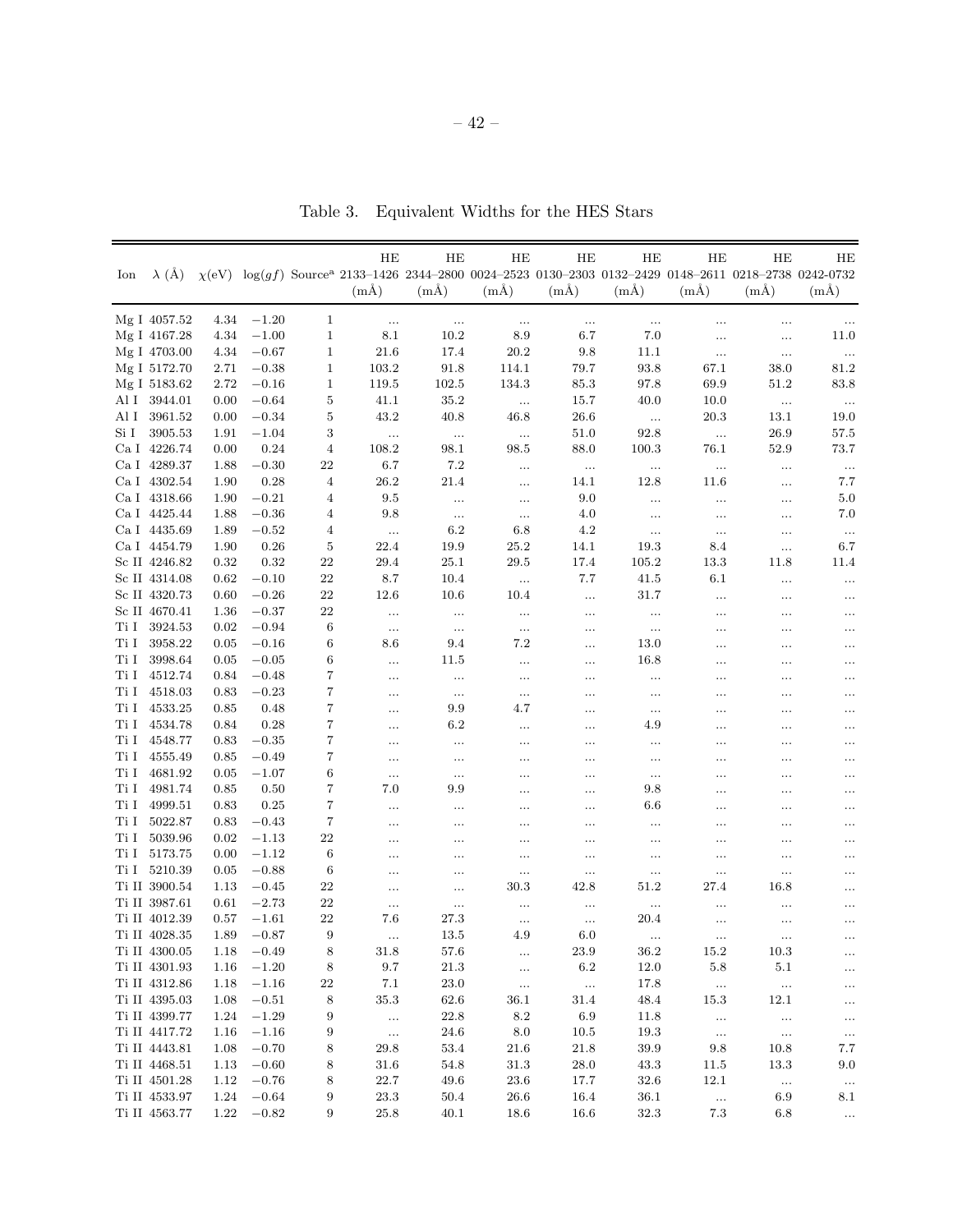Table 3—Continued

| $\chi$ (eV) log(gf) Source <sup>a</sup> 2133-1426 2344-2800 0024-2523 0130-2303 0132-2429 0148-2611 0218-2738 0242-0732<br>$\lambda$ (Å)<br>Ion<br>$(m\AA)$<br>$(m\AA)$<br>$(m\AA)$<br>$(m\AA)$<br>$(m\AA)$<br>$(m\AA)$<br>$(m\AA)$<br>$(m\AA)$<br>Ti II 4571.98<br>$-0.34$<br>9<br>22.2<br>47.4<br>21.9<br>22.7<br>32.0<br>11.4<br>1.57<br>11.0<br>Ti II 4583.41<br>$-2.87$<br>8<br>1.16<br>$\ldots$<br><br>$\cdots$<br>$\ldots$<br>$\cdots$<br>$\cdots$<br>$\ldots$<br>$-1.65$<br>9<br>Ti II 4589.95<br>1.24<br>8.5<br>$_{3.6}$<br>4.7<br><br><br>$\ldots$<br>$\ldots$<br>$-2.32$<br>Ti II 4657.20<br>8<br>1.24<br><br>$\cdots$<br>$\ldots$<br><br>$\cdots$<br>$\cdots$<br>$\cdots$<br>$-2.37$<br>8<br>Ti II 4708.67<br>1.24<br><br><br><br>$\cdots$<br>$\cdots$<br>$\cdots$<br><br>Ti II 4762.78<br>$-2.71$<br>22<br>1.08<br><br><br><br><br>$\cdots$<br>$\cdots$<br>$\ddots$<br>$-2.67$<br>8<br>Ti II 4798.54<br>1.08<br><br><br>.<br>$\cdots$<br>$\cdots$<br><br><br>$-2.81$<br>8<br>Ti II 4865.62<br>1.12<br><br><br><br>$\ddotsc$<br>$\ddots$<br><br>$\ddotsc$<br>Ti II 4911.20<br>3.12<br>$-0.34$<br>22<br><br><br><br>$\ldots$<br><br>$\cdots$<br>$\cdots$<br>Ti II 5185.91<br>$-1.34$<br>22<br>1.89<br><br><br><br><br><br>$\ldots$<br>$\cdots$<br>Ti II 5336.79<br>$-1.63$<br>1.58<br>8<br><br>$\cdots$<br>$\cdots$<br><br>$\ldots$<br>$\ldots$<br>$\ldots$<br>Cr I 4254.33<br>$-0.11$<br>34.3<br>16.2<br>0.00<br>10<br>50.0<br>21.9<br>31.5<br>14.0<br>8.8<br>Cr I 4274.79<br>$-0.23$<br>0.00<br>10<br>32.1<br>45.7<br>15.2<br>26.4<br>13.9<br>4.6<br><br>Cr I 4545.96<br>$-1.38$<br>0.94<br>10<br><br><br><br><br><br>$\ldots$<br>$\ldots$<br>Cr I 4600.76<br>$-1.28$<br>10<br>1.00<br><br><br><br><br><br>$\ldots$<br>$\ddotsc$<br>Cr I 4613.37<br>$-1.67$<br>0.96<br>10<br><br>.<br>.<br><br>$\cdots$<br>$\cdots$<br>$\cdots$<br>Cr I 4616.13<br>$-1.21$<br>10<br>0.98<br><br><br><br>$\cdots$<br>$\cdots$<br>$\cdots$<br>$\ddots$<br>Cr I 4626.18<br>$-1.34$<br>0.97<br>10<br><br><br>.<br><br>$\cdots$<br>$\cdots$<br><br>Cr I 4652.17<br>$-1.03$<br>22<br>1.00<br><br><br><br><br>$\ddotsc$<br>$\cdots$<br>$\ddots$<br>Cr I 4789.34<br>$-0.37$<br>2.54<br>11<br><br>.<br>.<br><br>.<br>$\ldots$<br>$\cdots$<br>Cr I 5206.04 |  |      |      |    | HE | HE   | HE | HE       | HE  | HЕ        | HE       | HE                          |
|-----------------------------------------------------------------------------------------------------------------------------------------------------------------------------------------------------------------------------------------------------------------------------------------------------------------------------------------------------------------------------------------------------------------------------------------------------------------------------------------------------------------------------------------------------------------------------------------------------------------------------------------------------------------------------------------------------------------------------------------------------------------------------------------------------------------------------------------------------------------------------------------------------------------------------------------------------------------------------------------------------------------------------------------------------------------------------------------------------------------------------------------------------------------------------------------------------------------------------------------------------------------------------------------------------------------------------------------------------------------------------------------------------------------------------------------------------------------------------------------------------------------------------------------------------------------------------------------------------------------------------------------------------------------------------------------------------------------------------------------------------------------------------------------------------------------------------------------------------------------------------------------------------------------------------------------------------------------------------------------------------------------------------------------------------------------------------------------------------------------------------------------------------------------------------------------------------------------------------------------------|--|------|------|----|----|------|----|----------|-----|-----------|----------|-----------------------------|
|                                                                                                                                                                                                                                                                                                                                                                                                                                                                                                                                                                                                                                                                                                                                                                                                                                                                                                                                                                                                                                                                                                                                                                                                                                                                                                                                                                                                                                                                                                                                                                                                                                                                                                                                                                                                                                                                                                                                                                                                                                                                                                                                                                                                                                               |  |      |      |    |    |      |    |          |     |           |          |                             |
|                                                                                                                                                                                                                                                                                                                                                                                                                                                                                                                                                                                                                                                                                                                                                                                                                                                                                                                                                                                                                                                                                                                                                                                                                                                                                                                                                                                                                                                                                                                                                                                                                                                                                                                                                                                                                                                                                                                                                                                                                                                                                                                                                                                                                                               |  |      |      |    |    |      |    |          |     |           |          |                             |
|                                                                                                                                                                                                                                                                                                                                                                                                                                                                                                                                                                                                                                                                                                                                                                                                                                                                                                                                                                                                                                                                                                                                                                                                                                                                                                                                                                                                                                                                                                                                                                                                                                                                                                                                                                                                                                                                                                                                                                                                                                                                                                                                                                                                                                               |  |      |      |    |    |      |    |          |     |           |          | $\ldots$                    |
|                                                                                                                                                                                                                                                                                                                                                                                                                                                                                                                                                                                                                                                                                                                                                                                                                                                                                                                                                                                                                                                                                                                                                                                                                                                                                                                                                                                                                                                                                                                                                                                                                                                                                                                                                                                                                                                                                                                                                                                                                                                                                                                                                                                                                                               |  |      |      |    |    |      |    |          |     |           |          | $\cdots$                    |
|                                                                                                                                                                                                                                                                                                                                                                                                                                                                                                                                                                                                                                                                                                                                                                                                                                                                                                                                                                                                                                                                                                                                                                                                                                                                                                                                                                                                                                                                                                                                                                                                                                                                                                                                                                                                                                                                                                                                                                                                                                                                                                                                                                                                                                               |  |      |      |    |    |      |    |          |     |           |          | $\ddotsc$                   |
|                                                                                                                                                                                                                                                                                                                                                                                                                                                                                                                                                                                                                                                                                                                                                                                                                                                                                                                                                                                                                                                                                                                                                                                                                                                                                                                                                                                                                                                                                                                                                                                                                                                                                                                                                                                                                                                                                                                                                                                                                                                                                                                                                                                                                                               |  |      |      |    |    |      |    |          |     |           |          | $\cdots$                    |
|                                                                                                                                                                                                                                                                                                                                                                                                                                                                                                                                                                                                                                                                                                                                                                                                                                                                                                                                                                                                                                                                                                                                                                                                                                                                                                                                                                                                                                                                                                                                                                                                                                                                                                                                                                                                                                                                                                                                                                                                                                                                                                                                                                                                                                               |  |      |      |    |    |      |    |          |     |           |          | $\cdots$                    |
|                                                                                                                                                                                                                                                                                                                                                                                                                                                                                                                                                                                                                                                                                                                                                                                                                                                                                                                                                                                                                                                                                                                                                                                                                                                                                                                                                                                                                                                                                                                                                                                                                                                                                                                                                                                                                                                                                                                                                                                                                                                                                                                                                                                                                                               |  |      |      |    |    |      |    |          |     |           |          | $\cdots$                    |
|                                                                                                                                                                                                                                                                                                                                                                                                                                                                                                                                                                                                                                                                                                                                                                                                                                                                                                                                                                                                                                                                                                                                                                                                                                                                                                                                                                                                                                                                                                                                                                                                                                                                                                                                                                                                                                                                                                                                                                                                                                                                                                                                                                                                                                               |  |      |      |    |    |      |    |          |     |           |          | $\cdots$                    |
|                                                                                                                                                                                                                                                                                                                                                                                                                                                                                                                                                                                                                                                                                                                                                                                                                                                                                                                                                                                                                                                                                                                                                                                                                                                                                                                                                                                                                                                                                                                                                                                                                                                                                                                                                                                                                                                                                                                                                                                                                                                                                                                                                                                                                                               |  |      |      |    |    |      |    |          |     |           |          | $\cdots$                    |
|                                                                                                                                                                                                                                                                                                                                                                                                                                                                                                                                                                                                                                                                                                                                                                                                                                                                                                                                                                                                                                                                                                                                                                                                                                                                                                                                                                                                                                                                                                                                                                                                                                                                                                                                                                                                                                                                                                                                                                                                                                                                                                                                                                                                                                               |  |      |      |    |    |      |    |          |     |           |          | $\ldots$                    |
|                                                                                                                                                                                                                                                                                                                                                                                                                                                                                                                                                                                                                                                                                                                                                                                                                                                                                                                                                                                                                                                                                                                                                                                                                                                                                                                                                                                                                                                                                                                                                                                                                                                                                                                                                                                                                                                                                                                                                                                                                                                                                                                                                                                                                                               |  |      |      |    |    |      |    |          |     |           |          | $\cdots$                    |
|                                                                                                                                                                                                                                                                                                                                                                                                                                                                                                                                                                                                                                                                                                                                                                                                                                                                                                                                                                                                                                                                                                                                                                                                                                                                                                                                                                                                                                                                                                                                                                                                                                                                                                                                                                                                                                                                                                                                                                                                                                                                                                                                                                                                                                               |  |      |      |    |    |      |    |          |     |           |          | $\ldots$                    |
|                                                                                                                                                                                                                                                                                                                                                                                                                                                                                                                                                                                                                                                                                                                                                                                                                                                                                                                                                                                                                                                                                                                                                                                                                                                                                                                                                                                                                                                                                                                                                                                                                                                                                                                                                                                                                                                                                                                                                                                                                                                                                                                                                                                                                                               |  |      |      |    |    |      |    |          |     |           |          | 9.7                         |
|                                                                                                                                                                                                                                                                                                                                                                                                                                                                                                                                                                                                                                                                                                                                                                                                                                                                                                                                                                                                                                                                                                                                                                                                                                                                                                                                                                                                                                                                                                                                                                                                                                                                                                                                                                                                                                                                                                                                                                                                                                                                                                                                                                                                                                               |  |      |      |    |    |      |    |          |     |           |          | $\ldots$                    |
|                                                                                                                                                                                                                                                                                                                                                                                                                                                                                                                                                                                                                                                                                                                                                                                                                                                                                                                                                                                                                                                                                                                                                                                                                                                                                                                                                                                                                                                                                                                                                                                                                                                                                                                                                                                                                                                                                                                                                                                                                                                                                                                                                                                                                                               |  |      |      |    |    |      |    |          |     |           |          | $\ldots$                    |
|                                                                                                                                                                                                                                                                                                                                                                                                                                                                                                                                                                                                                                                                                                                                                                                                                                                                                                                                                                                                                                                                                                                                                                                                                                                                                                                                                                                                                                                                                                                                                                                                                                                                                                                                                                                                                                                                                                                                                                                                                                                                                                                                                                                                                                               |  |      |      |    |    |      |    |          |     |           |          | $\ldots$                    |
|                                                                                                                                                                                                                                                                                                                                                                                                                                                                                                                                                                                                                                                                                                                                                                                                                                                                                                                                                                                                                                                                                                                                                                                                                                                                                                                                                                                                                                                                                                                                                                                                                                                                                                                                                                                                                                                                                                                                                                                                                                                                                                                                                                                                                                               |  |      |      |    |    |      |    |          |     |           |          | $\ddotsc$                   |
|                                                                                                                                                                                                                                                                                                                                                                                                                                                                                                                                                                                                                                                                                                                                                                                                                                                                                                                                                                                                                                                                                                                                                                                                                                                                                                                                                                                                                                                                                                                                                                                                                                                                                                                                                                                                                                                                                                                                                                                                                                                                                                                                                                                                                                               |  |      |      |    |    |      |    |          |     |           |          | $\cdots$                    |
|                                                                                                                                                                                                                                                                                                                                                                                                                                                                                                                                                                                                                                                                                                                                                                                                                                                                                                                                                                                                                                                                                                                                                                                                                                                                                                                                                                                                                                                                                                                                                                                                                                                                                                                                                                                                                                                                                                                                                                                                                                                                                                                                                                                                                                               |  |      |      |    |    |      |    |          |     |           |          | $\ddotsc$                   |
|                                                                                                                                                                                                                                                                                                                                                                                                                                                                                                                                                                                                                                                                                                                                                                                                                                                                                                                                                                                                                                                                                                                                                                                                                                                                                                                                                                                                                                                                                                                                                                                                                                                                                                                                                                                                                                                                                                                                                                                                                                                                                                                                                                                                                                               |  |      |      |    |    |      |    |          |     |           |          | $\cdots$                    |
|                                                                                                                                                                                                                                                                                                                                                                                                                                                                                                                                                                                                                                                                                                                                                                                                                                                                                                                                                                                                                                                                                                                                                                                                                                                                                                                                                                                                                                                                                                                                                                                                                                                                                                                                                                                                                                                                                                                                                                                                                                                                                                                                                                                                                                               |  |      |      |    |    |      |    |          |     |           |          | $\ldots$                    |
|                                                                                                                                                                                                                                                                                                                                                                                                                                                                                                                                                                                                                                                                                                                                                                                                                                                                                                                                                                                                                                                                                                                                                                                                                                                                                                                                                                                                                                                                                                                                                                                                                                                                                                                                                                                                                                                                                                                                                                                                                                                                                                                                                                                                                                               |  | 0.94 | 0.03 | 10 |    | 30.9 | .  | $_{9.8}$ | 9.1 | $\ddotsc$ | $\cdots$ | $3.9\,$                     |
| Cr I 5298.28<br>$-1.17$<br>10<br>0.98<br><br>.<br>.<br>$\cdots$<br>$\ddotsc$<br>$\cdots$<br>$\cdots$                                                                                                                                                                                                                                                                                                                                                                                                                                                                                                                                                                                                                                                                                                                                                                                                                                                                                                                                                                                                                                                                                                                                                                                                                                                                                                                                                                                                                                                                                                                                                                                                                                                                                                                                                                                                                                                                                                                                                                                                                                                                                                                                          |  |      |      |    |    |      |    |          |     |           |          | $\ldots$                    |
| Cr I 5345.81<br>$-0.97$<br>1.00<br>10<br>.<br>$\cdots$<br><br>$\cdots$<br><br>$\ddotsc$<br>$\ddotsc$                                                                                                                                                                                                                                                                                                                                                                                                                                                                                                                                                                                                                                                                                                                                                                                                                                                                                                                                                                                                                                                                                                                                                                                                                                                                                                                                                                                                                                                                                                                                                                                                                                                                                                                                                                                                                                                                                                                                                                                                                                                                                                                                          |  |      |      |    |    |      |    |          |     |           |          | $\cdots$                    |
| Cr I 5348.33<br>$-1.29$<br>1.00<br>10<br>.<br><br><br>.<br>$\ddotsc$<br>$\ldots$<br>$\cdots$                                                                                                                                                                                                                                                                                                                                                                                                                                                                                                                                                                                                                                                                                                                                                                                                                                                                                                                                                                                                                                                                                                                                                                                                                                                                                                                                                                                                                                                                                                                                                                                                                                                                                                                                                                                                                                                                                                                                                                                                                                                                                                                                                  |  |      |      |    |    |      |    |          |     |           |          | $\cdots$                    |
| Cr I 5409.80<br>$-0.71$<br>1.03<br>10<br><br><br>$\cdots$<br><br><br>$\ldots$<br>$\ddotsc$                                                                                                                                                                                                                                                                                                                                                                                                                                                                                                                                                                                                                                                                                                                                                                                                                                                                                                                                                                                                                                                                                                                                                                                                                                                                                                                                                                                                                                                                                                                                                                                                                                                                                                                                                                                                                                                                                                                                                                                                                                                                                                                                                    |  |      |      |    |    |      |    |          |     |           |          | $\ldots$                    |
| Mn I 4030.75<br>$-0.47$<br>12<br>19.8<br>17.3<br>0.00<br>44.0<br>$\ldots$<br><br><br>$\ldots$                                                                                                                                                                                                                                                                                                                                                                                                                                                                                                                                                                                                                                                                                                                                                                                                                                                                                                                                                                                                                                                                                                                                                                                                                                                                                                                                                                                                                                                                                                                                                                                                                                                                                                                                                                                                                                                                                                                                                                                                                                                                                                                                                 |  |      |      |    |    |      |    |          |     |           |          | .                           |
| Mn I 4033.06<br>$-0.62$<br>12<br>37.6<br>12.3<br>0.00<br>$6.4\,$<br><br>.<br>$\ldots$<br>$\ddotsc$                                                                                                                                                                                                                                                                                                                                                                                                                                                                                                                                                                                                                                                                                                                                                                                                                                                                                                                                                                                                                                                                                                                                                                                                                                                                                                                                                                                                                                                                                                                                                                                                                                                                                                                                                                                                                                                                                                                                                                                                                                                                                                                                            |  |      |      |    |    |      |    |          |     |           |          | $\ddots$                    |
| 12<br>Mn I 4034.48<br>$-0.81$<br>0.00<br>35.4<br><br><br>$\ldots$<br><br><br>$\ldots$                                                                                                                                                                                                                                                                                                                                                                                                                                                                                                                                                                                                                                                                                                                                                                                                                                                                                                                                                                                                                                                                                                                                                                                                                                                                                                                                                                                                                                                                                                                                                                                                                                                                                                                                                                                                                                                                                                                                                                                                                                                                                                                                                         |  |      |      |    |    |      |    |          |     |           |          | $\ldots$                    |
| 0.28<br>12<br>Mn I 4451.59<br>2.89<br><br><br><br><br>$\ldots$<br>$\ddotsc$<br>$\ddotsc$                                                                                                                                                                                                                                                                                                                                                                                                                                                                                                                                                                                                                                                                                                                                                                                                                                                                                                                                                                                                                                                                                                                                                                                                                                                                                                                                                                                                                                                                                                                                                                                                                                                                                                                                                                                                                                                                                                                                                                                                                                                                                                                                                      |  |      |      |    |    |      |    |          |     |           |          | $\ldots$                    |
| 12<br>Mn I 4754.04<br>2.28<br>$-0.09$<br><br><br><br><br>$\ldots$<br>$\cdots$<br>$\ddotsc$                                                                                                                                                                                                                                                                                                                                                                                                                                                                                                                                                                                                                                                                                                                                                                                                                                                                                                                                                                                                                                                                                                                                                                                                                                                                                                                                                                                                                                                                                                                                                                                                                                                                                                                                                                                                                                                                                                                                                                                                                                                                                                                                                    |  |      |      |    |    |      |    |          |     |           |          | $\ldots$                    |
| 12<br>Mn I 4823.51<br>2.32<br>0.14<br><br><br><br><br><br>$\ldots$<br>$\cdots$                                                                                                                                                                                                                                                                                                                                                                                                                                                                                                                                                                                                                                                                                                                                                                                                                                                                                                                                                                                                                                                                                                                                                                                                                                                                                                                                                                                                                                                                                                                                                                                                                                                                                                                                                                                                                                                                                                                                                                                                                                                                                                                                                                |  |      |      |    |    |      |    |          |     |           |          | $\ldots$                    |
| Fe I<br>3865.52<br>1.01<br>$-0.98$<br>14<br>44.2<br>40.6<br>16.8<br><br><br><br><br>3886.29<br>$-1.08$                                                                                                                                                                                                                                                                                                                                                                                                                                                                                                                                                                                                                                                                                                                                                                                                                                                                                                                                                                                                                                                                                                                                                                                                                                                                                                                                                                                                                                                                                                                                                                                                                                                                                                                                                                                                                                                                                                                                                                                                                                                                                                                                        |  |      |      |    |    |      |    |          |     |           |          | $\ldots$                    |
| Fe I<br>0.05<br>13<br>55.9<br>$\ldots$<br><br>$\cdots$<br>$\ldots$<br><br><br>Fe I<br>3887.06<br>$-1.14$<br>14                                                                                                                                                                                                                                                                                                                                                                                                                                                                                                                                                                                                                                                                                                                                                                                                                                                                                                                                                                                                                                                                                                                                                                                                                                                                                                                                                                                                                                                                                                                                                                                                                                                                                                                                                                                                                                                                                                                                                                                                                                                                                                                                |  |      |      |    |    |      |    |          |     |           |          | $\cdots$<br>35.6            |
| 0.91<br>65.0<br>9.9<br>$\ldots$<br>$\ldots$<br><br><br>$\cdots$<br>3891.93                                                                                                                                                                                                                                                                                                                                                                                                                                                                                                                                                                                                                                                                                                                                                                                                                                                                                                                                                                                                                                                                                                                                                                                                                                                                                                                                                                                                                                                                                                                                                                                                                                                                                                                                                                                                                                                                                                                                                                                                                                                                                                                                                                    |  |      |      |    |    |      |    |          |     |           |          |                             |
| Fe I<br>$-0.73$<br>19<br>3.41<br>$\ddotsc$<br>$\cdots$<br>$\ldots$<br><br>$\cdots$<br><br><br>Fe I<br>3895.67<br>$-1.67$                                                                                                                                                                                                                                                                                                                                                                                                                                                                                                                                                                                                                                                                                                                                                                                                                                                                                                                                                                                                                                                                                                                                                                                                                                                                                                                                                                                                                                                                                                                                                                                                                                                                                                                                                                                                                                                                                                                                                                                                                                                                                                                      |  |      |      |    |    |      |    |          |     |           |          | $\ldots$<br>40.2            |
| 0.11<br>13<br>58.5<br>47.3<br>35.2<br>$\ldots$<br>$\ddotsc$<br>$\ldots$<br><br>Fe I<br>3899.72<br>0.09<br>$-1.53$<br>13<br>40.1<br>54.6<br>77.5<br>45.8<br>29.3                                                                                                                                                                                                                                                                                                                                                                                                                                                                                                                                                                                                                                                                                                                                                                                                                                                                                                                                                                                                                                                                                                                                                                                                                                                                                                                                                                                                                                                                                                                                                                                                                                                                                                                                                                                                                                                                                                                                                                                                                                                                               |  |      |      |    |    |      |    |          |     |           |          | 38.3                        |
| $\ldots$<br><br>Fe I<br>3902.96<br>35.7<br>33.2<br>1.56<br>$-0.47$<br>15<br>58.4<br>47.8<br>55.7                                                                                                                                                                                                                                                                                                                                                                                                                                                                                                                                                                                                                                                                                                                                                                                                                                                                                                                                                                                                                                                                                                                                                                                                                                                                                                                                                                                                                                                                                                                                                                                                                                                                                                                                                                                                                                                                                                                                                                                                                                                                                                                                              |  |      |      |    |    |      |    |          |     |           |          | 25.0                        |
| $\ldots$<br>.<br>Fe I 3906.49<br>$-2.24$<br>$13\,$<br>$35.2\,$<br>$23.2\,$<br>$19.0\,$<br>0.11                                                                                                                                                                                                                                                                                                                                                                                                                                                                                                                                                                                                                                                                                                                                                                                                                                                                                                                                                                                                                                                                                                                                                                                                                                                                                                                                                                                                                                                                                                                                                                                                                                                                                                                                                                                                                                                                                                                                                                                                                                                                                                                                                |  |      |      |    |    |      |    |          |     |           |          | $21.2\,$                    |
| 15.9<br>$\cdots$<br>$\cdots$<br>3.24<br>$-0.56$                                                                                                                                                                                                                                                                                                                                                                                                                                                                                                                                                                                                                                                                                                                                                                                                                                                                                                                                                                                                                                                                                                                                                                                                                                                                                                                                                                                                                                                                                                                                                                                                                                                                                                                                                                                                                                                                                                                                                                                                                                                                                                                                                                                               |  |      |      |    |    |      |    |          |     |           |          |                             |
| Fe I 3916.74<br>18<br>$\sim$ $\sim$<br>$\cdots$<br>$\ldots$<br>$\sim$ $\sim$<br>$\sim$ $\sim$<br>$\sim$ $\sim$<br>$\sim$ $\sim$<br>Fe I<br>3920.27<br>0.12<br>$-1.75$<br>44.7<br>75.3<br>36.2                                                                                                                                                                                                                                                                                                                                                                                                                                                                                                                                                                                                                                                                                                                                                                                                                                                                                                                                                                                                                                                                                                                                                                                                                                                                                                                                                                                                                                                                                                                                                                                                                                                                                                                                                                                                                                                                                                                                                                                                                                                 |  |      |      |    |    |      |    |          |     |           |          | $\ldots$<br>41.0            |
| 13<br>51.2<br>21.1<br>$\ldots$<br>$\ldots$<br>Fe I 3922.92<br>$-1.65$<br>52.6<br>51.0<br>83.3<br>42.4<br>27.9<br>0.05<br>13<br>65.7                                                                                                                                                                                                                                                                                                                                                                                                                                                                                                                                                                                                                                                                                                                                                                                                                                                                                                                                                                                                                                                                                                                                                                                                                                                                                                                                                                                                                                                                                                                                                                                                                                                                                                                                                                                                                                                                                                                                                                                                                                                                                                           |  |      |      |    |    |      |    |          |     |           |          | 47.2                        |
| $\cdots$<br>Fe I 3930.31<br>0.09<br>$-1.59$<br>22<br>51.7                                                                                                                                                                                                                                                                                                                                                                                                                                                                                                                                                                                                                                                                                                                                                                                                                                                                                                                                                                                                                                                                                                                                                                                                                                                                                                                                                                                                                                                                                                                                                                                                                                                                                                                                                                                                                                                                                                                                                                                                                                                                                                                                                                                     |  |      |      |    |    |      |    |          |     |           |          |                             |
| 60.8<br>48.0<br>89.0<br>47.5<br>23.3<br>$\cdots$<br>Fe I 3949.96<br>2.18<br>$-1.16$<br>22                                                                                                                                                                                                                                                                                                                                                                                                                                                                                                                                                                                                                                                                                                                                                                                                                                                                                                                                                                                                                                                                                                                                                                                                                                                                                                                                                                                                                                                                                                                                                                                                                                                                                                                                                                                                                                                                                                                                                                                                                                                                                                                                                     |  |      |      |    |    |      |    |          |     |           |          | $\sim$                      |
| $\sim$ $\sim$<br>$\ldots$<br>$\sim$<br>$\ldots$<br>$\sim$<br>$\sim$ 100 $\pm$<br><br>Fe I 4005.24<br>$-0.61$<br>1.56<br>15<br>40.3<br>16.0                                                                                                                                                                                                                                                                                                                                                                                                                                                                                                                                                                                                                                                                                                                                                                                                                                                                                                                                                                                                                                                                                                                                                                                                                                                                                                                                                                                                                                                                                                                                                                                                                                                                                                                                                                                                                                                                                                                                                                                                                                                                                                    |  |      |      |    |    |      |    |          |     |           |          | $\sim$ - $\sim$<br>$22.2\,$ |
| 33.8<br>27.5<br>$\ldots$<br>$\ldots$<br><br>Fe I 4045.81<br>0.28<br>39.7<br>1.49<br>15<br>71.4                                                                                                                                                                                                                                                                                                                                                                                                                                                                                                                                                                                                                                                                                                                                                                                                                                                                                                                                                                                                                                                                                                                                                                                                                                                                                                                                                                                                                                                                                                                                                                                                                                                                                                                                                                                                                                                                                                                                                                                                                                                                                                                                                |  |      |      |    |    |      |    |          |     |           |          | $53.3\,$                    |
| $\sim$ $\sim$<br>$\ldots$<br>$\sim$ $\sim$<br>$\ldots$<br>$\cdots$<br>Fe I 4063.59<br>1.56<br>0.06<br>19<br>66.6<br>63.8<br>38.6                                                                                                                                                                                                                                                                                                                                                                                                                                                                                                                                                                                                                                                                                                                                                                                                                                                                                                                                                                                                                                                                                                                                                                                                                                                                                                                                                                                                                                                                                                                                                                                                                                                                                                                                                                                                                                                                                                                                                                                                                                                                                                              |  |      |      |    |    |      |    |          |     |           |          | 46.4                        |
| $\sim$ $\sim$ $\sim$<br>$\dots$<br>$\ldots$<br>$\cdots$<br>Fe I 4071.74<br>$-0.02$<br>31.7<br>1.61<br>15<br>56.4<br>59.3<br>73.4<br>53.1                                                                                                                                                                                                                                                                                                                                                                                                                                                                                                                                                                                                                                                                                                                                                                                                                                                                                                                                                                                                                                                                                                                                                                                                                                                                                                                                                                                                                                                                                                                                                                                                                                                                                                                                                                                                                                                                                                                                                                                                                                                                                                      |  |      |      |    |    |      |    |          |     |           |          | 49.8                        |
| $\ldots$<br>$\cdots$<br>Fe I 4118.55<br>3.57<br>0.14<br>19<br>12.3<br>$\sim$<br>$\sim$ $\sim$ $\sim$<br>$\ldots$<br>$\sim$ $\sim$<br>$\sim$ $\sim$<br>$\ldots$                                                                                                                                                                                                                                                                                                                                                                                                                                                                                                                                                                                                                                                                                                                                                                                                                                                                                                                                                                                                                                                                                                                                                                                                                                                                                                                                                                                                                                                                                                                                                                                                                                                                                                                                                                                                                                                                                                                                                                                                                                                                                |  |      |      |    |    |      |    |          |     |           |          | $\sim$ 100 $\,$             |
| Fe I 4132.06<br>$1.61 - 40.82$<br>19<br>48.2<br>27.1<br>49.8<br>22.7<br>$\ldots$<br>35.1<br>$\ldots$                                                                                                                                                                                                                                                                                                                                                                                                                                                                                                                                                                                                                                                                                                                                                                                                                                                                                                                                                                                                                                                                                                                                                                                                                                                                                                                                                                                                                                                                                                                                                                                                                                                                                                                                                                                                                                                                                                                                                                                                                                                                                                                                          |  |      |      |    |    |      |    |          |     |           |          | 25.6                        |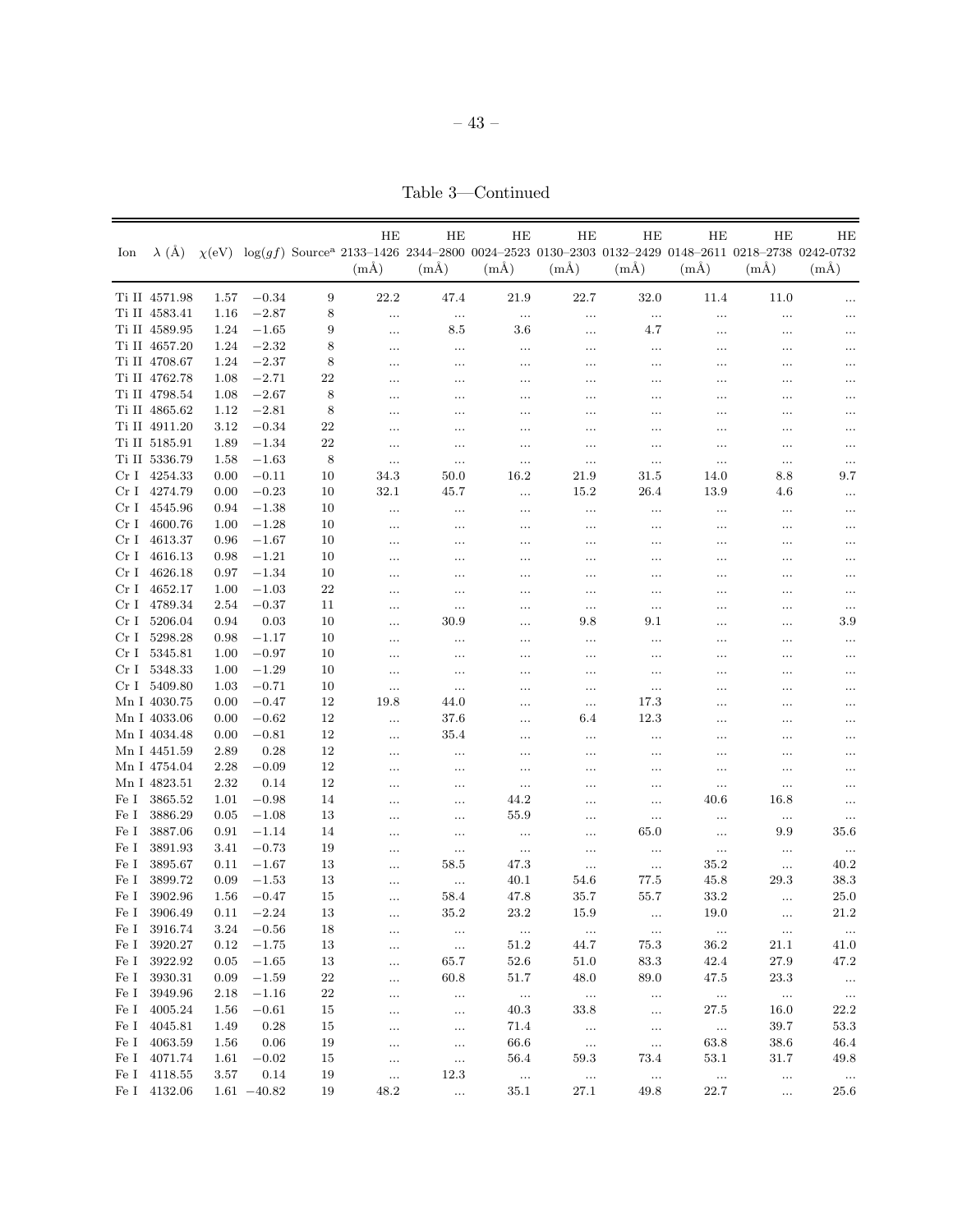Table 3—Continued

|                              |                  |                    |          | HE<br>Ion $\lambda$ (Å) $\chi$ (eV) $\log(gf)$ Source <sup>a</sup> 2133-1426 2344-2800 0024-2523 0130-2303 0132-2429 0148-2611 0218-2738 0242-0732 | HE          | HE               | HE               | HE               | HЕ           | HЕ                   | HЕ                   |
|------------------------------|------------------|--------------------|----------|----------------------------------------------------------------------------------------------------------------------------------------------------|-------------|------------------|------------------|------------------|--------------|----------------------|----------------------|
|                              |                  |                    |          | $(m\AA)$                                                                                                                                           | $(m\AA)$    | (mA)             | $(m\AA)$         | (mA)             | $(m\AA)$     | $(m\AA)$             | $(m\AA)$             |
| Fe I 4143.87                 | 1.56             | $-0.62$            | 19       | 56.6                                                                                                                                               | 58.7        | 39.6             | 36.8             | 58.4             | 32.7         | 14.2                 | 25.1                 |
| Fe I 4147.67                 | 1.49             | $-2.10$            | 15       | $\ldots$                                                                                                                                           |             | $\cdots$         | $\ldots$         | $\ldots$         | $\cdots$     | $\cdots$             | $\ldots$             |
| Fe I 4152.18                 | 0.96             | $-3.23$            | 14       | $\ldots$                                                                                                                                           |             |                  | $\cdots$         | $\ldots$         |              | $\cdots$             | $\cdots$             |
| Fe I 4172.76                 | 0.96             | $-3.07$            | 14       | $\cdots$                                                                                                                                           | .           |                  | $\ldots$         |                  | $\cdots$     |                      | $\cdots$             |
| Fe I 4174.92                 | 0.91             | $-2.97$            | 14       | $\ldots$                                                                                                                                           | $\ldots$    | $\cdots$         | $\ldots$         | $\ldots$         | $\ldots$     | $\cdots$             | $\ldots$             |
| Fe I 4181.75                 | 2.83             | $-0.37$            | 19       | 15.9                                                                                                                                               | 14.3        | $\cdots$         | $\ddots$         | $\ldots$         | 12.8         |                      | $\ldots$             |
| Fe I 4187.05                 | 2.45             | $-0.55$            | 16       | 19.8                                                                                                                                               | 18.9        | $\ddotsc$        | 11.7             | 17.3             |              | $\cdots$             | $\cdots$             |
| Fe I 4187.81                 | 2.43             | $-0.55$            | 16       | 20.9                                                                                                                                               | 15.3        | 14.3             | 13.4             | 17.9             | $\ldots$     |                      | $\ldots$             |
| Fe I 4198.33                 | 2.40             | $-0.72$            | 16       | 15.9                                                                                                                                               | 19.2        | 15.7             | $\sim$ 100 $\,$  | 13.7             | $\ldots$     | $\cdots$             | $\ldots$             |
| Fe I 4199.10                 | $3.05\,$         | 0.16               | 19       | 18.7                                                                                                                                               | 27.0        | 20.5             | 11.0             | $\ldots$         | $\ldots$     | $\ldots$             | $\ldots$             |
| Fe I 4202.04                 | 1.49             | $-0.71$            | 15       | 50.0                                                                                                                                               | 54.2        | 43.3             | 33.6             | 55.6             | 26.1         | 15.1                 | 28.7                 |
| Fe I 4216.19                 | 0.00             | $-3.36$            | 13       | $\sim$                                                                                                                                             | $\ldots$    | $\cdots$         | $\sim$ 100 $\pm$ | 20.3             | $\cdots$     | $\ldots$             | $\ldots$             |
| Fe I 4222.22                 | 2.45             | $-0.97$            | 16       | $\sim$                                                                                                                                             | 10.8        | $\cdots$         | $\sim$ 100 $\pm$ | $\sim$           |              | $\cdots$             | $\ldots$             |
| Fe I 4227.44                 | 3.33             | 0.27               | 19       | 17.9                                                                                                                                               | 20.4        | $\ldots$         | 13.1             | $\ldots$         |              | $\cdots$             | $\ldots$             |
| Fe I 4233.61                 | 2.48             | $-0.60$            | 16       | 18.5                                                                                                                                               | 17.3        | $\cdots$         | 11.3             | 15.1             | .            |                      | $\ldots$             |
| Fe I 4235.95                 | 2.43             | $-0.34$            | 16       | 26.8                                                                                                                                               | 31.5        | $\ldots$         | 17.0             | 23.8             | $\ldots$     | $\ldots$             | 19.5                 |
| Fe I 4250.13                 | 2.47             | $-0.41$            | 16       | 18.2                                                                                                                                               | 23.0        | $\ldots$         | 15.4             | $\ldots$         | $\ldots$     | $\ldots$             | $5.3\,$              |
| Fe I 4250.80                 | 1.56             | $-0.38$            | 19       | 48.4                                                                                                                                               | 46.5        | 28.1             | 29.6             | $\ldots$         | 24.8         | 9.7                  | $\ldots$             |
| Fe I 4258.32                 | 0.09             | $-4.32$            | 13       | $\sim$                                                                                                                                             | $\sim$      | $\ldots$         | $\sim$           | $\ldots$         | $\ldots$     | $\ldots$             | $\ldots$             |
| Fe I 4260.49                 | 2.40             | 0.14               | 18       | 49.6                                                                                                                                               | $51.1\,$    | 34.3             | 30.1             | $\ldots$         | $\ldots$     | $\ldots$             | 19.5                 |
| Fe I 4271.16                 | 2.45             | $-0.35$            | 16       | 25.0                                                                                                                                               | 26.6        | 20.8             | $\sim$           | 16.7             | 15.9         | $\ldots$             | $\dots$              |
| Fe I 4271.77                 | 1.49             | $-0.16$            | 15       | 69.2                                                                                                                                               | 71.0        | 47.3             | 61.6             | 72.8             | 54.5         | 33.5                 | 42.4                 |
| Fe I 4282.41                 | 2.18             | $-0.78$            | 19       | 18.7                                                                                                                                               | 17.7        | $\dots$          | $\sim$           | $\ldots$         | $\ldots$     | $\ldots$             | $\ldots$             |
| Fe I 4294.14                 | 1.49             | $-0.97$            | 17       | 44.3                                                                                                                                               | $\ldots$    | 33.5             | 26.4             | $\dots$          | 16.6         | $\ldots$             | $\dots$              |
| Fe I 4299.25                 | 2.43             | $-0.35$            | 18       | 22.6                                                                                                                                               | 27.3        | 21.0             | $\sim$ $\sim$    | 19.2             | $\dots$      | $\ldots$             | $\ldots$             |
| Fe I 4307.91                 | 1.56             | $-0.07$            | 19       | $\sim$ 100 $\pm$                                                                                                                                   | $\sim$      | 51.1             | 60.5             | 79.1             | 55.1         | $\ldots$             | 50.3                 |
| Fe I 4325.77                 | 1.61             | $-0.01$            | 19       | 72.5                                                                                                                                               | 73.2        | 64.0             | 57.8             | 74.1             | 50.4         | 29.9                 | 42.4                 |
| Fe I 4337.05                 | 1.56             | $-1.69$            | 15       | $\sim$ 100 $\,$                                                                                                                                    | 11.4        | $\ldots$         | $\sim$           | $\cdots$         | $\ldots$     | $\ldots$             | $\sim$               |
| Fe I 4375.94                 | 0.00             | $-3.03$            | 13       | $\ldots$                                                                                                                                           | 12.4        | $\ldots$         | $\ldots$         | 31.6             | $\ldots$     | $\ldots$             | $\dots$              |
| Fe I 4383.56                 | 1.49             | 0.20               | 15       | 86.5                                                                                                                                               | 89.0        | 70.1             | 75.4             | $\ldots$         | $\ldots$     | 50.1                 | 59.2                 |
| Fe I 4404.76                 | 1.56             | $-0.14$            | 15       | 69.5                                                                                                                                               | 69.6        | 63.0             | 58.1             | 68.5             | 50.9         | 31.5                 | 45.6                 |
| Fe I 4415.13                 | 1.61             | $-0.61$            | 15       | 51.5                                                                                                                                               | 51.4        | 42.9             | 33.8             | 53.7             | 29.1         | 13.6                 | 23.0                 |
| Fe I 4427.32                 | 0.05             | $-3.04$            | 13       | $\ldots$                                                                                                                                           | 14.0        | $\ldots$         | $\ldots$         | 35.5             | $\cdots$     | $\cdots$             | $\ldots$             |
| Fe I 4430.62                 | 2.22             | $-1.66$            | 16       | $\ddots$                                                                                                                                           | $\ldots$    |                  | $\ldots$         | $\ldots$         | $\cdots$     |                      | $\ldots$             |
| Fe I 4442.35                 | 2.20             | $-1.25$            | 16       | $\ldots$                                                                                                                                           | $\ldots$    |                  | $\ldots$         | $\ldots$         |              |                      | $\ldots$             |
| Fe I 4447.73                 | 2.22             | $-1.34$            | 16       | $\cdots$                                                                                                                                           | $\ldots$    |                  | $\ldots$         | $\ldots$         |              |                      | $\ldots$             |
| Fe I 4459.14                 | 2.18             | $-1.28$            | 16       | $\cdots$                                                                                                                                           | 10.6        | .                | $\ldots$         | $\cdots$         | .            |                      | $\cdots$             |
| Fe I 4461.66                 | 0.09             | $-3.21$            | 13       | $\cdots$                                                                                                                                           | .           | .                | $\cdots$         | 17.7             | $\cdots$     |                      |                      |
| Fe I 4482.17                 |                  | $0.11 - 3.50$      | 13       |                                                                                                                                                    |             |                  |                  | 14.0             |              |                      |                      |
| Fe I 4489.75                 | 0.12             | $-3.97$            | 13       | $\cdots$                                                                                                                                           | $\ldots$    | $\cdots$         | $\ldots$         | $\cdots$         |              | $\cdots$             | $\ldots$             |
| Fe I 4494.57                 | 2.20             | $-1.14$            | 16       | .                                                                                                                                                  | 12.6        | .                |                  |                  |              | $\ddotsc$            | $\cdots$             |
| Fe I 4531.16                 | 1.49             | $-2.15$            | 15       | $\cdots$                                                                                                                                           | $\cdots$    |                  | $\ldots$         | $\cdots$         | .            |                      | $\ldots$             |
| Fe I 4592.66                 | 1.56             | $-2.45$            | 15       | $\cdots$                                                                                                                                           |             |                  | $\cdots$         | .                |              |                      | $\cdots$             |
| Fe I 4602.95                 | 1.49             | $-2.22$            | 15       |                                                                                                                                                    | $\ldots$    | .                | $\cdots$         | .                | .            |                      |                      |
| Fe I 4654.50                 | 1.56             | $-2.78$            | 15       |                                                                                                                                                    | $\ldots$    |                  | $\ddots$         |                  |              | $\cdots$             | $\cdots$             |
| Fe I 4871.33                 | 2.86             | $-0.36$            | 19       | $\ldots$                                                                                                                                           | 14.8        |                  | $\ldots$         |                  |              | $\cdots$             | $\ldots$             |
| Fe I 4872.14<br>Fe I 4891.50 | 2.88<br>$2.85\,$ | $-0.57$<br>$-0.11$ | 19       | $\ldots$                                                                                                                                           | 8.2<br>25.0 |                  | $\ldots$         |                  | $\ldots$     |                      | $\cdots$             |
| Fe I 4919.00                 | 2.86             | $-0.34$            | 19<br>19 | 20.4                                                                                                                                               | 13.3        |                  | $\ldots$         | $\ldots$         | 12.5         | $\cdots$             | $\ldots$             |
| Fe I 4920.51                 | 2.83             | 0.15               | 19       | $\ldots$<br>29.4                                                                                                                                   | 34.8        | $\cdots$<br>21.2 | $\ldots$<br>14.2 | $\ldots$<br>22.2 | <br>$\cdots$ | $\cdots$<br>$\ldots$ | $\ldots$<br>$10.6\,$ |
|                              |                  |                    |          |                                                                                                                                                    |             |                  |                  |                  |              |                      |                      |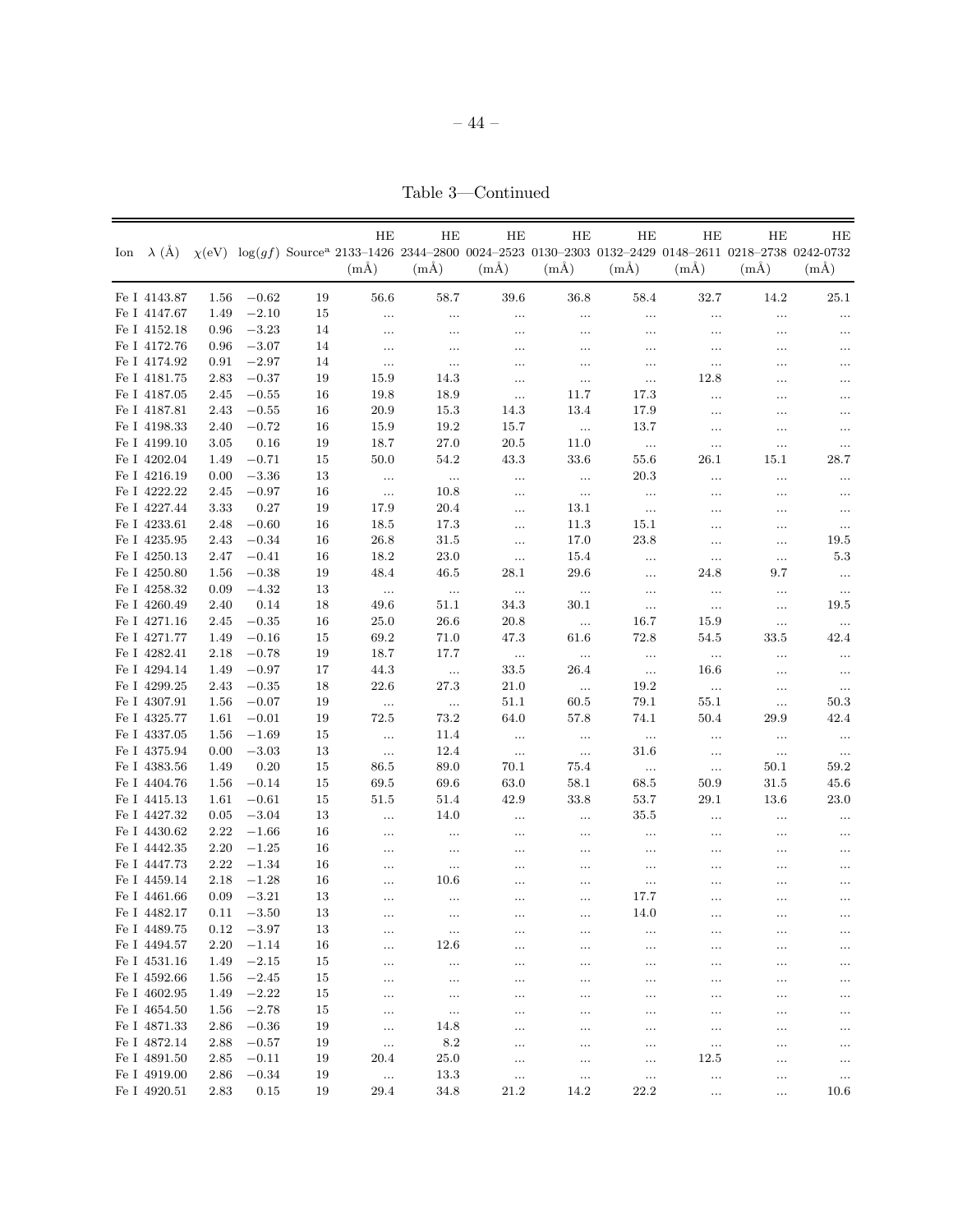|  | Table 3—Continued |
|--|-------------------|
|  |                   |

| Ion  | $\lambda$ (Å) | $\chi$ (eV) |         |    | HE<br>$(m\AA)$ | HE<br>$(m\AA)$ | HE<br>$(m\AA)$ | HE<br>$(m\AA)$ | HE<br>$(m\AA)$ | HE<br>$(m\AA)$ | HE<br>$\log(gf)$ Source <sup>a</sup> 2133-1426 2344-2800 0024-2523 0130-2303 0132-2429 0148-2611 0218-2738 0242-0732<br>$(m\AA)$ | HE<br>$(m\AA)$ |
|------|---------------|-------------|---------|----|----------------|----------------|----------------|----------------|----------------|----------------|----------------------------------------------------------------------------------------------------------------------------------|----------------|
| Fe I | 4957.61       | 2.81        | 0.23    | 18 | 35.2           | 41.1           | 37.1           | 24.3           | 26.0           | 19.3           | .                                                                                                                                | 9.9            |
| Fe I | 5083.34       | 0.96        | $-2.96$ | 14 | $\cdots$       | $\cdots$       | .              | $\ldots$       | $\ldots$       | .              | $\cdots$                                                                                                                         | $\ldots$       |
| Fe I | 5166.28       | 0.00        | $-4.20$ | 13 | $\ldots$       | $\cdots$       | $\ldots$       | .              | $\ldots$       | .              | $\ldots$                                                                                                                         | $\ldots$       |
| Fe I | 5171.61       | 1.48        | $-1.79$ | 15 | $\cdots$       | 10.9           | $\cdots$       | .              | 16.0           |                |                                                                                                                                  |                |
| Fe I | 5192.35       | 3.00        | $-0.42$ | 19 | $\cdots$       | $\ldots$       |                |                |                | .              | $\cdots$                                                                                                                         |                |
| Fe I | 5194.95       | 1.56        | $-2.09$ | 15 |                |                |                | .              | .              |                |                                                                                                                                  | .              |
| Fe I | 5198.72       | 2.22        | $-2.14$ | 16 | .              | $\cdots$       | $\cdots$       | .              | .              | .              | $\cdots$                                                                                                                         | .              |
| Fe I | 5216.28       | 1.61        | $-2.15$ | 15 | $\cdots$       |                | $\cdots$       | .              |                | .              | .                                                                                                                                | .              |
| Fe I | 5217.40       | 3.21        | $-1.07$ | 17 | $\ldots$       | $\cdots$       | $\ldots$       | $\ldots$       | $\ldots$       |                | .                                                                                                                                |                |
| Fe I | 5227.19       | 1.56        | $-1.35$ | 18 | 24.6           | 29.8           | $\cdots$       | 14.3           | 34.5           | .              | .                                                                                                                                |                |
| Fe I | 5232.95       | 2.94        | $-0.10$ | 18 | $\cdots$       | 20.0           | $\ldots$       | $\ldots$       | $\ldots$       | $\cdots$       | $\ldots$                                                                                                                         |                |
| Fe I | 5269.55       | 0.86        | $-1.32$ | 14 | $\cdots$       | 57.2           | 48.9           | 31.0           | .              | 23.1           | 11.8                                                                                                                             | 30.4           |
| Fe I | 5324.19       | 3.21        | $-0.10$ | 17 | $\ldots$       | 12.4           | $\cdots$       | .              | $\cdots$       | .              | $\ldots$                                                                                                                         |                |
| Fe I | 5393.18       | 3.24        | $-0.72$ | 17 | $\ldots$       | $\ldots$       | .              | .              |                |                | .                                                                                                                                |                |
| Fe I | 5405.78       | 0.99        | $-1.84$ | 14 | 20.2           | $\cdots$       | $\ldots$       |                | .              | .              |                                                                                                                                  | $\cdots$       |
|      | Fe II 4178.86 | 2.57        | $-2.53$ | 20 | $\ldots$       | $\ldots$       | $\ldots$       | .              |                |                |                                                                                                                                  |                |
|      | Fe II 4233.17 | 2.57        | $-2.00$ | 22 | 16.7           | 23.1           | 18.5           | .              | .              | .              | $\cdots$                                                                                                                         | 4.2            |
|      | Fe II 4416.82 | 2.77        | $-2.43$ | 20 |                | $\ldots$       |                | .              |                | .              |                                                                                                                                  |                |
|      | Fe II 4491.40 | 2.84        | $-2.60$ | 20 | $\cdots$       | $\ldots$       |                | .              | .              | .              |                                                                                                                                  |                |
|      | Fe II 4508.30 | 2.84        | $-2.28$ | 20 | $\ldots$       | 8.0            | $\ldots$       | .              | .              | .              |                                                                                                                                  | .              |
|      | Fe II 4555.89 | 2.82        | $-2.17$ | 20 | $\cdots$       | $\ldots$       | $\cdots$       | .              | .              |                |                                                                                                                                  | .              |
|      | Fe II 4576.34 | 2.83        | $-2.90$ | 20 | $\ldots$       | $\ldots$       | $\cdots$       | .              | .              | .              | $\cdots$                                                                                                                         | $\cdots$       |
|      | Fe II 4583.84 | 2.81        | $-2.02$ | 22 | $\cdots$       | 19.8           | $\ldots$       | $\ldots$       | $\ldots$       | .              | $\cdots$                                                                                                                         | $\ldots$       |
|      | Fe II 4923.93 | 2.88        | $-1.32$ | 22 | 27.4           | $\ldots$       | $\ldots$       | 21.4           | 15.8           | 15.1           | $\cdots$                                                                                                                         | 11.1           |
|      | Fe II 5018.45 | 2.89        | $-1.22$ | 22 | 30.0           | 51.0           | 36.0           | 26.0           | 16.0           | 14.3           | $\cdots$                                                                                                                         | 14.2           |
|      | Fe II 5169.05 | 2.89        | $-0.87$ | 22 | $\ldots$       | $\ldots$       | $\ldots$       | $\ldots$       | $\ldots$       |                | .                                                                                                                                | 16.0           |
|      | Fe II 5197.58 | 3.23        | $-2.23$ | 20 | $\ldots$       | $\ldots$       | $\ldots$       | $\cdots$       | $\cdots$       |                | $\cdots$                                                                                                                         | $\ldots$       |
|      | Fe II 5234.63 | 3.22        | $-2.22$ | 20 | $\ldots$       | $\ldots$       | $\ldots$       | $\cdots$       | $\ldots$       | $\ldots$       | $\ldots$                                                                                                                         | $\ldots$       |
|      | Sr II 4077.71 | 0.00        | 0.17    | 5  | 49.3           | 59.7           | 62.9           | 54.1           | 82.9           | 9.0            | $\ldots$                                                                                                                         | 4.0            |
|      | Sr II 4215.52 | 0.00        | $-0.14$ | 5  | 40.5           | 55.4           | 56.8           | 37.5           | 78.9           | 6.9            | 6.5                                                                                                                              |                |
|      | Ba II 4554.04 | 0.00        | 0.17    | 21 | 7.4            | 11.8           | 100.7          | 2.0            | 4.5            | $\cdots$       | $\ldots$                                                                                                                         | $\ldots$       |

 $^{\rm a}$  Sources of  $gf$  values are given in the notes to Table [2.](#page-36-0)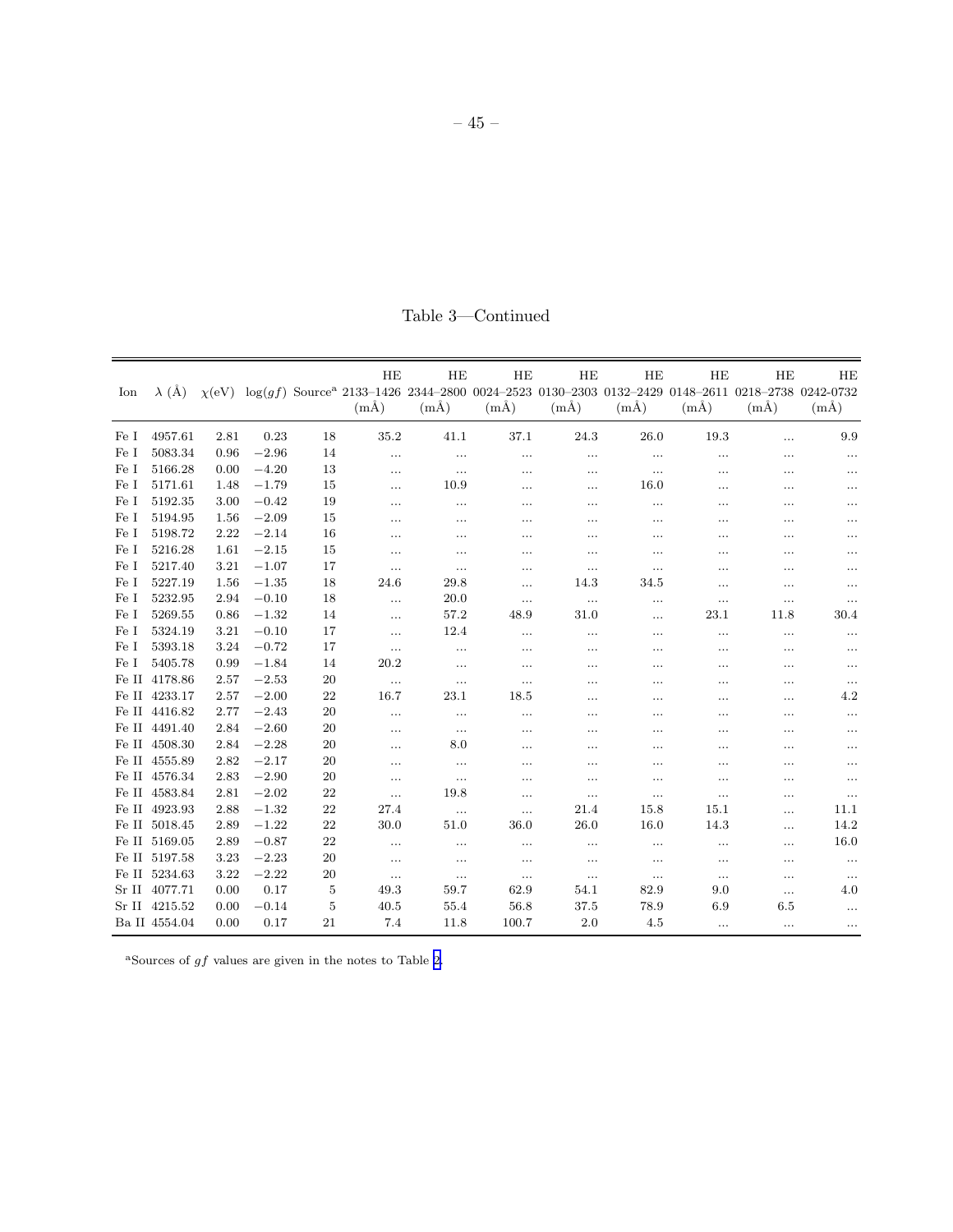Star n [Fe I/H] σ n [Fe II/H] σ n [Mg/Fe] σ n [Al/Fe] σ n [Si/Fe] σ n [Ca/Fe] σ n [Sc/Fe]II σ HD 140283 49 −2.43 (0.10) 11 −2.39 (0.13) 5 0.32 (0.20) 2 −0.70 (0.09) 1 0.14 ... 7 0.27 (0.06) 4 0.16 (0.11) BD 3–740 41 −2.69 (0.11) 8 −2.63 (0.14) 4 0.35 (0.16) 2 −0.64 (0.10) 0 7 0.53 (0.05) 3 0.27 (0.07) G 139–8 41 −2.04 (0.11) 11 −2.10 (0.13) 5 −0.08 (0.21) 2 −0.99 (0.16) 1 −0.12 ... 7 0.18 (0.07) 3 0.46 (0.08) BS 17447–029 12 −2.91 (0.09) 2 −3.12 (0.03) 2 0.02 (0.01) 2 −0.50 (0.18) 0 2 0.28 (0.04) 1 0.25 ... CS 22950-046 42 -3.27 (0.10) 5 -3.44 (0.14) 5 0.44 (0.24) 1 -0.52 ... 1 0.49 ... 7 0.25 (0.06) 4 0.23 (0.06) CS 22878–101 44 −3.07 (0.11) 6 −3.13 (0.09) 5 0.68 (0.20) 2 −0.59 (0.06) 1 0.39 ... 7 0.32 (0.08) 3 0.22 (0.11) HE 2133–1426 28 −2.81 (0.10) 3 −2.88 (0.10) 4 0.44 (0.12) 2 −0.46 (0.19) 0 6 0.44 (0.12) 3 0.38 (0.19) HE 2344–2800 44 −2.53 (0.10) 4 −2.43 (0.08) 4 0.20 (0.21) 2 −0.57 (0.13) 0 5 0.29 (0.09) 3 0.12 (0.18)<br>HE 0024–2523 33 −2.62 (0.19) 2 −2.57 (0.04) 4 0.60 (0.14) 1 −0.38 ... 0 3 0.59 (0.17) 2 0.33 (0.13) HE 0024–2523 33 −2.62 (0.19) 2 −2.57 (0.04) 4 0.60 (0.14) 1 −0.38 ... 0 3 0.59 (0.17) 2 0.33 (0.13)<br>HE 0130–2303 31 −2.93 (0.11) 2 −2.96 (0.02) 4 0.32 (0.23) 2 −0.60 (0.01) 1 −0.24 ... 6 0.47 (0.11) 2 0.35 (0.18) HE 0130–2303 31 −2.93 (0.11) 2 −2.96 (0.02) 4 0.32 (0.23) 2 −0.60 (0.01) 1 −0.24 ... 6 0.47 (0.11) 2 0.35 (0.18) HE 0132–2429 31 −3.56 (0.17) 2 −3.72 (0.06) 4 0.38 (0.33) 1 −0.45 ... 1 0.23 ... 3 0.31 (0.13) 3 1.18 (0.03) HE 0148–2611 26 −2.96 (0.15) 2 −3.21 (0.09) 2 −0.02 (0.11) 2 −0.76 (0.06) 0 3 0.32 (0.18) 2 0.48 (0.20) HE 0218–2738 19 −3.52 (0.14) 0 2 0.06 (0.03) 1 −0.41  $\dots$  1 −0.13  $\dots$  1 0.34  $\dots$  1 0.62  $\dots$ HE 0242–0732 26 −3.20 (0.19) 4 −3.36 (0.13) 3 0.60 (0.32) 1 −0.65 ... 1 0.13 ... 5 0.46 (0.26) 1 0.34 ...

Table 4. Abundances (Iron) and element ratios (Mg to Sc) for the Program Stars

Table 5. Element Ratios (Ti to Ba) for the Program Stars

| Star            |                | n [Ti/Fe]I $\sigma$ |             |    | n [Ti/Fe]II $\sigma$ |                 |                | $n$ [Cr/Fe]      |            | $\sigma$ n [Mn/Fe] |                 |                | $\sigma$ n [Sr/Fe]II |                  | $\sigma$ n [Ba/Fe]II |
|-----------------|----------------|---------------------|-------------|----|----------------------|-----------------|----------------|------------------|------------|--------------------|-----------------|----------------|----------------------|------------------|----------------------|
|                 |                |                     |             |    |                      |                 |                |                  |            |                    |                 |                |                      |                  |                      |
| HD 140283       | 9              | 0.19                | $(0.03)$ 19 |    |                      | 0.19(0.08)      |                | $9 -0.25(0.11)6$ |            | $-0.52(0.14)$ 2    |                 |                |                      | $-0.18$ (0.15) 1 | $-1.02$              |
| BD 3-740        | 6              | 0.61                | $(0.04)$ 16 |    |                      | 0.39(0.06)      | $\overline{4}$ | $-0.10(0.08)$ 3  |            | $-0.48(0.06)$ 2    |                 |                |                      | $-0.28(0.02)$ 1  | $-0.71$              |
| G 139-8         | 9              | 0.27                | $(0.05)$ 16 |    |                      | $0.37(0.09)$ 13 |                | $-0.09(0.12)4$   |            | $-0.55(0.04)$ 2    |                 |                |                      | $-1.16(0.09)1$   | $-0.77$              |
| BS 17447-029    | $\Omega$       |                     |             | 11 |                      | 0.34(0.07)      | $\overline{2}$ | $-0.25(0.03)$ 2  |            | $-0.59(0.18)$ 2    |                 |                |                      | $0.16(0.06)$ 1   | 0.41                 |
| CS 22950-046    | 6              | 0.13                | $(0.06)$ 17 |    |                      | 0.18(0.17)      | $\overline{4}$ | $-0.58(0.12)$ 3  |            | $-0.93(0.20)$ 2    |                 |                | $-0.35(0.04)$ 1      |                  | $-1.37$              |
| CS 22878-101 13 |                | 0.23                | $(0.10)$ 20 |    |                      | 0.24(0.17)      | -9             | $-0.32(0.24)$ 3  |            | $-1.05(0.16)$ 2    |                 |                |                      | $-0.39(0.13)1$   | $-1.08$              |
| HE 2133-1426    | -2             | 0.54                | $(0.07)$ 11 |    |                      | 0.27(0.11)      | $\overline{2}$ | $-0.16$ (0.05) 1 |            |                    | $-0.41$ 2       |                |                      | $-0.25(0.05)$ 1  | $-0.60$              |
| HE 2344-2800    | $\frac{5}{2}$  | 0.65                | $(0.02)$ 15 |    |                      | 0.53(0.05)      | -3             | 0.23(0.11)3      |            |                    | 0.12(0.14)2     |                | $-0.15(0.12)1$       |                  | $-0.55$              |
| HE 0024-2523    | 2              | 0.52                | $(0.14)$ 12 |    |                      | 0.19(0.08)      | 1              | $-0.52\,$        | $\ldots$ 0 |                    |                 | $\overline{2}$ |                      | 0.50(0.04)1      | 1.74                 |
| HE 0130-2303    | $\Omega$       |                     |             | 13 |                      | 0.46(0.13)      | 3              | $-0.10(0.14)1$   |            |                    | $-0.43$ 2       |                |                      | 0.06(0.09)1      | $-0.91$              |
| HE 0132-2429    | 5              | 0.51                | $(0.06)$ 15 |    |                      | 0.64(0.08)      | 3              | $-0.51(0.05)$ 2  |            |                    | $-0.87(0.03)$ 2 |                |                      | 0.81(0.12)1      | $-0.98$              |
| HE 0148-2611    | $\Omega$       |                     |             | 9  |                      | 0.37(0.14)      | $\overline{2}$ | $-0.29(0.08)$ 0  |            |                    |                 | $\overline{2}$ |                      | $-0.82(0.12)$ 0  |                      |
| HE 0218-2738    | $\overline{0}$ |                     |             | 9  |                      | 0.62(0.12)      | $\overline{2}$ | $-0.16$ (0.14) 0 |            |                    |                 | $\mathbf{1}$   | $-0.43$              | $\ldots$ 0       |                      |
| HE 0242-0732    | $\theta$       |                     |             | 3  |                      | 0.25(0.05)      | $2^{\circ}$    | $-0.37(0.14)$ 0  |            |                    |                 | $\mathbf 1$    | $-1.23\,$            | $\ldots$ 0       |                      |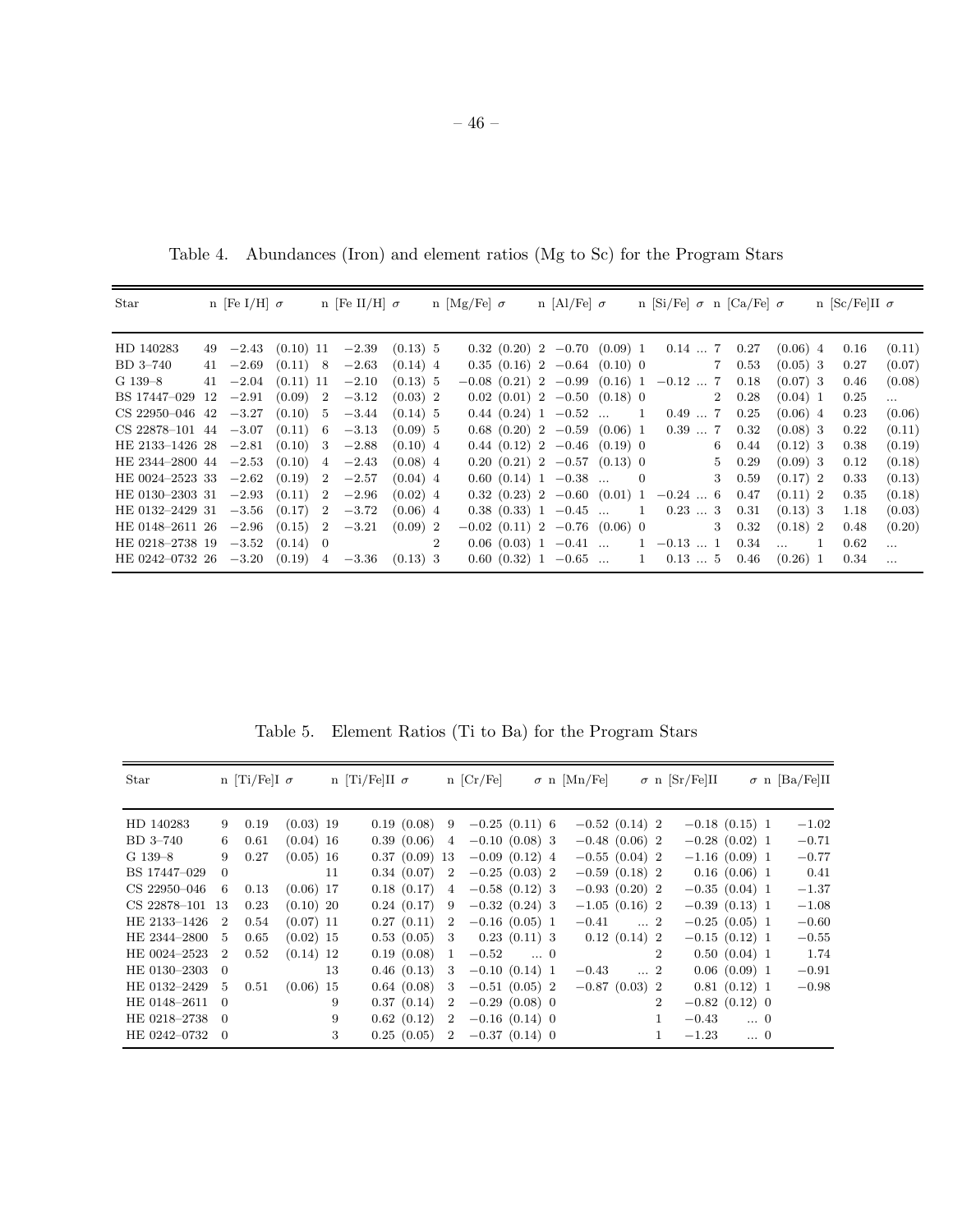Table 6. Sensitivity of Abundances to Atmospheric Parameters

|             | CS 22950-046                                    |                                                              |                                  |                                                                   | HE 2344-2800       |                                                 |                                                              |                                  |                                                                   |                    |
|-------------|-------------------------------------------------|--------------------------------------------------------------|----------------------------------|-------------------------------------------------------------------|--------------------|-------------------------------------------------|--------------------------------------------------------------|----------------------------------|-------------------------------------------------------------------|--------------------|
|             | $\Delta T_{eff}$<br>$(+100K)$<br>$(\text{dex})$ | $\Delta$ log $(g)$<br>$(+0.2 \text{ dex})$<br>$(\text{dex})$ | $\Delta$ [A/H]<br>$(\text{dex})$ | $(+0.1 \text{ dex})$ $(+0.2 \text{ km s}^{-1})$<br>$(\text{dex})$ | $\Delta v_t$ Total | $\Delta T_{eff}$<br>$(+100K)$<br>$(\text{dex})$ | $\Delta$ log $(g)$<br>$(+0.2 \text{ dex})$<br>$(\text{dex})$ | $\Delta$ [A/H]<br>$(\text{dex})$ | $(+0.1 \text{ dex})$ $(+0.2 \text{ km s}^{-1})$<br>$(\text{dex})$ | $\Delta v_t$ Total |
| [Mg/Fe]     | $-0.039$                                        | 0.010                                                        | 0.005                            |                                                                   | 0.036 0.044        | $-0.017$                                        | $-0.010$                                                     | 0.000                            | $-0.002$ 0.020                                                    |                    |
| [Al/Fe]     | $-0.031$                                        | $-0.004$                                                     | $-0.005$                         | $-0.049$ 0.062                                                    |                    | $-0.004$                                        | 0.004                                                        | 0.000                            | $0.019$ $0.019$                                                   |                    |
| [Si/Fe]     | 0.004                                           | $-0.044$                                                     | $-0.008$                         | $-0.002$ 0.063                                                    |                    | 0.000                                           | 0.007                                                        | 0.000                            | $0.011$ $0.011$                                                   |                    |
| [Ca/Fe]     | $-0.035$                                        | 0.022                                                        | 0.008                            |                                                                   | 0.046 0.047        | $-0.012$                                        | $-0.004$                                                     | $-0.001$                         | 0.005 0.014                                                       |                    |
| [Sc/Fe]II   | 0.048                                           | $-0.005$                                                     | 0.002                            | $-0.023$ 0.047                                                    |                    | 0.029                                           | $-0.003$                                                     | 0.000                            | $0.012$ $0.031$                                                   |                    |
| $[Ti/Fe]$ I | 0.012                                           | 0.032                                                        | 0.011                            |                                                                   | 0.058 0.084        | 0.006                                           | 0.004                                                        | 0.001                            | $0.027$ $0.028$                                                   |                    |
| [Ti/Fe]II   | 0.037                                           | $-0.004$                                                     | 0.002                            | $-0.021$ 0.037                                                    |                    | 0.021                                           | $-0.003$                                                     | 0.000                            | $-0.003$ 0.020                                                    |                    |
| [Cr/Fe]I    | $-0.001$                                        | 0.023                                                        | 0.004                            | $0.017$ $0.038$                                                   |                    | 0.007                                           | 0.004                                                        | 0.001                            | $0.014$ $0.016$                                                   |                    |
| [Mn/Fe]     | 0.012                                           | 0.012                                                        | $-0.004$                         | $-0.047$ 0.056                                                    |                    | 0.021                                           | 0.004                                                        | 0.003                            | 0.009 0.024                                                       |                    |
| [Fe/H]I     | 0.103                                           | $-0.043$                                                     | $-0.017$                         | $-0.066$ 0.078                                                    |                    | 0.072                                           | $-0.007$                                                     | 0.003                            | $-0.030$ 0.076                                                    |                    |
| [Fe/H]II    | 0.020                                           | 0.051                                                        | 0.008                            | $-0.046$ 0.107                                                    |                    | 0.017                                           | 0.069                                                        | 0.002                            | $-0.019$ 0.039                                                    |                    |
| [Sr/Fe]II   | 0.067                                           | $-0.039$                                                     | $-0.008$                         | $-0.108$ 0.109                                                    |                    | 0.040                                           | $-0.013$                                                     | $-0.002$                         | $-0.066$ 0.076                                                    |                    |
| [Ba/Fe]II   | 0.076                                           | $-0.005$                                                     | 0.004                            |                                                                   | $0.005$ 0.069      | 0.046                                           | $-0.011$                                                     | 0.001                            | 0.013 0.045                                                       |                    |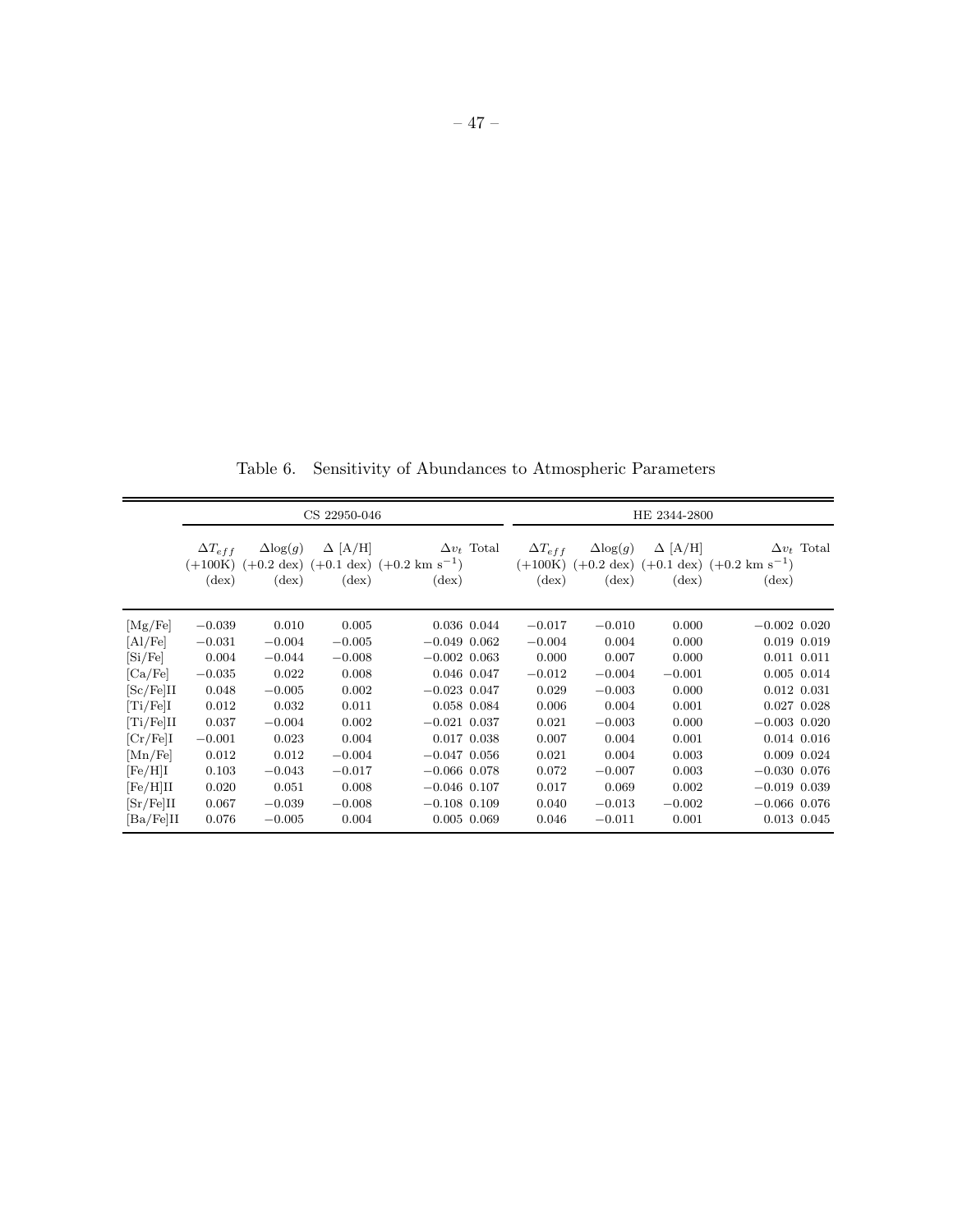| $[Fe/H]$ Range $\langle Fe/H \rangle$ |          | Mean and $\sigma^{\rm b}$<br>Ν |
|---------------------------------------|----------|--------------------------------|
| [Mg/Fe]                               |          |                                |
| $>-0.5$                               | $-0.177$ | 39 0.125 $(-0.013,+0.026)$     |
| $-1.0$ to $-0.5$                      | $-0.769$ | 91 0.124 $(-0.008,+0.012)$     |
| $-1.5$ to $-1.0$                      | $-1.231$ | 42 0.147 $(-0.011,+0.017)$     |
| $-2.0 \text{ to } -1.5$               | $-1.720$ | 54 0.161 $(-0.018,+0.021)$     |
| $-2.5$ to $-2.0$                      | $-2.233$ | 33 0.170 $(-0.030,+0.041)$     |
| $-3.0 \text{ to } -2.5$               | $-2.761$ | 42 0.193 $(-0.017,+0.024)$     |
| $<-3.0$                               | $-3.337$ | 30 0.193 $(-0.040,+0.055)$     |
| [Ca/Fe]                               |          |                                |
| $>-0.5$                               | $-0.183$ | 39 0.062 $(-0.008,+0.015)$     |
| $-1.0 \text{ to } -0.5$               | $-0.768$ | 92 0.075 $(-0.006,+0.007)$     |
| $-1.5$ to $-1.0$                      | $-1.231$ | 41 0.081 $(-0.006,+0.009)$     |
| $-2.0 \text{ to } -1.5$               | $-1.724$ | 54 0.108 $(-0.011,+0.019)$     |
| $-2.5$ to $-2.0$                      | $-2.221$ | 34 0.086 $(-0.017,+0.027)$     |
| $-3.0 \text{ to } -2.5$               | $-2.759$ | 43 0.144 $(-0.012,+0.016)$     |
| $\leq -3.0$                           | $-3.337$ | 30 0.133 $(-0.023,+0.035)$     |
| [Si/Fe]                               |          |                                |
| $>-0.5$                               | $-0.314$ | 31 0.062 $(-0.007,+0.016)$     |
| $-1.0 \text{ to } -0.5$               | $-0.766$ | 94 0.111 $(-0.009,+0.012)$     |
| $-1.5$ to $-1.0$                      | $-1.233$ | 43 0.128 $(-0.012,+0.014)$     |
| $-2.0 \text{ to } -1.5$               | $-1.712$ | $52$ 0.131 $(-0.010,+0.013)$   |
| $-2.5$ to $-2.0$                      | $-2.211$ | 20 0.226 $(-0.054,+0.067)$     |
| $-3.0 \text{ to } -2.5$               | $-2.751$ | 27 0.368 $(-0.038,+0.048)$     |
| $\leq -3.0$                           | $-3.372$ | 26 0.267 $(-0.040,+0.060)$     |
| [Ti/Fe]                               |          |                                |
| $>-0.5$                               | $-0.183$ | 41 0.105 $(-0.012,+0.018)$     |
| $-1.0 \text{ to } -0.5$               | $-0.766$ | 91 0.092 $(-0.007,+0.010)$     |
| $-1.5$ to $-1.0$                      | $-1.231$ | 41 0.061 $(-0.005,+0.008)$     |
| $-2.0 \text{ to } -1.5$               | $-1.729$ | 52 0.117 $(-0.010,+0.022)$     |
| $-2.5 \text{ to } -2.0$               | $-2.226$ | $35\,0.166\;(-0.015,+0.030)$   |
| $-3.0 \text{ to } -2.5$               | $-2.759$ | 41 0.154 $(-0.012,+0.019)$     |
| $\leq -3.0$                           | $-3.337$ | 30 0.212 $(-0.023,+0.027)$     |

Table 7. Robust Scatter Estimates for Elemental Ratios in Metal-Poor  $\rm Stars^a$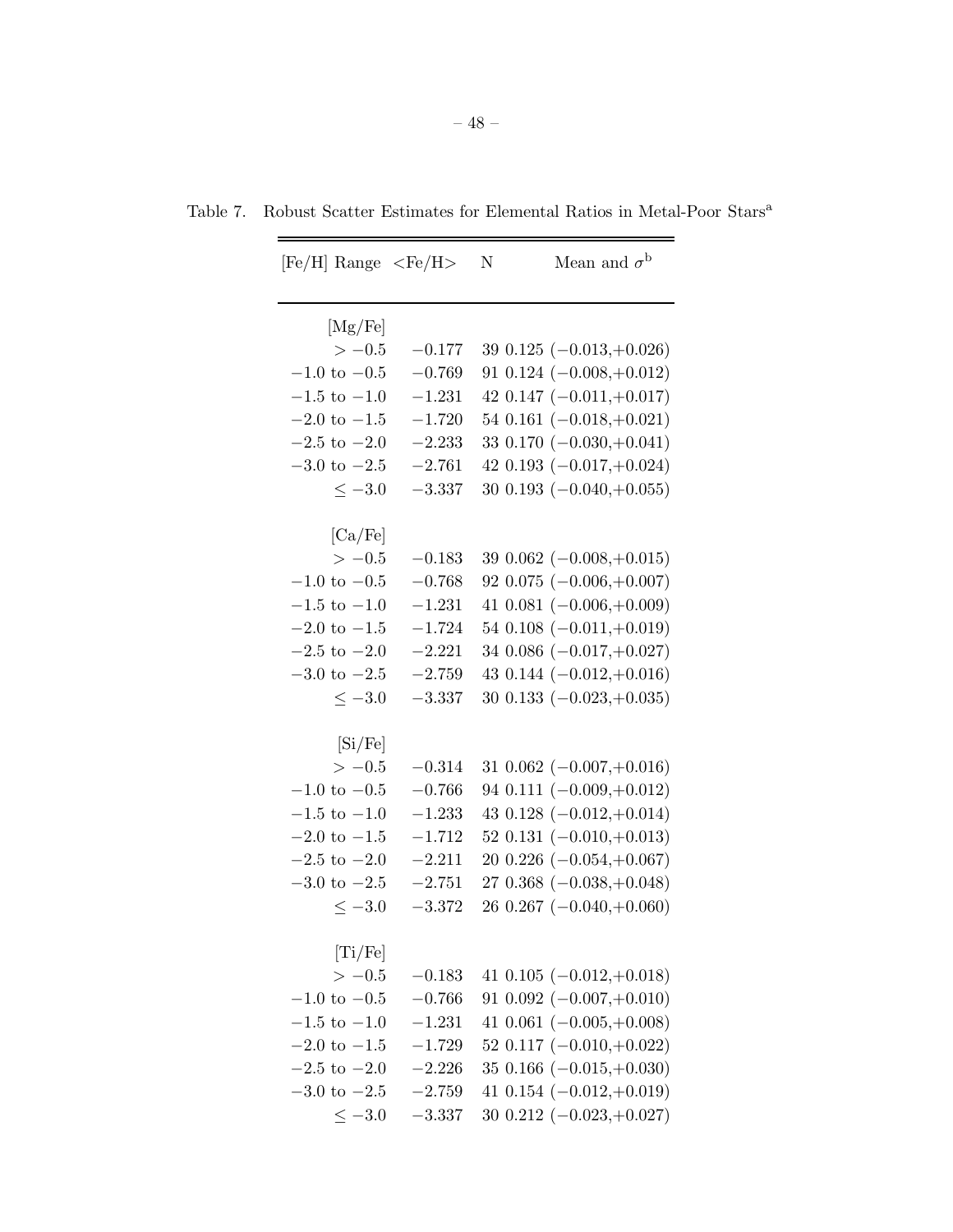Table 7—Continued

| [Fe/H] Range                          | $\rm <\! Fe/H\!>$ | $\mathbf N$ | Mean and $\sigma^{\rm b}$       |
|---------------------------------------|-------------------|-------------|---------------------------------|
|                                       |                   |             |                                 |
| $\left[<\alpha>\!/\mathrm{Fe}\right]$ |                   |             |                                 |
| $>-0.5$                               | $-0.187$          |             | 44 $0.079$ ( $-0.009, +0.015$ ) |
| $-1.0$ to $-0.5$                      | $-0.766$          |             | 94 $0.087$ ( $-0.006, +0.008$ ) |
| $-1.5$ to $-1.0$                      | $-1.233$          |             | 43 0.083 $(-0.007,+0.010)$      |
| $-2.0 \text{ to } -1.5$               | $-1.721$          |             | $55\,0.114\;(-0.011,+0.017)$    |
| $-2.5$ to $-2.0$                      | $-2.226$          |             | 36 0.106 $(-0.022,+0.034)$      |
| $-3.0 \text{ to } -2.5$               | $-2.759$          |             | 43 0.112 $(-0.011,+0.013)$      |
| $\leq -3.0$                           | $-3.337$          |             | 30 0.101 $(-0.022,+0.029)$      |
|                                       |                   |             |                                 |
| [Al/Fe] (LTE)                         |                   |             |                                 |
| $>-0.5$                               | $-0.156$          |             | 34 0.131 $(-0.012,+0.016)$      |
| $-1.0$ to $-0.5$                      | $-0.750$          |             | 57 0.124 $(-0.014,+0.018)$      |
| $-1.5$ to $-1.0$                      | $-1.234$          |             | $21\ 0.204\ (-0.032,+0.037)$    |
| $-2.5$ to $-1.5$                      | $-1.913$          |             | 29 0.426 $(-0.043,+0.085)$      |
| $-3.0 \text{ to } -2.5$               | $-2.758$          |             | 34 0.428 $(-0.076,+0.094)$      |
| $\leq -3.0$                           | $-3.348$          |             | $29\ 0.202\ (-0.021,+0.057)$    |
|                                       |                   |             |                                 |
| [Al/Fe] (NLTE)                        |                   |             |                                 |
| $>-0.5$                               | $-0.156$          |             | 34 0.131 $(-0.012,+0.016)$      |
| $-1.0$ to $-0.5$                      | $-0.750$          |             | 57 0.123 $(-0.015,+0.017)$      |
| $-1.5$ to $-1.0$                      | $-1.234$          |             | 21 0.186 $(-0.027,+0.046)$      |
| $-2.5$ to $-1.5$                      | $-1.913$          |             | 29 0.286 $(-0.059,+0.098)$      |
| $-3.0 \text{ to } -2.5$               | $-2.758$          |             | 34 0.410 $(-0.085,+0.156)$      |
| $<-3.0$                               | $-3.348$          |             | 29 0.209 $(-0.030,+0.047)$      |
|                                       |                   |             |                                 |
| $[{\rm Al}/{\rm Mg}]$ (NLTE)          |                   |             |                                 |
| $>-0.5$                               | $-0.156$          |             | 34 0.121 $(-0.017,+0.020)$      |
| $-1.0$ to $-0.5$                      | $-0.750$          |             | 57 0.076 $(-0.011,+0.014)$      |
| $-1.5$ to $-1.0$                      | $-1.234$          |             | 21 0.110 $(-0.021,+0.069)$      |
| $-2.5$ to $-1.5$                      | $-1.913$          |             | 29 0.253 $(-0.030, \! +0.053)$  |
| $-3.0$ to $-2.5$                      | $-2.758$          |             | 34 0.388 $(-0.072,+0.106)$      |
| $\leq -3.0$                           | $-3.348$          |             | 29 0.337 $(-0.038,+0.068)$      |
|                                       |                   |             |                                 |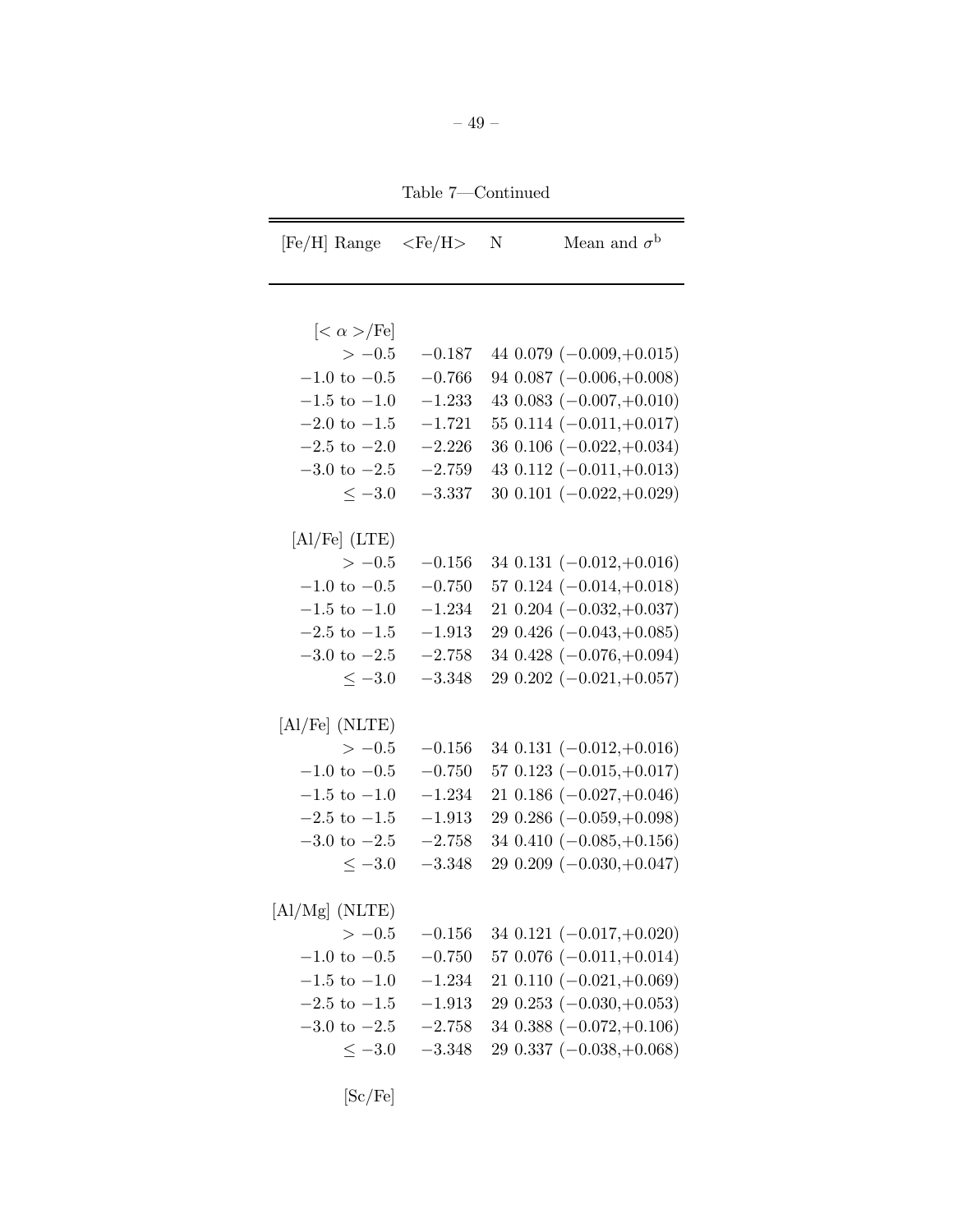Table 7—Continued

 $\overline{\phantom{0}}$ 

| $[Fe/H]$ Range $\langle Fe/H \rangle$ |          | N | Mean and $\sigma^{\rm b}$       |
|---------------------------------------|----------|---|---------------------------------|
| $>-1.5$                               | $-0.723$ |   | $12\ 0.066\ (-0.012,+0.030)$    |
| $-2.5$ to $-1.5$                      | $-2.077$ |   | 18 0.138 $(-0.022,+0.057)$      |
| $-3.0 \text{ to } -2.5$               | $-2.757$ |   | 34 0.176 $(-0.014,+0.024)$      |
| $\leq -3.0$                           | $-3.335$ |   | $280.233(-0.028,+0.076)$        |
| [Cr/Fe]                               |          |   |                                 |
| $>-0.5$                               | $-0.330$ |   | $21\ 0.043\ (-0.005,+0.010)$    |
| $-1.0 \text{ to } -0.5$               | $-0.771$ |   | 87 0.040 $(-0.003,+0.004)$      |
| $-1.5$ to $-1.0$                      | $-1.227$ |   | 40 0.050 $(-0.005,+0.010)$      |
| $-2.0 \text{ to } -1.5$               | $-1.722$ |   | 46 0.076 $(-0.016,+0.019)$      |
| $-2.5 \text{ to } -2.0$               | $-2.207$ |   | 29 0.111 $(-0.015,+0.029)$      |
| $-3.0 \text{ to } -2.5$               | $-2.759$ |   | 41 0.167 $(-0.025,+0.034)$      |
| $\leq -3.0$                           | $-3.324$ |   | 29 0.186 $(-0.028,+0.031)$      |
| [Mn/Fe]                               |          |   |                                 |
| $>-1.5$                               | $-0.679$ |   | $160.065(-0.008,+0.021)$        |
| $-2.5$ to $-1.5$                      | $-2.005$ |   | $15$ 0.115 $(-0.023,+0.038)$    |
| $-3.0 \text{ to } -2.5$               | $-2.765$ |   | 27 0.184 $(-0.025,+0.045)$      |
| $\leq -3.0$                           | $-3.331$ |   | 25 0.205 $(-0.038,+0.048)$      |
| [Sr/Fe]                               |          |   |                                 |
| $>-1.5$                               | $-0.829$ |   | 14 $0.143$ ( $-0.021, +0.031$ ) |
| $-2.5$ to $-1.5$                      | $-2.053$ |   | 24 0.458 $(-0.068,+0.112)$      |
| $-3.0 \text{ to } -2.5$               | $-2.744$ |   | 35 0.492 $(-0.058,+0.071)$      |
| $\leq -3.0$                           | $-3.343$ |   | 26 0.664 $(-0.088,+0.145)$      |
| $[\text{Ba/Fe}]$                      |          |   |                                 |
| $>-0.5$                               | $-0.328$ |   | 23 0.184 $(-0.022,+0.080)$      |
| $-1.0 \text{ to } -0.5$               | $-0.767$ |   | 89 $0.097$ $(-0.007,+0.012)$    |
| $-1.5 \text{ to } -1.0$               | $-1.242$ |   | 43 0.127 $(-0.017,+0.030)$      |
| $-2.0 \text{ to } -1.5$               | $-1.720$ |   | $52\ 0.201\ (-0.024,+0.034)$    |
| $-2.5 \text{ to } -2.0$               | $-2.229$ |   | 37 0.338 $(-0.059,+0.075)$      |
| $-3.0 \text{ to } -2.5$               | $-2.741$ |   | 34 0.611 $(-0.119,+0.156)$      |
| $\leq -3.0$                           | $-3.353$ |   | 16 $0.366$ ( $-0.054, +0.158$ ) |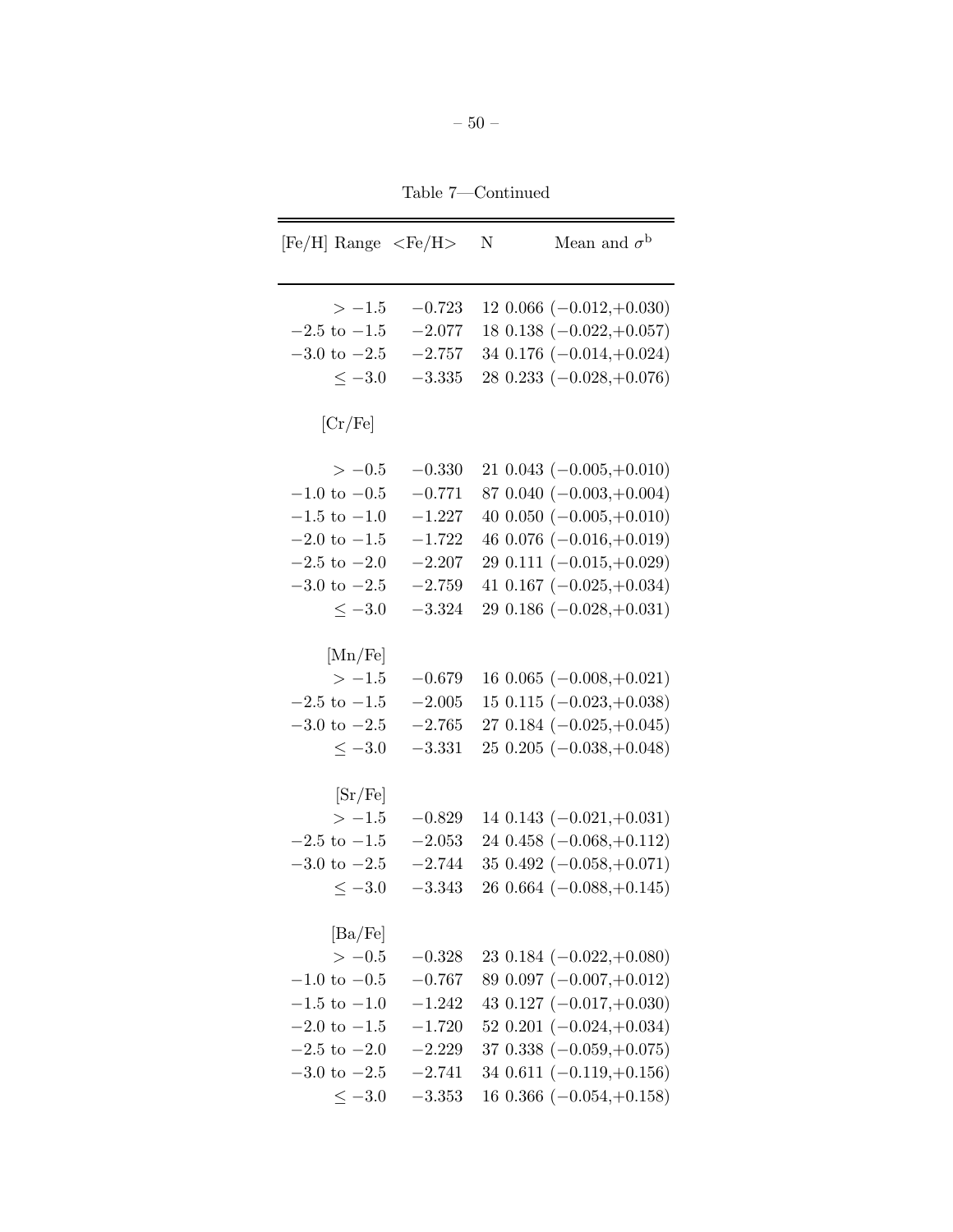|  |  | Table 7—Continued |  |
|--|--|-------------------|--|
|--|--|-------------------|--|

 $[Fe/H]$  Range  $\langle Fe/H \rangle$  N Mean and  $\sigma^\mathrm{b}$ 

<sup>a</sup>This table was constructed from the results of the high-dispersion analyses in the papers quoted in Sections 5.1.2 and 5.2. In the case of multiple analyses for the same star, we have averaged the results.

<sup>b</sup>The mean and the dispersion were calculated using the bi-weight estimators of Beers, Flynn, & Gebhardt (1990), as they are very robust to the presence of outliers. See text for additional information.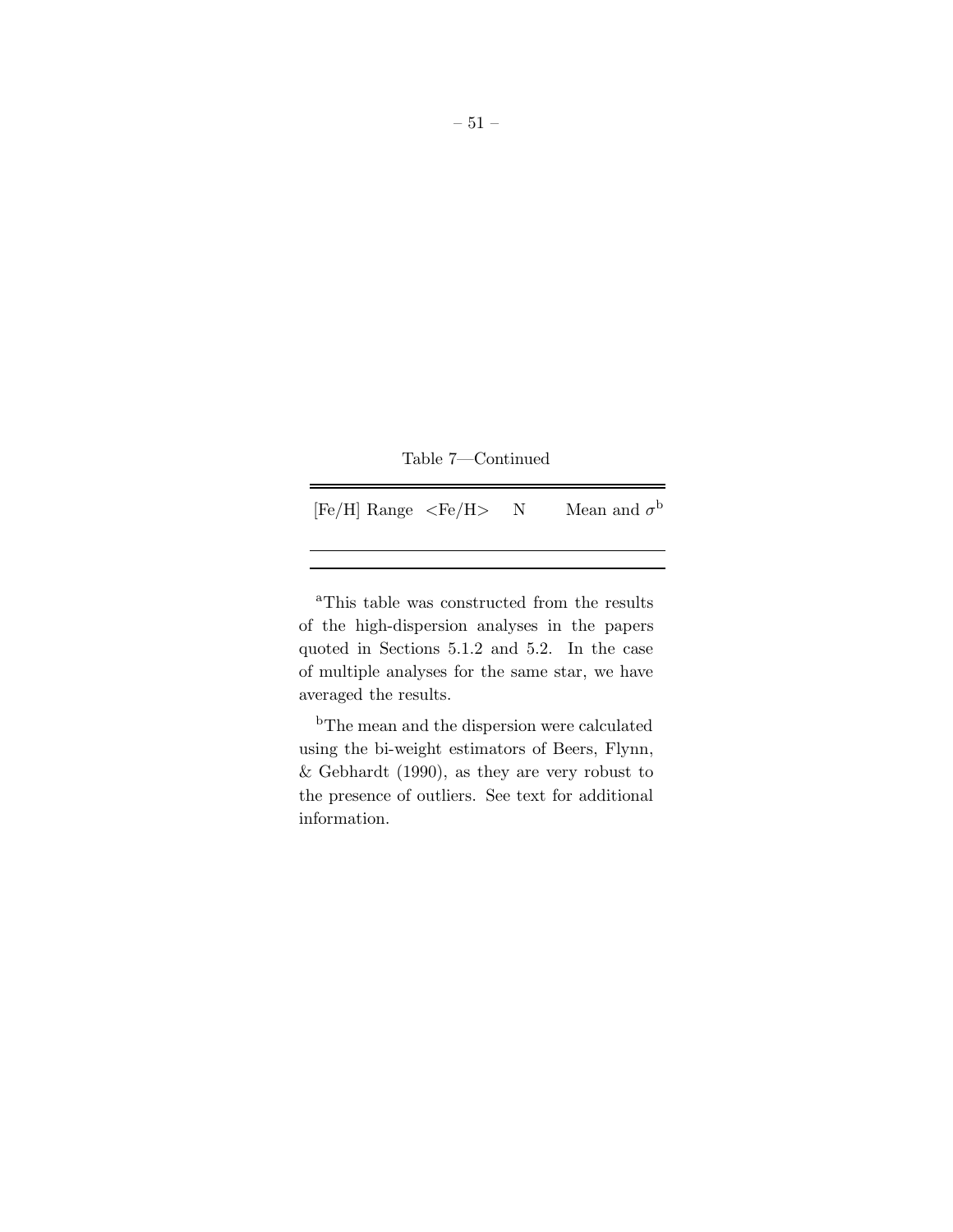– 52 –

| Ion             | No. Lines $\langle gf(NIST) - gf(us) \rangle$ | $(\text{dex})$ | $\sigma$<br>$(\text{dex})$ |
|-----------------|-----------------------------------------------|----------------|----------------------------|
| Al I            | $\overline{2}$                                | 0.00           | 0.00                       |
| Mg I            | 3 <sup>a</sup>                                | $+0.10$        | 0.17                       |
|                 | 2 <sup>b</sup>                                | 0.00           | 0.00                       |
| Si I            | 1                                             | 0.00           |                            |
| Ca I            | 6                                             | 0.00           | 0.00                       |
| Sc II           | 4                                             | 0.01           | 0.01                       |
| Ti I            | 16                                            | $-0.01$        | 0.02                       |
| Ti II           | 26                                            | $-0.01$        | 0.14                       |
| Cr <sub>I</sub> | 14                                            | 0.00           | 0.01                       |
| Mn I            | 5                                             | 0.00           | 0.00                       |
| Fe I            | 59                                            | $-0.01$        | 0.07                       |
| Fe II           | 12                                            | $-0.01$        | 0.11                       |
| Sr II           | $\overline{2}$                                | $-0.02$        | 0.00                       |
| Ba II           | 1                                             | 0.00           |                            |
|                 |                                               |                |                            |

Table 8. A Comparison of our Adopted  $gf$  Values with Those of NIST

<sup>a</sup>There are two additional observed lines of Mg I for which there is no lifetime in either the current NIST database or in Weise, Smith & Miles (1966). The NIST team is currently updating the entries for this ion.

 $^{\rm b}{\rm Here}$  we omit the 4703 Å line of Mg I.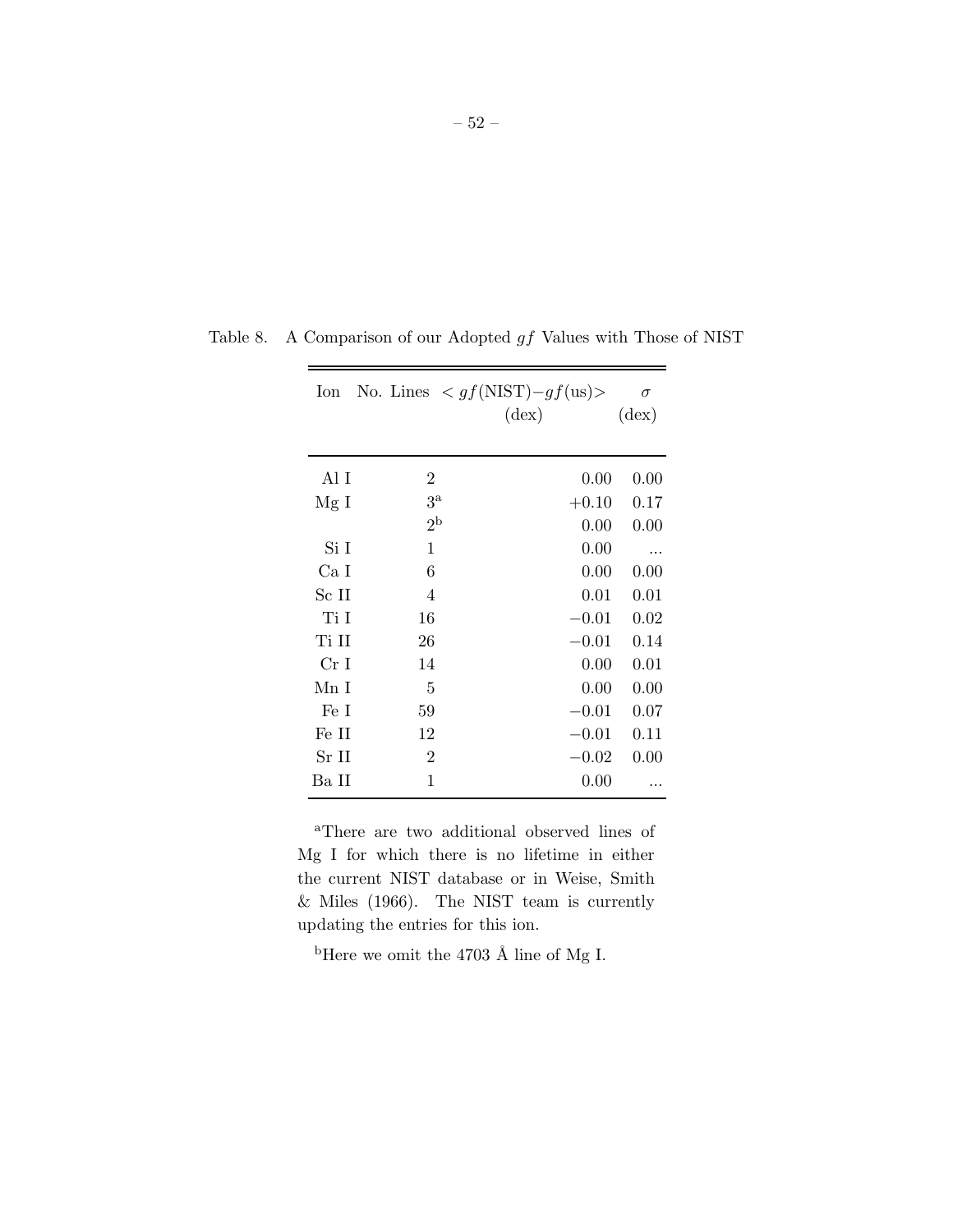Table 9. Comparison of Mg I Transition Probabilities

| Source               | FF75    | TOP                  | МZ      | VALD=Kurucz CD-ROM18 |          | Adopted |
|----------------------|---------|----------------------|---------|----------------------|----------|---------|
| Singlet transitions: |         |                      |         |                      |          |         |
| $3p1P-4d1D$          |         | $5528 - 0.35 - 0.40$ |         | $-0.489$             | $-0.620$ |         |
| $-5d1D$              |         | $4703 - 0.38 - 0.42$ |         | $-0.462$             | $-0.666$ | $-0.67$ |
| $-7d1D$              |         | $4167 - 0.71 - 0.75$ |         | $-0.757$             | $-1.004$ | $-1.00$ |
| $-8d1D$              |         | $4057 - 0.89 - 0.91$ |         | .                    | $-1.201$ | $-1.20$ |
| $3p1P - 5s1S$        | 5711    |                      | $-1.75$ | $-1.724$             | $-1.833$ |         |
| $-6s1S$              | 4730    |                      | $-2.34$ | $-2.268$             | $-2.523$ |         |
| Triplet transitions: |         |                      |         |                      |          |         |
| $3p3P-4s3S$          | 5178    |                      | 0.09    | $-0.018$             | 0.061    |         |
|                      | (total) |                      |         |                      |          |         |
|                      | 5167    |                      | $-1.00$ | $-1.030$             |          |         |
|                      | 5172    |                      | $-0.37$ | $-0.402$             |          | $-0.38$ |
|                      | 5183    |                      | $-0.15$ | $-0.180$             |          | $-0.16$ |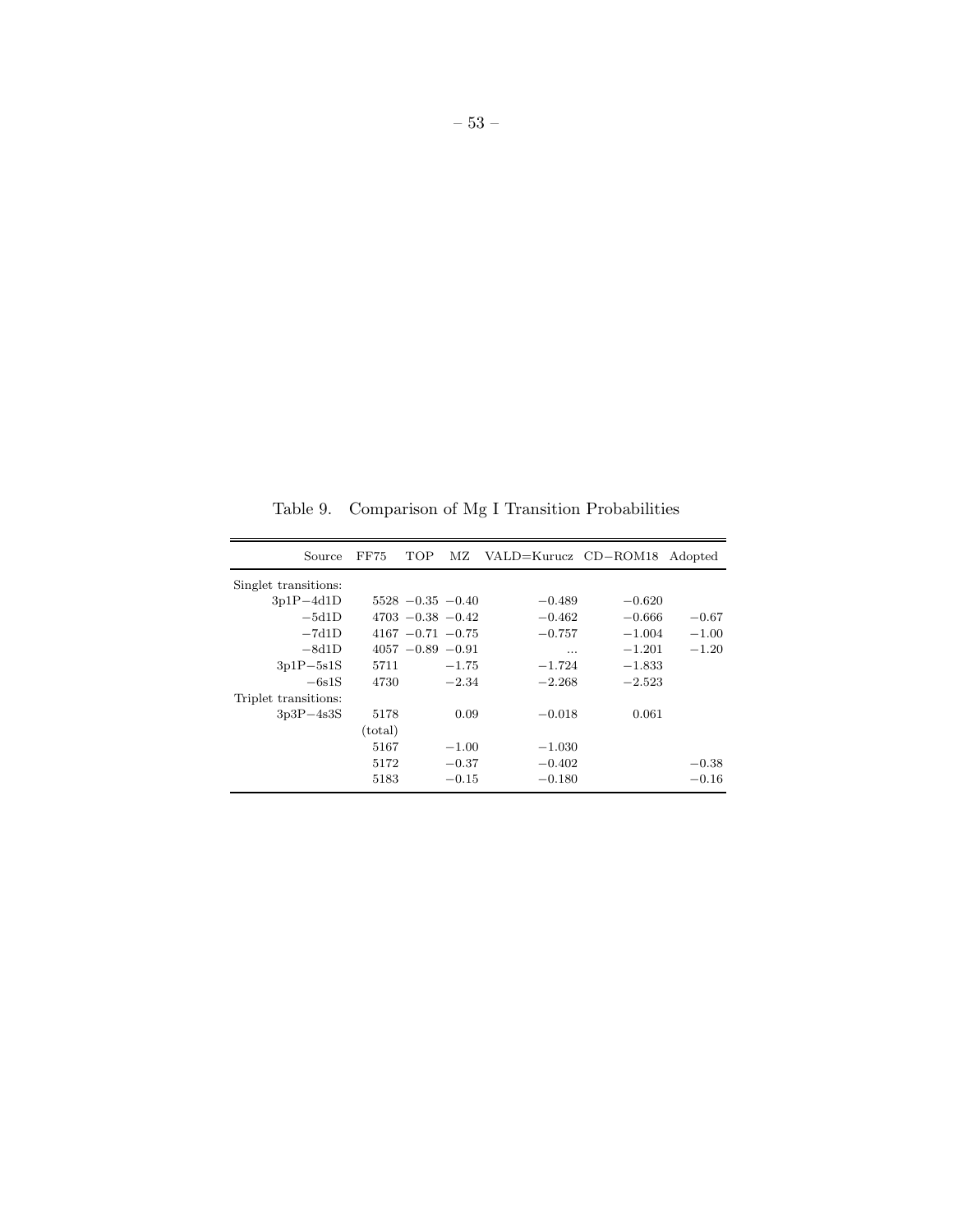<span id="page-53-0"></span>

Fig. 1.— The fiducial relation between the FWHM of lines and their EWs is shown for stars HE 0024−2523 (upper panel) and HE 0130−2303 (lower panel).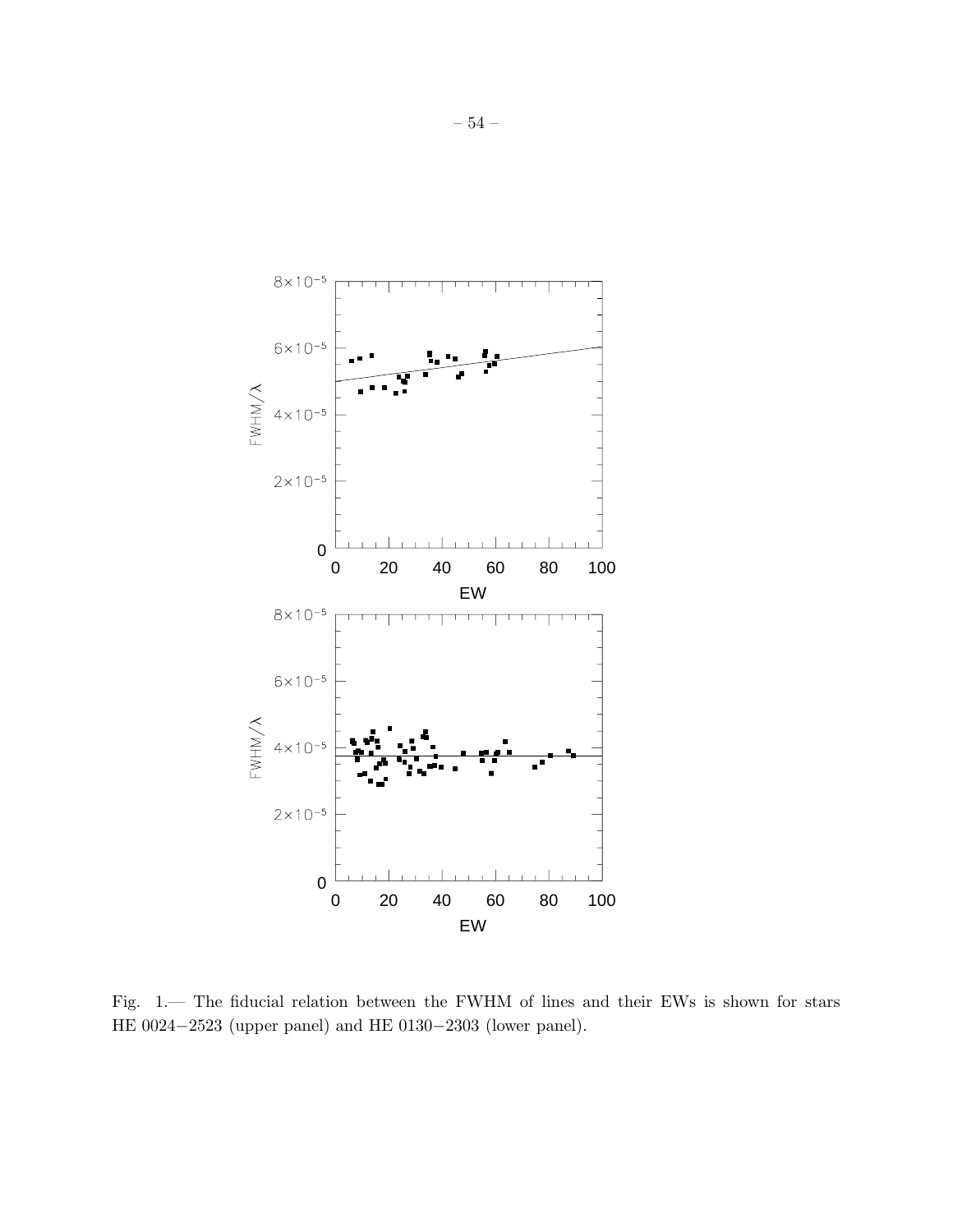<span id="page-54-0"></span>

Fig. 2.— Comparison for the sets of EWs measured in a pair of giants (panel a) and in a pair of dwarfs (panel b) of the present study, with similar atmospheric parameters.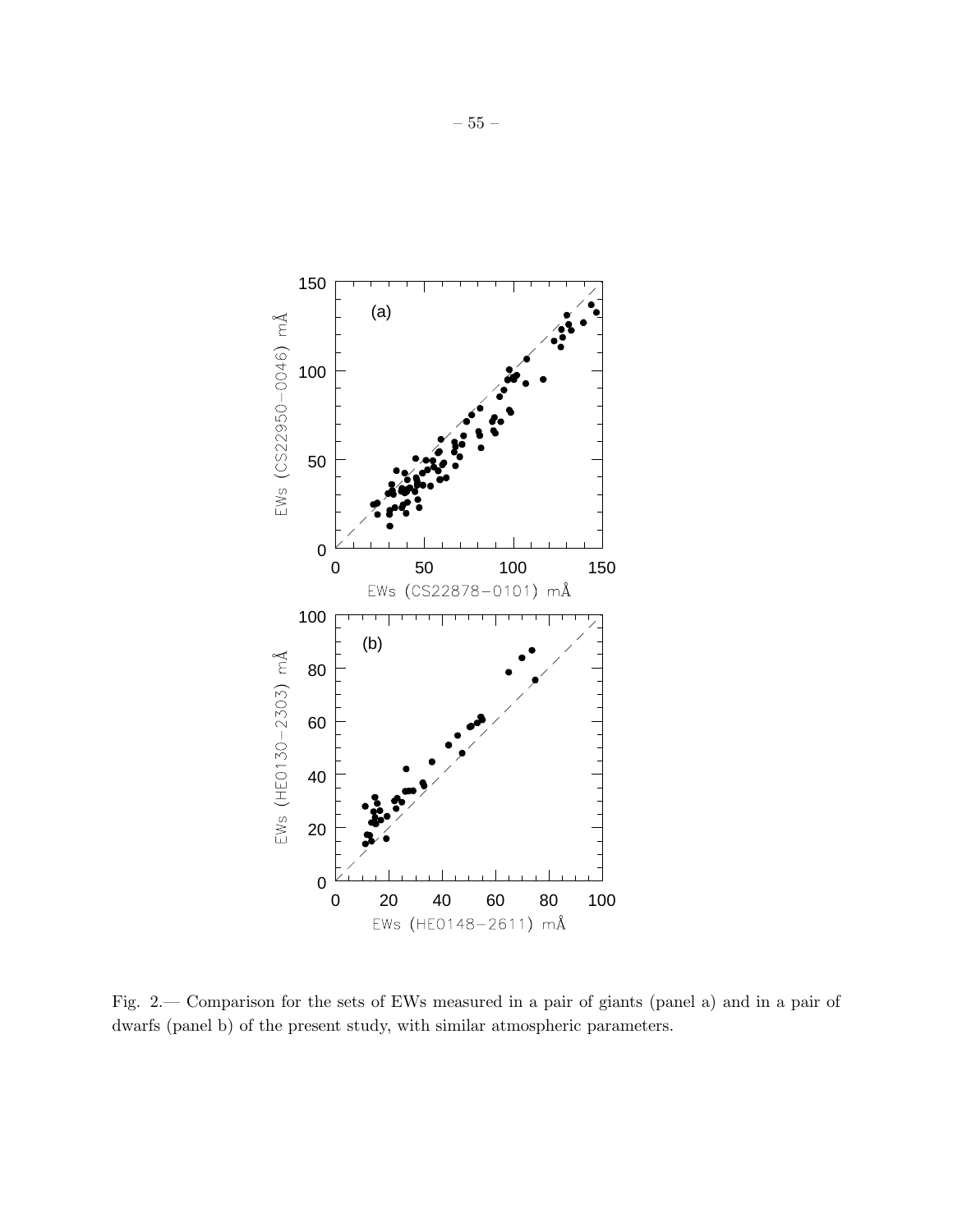<span id="page-55-0"></span>

Fig. 3.— Comparison for the sets of EWs measured in HD 140283 in the present study with the works of Zhao & Magain (1990; upper panel on the left), Gratton & Sneden (1994; lower-left panel) and Ryan *et al.* (1996; right panel). The dashed line indicates equality.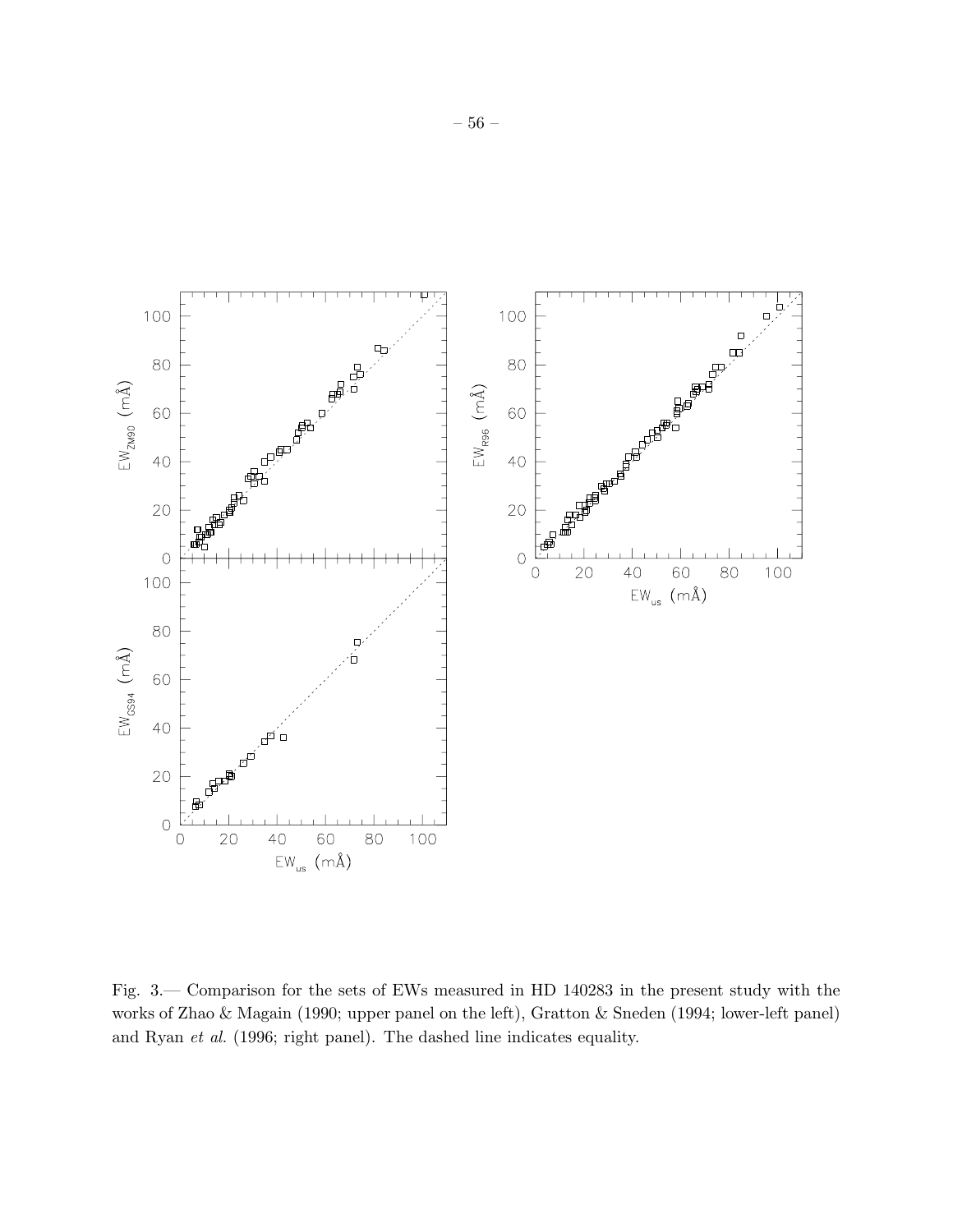<span id="page-56-0"></span>

Fig. 4.— Panel (a): differences of abundances of iron from singly ionized and neutral lines as a function of adopted temperatures for program stars. The dashed line is the value for the Sun, while the solid line is the average value from dwarfs in out sample. Arrows on the left and on the right side of the Figure indicate the change in Fe II−Fe I resulting from a change of  $+100$  K in  $T_{\text{eff}}$ for a giant and a dwarf respectively. Panel (b): the slope of the relationships of iron abundances logn(Fe I) versus excitation potential (E.P.) as a function of the adopted  $T_{\text{eff}}$ . The circled dot is the position of the Sun in these plots. In both panels (and in following figures) larger symbols indicate giant and/or subgiant stars in our sample, i.e. stars with surface gravity greater than  $log(g) = 3.8$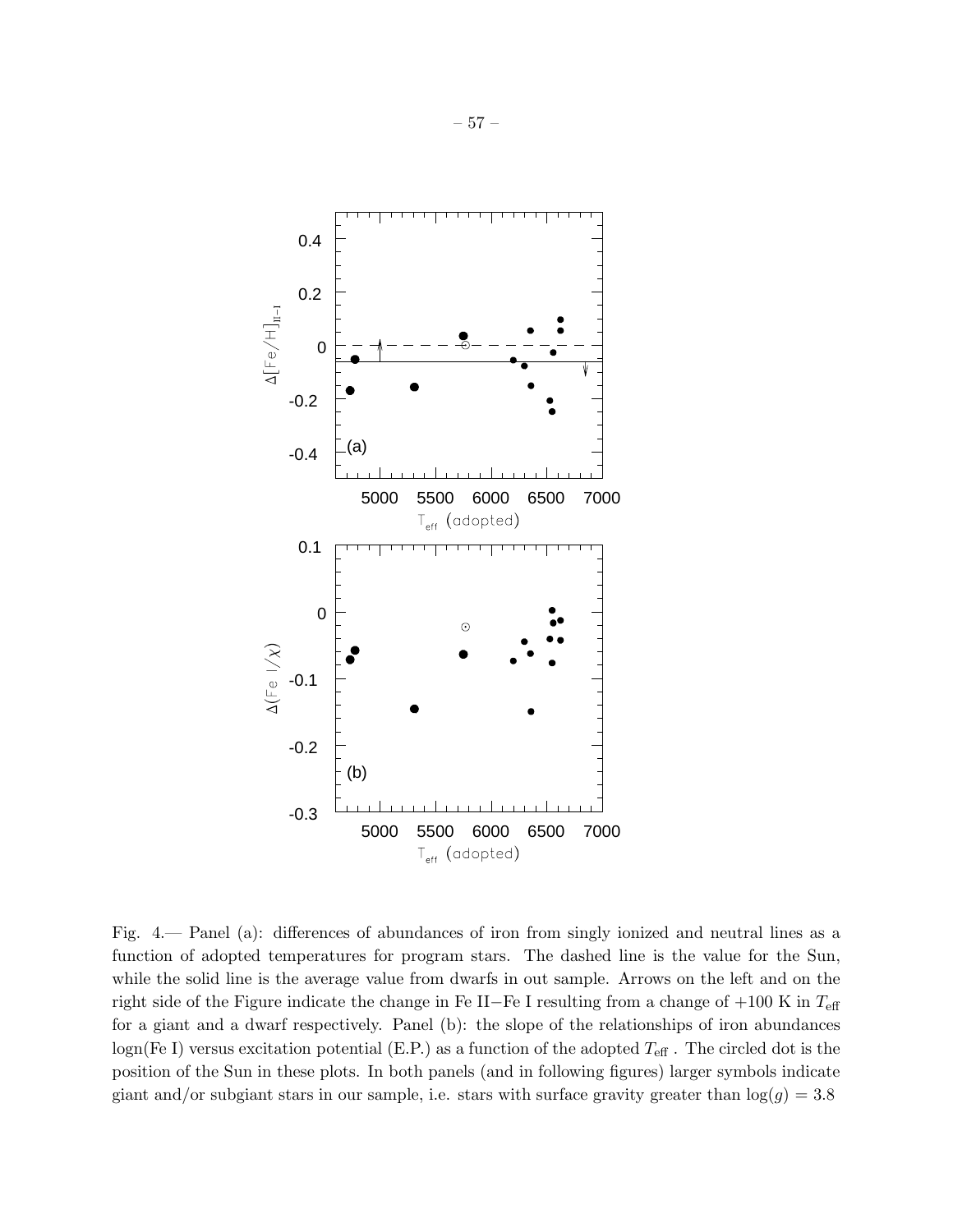

5

<span id="page-57-0"></span>

Fig. 5.— Run of the iron abundances with excitation potential (E.P.) for stars HE 0132−2429 and HE 0242−0732, the two stars that appear anomalously low in Figure [4](#page-56-0).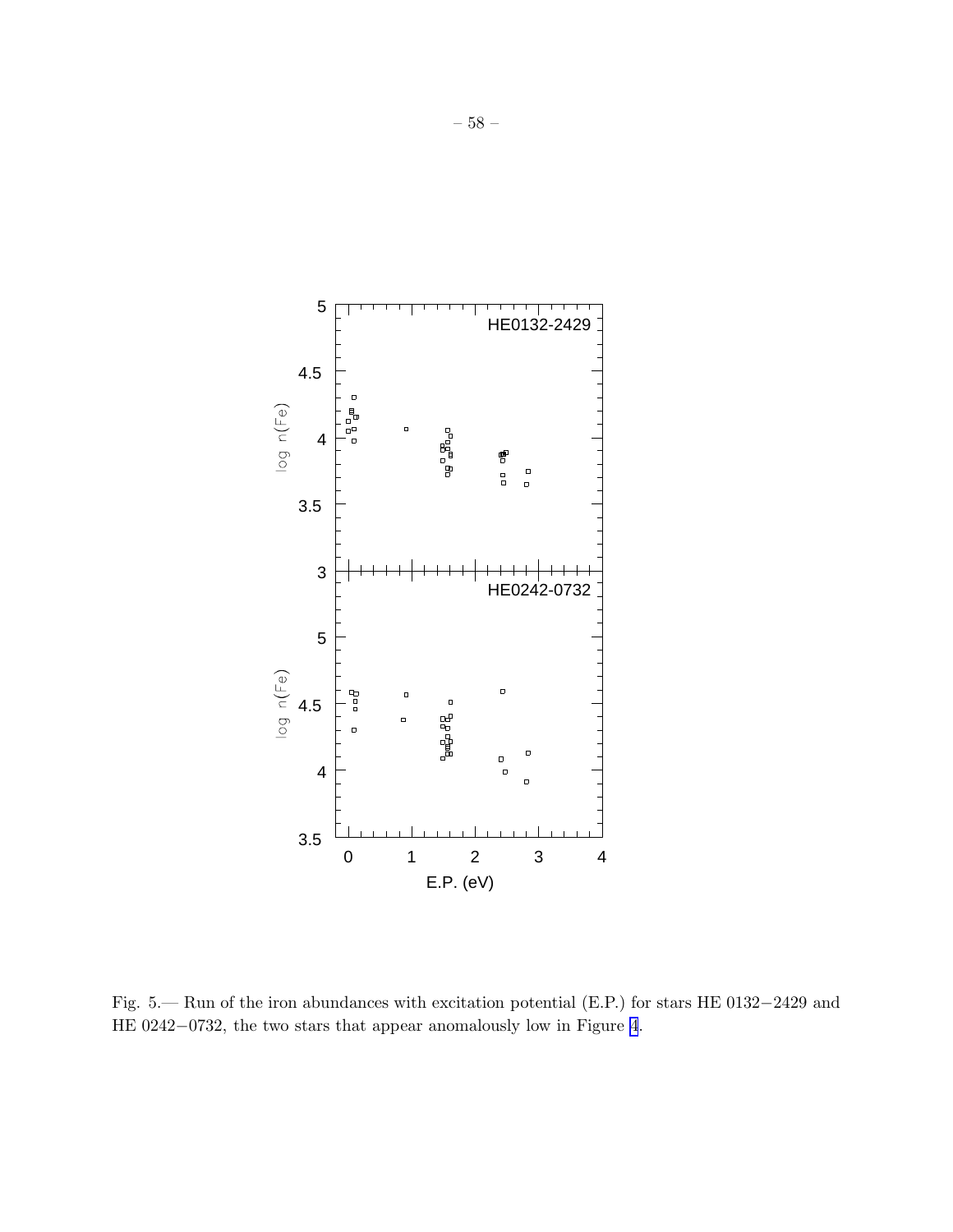<span id="page-58-0"></span>

Fig. 6.— Run of the  $\alpha$ –elements Mg, Ca, Si abundances as a function of metallicity for program stars (filled circles) as compared to other studies (left panels): open circles: McWilliam *et al.* stars; open triangles: Ryan, Norris, Beers (references in Norris *et al.* 2001); open squares: Gratton samples (see Norris *et al.* 2001 for references); crosses: Stephens (1999). Larger symbols indicate giants stars, smaller symbols dwarf stars. Right panels show data from all the sources listed above, additional data from Gilroy *et al.* (1988), Carney *et al.* (1997), Nissen & Schuster (1997) and Stephens (1999), all displayed as small solid points. The superimposed solid lines are the *loess* lines described in Section 5.1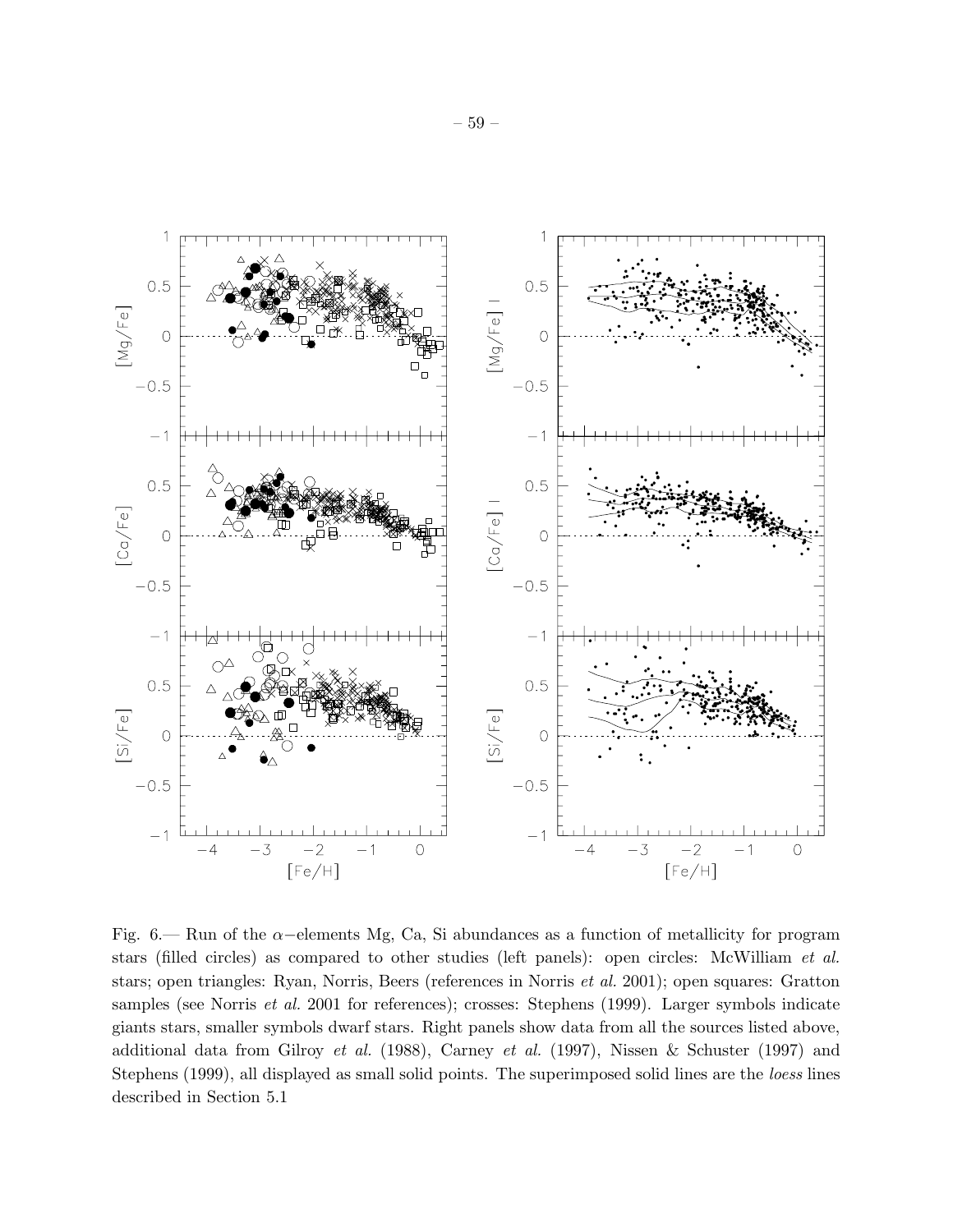<span id="page-59-0"></span>

Fig. 7.— The same as in Figure [6](#page-58-0), but for Ti II abundances and the average of the  $\alpha$ -elements, constructed from the abundance ratios of the best observed ions: Mg I, Ca I and Ti II.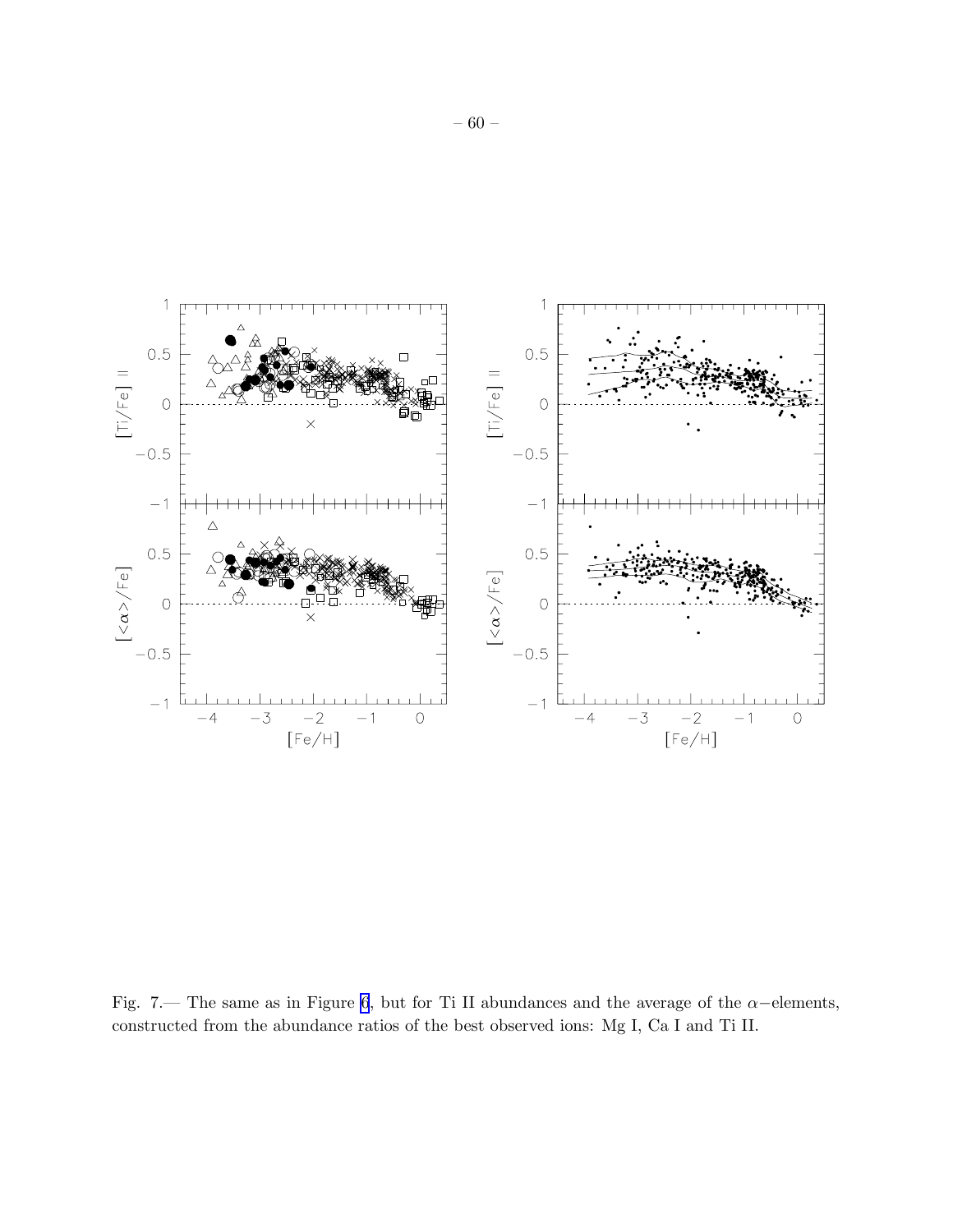<span id="page-60-0"></span>

Fig. 8.— Run of [Al/Fe] ratios as a function of metallicity. Symbols are as in Figure [6](#page-58-0). Upper panel: [Al/Fe] ratios derived in the LTE assumption; central panel: [Al/Fe] ratios with corrections for departures from LTE, following prescriptions by Baumüller  $&$  Gehren (1997) (see text, Section 5.2). In the lower panel are shown the abundance ratios [Al/Fe] corrected for NLTE, with the *loess* summary lines superimposed.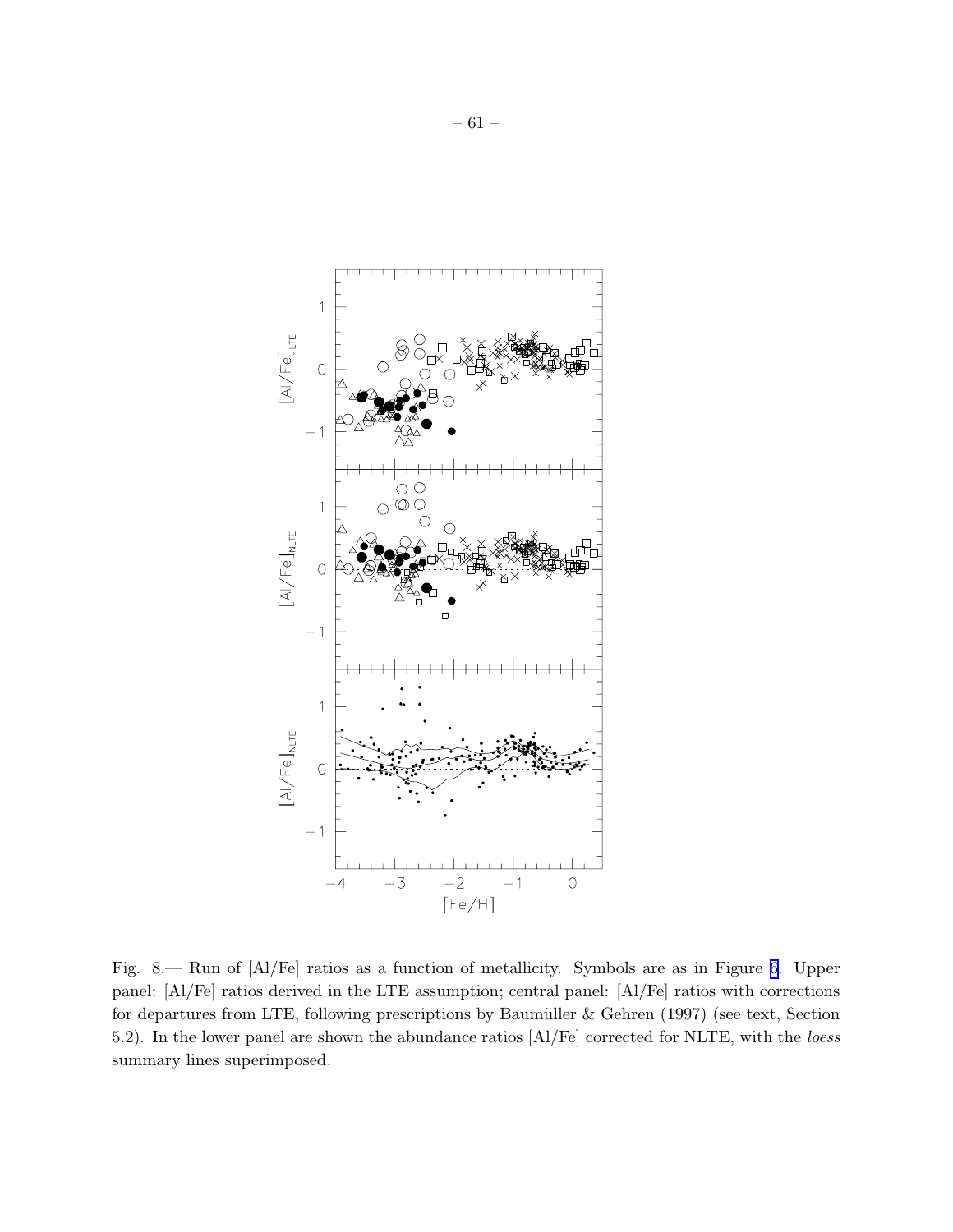<span id="page-61-0"></span>

Fig. 9.— Abundances of iron-peak elements in program stars as a function of [Fe/H], as compared with data from previous studies, as in Figure [6.](#page-58-0) The left panels allow one to differentiate among datasets, while the right panels, with summary lines superimposed, plot all data with a single symbol irrespective of their source.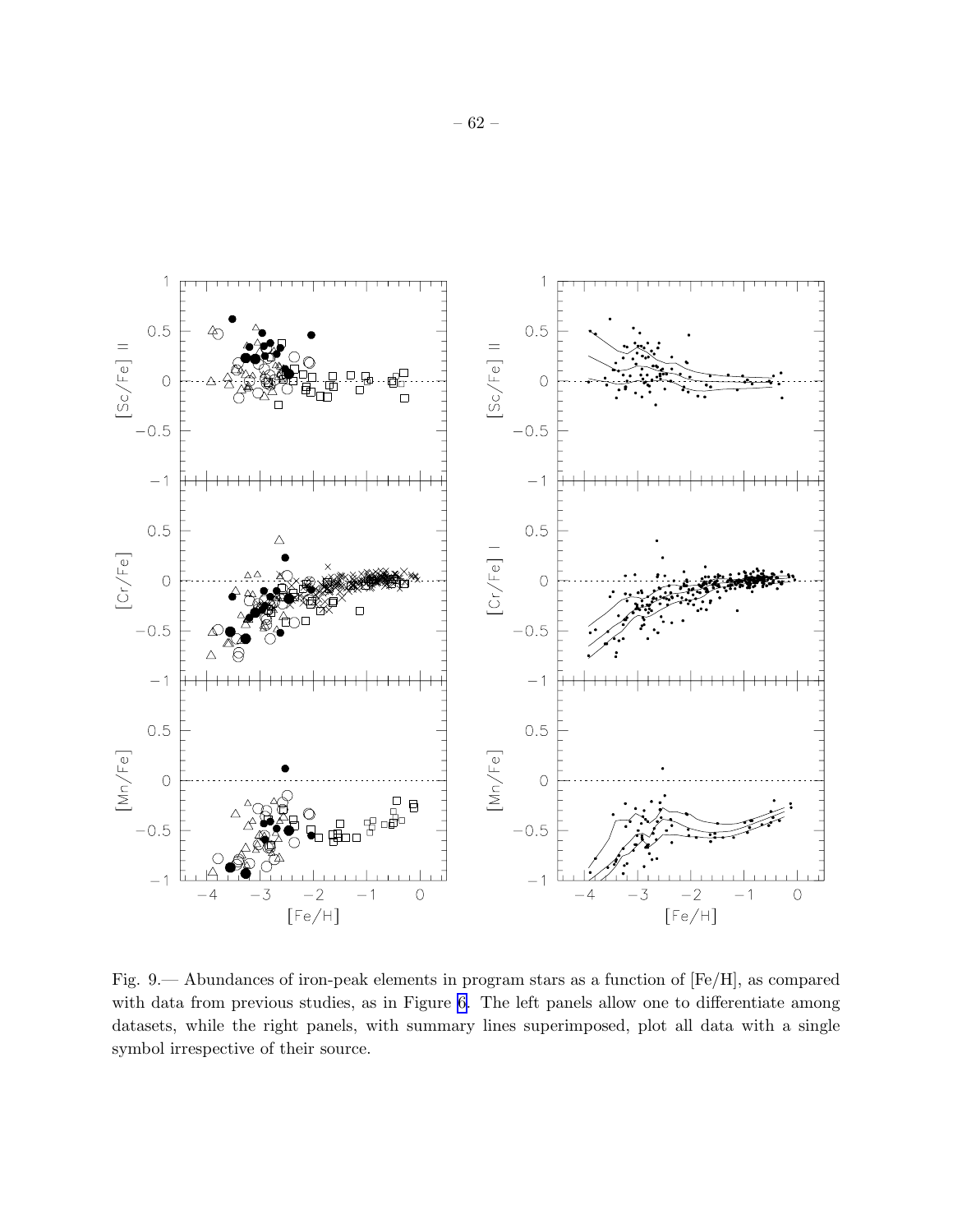<span id="page-62-0"></span>

Fig. 10.— Run of the [Cr/Fe] abundance ratio as a function of [Mn/Fe] for program stars and for data from the literature (upper panel). Symbols are as in Figure [6.](#page-58-0) Only stars with  $[Fe/H < -2$ are plotted. Lower panel: residual of [Cr/Fe] and [Mn/Fe] ratios with respect to linear regressions obtained from  $\text{[Cr/Fe]}$  vs.  $\text{[Fe/H]}$  and  $\text{[Mn/Fe]}$  vs.  $\text{[Fe/H]}$  diagrams for stars with  $\text{[Fe/H]} < -2$ .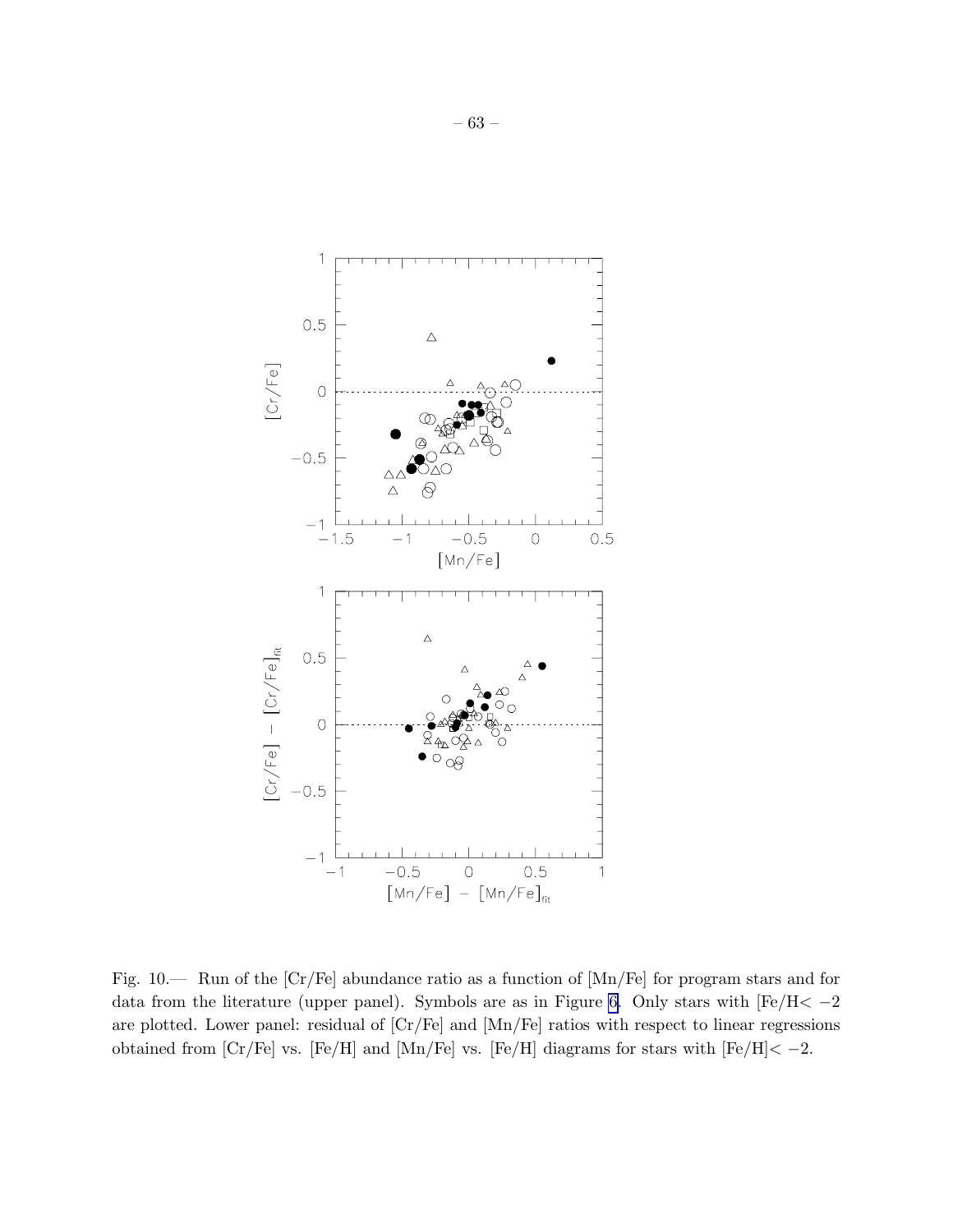<span id="page-63-0"></span>

Fig. 11.— Observed spectra of the program stars HE 0024−2523 and HE 2344−2800 in the region around the Mn I lines at  $4030.75$ ,  $4033.06$  and  $4034.48 \text{ Å}$  (indicated by vertical solid lines). The spectrum of HE 2344−2800 has been arbitrarily shifted in intensity for purposes of clarity. Note that HE 2344−2800 is the object with the anomalously large Mn abundance in Figure [10.](#page-62-0)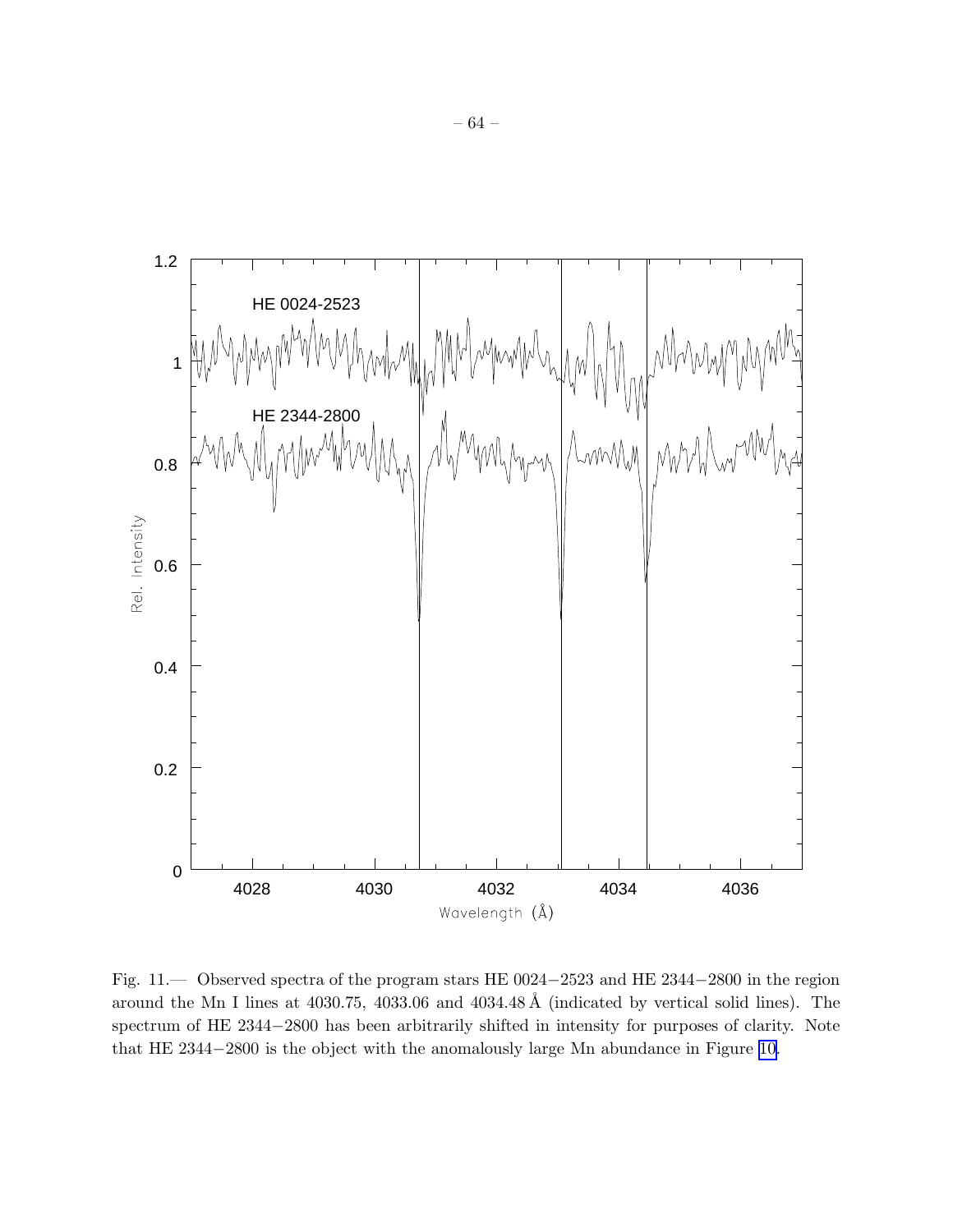<span id="page-64-0"></span>

Fig. 12.— Comparison of the run of element ratios of the n-capture elements Sr (upper panels) and Ba (lower panels) as a function of [Fe/H] in the present work and other previous studies; the symbols have the same meaning as in previous figures.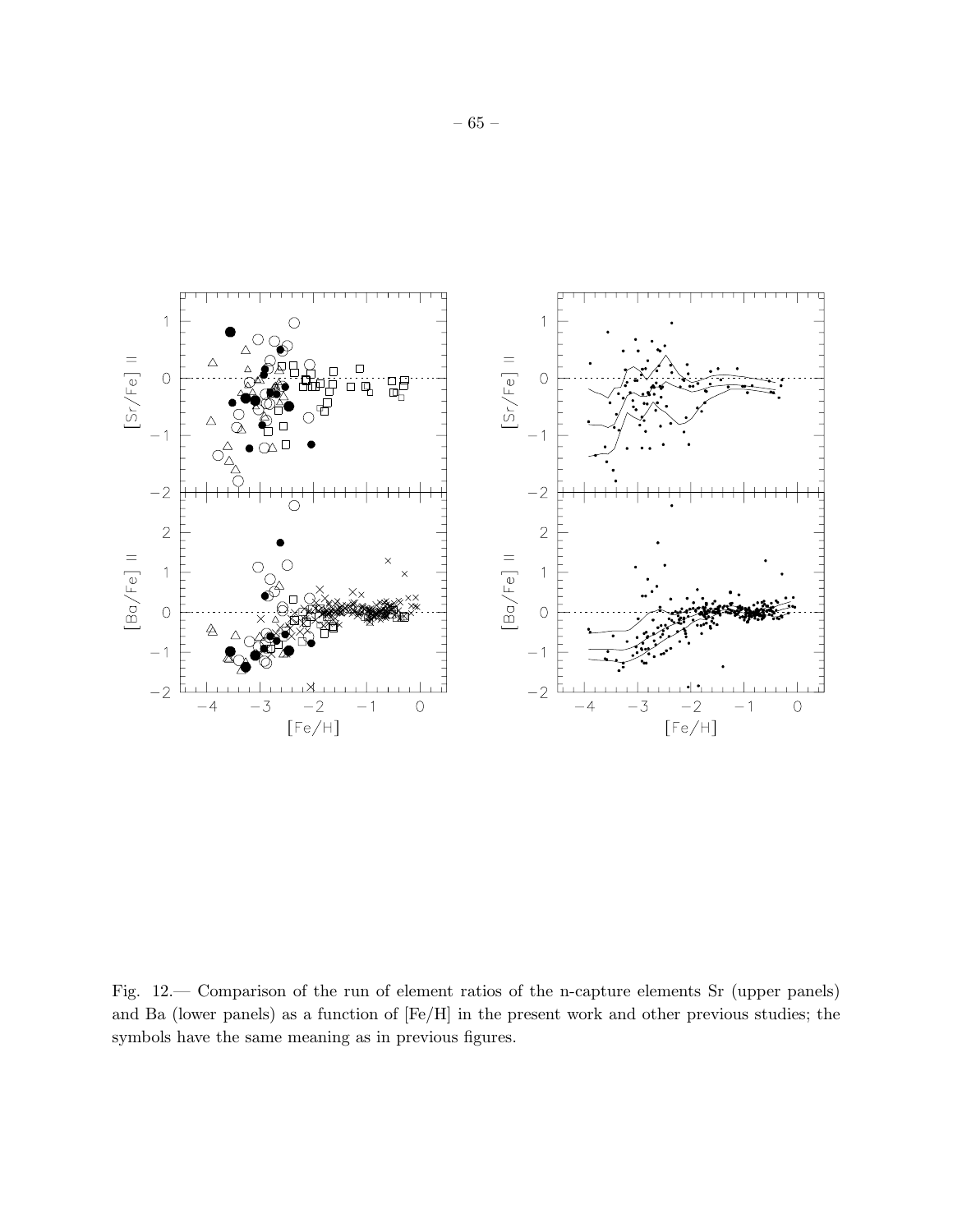<span id="page-65-0"></span>

Fig. 13.— The light n-capture element [Sr/Fe] as a function of the heavier n-capture element [Ba/Fe].